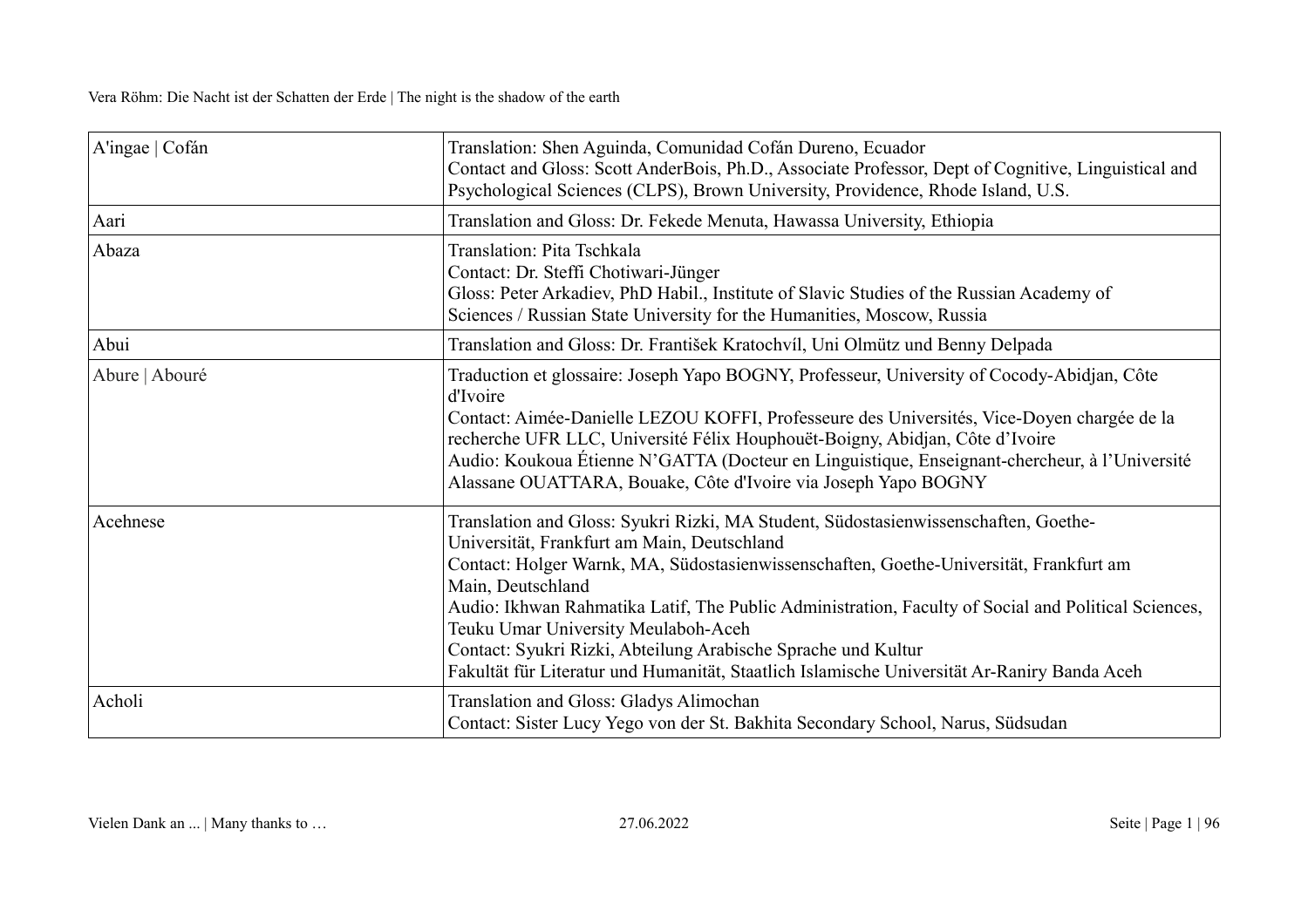| Achuar-Shiwiar                  | Translation: Pascual Kunchikuy<br>Contact: Prof. Marleen Haboud, PUC Ecuador, Directora del Proyecto Oralidad<br>Modernidad via Prof. Dr. Sandra Schlumpf-Thurnherr, University of Basel, The Switzerland                                                                                                              |
|---------------------------------|------------------------------------------------------------------------------------------------------------------------------------------------------------------------------------------------------------------------------------------------------------------------------------------------------------------------|
| Adyghe   West Circassian        | <b>Translation: Kutas Paranuk</b><br>Contact: Dr. Steffi Chotiwari-Jünger<br>Gloss: Peter Arkadiev, PhD Habil., Institute of Slavic Studies of the Russian Academy of<br>Sciences / Russian State University for the Humanities, Moscow, Russia                                                                        |
| Afrikaans                       | <b>Translation: Fritz Deiters</b>                                                                                                                                                                                                                                                                                      |
| Aghem                           | Translation and Gloss: Nelson C. Tschonghongei, PhD student in Sociolinguistics at the Department of<br>African Languages and Linguistics, University of Yaounde I.<br>Contact: Prof. Jeff Good, Ph.D., Department of Linguistics, University at Buffalo, N.Y., U.S.                                                   |
| Aghul   Agul * Variety: Huppuq' | Translation: Solmaz Merdanova, PhD, Department of Caucasian Languages, Institute of Linguistics,<br>Russian Academy of Sciences (RAS), Moscow, Russia                                                                                                                                                                  |
| Aguaruna                        | Translation: Anfiloquio Paz Agkuash, Peru<br>Contact and Gloss: Dr Simon Overall, Lecturer in Lingusitics, University of Otago, Dunedin,<br>NZ                                                                                                                                                                         |
| Agutaynen                       | Translation and Gloss: J. Stephen Quakenbush, Ph.D., SIL International                                                                                                                                                                                                                                                 |
| Ahàn   Ahan                     | Translation and Gloss: Dr Timothy Adeyemi Akanbi, Ekiti State University, Ado-Ekiti,<br>Nigeria                                                                                                                                                                                                                        |
| Ahtna   Ahtena                  | Translation and Gloss: Prof. Dr. Siri Tuttle, former Director of Alaska Native Language Center,<br>Fairbanks                                                                                                                                                                                                           |
| Aisi                            | Translation and Gloss: Prof. Dr. Don Daniels, University of Oregon, Eugene, Oregon, U.S.                                                                                                                                                                                                                               |
| Äiwoo                           | Translation: Luke Gitakulu, Ngâmanie Village of Reef Islands, Solomon Islands Translation<br>Advisory Group, Islands Bible Ministries, Honiara, Solomon Islands<br>Contact and Gloss: John Rentz, SIL International, MA in Linguistics (The University of Texas<br>at Arlington) via Brenda Boerger, SIL International |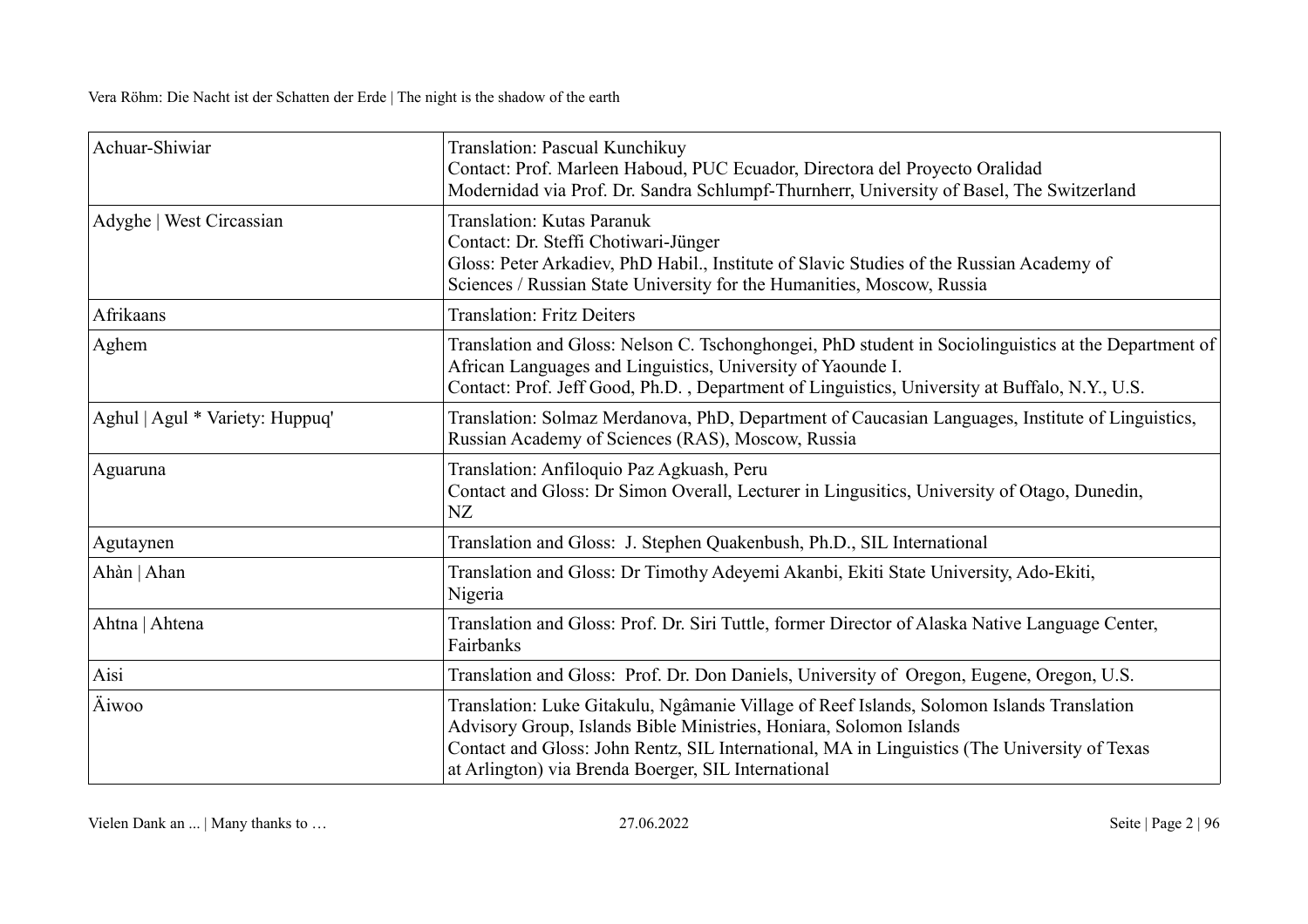| Aja   Adja            | Translation and Gloss: Houenounmadi Jérôme Noungbo<br>Contact: Dr. Margaret Dunham, Language Consultant, Paris                                                                                                                                                                             |
|-----------------------|--------------------------------------------------------------------------------------------------------------------------------------------------------------------------------------------------------------------------------------------------------------------------------------------|
| Ajumbu   Mbu'         | Translation and Gloss: Kah Samuel Ncha<br>Contact: Nelson C. Tschonghongei, PhD student in Sociolinguistics at the Department of African<br>Languages and Linguistics, University of Yaounde I und Prof. Jeff Good, Ph.D., Department of<br>Linguistics, University at Buffalo, N.Y., U.S. |
| Akhvakh               | Translation and Gloss: Prof. em. Denis Creissels, University of Lyon, France                                                                                                                                                                                                               |
| Aklanon   Aklan       | <b>Translation: Nellie Zorc</b><br>Contact and Gloss: Zachary Wellstood, PhD Student (Linguistics), University of California, Berkeley,<br>CA, U.S.                                                                                                                                        |
| Akpes   Abèsàbèsi     | Translation and Gloss: Dr. Taiwo Agoyi, Senior Lecturer, Adekunle Ajasin University,<br>Akungba Akoko, Ondo State, Nigeria<br>Contact: Jonas Lau, M.A., PhD student, Universität Köln                                                                                                      |
| Akuntsu               | Translation and Gloss: Dr. Carolina Coelho Aragon, Departamento de Língua Portuguesa e<br>Linguística, Universidade Federal da Paraíba - UFPB                                                                                                                                              |
| Alagwa                | Translation and Gloss: Prof. Dr. Maarten Mous, Professor of African Linguistics, Leiden<br>University, Centre for Linguistics, Leiden, NL                                                                                                                                                  |
| Aleut   Unangam Tunuu | Translation: Moses L. Dirks, Teacher, Anchorage School District, Alaska, U.S.<br>Contact and Gloss: Prof. Dr. Anna Berge, Alaska Native Language Center, University of<br>Alaska, Fairbanks, Alaska, U.S.                                                                                  |
| Alladian              | Translation: Attoumou Noël MAMBE<br>Transcription: Kallet Abraham VAHOUA<br>Contact: Aimée-Danielle LEZOU KOFFI, Professeure des Universités, Vice-Doyen chargée de la<br>recherche UFR LLC, Université Félix Houphouët-Boigny, Abidjan, Côte d'Ivoire                                     |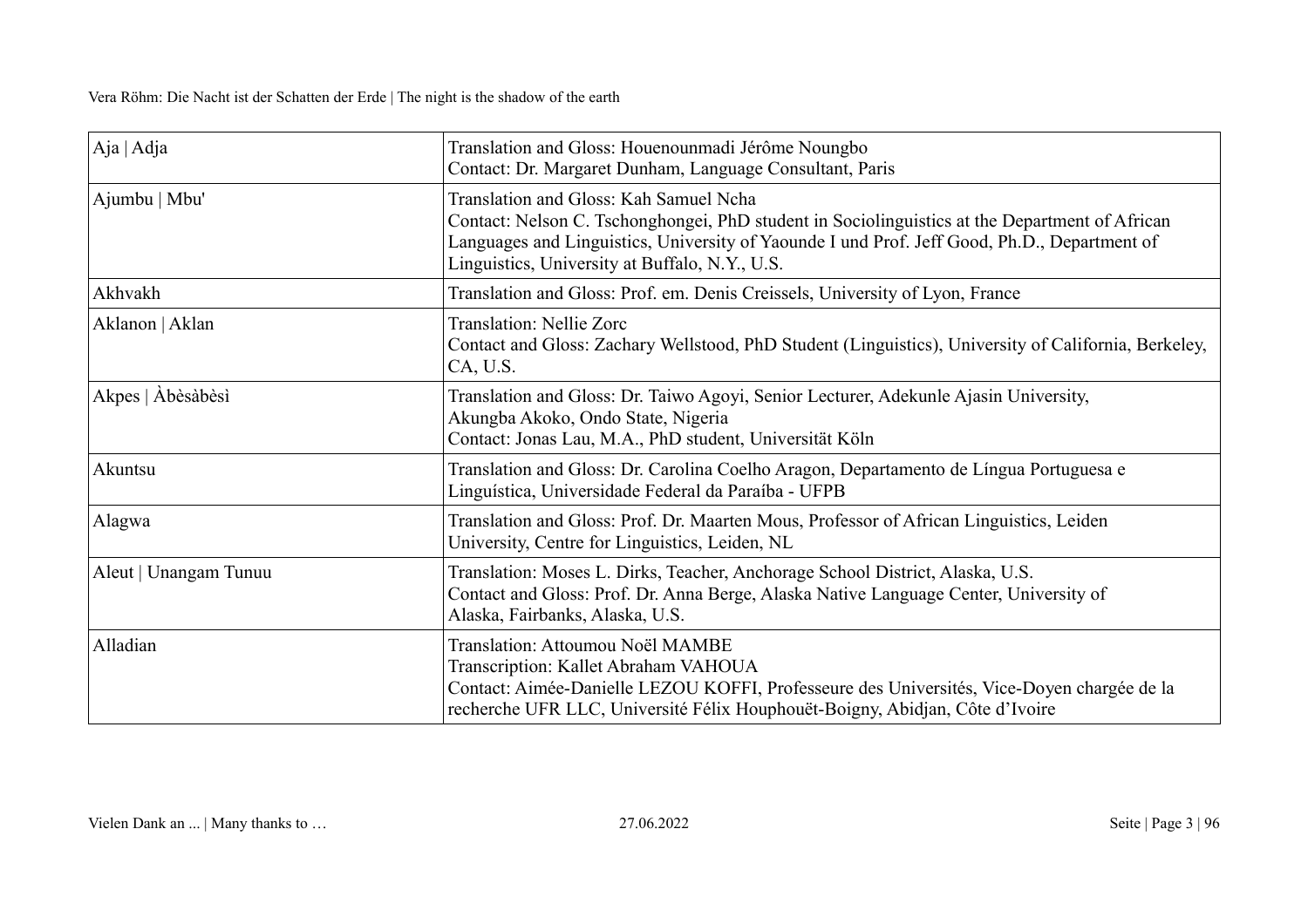| Alorese                                                        | Translation: Muhadjir Usman also known as (aka) Herru<br>Contact and Gloss: Yunus Sulistyono, PhD student via Prof. Dr. Marian Klamer,<br>Universität Leiden                                                                                                                                        |
|----------------------------------------------------------------|-----------------------------------------------------------------------------------------------------------------------------------------------------------------------------------------------------------------------------------------------------------------------------------------------------|
| Alur                                                           | Translation, Gloss and Audio: Lepani Henry Urwothun, Übersetzer "Der kleine Prinz" in Alur<br>Contact: Walter Hörner, Rimbaud Verlag, Aachen                                                                                                                                                        |
| Amarasi * Variety: Kotos                                       | Translation: Heronimus Bani, Teacher, East Nusa Tenggara Province, Indonesia<br>Contact and Gloss: Dr. Owen D.E. Edwards, Guest Researcher, University Leiden, NL                                                                                                                                   |
| Amis * Variety: Central Amis                                   | Translation: Miko Ito Talalokan<br>Contact and Gloss: Frau Dr. Tingchun Chen, Massachusetts Institute of Technology                                                                                                                                                                                 |
| Amkoe * Variety: N!qriaxe                                      | Translation and Gloss: Dr. Linda Gerlach, HU Berlin                                                                                                                                                                                                                                                 |
| <b>Ancient Greek</b>                                           | Translation and Gloss: Dr. Dirk Uwe Hansen, Universität Greifswald                                                                                                                                                                                                                                  |
| Angolar   Angolar Creole                                       | Translation: Luís da Cruz<br>Contact and Gloss: Tjerk Hagemeijer, Ph.D., Faculdade de Letras da Universidade de Lisboa, Centro<br>de Linguística da Universidade de Lisboa, Lisboa, Portugal<br>Audio: Heula Semedo<br>Contact: Beatriz Castro Afonso and Guilherme Figueiredo via Tjerk Hagemeijer |
| Anii                                                           | Translation: Rachida ISSIFOU SOUMANOU, Moumouni FAFANA, Nouhoum BABABODY<br><b>SALIFOU und Stefanie ZASKE</b><br>Audio: Hakimou ATTI KALAM<br>Contact and Gloss: Stefanie Zaske, SIL International                                                                                                  |
| Anishinaabemowin * Variety: Lac Courte<br>Oreilles (Wisconsin) | Translation and Gloss: Michael Sullivan, PhD, Resident Linguist for the Waadookodaading<br>Ojibwe Language Immersion School, Hayward, Wisconsin, U.S.                                                                                                                                               |
| Annobonese   Fá d'Ambô                                         | Translation and Audio: Armando Zamora Segorbe<br>Contact and Gloss: Tjerk Hagemeijer, Ph.D., Faculdade de Letras da Universidade de Lisboa, Centro<br>de Linguística da Universidade de Lisboa, Lisboa, Portugal                                                                                    |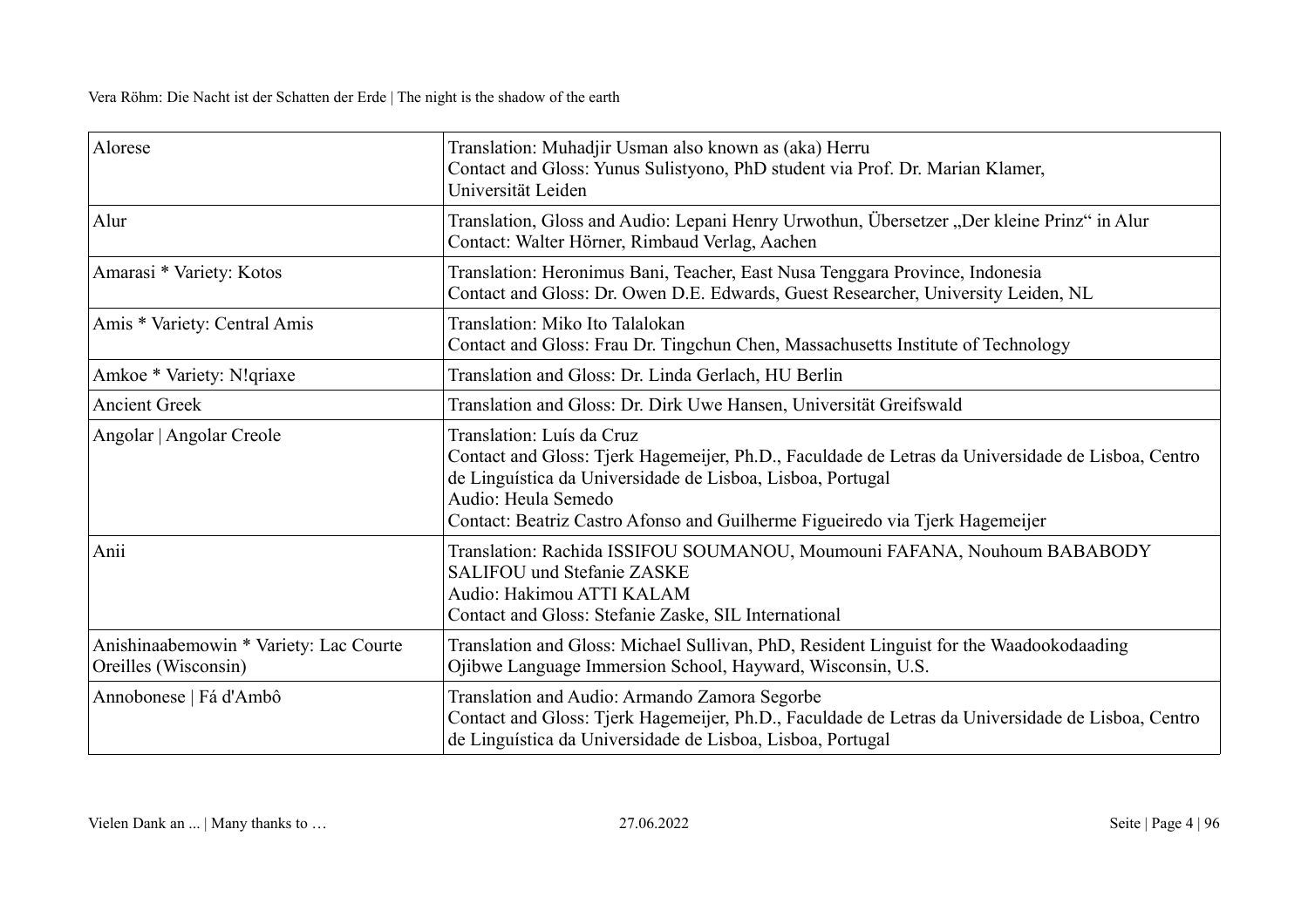| Anyin                         | Translation and Gloss: Marie Laure Adou Koffi Bla, l'Institut National Supérieur Des Arts et<br>de l'Action Culturelle (INSAAC), Abidjan, Côte d'Ivoire<br>Contact: Prof. Dr. Stavros Skopeteas, Uni Göttingen |
|-------------------------------|----------------------------------------------------------------------------------------------------------------------------------------------------------------------------------------------------------------|
| Ao Naga * Variety: Chungli Ao | Translation and Gloss Prof. Dr. T. Temsunungsang, Shillong, India<br>Contact: Prof. Rebekah Tham, EFL (English and Foreign Languages) University, Campus<br>Shillong, India                                    |
| Arapaho                       | Translation, Gloss and Audio: Professor Andrew J. Cowell, PhD, Department of Linguistics, College<br>of Arts and Sciences, University of Colorado (UCB), Boulder, CO, U.S.                                     |
| Arawak   Lokono               | Translation and Gloss: Dr. Konrad Rybka, postdoctoral researcher, Centre for Linguistics,<br>Leiden University, NL                                                                                             |
| Argobba                       | Translation: Harun Areb Hussein<br>Contact and Gloss: Dr. Andreas Wetter, freiberuflicher Afrikanist und Afrikalinguist, Berlin, D                                                                             |
| Armenian                      | Translation: Anahit Petrossian                                                                                                                                                                                 |
| Arumonian                     | Translation and Gloss: Kira Mantsu, Schriftstellerin                                                                                                                                                           |
| Asante Twi                    | Translation: N.N. via Julia Bühler<br>Translation: Abraham Terkpertey<br>Translation: Dr. Isaac Mwinlaaru, University of Cape Coast, Ghana                                                                     |
| Asháninka                     | Translation: Esaú Zumaeta Rojas<br>Contact and Gloss: Toni Pedrós Caballero, PhD candidate, Uni Leiden, NL                                                                                                     |
| Ashéninka Pajonal             | <b>Translation: Rogelio Casique Flores</b><br>Contact, Gloss and Audio: Toni Pedrós Caballero, PhD candidate, Uni Leiden, NL                                                                                   |
| Assyrian Neo-Aramaic          | Translation and Gloss: Dr. Helen Younansardaroud, FU Berlin<br>Contact: Gesellschaft für bedrohte Sprachen (GbS), Köln                                                                                         |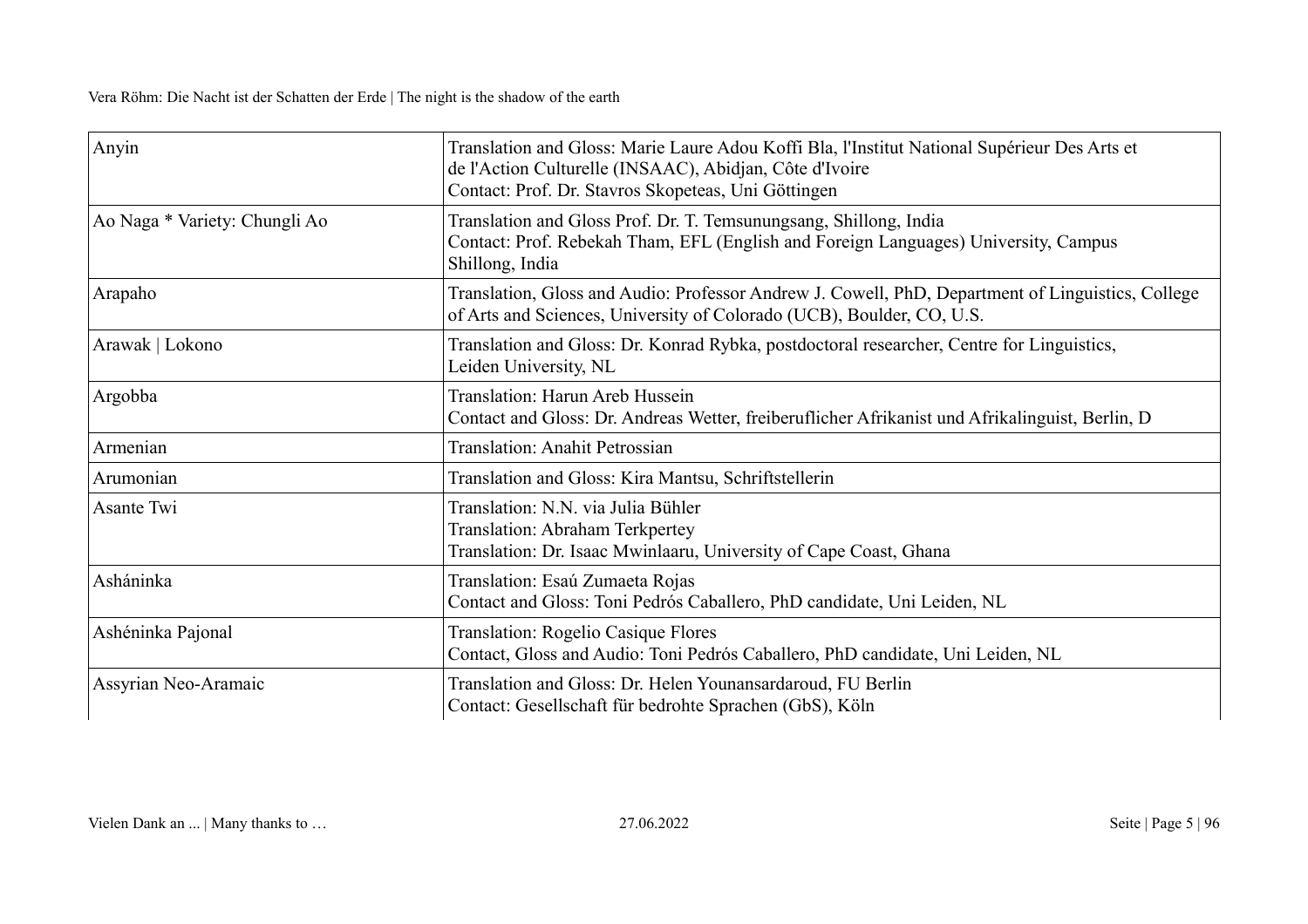| Atayal * Variety: C'uli'               | Translation: Yawi-Nomin<br>Contact and Gloss: Yuehchen Chien, Associate Prof., Ph.D., National Dong Hwa<br>University, Taiwan, Hualien, Shoufeng                                                                                                                                            |
|----------------------------------------|---------------------------------------------------------------------------------------------------------------------------------------------------------------------------------------------------------------------------------------------------------------------------------------------|
| Atayal * Variety: Matu'uwal   Mayrinax | Translation and Gloss: Dr. Chunming Wu, Minnan Normal University, Zhangzhou, Fujian,<br>China                                                                                                                                                                                               |
| Atong (India)                          | Translation and Gloss: Dr. Seino van Breugel, Assistant Professor at the University College Roosevelt,<br>Middelburg the Netherlands                                                                                                                                                        |
| Attié   Akyé                           | Traduction, glossaire et audio: Joseph Yapo BOGNY, Professeur, University of Cocody-Abidjan, Côte<br>d'Ivoire<br>Contact: Aimée-Danielle LEZOU KOFFI, Professeure des Universités, Vice-Doyen chargée de la<br>recherche UFR LLC, Université Félix Houphouët-Boigny, Abidjan, Côte d'Ivoire |
| Aushi   Ikyaushi                       | Translation and Gloss: Troy E. Spier, Ph.D., Middle Georgia State University, Macon, GA, U.S                                                                                                                                                                                                |
| Avar   Avaric                          | Translation: Patimat Sagirowa<br>Contact: Dr. Steffi Chotiwari-Jünger                                                                                                                                                                                                                       |
| Avatime                                | Translation and Gloss: Dr. Saskia von Putten, Meaning, Culture, Cognition lab Nijmegen<br>(NL) und York (UK)                                                                                                                                                                                |
| Awadhi   Avadhi                        | Translation: Abhishek Avtans, MA MPhil, Lecturer of Hindi Language and Literature, University of<br>Leiden, The Netherlands                                                                                                                                                                 |
| Awiakay                                | Translation and Gloss: Dr. Darja Hoenigman, School of Culture, History and Language, ANU College<br>of Asia & the Pacific, Australian National University, Canberra, ACT, Australia                                                                                                         |
| Awutu * Variety: Efutu                 | Translation and Gloss: Dr. Nama Ama Agyeman, Language Center, University of Ghana,<br>Accra, Ghana                                                                                                                                                                                          |
| Axamb   Ahamb                          | Translation and Gloss: Tihomir Ragelov, PhD, University of Waikato, New Zealand und Max-Planck-<br>Institut (MPI-EVA), Leipzig, Deutschland                                                                                                                                                 |
| Ayoreo                                 | Translation and Gloss: Dr. Luca Ciucci, James Cook University, Cairns, QL, Australia                                                                                                                                                                                                        |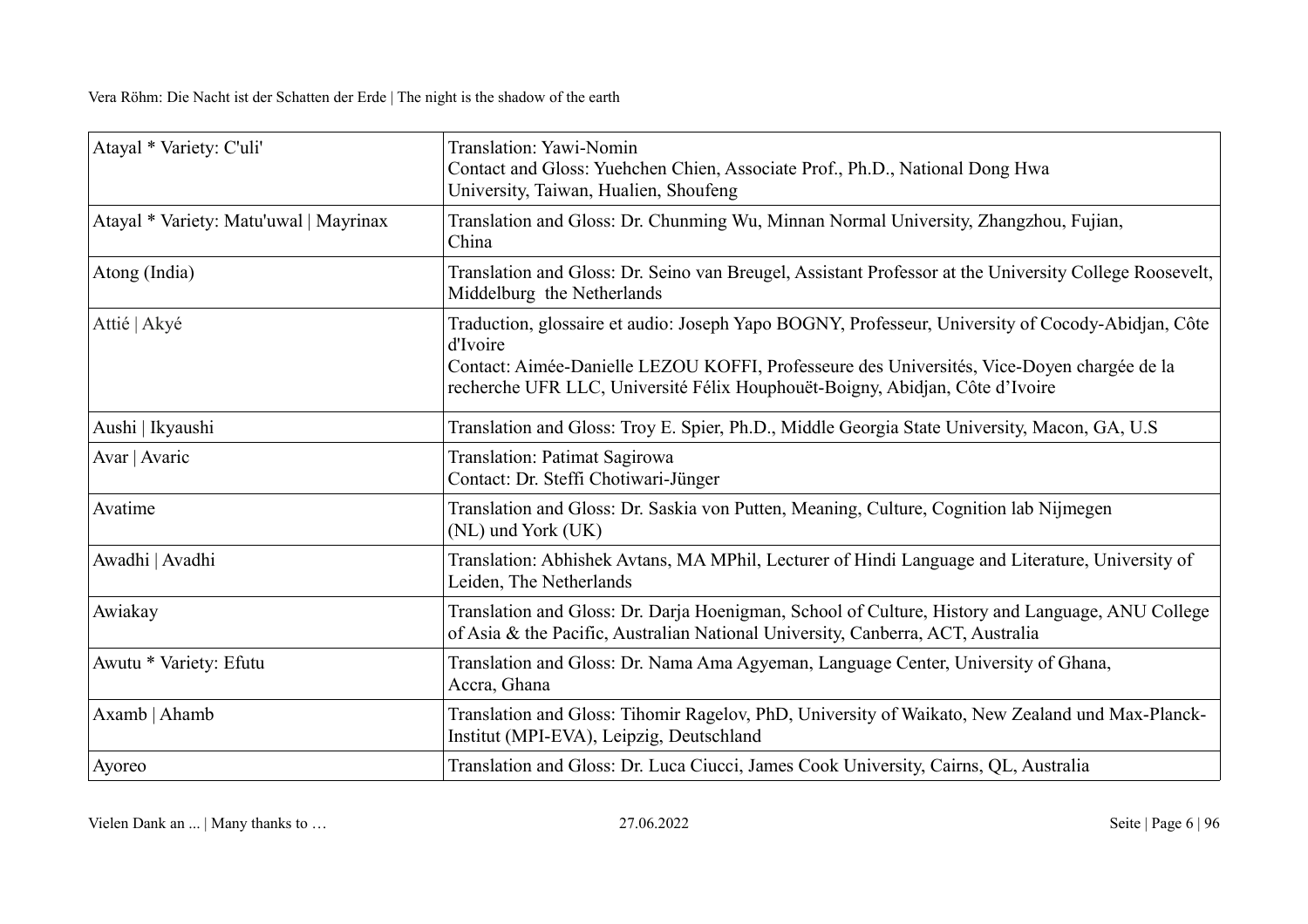| Baa   Kwah                                                                      | Translation and Gloss: Mirjam Möller Nwadigo, Ph.D student, INALCO, CNRS, France                                                                                                                                                                                                                                                                                                        |
|---------------------------------------------------------------------------------|-----------------------------------------------------------------------------------------------------------------------------------------------------------------------------------------------------------------------------------------------------------------------------------------------------------------------------------------------------------------------------------------|
| Baatonum   Batonu                                                               | Translation: Dr. Issa O. Sanusi, Associate Professor in the Department of Linguistics and<br>Nigerian Languages, University of Ilorin, Ilorin, Nigeria.                                                                                                                                                                                                                                 |
| Babanki                                                                         | Translation and Gloss: Prof. Dr. Pius W. Akumbu, University Hamburg                                                                                                                                                                                                                                                                                                                     |
| Bahamas Creole Enlish   Bahamian Creole                                         | Translation and Gloss: Helean McPhee, Ph.D., Professor, English Studies, University of The Bahamas,<br>Nassau, The Bahamas                                                                                                                                                                                                                                                              |
| Bainounk-Gujaher   Bainounk-Gunyuño  <br>Banyum<br>* Variety: Nyun of Djifangho | Translation: Dr. Nicolas Quint, CNRS, laboratoire LLACAN (Langage, Langues et<br>Cultures d'Afrique), Paris-Villejuif und Jean-Bosco Coly<br>Gloss: Dr. Nicolas Quint, CNRS, laboratoire LLACAN (Langage, Langues et Cultures<br>d'Afrique), Paris-Villejuif                                                                                                                            |
| Baka (Cameroon)                                                                 | Translation and Gloss: Bertille DJOUPEE, Dr en sciences du langage: linguistique et didactique des<br>langues. Professeur des Lycées, Yaoundé-Cameroun                                                                                                                                                                                                                                  |
| Bakhtiari                                                                       | Translation and Gloss: Dr. Sima Zolfaghari, Uni Leiden                                                                                                                                                                                                                                                                                                                                  |
| Balanta-Ganja                                                                   | Translation: Prof. Saliou Mbaye<br>Translation and Gloss: Jules Mansaly, Ph.D., Philadelphia, U.S.                                                                                                                                                                                                                                                                                      |
| <b>Balinese</b>                                                                 | Translation and Gloss: Prof. Asako SHIOHARA, Ph.D., Tokyo University of Foreign Studies,<br>Tokyo, Japan                                                                                                                                                                                                                                                                                |
| Balkan Romani                                                                   | Translation and Gloss: Ruždija Russo Sejdović; Schriftsteller und Vorstandsmitglied ima<br>Verein Rom e.V. Köln, Verein für die Verständigung von Rom (Roma und Sinti) und<br>Nicht-Rom<br>Contact: Gesellschaft für bedrohte Sprachen (GbS), Köln                                                                                                                                      |
| Balti                                                                           | Translation and Gloss: Muhammad Hassan Hasrat, Regional Director Allama Iqbal Open<br>University, Regional Office Skardu, Pakistan and Good Will Ambassador, University of<br>Baltistan, Skardu, Pakistan<br>Contact: Fakhruddin Akhunzada, Executive Director Forum for Language Initiatives,<br>Islamabad, Pakistan via Associate Prof. Dr. Henrik Liljegren, Uni Stockholm, Schweden |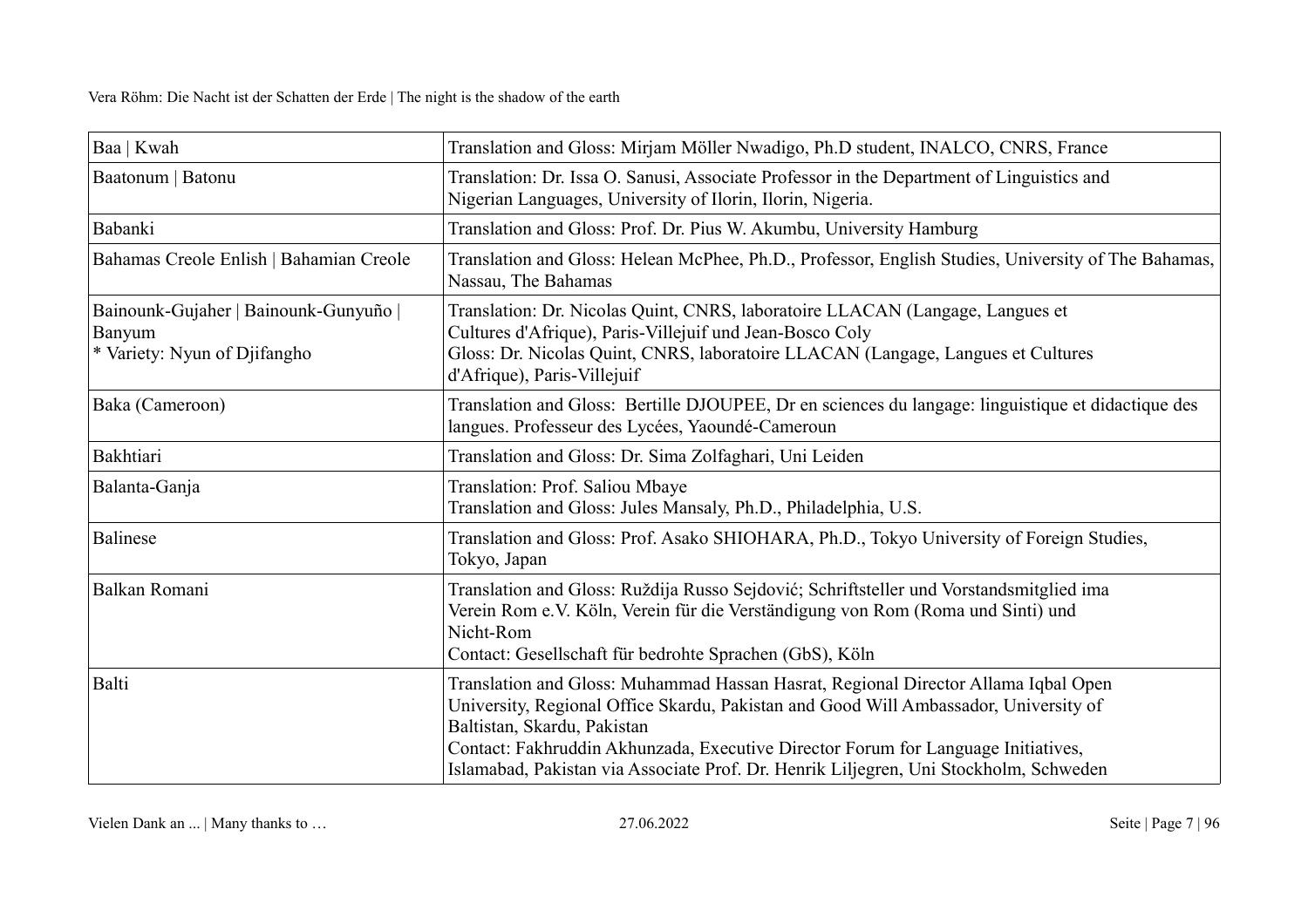| Bambara                                                   | Translation and Gloss: PD Dr. Klaudia Dombrowsky-Hahn, Goethe-Universität, Frankfurt am Main<br>Translation: Prof. Dr. Valentin Vydrin, INALCO, Institut national de langues et civilisations orientale,<br>Paris and St. Petersburg University<br>Translation: Mahamadou Kanté, L'Université des Lettres et des Sciences Humaines de<br>Bamako (ULSHB), Germanist, Faculté des Lettres, Langues et Sciences du Langage (FLSL)                            |
|-----------------------------------------------------------|-----------------------------------------------------------------------------------------------------------------------------------------------------------------------------------------------------------------------------------------------------------------------------------------------------------------------------------------------------------------------------------------------------------------------------------------------------------|
| Bamum                                                     | Translation and Gloss: Dr. Solange Pawou Molu, Schweiz                                                                                                                                                                                                                                                                                                                                                                                                    |
| Bangani                                                   | Translation, Transliteration and Gloss: Prof. em. Dr. Claus Peter Zoller, Heidelberg, Deutschland<br>Audio: Parameswari Chauhan<br>Contact: Prof. em. Dr. Claus Peter Zoller                                                                                                                                                                                                                                                                              |
| Banggarla   Barngarla                                     | Translation and Gloss: Professor Ghil'ad Zuckermann, D.Phil. (Oxon.)<br>Chair of Linguistics and Endangered Languages, Department of Linguistics, School of Humanities,<br>Faculty of Arts, The University of Adelaide, Adelaide, SA, Australia                                                                                                                                                                                                           |
| Bangime                                                   | Translation and Gloss: Adama Dicko und Dr. Abbie Hantgan-Sonko, CNRS laboratoire<br>LLACAN (Langage, Langues et Cultures d'Afrique), Paris-Villejuif, France                                                                                                                                                                                                                                                                                              |
| Baniwa   Baniva   Karu                                    | Translation: Orlando Fontes (via Prof. Aloisio Cabalzar, Instituto Socioambiental)<br>Contact: Christiane Quandt, Übersetzerin, Berlin                                                                                                                                                                                                                                                                                                                    |
| Bantawa   Rai Bhasa                                       | Translation: Sukram Rai<br>Contact and Gloss: Mrs. Pabitra Chettri, Research Associate (Technical), SELDP, Sikkim University<br>and other members at SELDP via Assistant Professor Samar Sinha, Ph.D., Department of Nepali,<br>School of Languages and Literature, Sikkim University, Gangtok, Sikkim, India, Coordinator of<br>Centre for Endangered Languages, Principal Investigator of Sikkim's Endangered Language<br>Documentation Project (SELDP) |
| Baoulé                                                    | Translation and Gloss: Prof. N'guessan Jérémie KOUADIO, UFHB de Cocody Abidjan<br>Contact: Prof. em. Denis Creissels, University of Lyon, France                                                                                                                                                                                                                                                                                                          |
| Barabayiiga-Gisamjanga   Datooga * Variety:<br>Gisamjanga | Translation and Gloss: Prof. Dr. Roland Kießling, Uni Hamburg                                                                                                                                                                                                                                                                                                                                                                                             |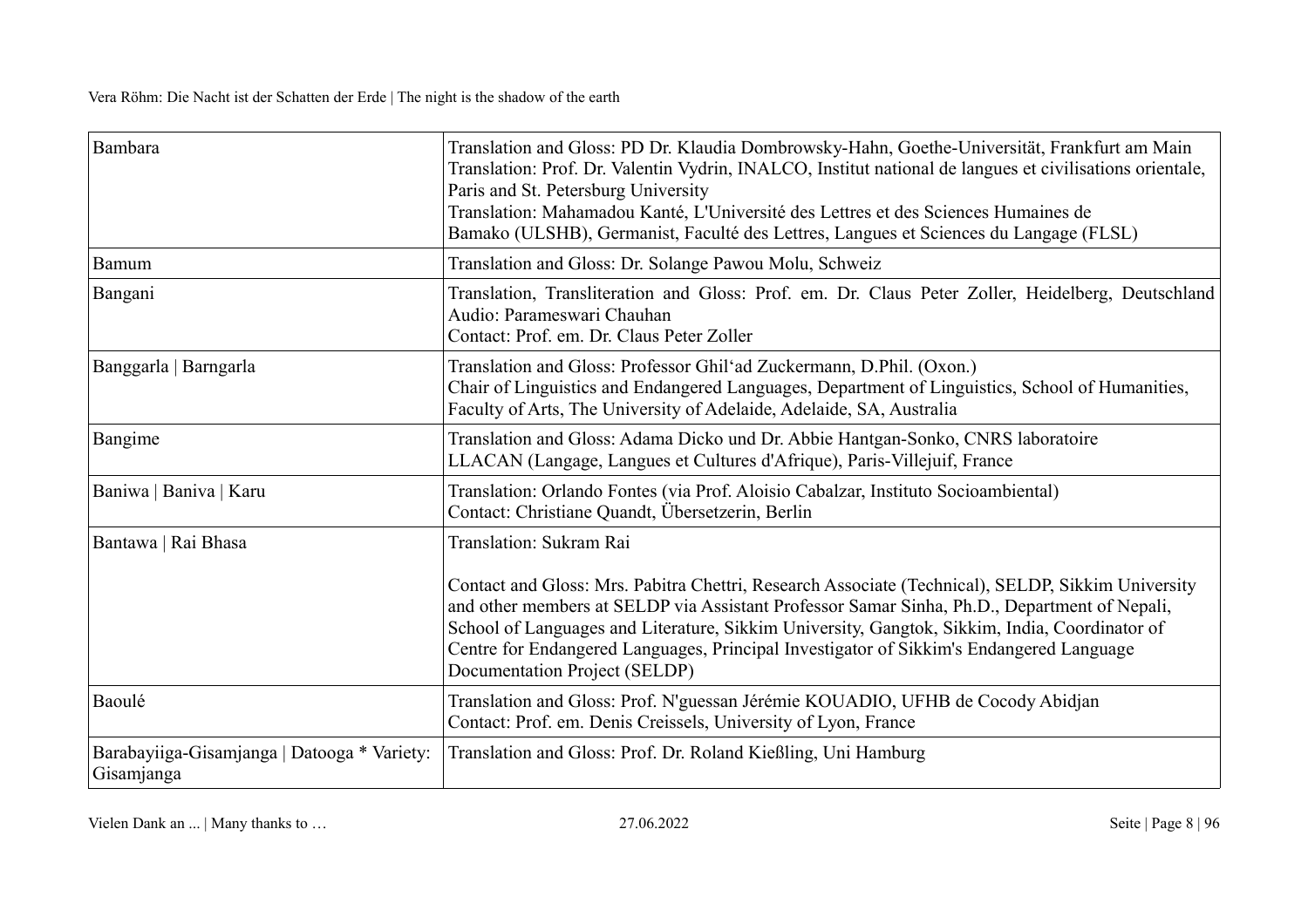| Barasana-Eduria   Barasana | Translation: María Idalz Mejía Montalvo<br>Contact: Christiane Quandt, Übersetzerin, Berlin                                                                                                                                                                                                                          |
|----------------------------|----------------------------------------------------------------------------------------------------------------------------------------------------------------------------------------------------------------------------------------------------------------------------------------------------------------------|
| Bari                       | Translation and Gloss: Emmanuela John<br>Contact: Sister Lucy Yego von der St. Bakhita Secondary School, Narus, Südsudan                                                                                                                                                                                             |
| Basaa   Bassa   Mbene      | Translation: Guido Fierlbeck und Abel Osée<br>Translation and Gloss: Emmanuel-Moselly Makasso, PhD, National Centre for Education,<br>Ministry of Scientific Research and Innovation, Yaoundé, Cameroon<br>Contact: Dr. Fatima Hamlaoui, Assistant Professor, Department of French, University of<br>Toronto, Canada |
| <b>Bashkir</b>             | Translation and Gloss: PD Dr. Michael Reinhard Hess, M.A., staatlich geprüfter Übersetzer<br>für Türkisch, Berlin                                                                                                                                                                                                    |
| <b>Basque</b>              | Translation: Dr. Ander Egurtzegi, LMU München<br><b>Contact: Prof. Juliette Blevins</b><br>Gloss: Dr. Johanna Mattissen, Universität Köln                                                                                                                                                                            |
| Bassari-Tanda   Oniyan     | Translation: Pasteur Nicodème Biess, Senegal                                                                                                                                                                                                                                                                         |
| Batak Simalungun           | Translation: Novel Saragih<br>Contact and Gloss: Dr. Luh Anik Mayani, Director of SEAMEQ QITEP in Language,<br>Jakarta, Indonesia                                                                                                                                                                                    |
| Bats   Tsova Tush          | Translation: Jesse Wichers Schreur, PhD student, Goethe Uni FFM<br>Contact: Dr. Kate Bellamy, Chercheuse postdoctorale CNRS, LACITO, Villejuif, France                                                                                                                                                               |
| Baure                      | Translation: Candelaria Sosa Imanareico, Martha Gálvez Gálvez, Cleofé Buripoco<br>Jocoropo und Dr. Swintha Danielsen<br>Gloss: Dr. Swintha Danielsen, PostDoc researcher of linguistics, Urubichá, Guarayos,<br><b>Bolivia</b><br>Contact: Gesellschaft für bedrohte Sprachen                                        |
| Bebele                     | Translation and Gloss: Dr. Gabriel Djomeni, University of Cape Town, ZA                                                                                                                                                                                                                                              |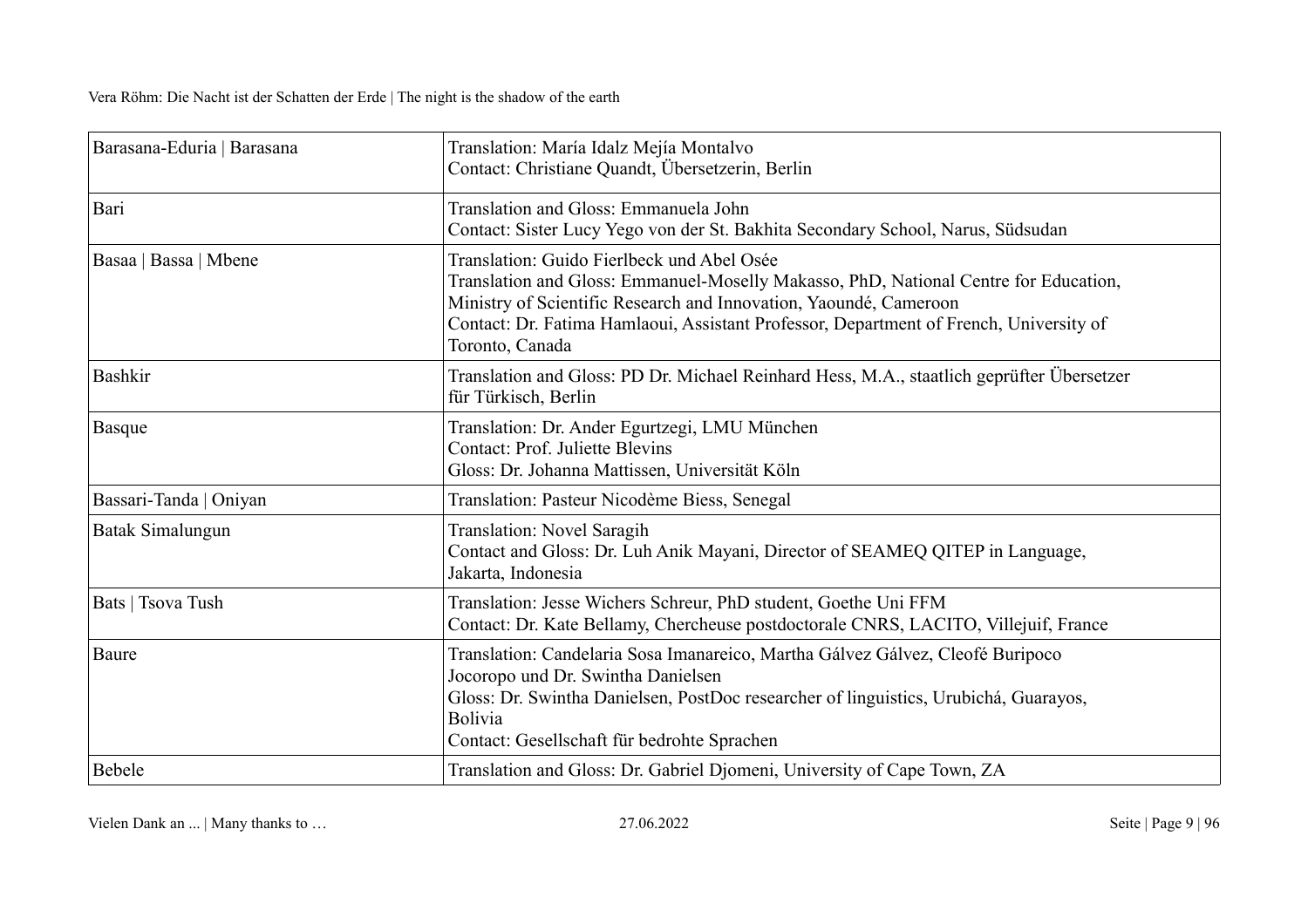| Beja        | Translation: Mohamed-Tahir Hamid Ahmed, Associate professor French language PhD, Sudan<br>University of Science and Technology (SUST, Khartoum, Sudan) et Omdurman Ahlia University<br>(OAU, Omdurman, Sudan) Contact and Gloss: Martine Vanhove, Dr. habil., Directrice de Recherche<br>au CNRS, Paris, France |
|-------------|-----------------------------------------------------------------------------------------------------------------------------------------------------------------------------------------------------------------------------------------------------------------------------------------------------------------|
| Belarusian  | Translation: Margarita Zhesko                                                                                                                                                                                                                                                                                   |
| Bemba       | Translation and Gloss: Prof. Dr. Nancy Kula, University of Essex, UK<br>Contact: Prof. Dr. Lutz Marten, SOAS London, U.K.                                                                                                                                                                                       |
| Bena        | Translation: Rev. Joseph Muhehwa, Evangelical Church of Tanzania<br>Contact: Dr. Michelle Morrison, University of Maryland                                                                                                                                                                                      |
| Bena-Yungur | Translation and Gloss: Bitrus Andrew und Dmitry Idiatov, AdaGram Project, Languages and<br>Cultures of Africa (LLACAN), CNRS, Paris, France<br>Contact: Dr. Ulrich Kleinewillinghofer, University of Mainz, Germany                                                                                             |
| Bende       | Translation and Gloss: Dr. Yuko ABE, Department of History and Culture, Lanzhou University,<br>Gansu, China                                                                                                                                                                                                     |
| Beng        | Translation: Emeritus Professor Alma Gottlieb, Ph.D. und Assistant Professor Denis Paperno, Utrecht<br>University, NL<br>Gloss: Assistant Professor Denis Paperno, Utrecht University, NL                                                                                                                       |
| Benishangul | Translation, Gloss and Audio: Yusuf Mussa Yusuf<br>Contact: Simret Fekadu and Fekadu Deressa, SIL via Dr. Klaus-Christian Küspert, Sophie Küspert-<br>Rakotondrainy and Mparany Rakotondrainy, Norwegian Mission Society (NMS)                                                                                  |
| Bhojpuri    | Translation: Abhishek Avtans, MA MPhil, Lecturer of Hindi Language and Literature, University of<br>Leiden, The Netherlands                                                                                                                                                                                     |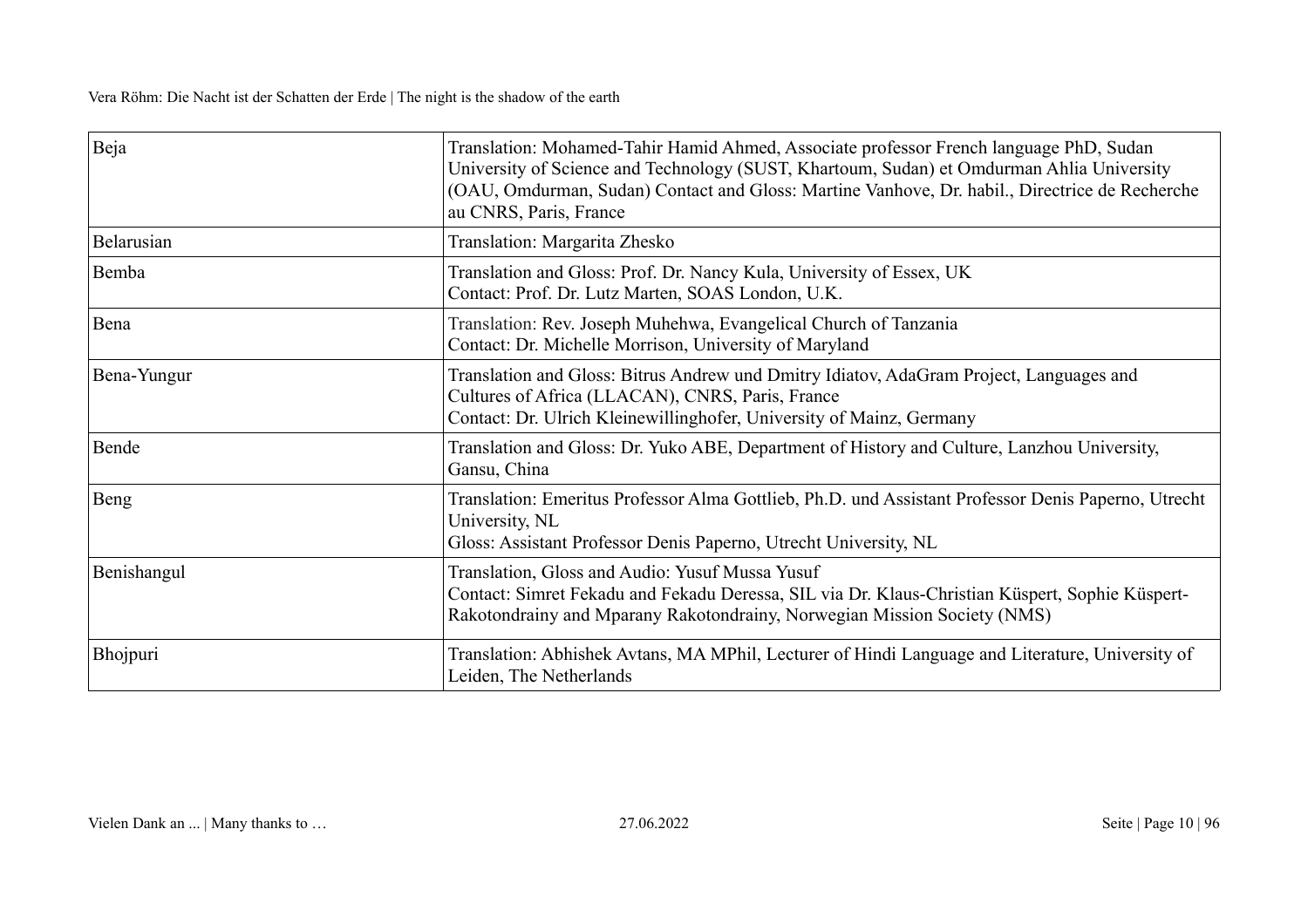| Bhujel   Bujhyal                                         | Translation: Bishnu Lal Bhujel                                                                                                                                                                                                                                                                                                                                                                                                 |
|----------------------------------------------------------|--------------------------------------------------------------------------------------------------------------------------------------------------------------------------------------------------------------------------------------------------------------------------------------------------------------------------------------------------------------------------------------------------------------------------------|
|                                                          | Contact and Gloss: Mrs. Pabitra Chettri, Research Associate (Technical), SELDP, Sikkim University<br>and other members at SELDP via Assistant Professor Samar Sinha, Ph.D., Department of Nepali,<br>School of Languages and Literature, Sikkim University, Gangtok, Sikkim, India, Coordinator of<br>Centre for Endangered Languages, Principal Investigator of Sikkim's Endangered Language<br>Documentation Project (SELDP) |
| Bijogo                                                   | Translation and Gloss: Guillaume SEGERER, Docteur nouveau régime en Sciences du Langage<br>(Univ. Paris 3 Sorbonne Nouvelle), France                                                                                                                                                                                                                                                                                           |
| <b>Bislama</b>                                           | Translation: Prof. Dr. Lamont Lindstrom, University of Tulsa, Oklahoma, USA<br>Translation: Prof Dr. Kilu von Prince, HHU Düsseldorf<br>Translation: Prof. Miriam Meyerhoff, Faculty of Linguistics, Philology<br>and Phonetics, University of Oxford, U.K.                                                                                                                                                                    |
| Black Tai * Variety: Tai Dam and * Variety:<br>Thai Song | Translation: Lieutenant Thon Paenko, Nakhornpathom Province, Thailand.<br>Contact: Prof. Somsonge Burusphat, Mahodil University, Thailand                                                                                                                                                                                                                                                                                      |
| Bodo   Bodo-Mech   Boro                                  | Translation: Dr. Prafulla Basumatary, Postdoctoral Fellow at Gauhati University, Guwahati<br>Transcription und Gloss: Pinky Wary, MA in Linguistics, Kokrajhar, Assam, India                                                                                                                                                                                                                                                   |
| Bokmål Norwegian                                         | Translation: Andrea Dobrowolski<br>Audio: Åse Birkenheier                                                                                                                                                                                                                                                                                                                                                                      |
| Bole                                                     | Translation: Professor Dr. Ibrahim Maina Waziri and Mrs Hassana Ibrahim Waziri,<br>University of Maiduguri, Borno State, Nigeria.<br>Contact: Prof. Dr. Dymitr Ibriszimow, Uni Bayreuth                                                                                                                                                                                                                                        |
| Bolia   Lolia                                            | Translation and Gloss: Prof. Dr. Pierre Ngila Bompeti,<br>Universität Kinshasa (UNIKIN), DR Kongo<br>Contact: PD Dr. Helma Pasch, Universität Köln, Deutschland                                                                                                                                                                                                                                                                |
| Bomu                                                     | Translation and Gloss: Cécile Leguy, Professeur d'Anthropologie linguistique,<br>Université Sorbonne Nouvelle, LACITO-UMR 7107 du CNRS                                                                                                                                                                                                                                                                                         |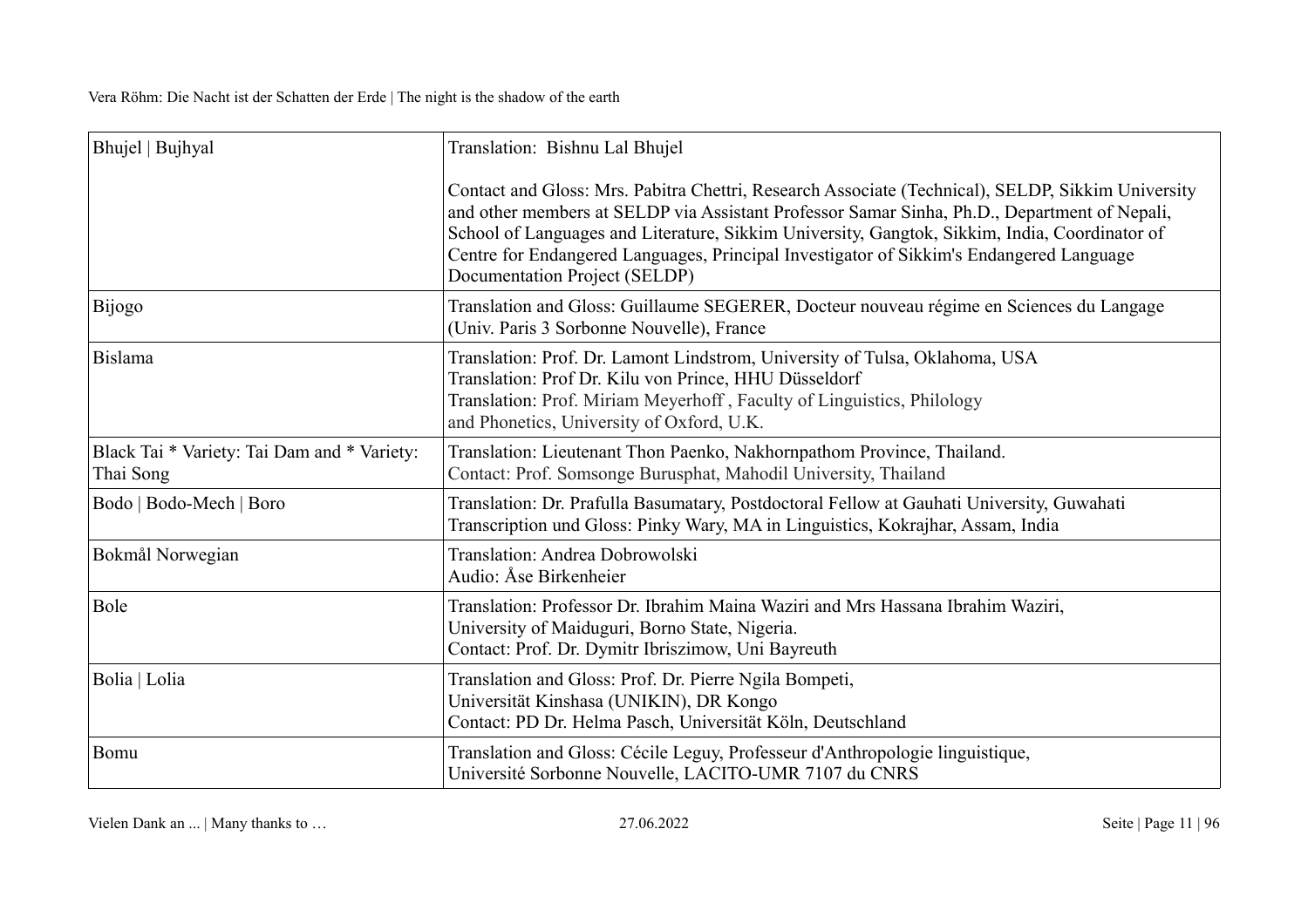| Bora                                    | Translation: Dr. Katarzyna I. Wojtylak, Uni Regensburg                                                                                                                                                                                                           |
|-----------------------------------------|------------------------------------------------------------------------------------------------------------------------------------------------------------------------------------------------------------------------------------------------------------------|
| Borna   Boro (Ethiopia)   Shinasha      | Translation and Gloss: Asmamaw Mosisa und Fekadu Deressa<br>Audio: Asmamaw Mosisa<br>Contact: Simret Fekadu and Fekadu Deressa, SIL via Dr. Klaus-Christian Küspert, Sophie Küspert-<br>Rakotondrainy and Mparany Rakotondrainy, Norwegian Mission Society (NMS) |
| Boruca   Brunka                         | Translation, Gloss and Audio: Prof. Dr. Miguel Angel Quesada-Pacheco, University Bergen,<br>Norway                                                                                                                                                               |
| <b>Brahui</b>                           | Translation: Brahui Academy, Pakistan<br>Contact and Gloss: Qandeel Hussain, Postdoctoral Fellow, Department of Linguistics, Faculty of Arts<br>and Science, University of Toronto, Canada                                                                       |
| Braj * Variety: Braj Bhasha   Brajbhasa | Translation: Abhishek Avtans, MA MPhil, Lecturer of Hindi Language and Literature, University of<br>Leiden, The Netherlands                                                                                                                                      |
| <b>Breton</b>                           | Translation and Audio: Gérard Beaujean                                                                                                                                                                                                                           |
| <b>Bribri</b>                           | Translation and Audio: Alí García Segura, Universidad de Costa Rica<br>Contact: Dr. Natacha Chevrier, Université Lyon, France                                                                                                                                    |
| Brokpa   Brokpake                       | Translation, Transcription and Gloss: Dr Pema Wangdi, Society and Culture,<br>Linguistics, James Cook University, Cairns, QLD, Australia                                                                                                                         |
| Bua                                     | Translation and Gloss: Assistant Professor of Linguistics Florian Lionnet, Ph.D., Princeton University,<br>New Jersey, U.S.                                                                                                                                      |
| Bube                                    | Translation, Gloss and Audio: Prof. Dr. Justo Bolekia Boleká, Universidad de Salamanca,<br>Escuela Universitaria de Educación y Turismo, Ávila, Spain<br>Contact: Prof. Dr. Sandra Schlumpf-Thurnherr, University of Basel, The Switzerland                      |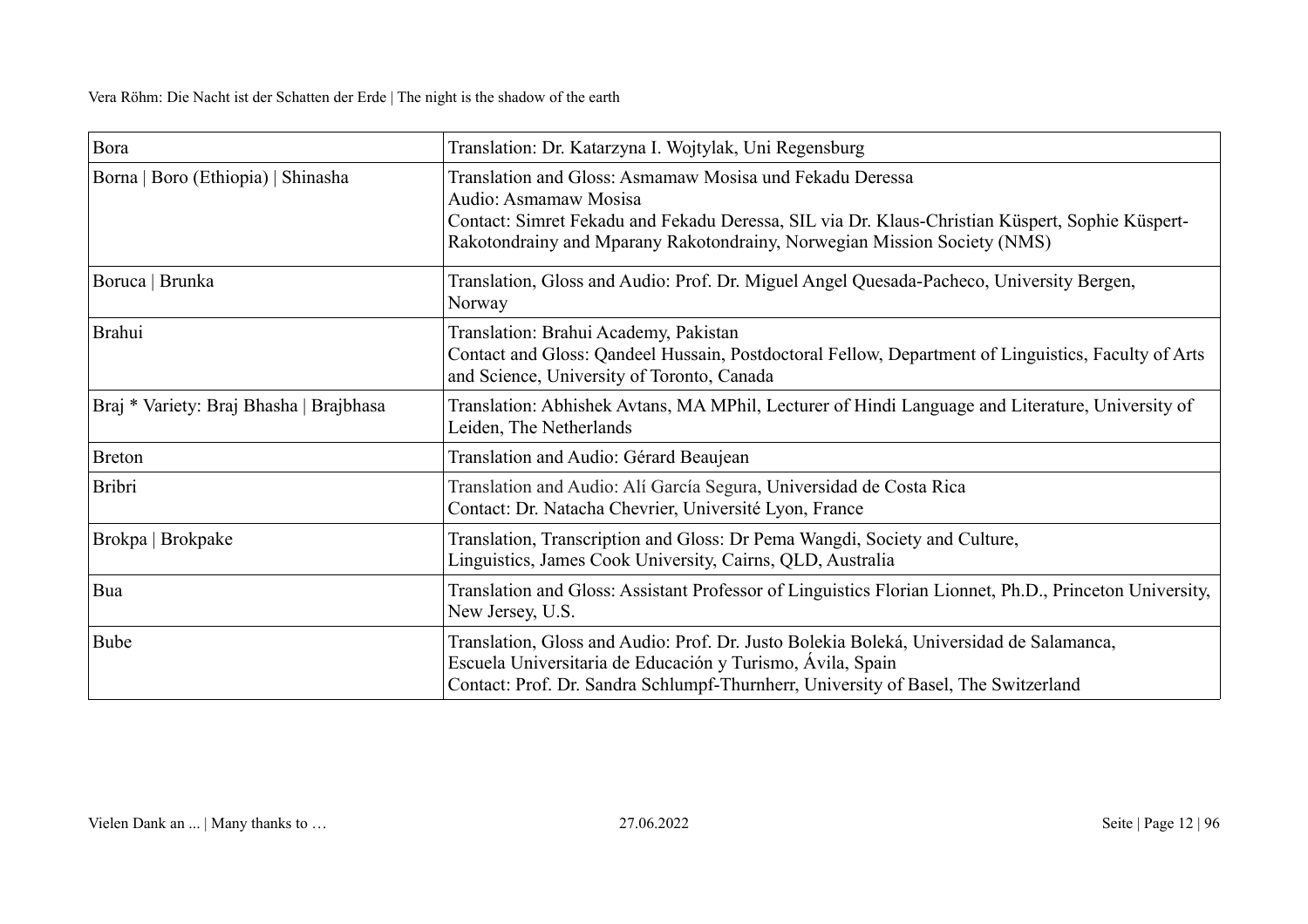| Budza   Ebudza                                         | Translation and Gloss: Jean-Pierre Donzo Bunza, Professor of African Linguistics and<br>Applied Linguistics in the Department of French and African Languages at the Institut<br>Supérieur Pédagogique de la Gombe in Kinshasa, Democratic Republic of the Congo.<br>Contact: Prof. Dr. Koen Bostoen, Uni Ghent, Belgien |
|--------------------------------------------------------|--------------------------------------------------------------------------------------------------------------------------------------------------------------------------------------------------------------------------------------------------------------------------------------------------------------------------|
| Buginese   Bugis * Variety: Sinjai                     | Translation: Khaeruddin<br>Contact and Gloss: M.A. Daniel Krauße, PhD candidate (Linguistic), University of<br>Newcastle, NSW, Australien                                                                                                                                                                                |
| Buginese   Bugis * Variety: Soppeng                    | Translation and Gloss: Andy Yani<br>Contact: Toni Pedrós Caballero, PhD candidate, Uni Leiden, NL                                                                                                                                                                                                                        |
| <b>Bukusu</b>                                          | Translation and Gloss: Translation and Gloss: Assistant Professor Aggrey Wasike, Ph.D., African<br>Studies and African Languages at the University of Toronto, CA                                                                                                                                                        |
| Bulu                                                   | <b>Translation: Enoh Meyomesse</b>                                                                                                                                                                                                                                                                                       |
| <b>Bungu</b>                                           | Translation: Pastor Oscar Kawana, SIL Language Consultant<br>Contact: Dr. Helen Eaton, SIL International                                                                                                                                                                                                                 |
| Bunun * Variety: South Bunun   Isbukun<br><b>Bunun</b> | Translation and Gloss: Haowen JIANG, Ph.D., Peking University, Department of<br>Chinese Language & Literature                                                                                                                                                                                                            |
| Burushaski                                             | Translation and Gloss: Prof. Dr. Hugh van Skyhawk, Dr. phil. habil. Full Professor of Comparative<br>Religions HEC Foreign Professor International Islamic University (IIU), External Evaluator Alexander<br>von Humboldt Foundation (Bonn, Germany), External Evaluator                                                 |
| Bushi   Kibosy                                         | Translation: Nassuf Djailani, Écrivain et journaliste de Mayotte<br>Contact: Johary Ravaloson, écrivain et éditeur des Éditions Dodo vole, Antananarivo   Caen.                                                                                                                                                          |
| Caac   Caaàc                                           | Translation: Carine Nonghai und Francine Dalap<br>Contact: Dr. Aurelie Cauchard, University of South Pacific, Fiji                                                                                                                                                                                                       |
| Cabécar                                                | Translation and Gloss: Prof. Guillermo González Campos, Universidad de Costa Rica (UCR),<br>Costa Rica<br>Contact: Prof. Dr. Elisabeth Verhoeven, HU Berlin                                                                                                                                                              |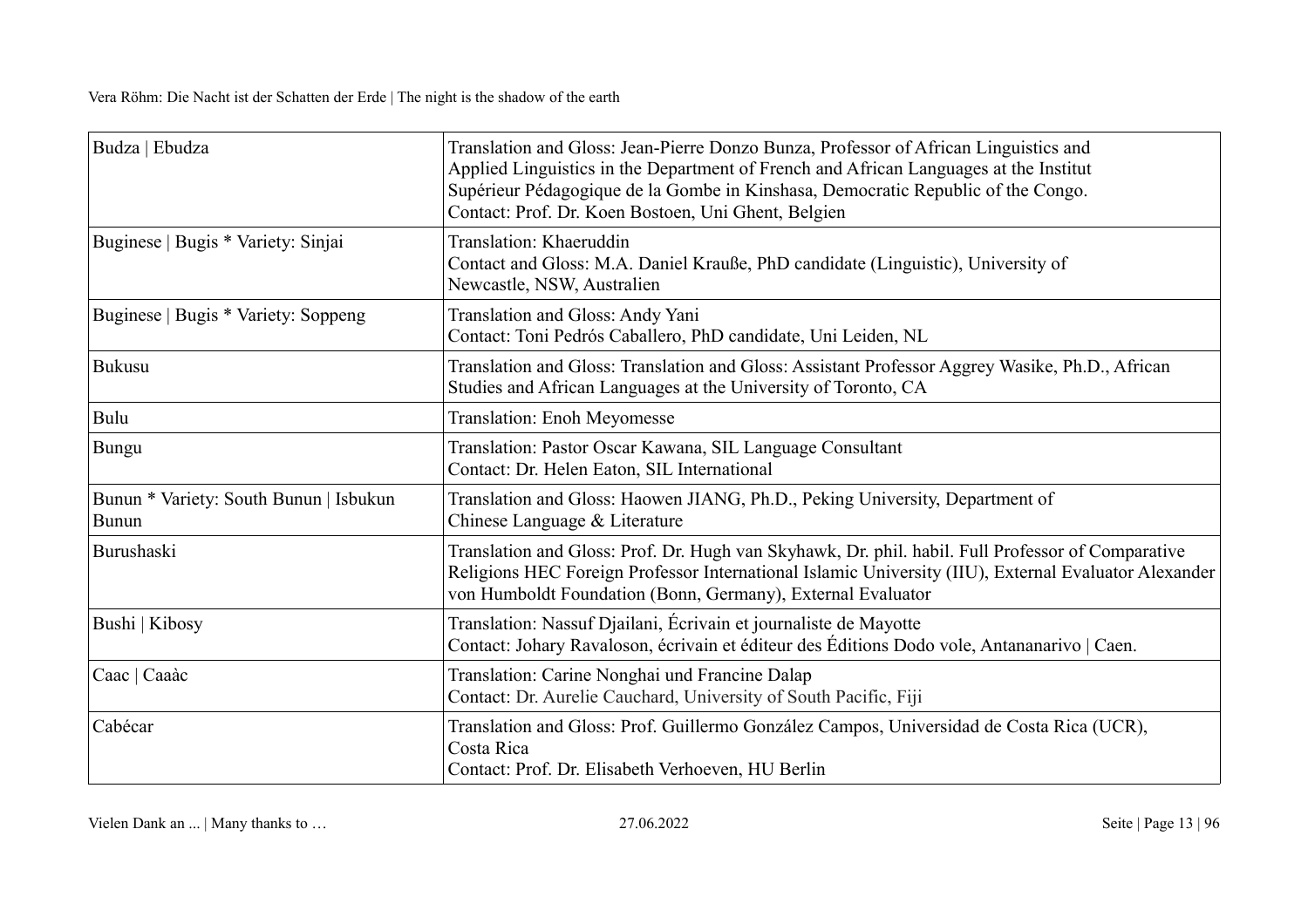| Cameroon Pidgin                                       | Translation: Dr. Lozzi Martial MEUTEM KAMTCHUENG, University of Maroua, Maroua,<br>Cameroon                                                                                                                                                                           |
|-------------------------------------------------------|-----------------------------------------------------------------------------------------------------------------------------------------------------------------------------------------------------------------------------------------------------------------------|
| Camling   Chamling                                    | Translation and Gloss: Prof. Dr. Vishnu Rai, Nepal                                                                                                                                                                                                                    |
| Cañar Highland Quichua                                | Translation: Rosa Guamán (Juncal, Provincia del Cañar)<br>Contact and Gloss: Prof. Marleen Haboud, PUC Ecuador, Directora del Proyecto Oralidad<br>Modernidad via Prof. Dr. Sandra Schlumpf-Thurnherr, University of Basel, The Switzerland                           |
| Candoshi-Shapra                                       | Translation: Dr. Alexandre Surrallés, Laboratoire d'anthropologie sociale, Paris                                                                                                                                                                                      |
| Carolinian                                            | Translation and Gloss: Melvin Faisao, Language Commission Director of the Commonwealth of the<br>Northern Mariana Islands<br>Contact: Dr. Elizabeth D. Rechebei, Saipan, Northern Mariana Islands via<br>Prof. em. Sandra Chung, University of California, Santa Cruz |
| Casiguran-Nagtipunan Agta   Casiguran<br>Dumagat Agta | Translation and Gloss: Thomas N. Headland, Ph.D., Senior Anthropology Consultant, SIL<br>International                                                                                                                                                                |
| Catalan                                               | Translation: Prof. Jordi Virallonga, Universität Barcelona                                                                                                                                                                                                            |
| Cayapa   Cha'palaa                                    | Translation and Gloss: Prof. Simeon Floyd, Universidad San Francisco de Quito, Ecuador                                                                                                                                                                                |
| Cayuga                                                | Translation: Alfred Keye und Laurie Powless<br>Contact and Gloss: Prof. Carrie Dyck, Memorial University, Kanada                                                                                                                                                      |
| Cebaara Senoufo * Variety: Kafire                     | Translation and Gloss: Songfolo Lacina SILUE, Doctorant Institut national des langues et<br>civilisations orientales (INALCO), Paris, France                                                                                                                          |
| Cebuano   Cebuan                                      | Translation: Della Ipong<br>Contact: Deborah Ruiz Wall, PhD, OAM, Sydney, NSW, Australia                                                                                                                                                                              |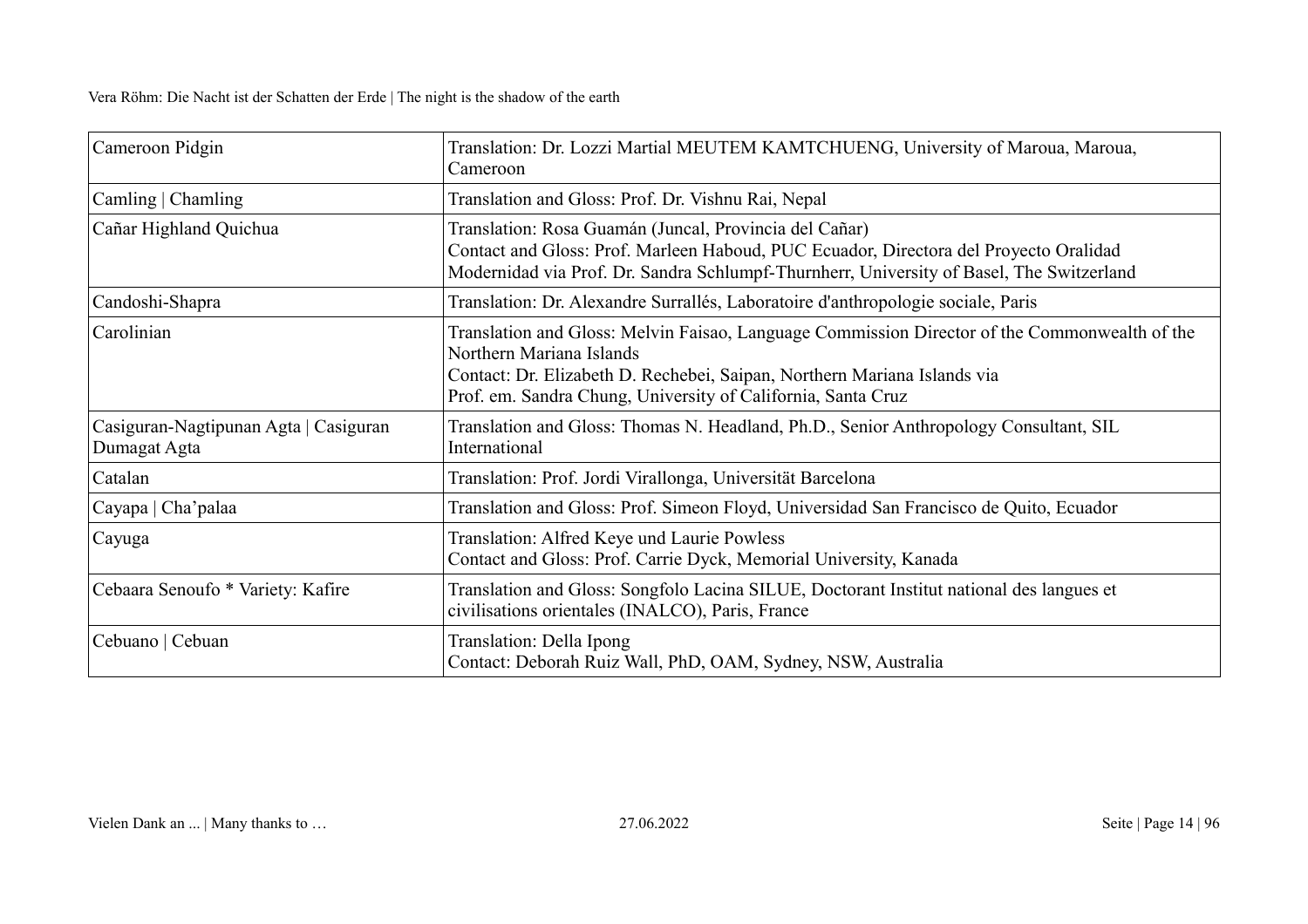| Cechen                                                               | Translation: Subar Inarkajewa<br>Contact: Dr. Steffi Chotiwari-Jünger<br>Translation and Gloss: Zareta G. et Dr. Françoise Guérin, Maitre de conferences<br>HDR, Sorbonne universite   UMPC, Institut des Sciences Humaines et Sociales, Paris,<br>France |
|----------------------------------------------------------------------|-----------------------------------------------------------------------------------------------------------------------------------------------------------------------------------------------------------------------------------------------------------|
| Cemuhî   Cèmuhî                                                      | Translation and Gloss: Assistant Professor of Linguistics Florian Lionnet, Ph.D.,<br>Princeton University, New Jersey, U.S.                                                                                                                               |
| Central Alemannic * Variety: High Alemannic<br>* Subvariety: Bernese | Translation: Andreas Neeser, Schweizer Schriftsteller (Version 1) (Aargau)<br>Translation: Florian Matter, Dr. des. Uni Bern (Version 2)                                                                                                                  |
| Central Bikol   Bikol Naga                                           | Translation: Kristian Cordero, Universität Naga City, Philippinen                                                                                                                                                                                         |
| <b>Central Dagaare</b>                                               | Translation and Gloss: Dr. Isaac N. Mwinlaaru, Cape Coast University, Ghana                                                                                                                                                                               |
| Central Guerrero Nahuatl                                             | Translation and Gloss: Martín Tonalmeyotl<br>Contact: Rodrigo Lovera, Jefe de Vinculación Institucional, Dirección General de Culturas<br>Populares, Indigenas y Urbanes, Cuidad de México, México                                                        |
| Central Kurdish   Sorani                                             | Translation: Rawezh Salim<br>Contact: Lucien Leitess, Unionsverlag Zürich                                                                                                                                                                                 |
| Central Lembata-Lewokukun * Variety:<br>Central Lembata              | <b>Translation: Gregorius Wuwur</b><br>Contact and Gloss: Hanna Fricke, PhD, Universiteit Leiden, Niederlande                                                                                                                                             |
| Central Okinawan                                                     | Translation: Gikei Arakaki<br>Contact and Gloss: Prof. Tomoko Arakaki, Okinawa Christian University, Nishihara, Okinawa, Japan                                                                                                                            |
| Central Siberian Yupik   St. Lawrence Island<br>Yupik                | Translation and Gloss: Petu Kunuka, Educator at Bering Strait School District (BSSD), Gambell, Saint<br>Lawrence Island, Alaska, U.S.                                                                                                                     |
| Ch'ol                                                                | Translation and Gloss: Juan Jesús Vázquez Álvarez, Doctor en Lingüística, Centro De Investigaciones<br>Multidisciplinarias Sobre Chiapas y La Frontera Sur (CIMSUR)                                                                                       |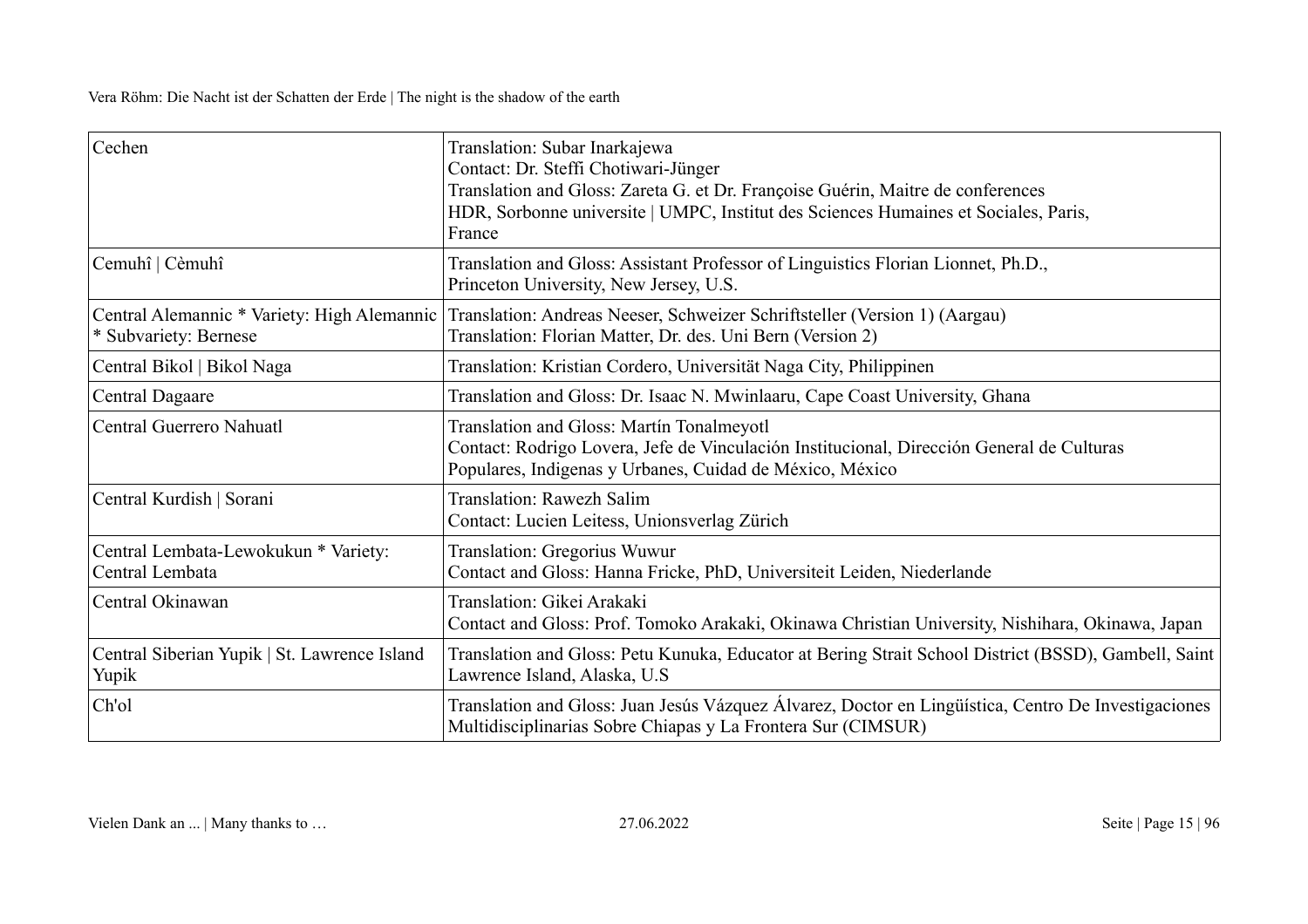| Chácobo                                                                  | Translation and Gloss: Adam James Ross Tallman (PhD, UT Austin), Postdoctorant ELDP -<br>SOAS, CNRS Dynamique de Langage, Lyon, France                                                                                                                                      |
|--------------------------------------------------------------------------|-----------------------------------------------------------------------------------------------------------------------------------------------------------------------------------------------------------------------------------------------------------------------------|
| Chakma                                                                   | Translation and Gloss: Bivuti Chakma, Chakma Font designer and keyboard layout Creator                                                                                                                                                                                      |
| Chamacoco                                                                | Translation and Gloss: Dr. Luca Ciucci, James Cook University, Cairns, QL, Australia                                                                                                                                                                                        |
| Chamí Emberá                                                             | <b>Translation: Jenny Tascon</b><br>Contact and Gloss: Prof. Dr. Daniel Aguirre Lischt, Universidad de los Andes, Bogota,<br>Kolumbien                                                                                                                                      |
| Chamorro                                                                 | Translation: Dr. Elizabeth D. Rechebei, Saipan, Northern Mariana Islands<br>Contact and Gloss: Prof. em. Sandra Chung, University of California, Santa Cruz                                                                                                                 |
| Chaná                                                                    | Translation and Gloss: Blas Wilfredo Omar Jaime und Dr. José Pedro Viegas Barros,<br>Universidad de Buenos Aires                                                                                                                                                            |
| Chavacano * Variety: Caviteño   Chabacano<br>de Cavite                   | Translation and Gloss: Eeva Sippola, Associate Professor, Ibero-American languages and cultures,<br>University of Helsinki, Finland                                                                                                                                         |
| Chavacano   Chabacano *Variety:<br>Zamboangueño   Chabacano de Zamboanga | Translation: Myrna Natividad<br><b>Contact: Mark Curry</b>                                                                                                                                                                                                                  |
| Cheke Holo                                                               | Translation and Gloss: Fredrick A. Boswell, Jr., Ph.D., Senior Translation Consultant, SIL<br>International                                                                                                                                                                 |
| Chewa   Nyanja                                                           | Translation: Dr. Winfred Mkochi, University of Malawi, Zomba                                                                                                                                                                                                                |
| Chichimeca-Jonaz                                                         | Translation: Antonio López y Glenda Zoé Lizárraga Navarro<br>Audio: Antonio López<br>Gloss and Contact: Glenda Zoé Lizárraga Navarro (Prof. Asoc. Centro de Estudios Antropológicos,<br>Facultad de Ciencias Políticas y Sociales, Universidad Nacional Autónoma de México) |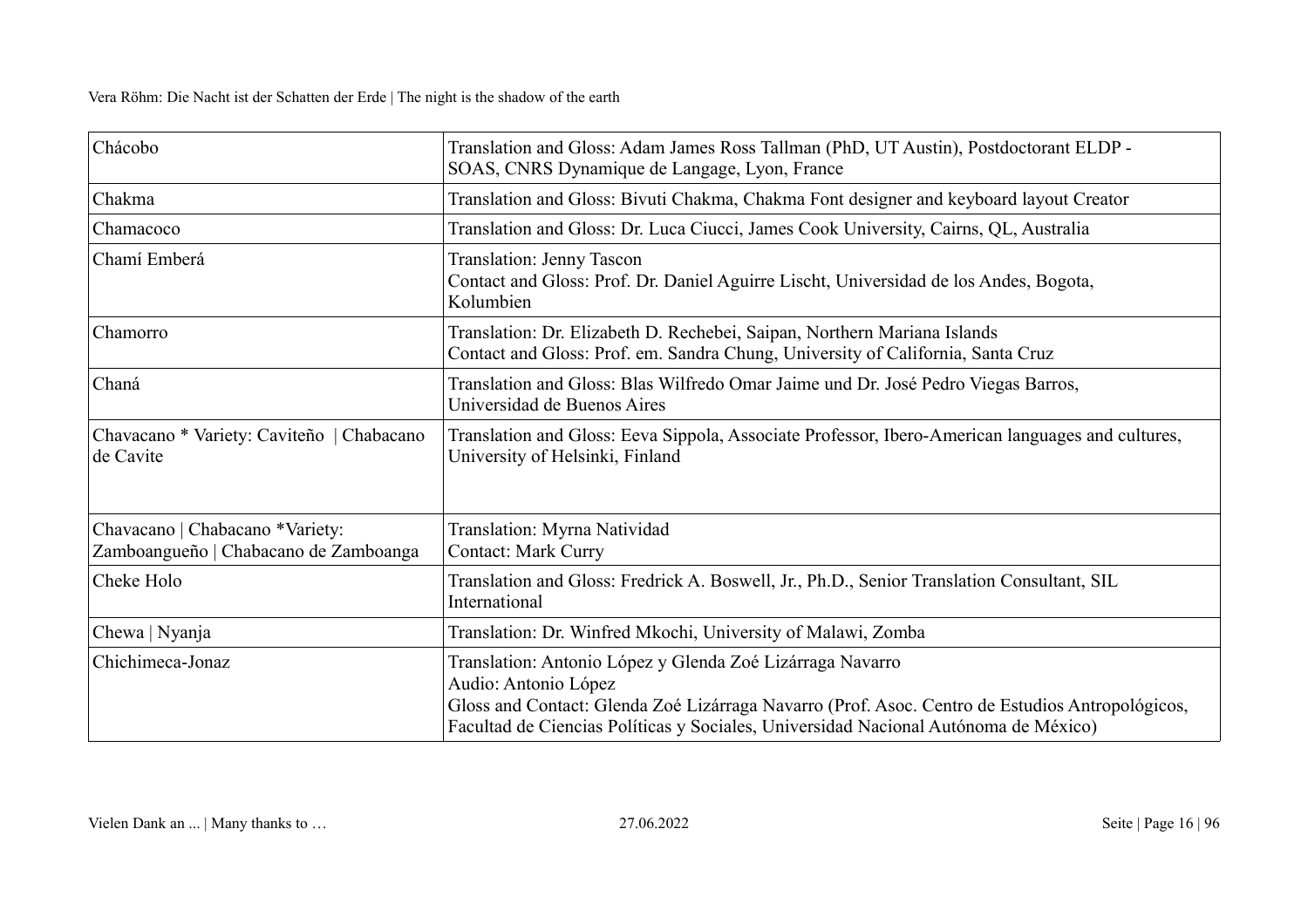| Chini                                         | Translation, Gloss and Audio: Joseph Brooks, Ph.D., Department of Anthropology, University of<br>Virginia, Charlottesville, Virginia, U.S.                                                                                                                                                                                                         |
|-----------------------------------------------|----------------------------------------------------------------------------------------------------------------------------------------------------------------------------------------------------------------------------------------------------------------------------------------------------------------------------------------------------|
| Chipaya                                       | Translation and Gloss: Dr. Katja Hannß, Universität Köln                                                                                                                                                                                                                                                                                           |
| ChiTumbuka   Tumbuka                          | Translation: Dr. Winfred Mkochi, University of Malawi, Zomba                                                                                                                                                                                                                                                                                       |
| Choctaw                                       | Translation and Gloss: Marcia Haag, Professor of Linguistics, The University of Oklahoma, Norman,<br>Oklahoma, U.S.                                                                                                                                                                                                                                |
| Chuj                                          | Translation and Gloss: Dra. Elsa Cristina Buenrostro Díaz, Instituto de Investigaciones<br>Antropológicas, Universidad Nacional Autónoma de México, Ciudad de México, México                                                                                                                                                                       |
| Chumburung                                    | Translation and Audio: Bernard Asewie, Ghana Institute of Linguistics, Literacy and Bible Translation<br>(GILLBT), Tamale, Ghana<br>Contact and Gloss: Keith Snider, D. Litt, SIL International, Affiliate Professor of Linguistics,<br>Trinity Western University, Langley, BC, Canada                                                            |
| Church Slavic                                 | Translation: Dr. Nicolina Trunte                                                                                                                                                                                                                                                                                                                   |
| Chut * Variety: May                           | Translation and Gloss: Prof. Dr. Kirill Babaev, Deputy Director, Institute of Far Oriental Studies,<br>Russian Academy of Sciences, Moscow, Russia                                                                                                                                                                                                 |
| Chuukese                                      | Translation and Gloss: Prof. em. Dr. Lothar Käser, Universität Freiburg im Breisgau                                                                                                                                                                                                                                                                |
| Chuvash                                       | Translation: Vania Angelova                                                                                                                                                                                                                                                                                                                        |
| cibinji cya ngusu   ciBinji   Kibinji   Binji | Translation and Gloss: Dr. Michel Onokoko Onyumbe, UGent Center for Bantu Studies,<br>Faculty of Arts and Philosophy, Ghent University, Belgium<br>Contact: Prof. Dr. Joseph Koni Muluwa via Prof. Koen Bostoen, UGent Center for Bantu<br>Studies, Faculty of Arts and Philosophy, Ghent University, Belgium                                      |
| Cimbrian                                      | Translation: Andrea Nicolussi Golo Mu (Magnifica Comunità degli Altipiani Cimbri - Sportello<br>Linguistico Cimbro / Dar Toalkamou von Zimbarn Hoachebene - A türle afti Zung)<br>Contact: Ermenegildo Bidese, Associate Professor for German Linguistics, Università degli Studi di<br>Trento, Dipartimento di lettere e filosofia, Trento, Italy |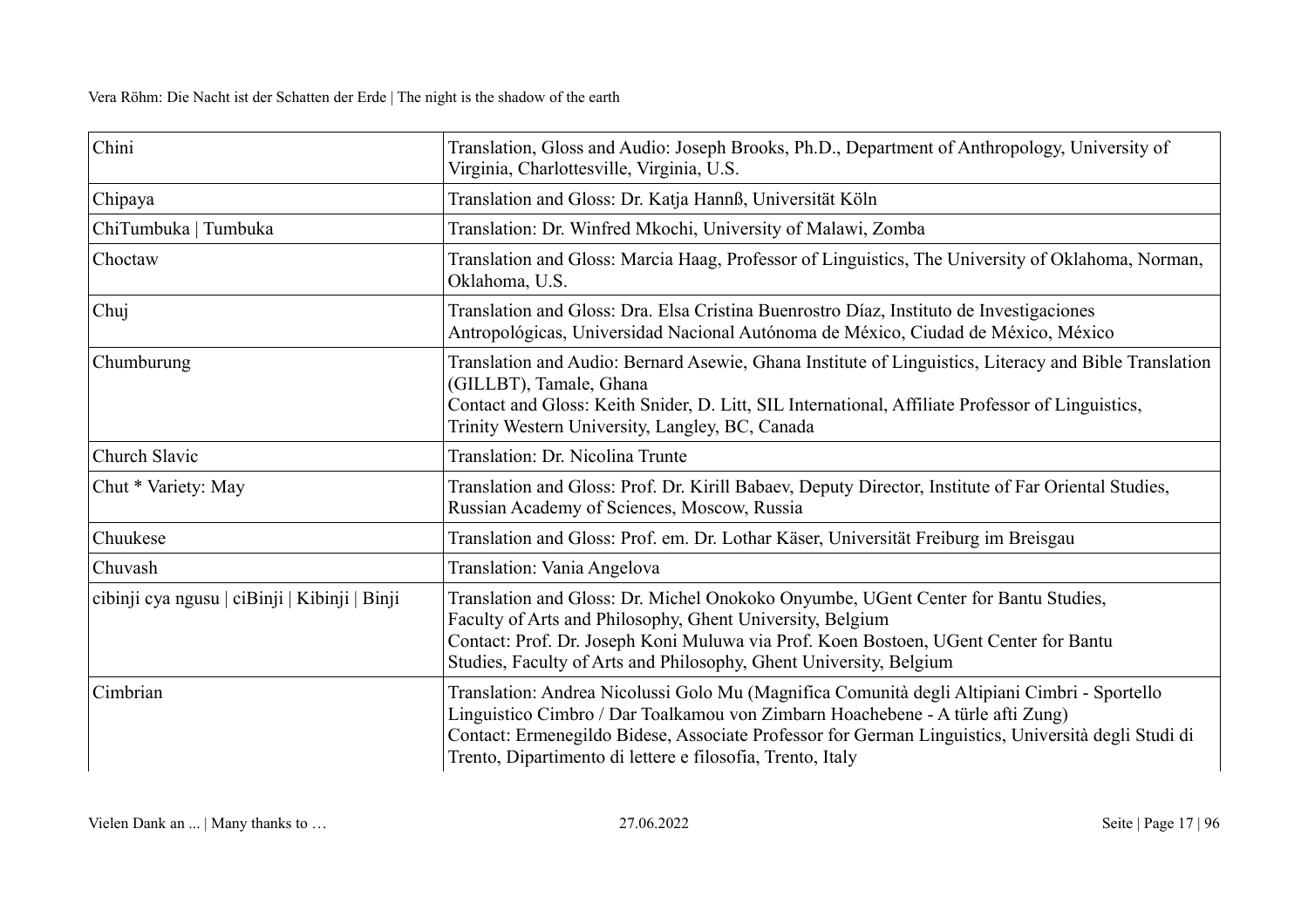| Cinta Larga                                                                     | Translation: Luana Cinta Larga<br>Contact and Gloss: Prof. Dr. Quesler Fagundes Camargos, Departamento de Educação Intercultural,<br>Universidade Federal de Rondônia, Porto Velho, RO, Brazil<br>Dr. Ricardo Campos de Castro, Universidade Federal de Minas Gerais, Belo Horizonte, MG, Brazil<br>Prof. Dr. Pilar Chamorro Fernández, Departement of Linguistics, University of Georgia, GA, U.S.<br>[Members of Laboratório de Línguas Indígenas (LALI)] |
|---------------------------------------------------------------------------------|-------------------------------------------------------------------------------------------------------------------------------------------------------------------------------------------------------------------------------------------------------------------------------------------------------------------------------------------------------------------------------------------------------------------------------------------------------------|
| Cokwe   Chokwe   Ucôkwe                                                         | Translation: José Manuel da Conceição Pedro (aka Tchindje), Leiter der Museumspädagogik des<br>Museu Nacional de Antropologia, Luanda, Angola<br>Contact: Arno Holl, Coordenador de Programação Cultural, Goethe-Institut, Luanda, Angola                                                                                                                                                                                                                   |
| Corsican                                                                        | Translation: Dr. Pierre-Ange Guidicelli, Mission CorSeaCare                                                                                                                                                                                                                                                                                                                                                                                                 |
| Crimean Tatar                                                                   | Translation: Darya Kavitskaya, Associate Professor, Ph.D., Department of Slavic Languages<br>and Literatures, University of California, Berkeley, CA, U.S.Darya Kavitskaya                                                                                                                                                                                                                                                                                  |
| Crow                                                                            | Translation and Gloss: Roanne Hill, Crow Language Consortium                                                                                                                                                                                                                                                                                                                                                                                                |
| Cubeo                                                                           | Translation and Gloss: Thiago Costa Chacon, Linguista - Professor Adjunto (Assistant Professor of<br>Linguistics), Departamento de Linguistica, Portugues e Linguas Classicas, Universidade de Brasilia,<br>Brasilia, Brazil                                                                                                                                                                                                                                |
| Cuvok                                                                           | Translation and Gloss: Ndokobai Dadak, PhD, Linguistics Consultant, SIL International, Maroua,<br>Cameroon                                                                                                                                                                                                                                                                                                                                                  |
| Daakaka                                                                         | Translation: Grem Bong und Prof. Dr. Kilu von Prince, Institut für Sprache und<br>Information, HHU Düsseldorf                                                                                                                                                                                                                                                                                                                                               |
| Dagbani                                                                         | Translation and Gloss: Dr. Fusheini Hudu, Department of Linguistics, University of<br>Ghana, Legon, Accra                                                                                                                                                                                                                                                                                                                                                   |
| Daman-Diu Portuguese * Variety: Diu Indo-<br>Portuguese   Diu Creole Portuguese | Translation and Gloss: Dr. Hugo Cardoso, Assistant Professor, Universidade de Lisboa, Fac. de Letras,<br>Portugal                                                                                                                                                                                                                                                                                                                                           |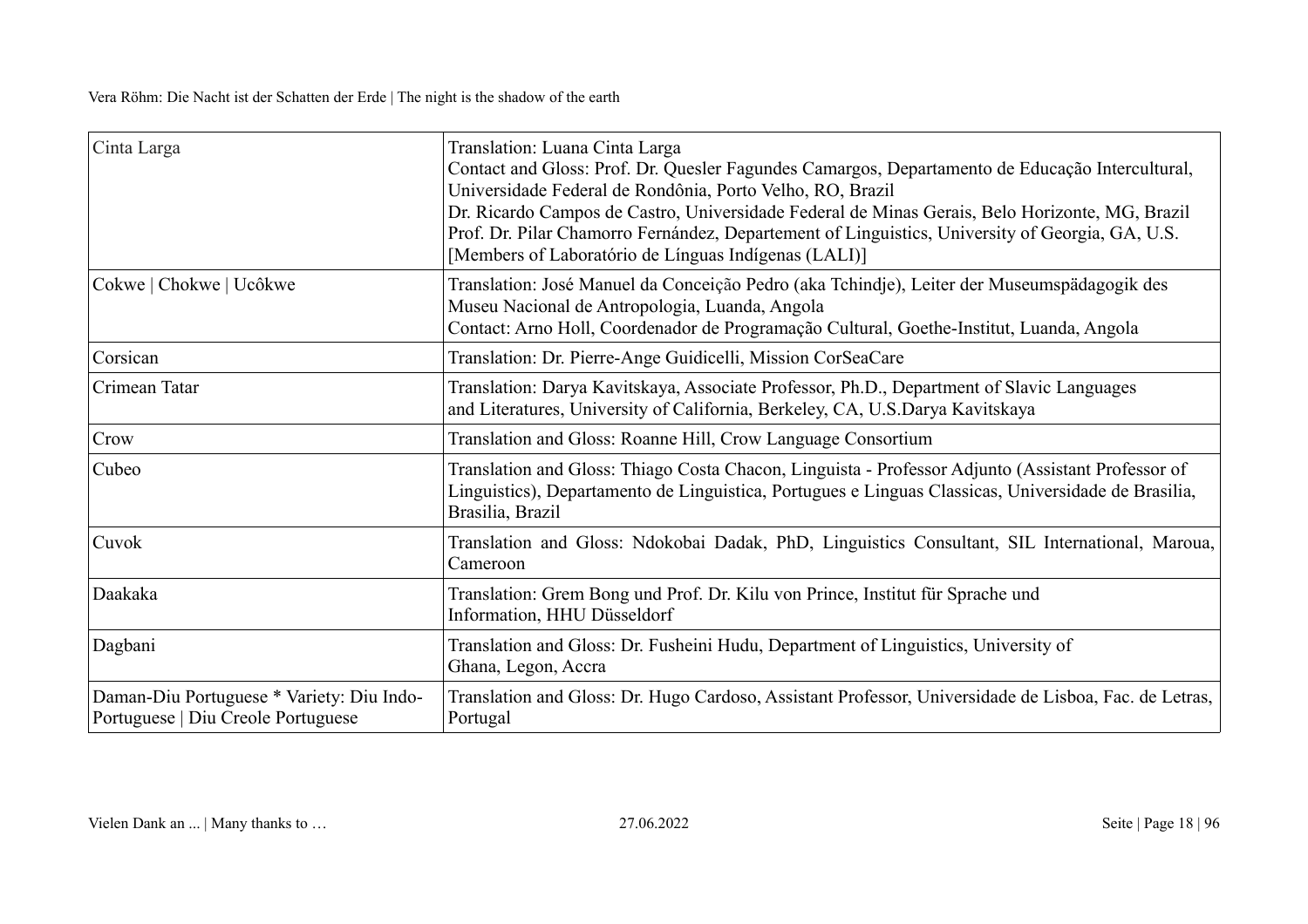| Dameli                                             | Translation and Gloss: Asmat Ullah Dameli<br>Contact: Fakhruddin Akhunzada, Executive Director Forum for Language Initiatives,<br>Islamabad, Pakistan via Associate Prof. Dr. Henrik Liljegren, Uni Stockholm, Schweden                     |
|----------------------------------------------------|---------------------------------------------------------------------------------------------------------------------------------------------------------------------------------------------------------------------------------------------|
| Dan   Yakuba * Variety: Gweetaawo   Eastern<br>Dan | Translation and Gloss: Nestor Gué, Emmanuel Zeh und Prof. Dr. Valentin Vydrin,<br>INALCO, Institut national de langues et civilisations orientale, Paris und St. Petersburg<br>University                                                   |
| Danube Swabian                                     | Translation and Gloss: Horst Samson, rumäniendeutscher Schriftsteller<br>Translation: Dr. Adam TOMAS, Institut für Deutsche Philologie, LMU München<br>Contact: Prof. Dr. Claudia Riehl, Institut für Deutsch als Fremdsprache, LMU München |
| Degema                                             | Translation and Gloss: Prof. Dr. Ethelbert Emmanuel Kari                                                                                                                                                                                    |
| Delaware   Lenape                                  | Translation and Gloss: Jim Rementer, Director Lenape Language Project, Bartlesville, OK, U.S.<br>Contact: Dr Bartosz Hlebowicz, Independent Researcher, Florence, Italy                                                                     |
| Dena-zaa   Beaver                                  | Translation and Gloss: Dr. Gabriele Schwiertz, Uni Köln<br>Contact: Dr. Carolina Pasamonik, Köln                                                                                                                                            |
| Dëne Suliné   Chipewyan                            | Translation: Eileen Beaver<br>Contact: Brent Kaulback, South Slave Divisional Education Council                                                                                                                                             |
| Dhimal                                             | Translation and Gloss: Karnakhar Khatiwada, PhD, Linguistics, Associate Professor,<br>Tribhuvan University, Nepal                                                                                                                           |
| Dhivehi                                            | Translation: Dr. Amalia Gnanadesikan, University of Maryland, College Park, Center for Advanced<br>Study of Language                                                                                                                        |
| Diakhanke   Jahanka                                | Translation: Dr. Karamba Diaby, MdB                                                                                                                                                                                                         |
| Didinga                                            | Translation and Gloss: Sabina Nabolia<br>Contact: Sister Lucy Yego von der St. Bakhita Secondary School, Narus, Sudsudan                                                                                                                    |
| Dimasa                                             | Translation and Gloss: Dr. Monali Longmailai, Assistant Professor, Centre for<br>Endangered Languages, Tezpur University, Assam, India                                                                                                      |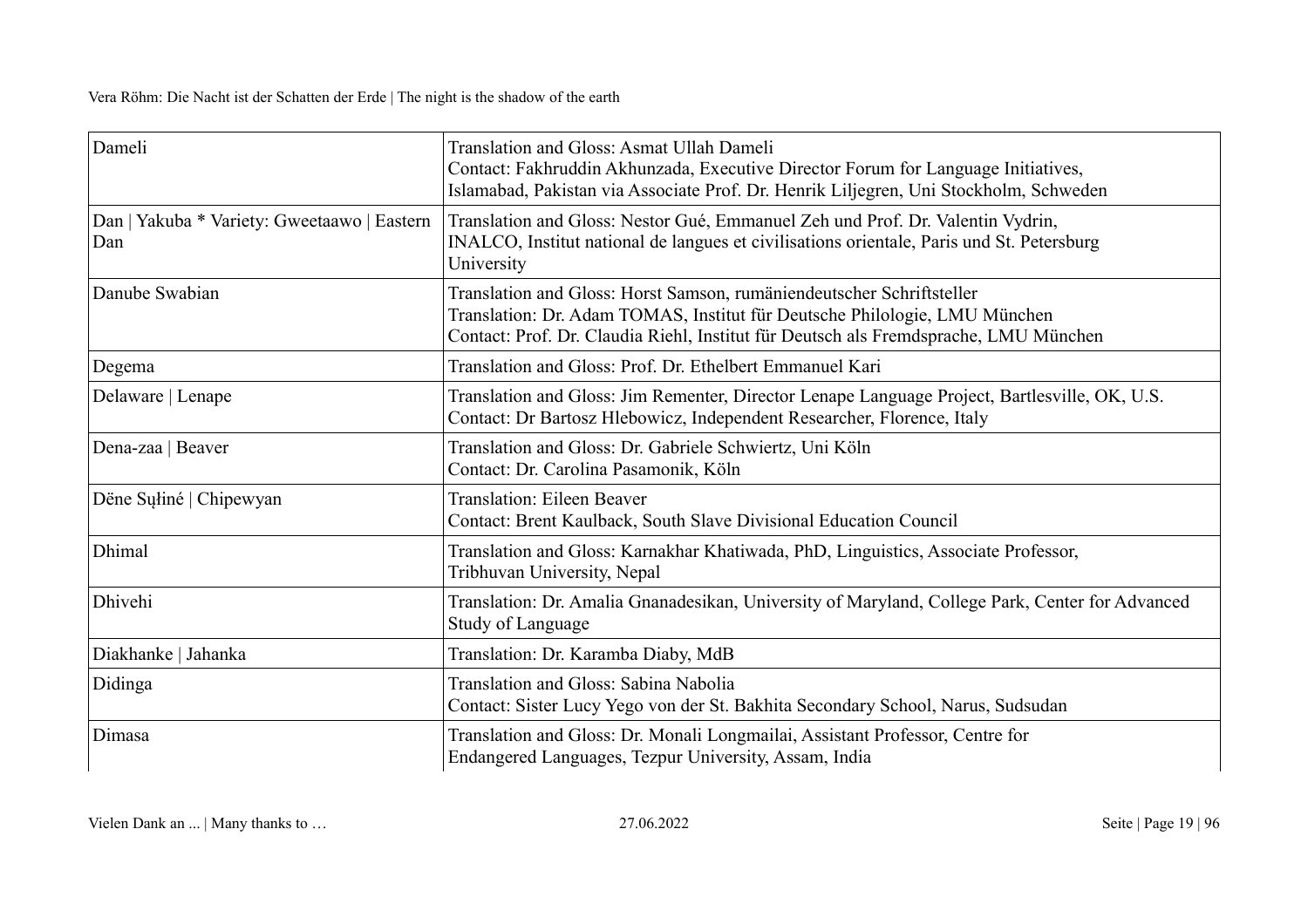| Dioula   Jula                           | Translation: Élise Ouattara<br>Contact: Dr. Jean-Claude Naba, Universität Ouagadougou, Burkina Faso                                                                                                                                                                                                                                                     |
|-----------------------------------------|---------------------------------------------------------------------------------------------------------------------------------------------------------------------------------------------------------------------------------------------------------------------------------------------------------------------------------------------------------|
| Dohuk Jewish Neo-Aramaic   Jewish Dohok | Translation and Gloss: Dr Dorota Molin, Lecturer in Classical Hebrew Language, U. of Oxford,<br>Oriental Studies, and Research associate, U. of Cambridge, Asian and Middle Eastern Studies, U.K.                                                                                                                                                       |
| Dompo                                   | Translation: Daniel Kofi Nakpah und Kosi Mila (Ghana)<br>Contact: Esther Dogbe, PhD student, La Trobe University, Melbourne                                                                                                                                                                                                                             |
| Doromu-Koki                             | Translation and Gloss: Robert Bradshaw, PhD candidate, James Cook University, QL,<br>Australia, Linguistics Consultant of SIL, Ukarumpa, PNG                                                                                                                                                                                                            |
| Drehu                                   | Translation: Catherine Saumë<br>Contact and Gloss: Dr. habil. Claire Moyse-Faurie, Directrice de recherche émérite,<br>CNRS, Paris<br>Audio: Dr. Fabrice Wacalie, Lettres, Langues et Sciences Humaines, University of New Caledonia,<br>Nouméa, New Caledonia<br>Contact: Dr. habil. Claire Moyse-Faurie, Directrice de recherche émérite, CNRS, Paris |
| $Dza \mid Jen$                          | Translation and Gloss: Nlabephee Kefas OTHANIEL, Reasearch Assistant, Discourse Reporting in<br>African Storytelling, CNRS at le laboratoire Langage, Langues et Cultures d'Afrique (LLACAN),<br>Paris, France and Peace Benson, Master of Arts, Federal University Wukari, Wukari, Nigeria<br>Contact: Dr. Jakob Lesage, HU Berlin, Germany            |
| Dzongkha                                | Translation: Kalden Harz<br>Contact: Irmela Harz, Bhutan-Gesellschaft<br>Translation and Gloss: Kunsang Chophel und Associate Prof. Dr. Erik Andvik, NLA University<br>College, Bergen, Norway                                                                                                                                                          |
| Dzùùngoo                                | Translation and Gloss: Fabéadama Traoré<br>Contact: Paul Solomiac, PhD, SIL International                                                                                                                                                                                                                                                               |
| Early Irish * Variety: Old Irish        | Translation and Gloss: Prof. Dr. Ranko Matasović, Department of Linguistics, Faculty of<br>Humanities and Social Sciences, University of Zagreb, Croatia                                                                                                                                                                                                |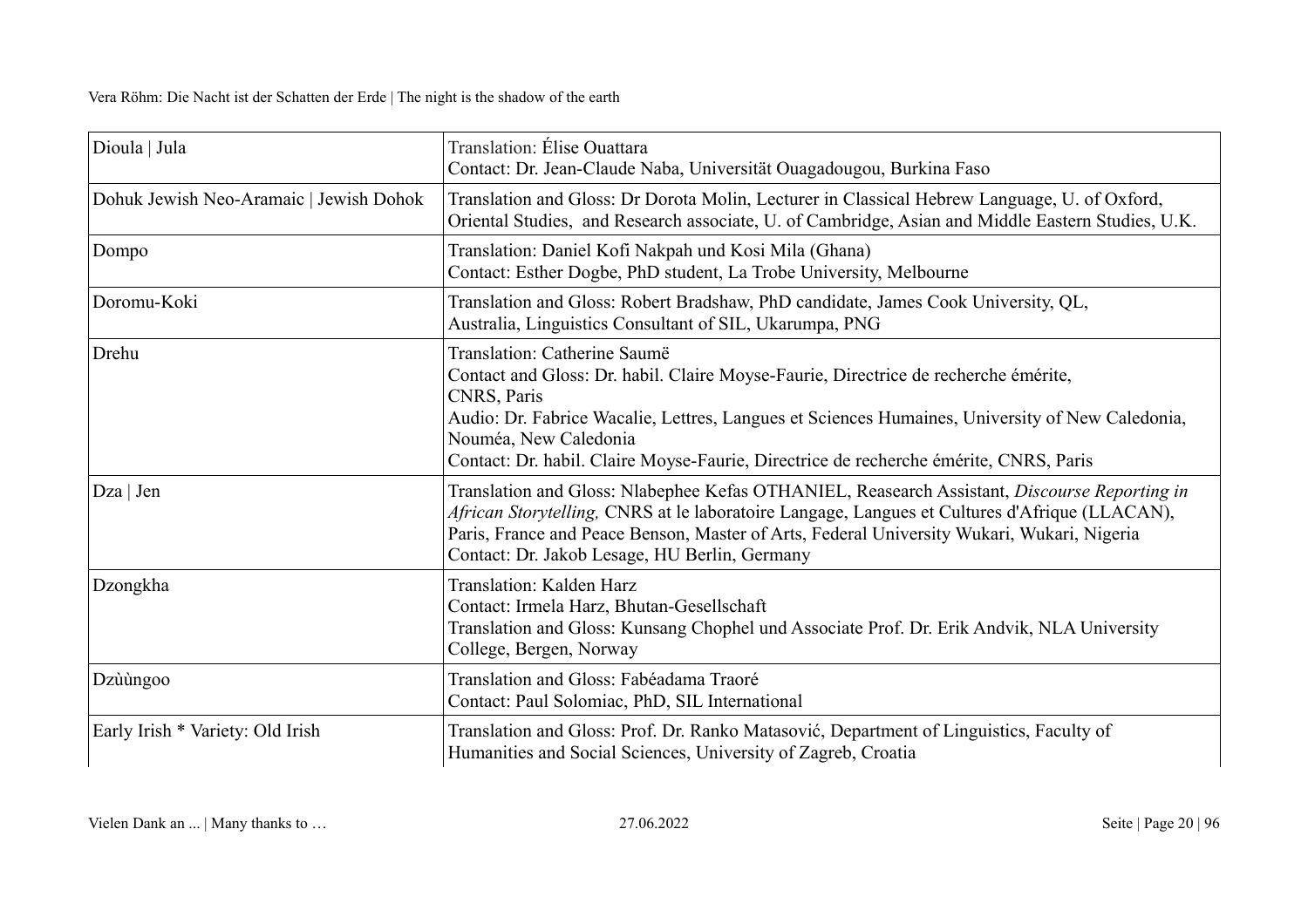| East Futuna                                  | Translation and Audio: Atonio Takasi<br>Contact and Gloss: Dr. habil. Claire Moyse-Faurie, Directrice de recherche emerite, CNRS, Paris                                                                                                                                                                                                                                                                                                                         |
|----------------------------------------------|-----------------------------------------------------------------------------------------------------------------------------------------------------------------------------------------------------------------------------------------------------------------------------------------------------------------------------------------------------------------------------------------------------------------------------------------------------------------|
| East Uvean   Wallsien                        | Translation and Gloss: Sophie Chave-Dartoen, Faculte d'ethnologie - anthropologie sociale et<br>culturelle, UMR 5319 Passages, Université de Bordeaux                                                                                                                                                                                                                                                                                                           |
| <b>Eastern Arrernte</b>                      | Translation: Veronica Perrurle Dobson<br>Contact and Gloss: Dr. John Henderson, Honorary Research Fellow Linguistics,<br>University of Western Australia, Crawley, WA, Australia                                                                                                                                                                                                                                                                                |
| Eastern Bru * Variety: Tri                   | Translation and Gloss: Achiuq Xayavong<br>Contact: Lisa Xayavong SIL und Ryan Gehrmann, University of Edinburgh, U.K.                                                                                                                                                                                                                                                                                                                                           |
| Eastern Chatino * Variety: San Juan Quiahije | Translation, Gloss and Audio: Professor Dr. Emiliana Cruz, CIESAS-CDMX, Co-founder of Chatino<br>Language Documentation Project                                                                                                                                                                                                                                                                                                                                 |
| Eastern Huasteca Nahuatl                     | Translation and Gloss: Dr. Manuel Peregrina Llanes, Departamento de Letras y Lingüística, División<br>de Humanidades y Bellas Artes, Universidad de Sonora, Hermosillo, Sonora, México                                                                                                                                                                                                                                                                          |
| Eastern Magar   Dhut Magar                   | Translation: Gangi Maya Magar<br>Contact and Gloss: Mrs. Pabitra Chettri, Research Associate (Technical), SELDP, Sikkim University<br>and other members at SELDP via Assistant Professor Samar Sinha, Ph.D., Department of Nepali,<br>School of Languages and Literature, Sikkim University, Gangtok, Sikkim, India, Coordinator of<br>Centre for Endangered Languages, Principal Investigator of Sikkim's Endangered Language<br>Documentation Project (SELDP) |
| Eastern Maninkakan                           | Translation: Prof. Dr. Valentin Vydrin, INALCO, Institut national de langues et<br>civilisations orientale, Paris und St. Petersburg University                                                                                                                                                                                                                                                                                                                 |
| Eastern Mari   Meadow Mari                   | Translation and Gloss: Dr. Elena Vedernikova, Department of Finno-Ugric Studies, Eotvos Lorand<br>University, Budapest, Hungary<br>Contact: Dipl.-Ing. Mag. Dr. Dr. Jeremy Bradley, BSc MA, Department of Finno-Ugric<br>Studies, University Vienna, Austria via Dr. Ulrike Kahrs, University of Hamburg, Germany                                                                                                                                               |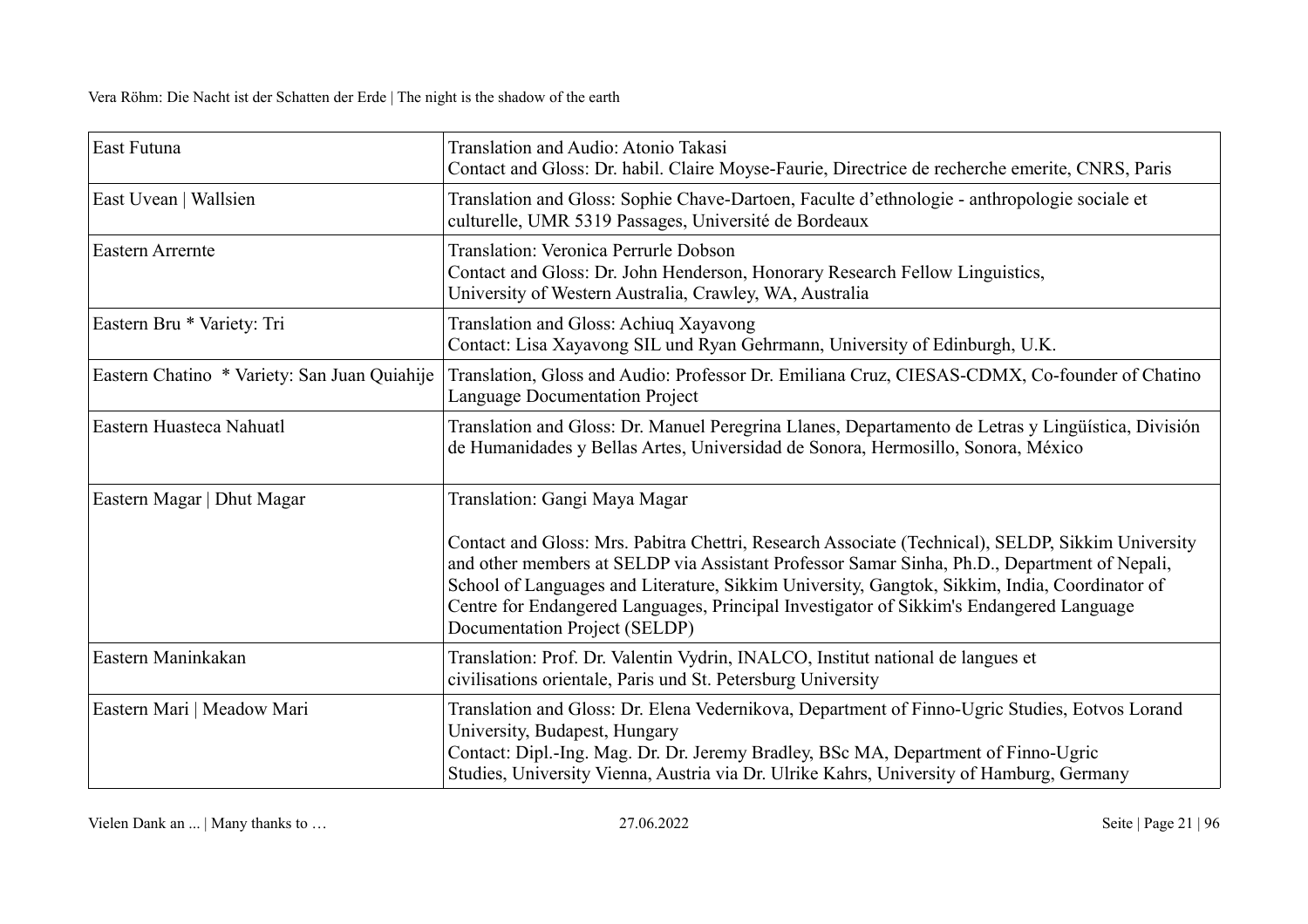| Eastern Meohang   Yaphule Mewahang | Translation and Gloss: Dr. Narayan Sharma, PhD, Postdoctoral Research Scholar, University<br>of Oregon, U.S.                                                                                           |
|------------------------------------|--------------------------------------------------------------------------------------------------------------------------------------------------------------------------------------------------------|
| Eastern Yiddish                    | Translation: Dr. Evita Wiecki, LMU München                                                                                                                                                             |
| Ebira                              | Translation: Maryam Onubaye<br>Contact and Gloss: Oyetayo Bankale (PhD), Univ. of Ibadan, Ibadan, Nigeria                                                                                              |
| Efik                               | Translation and Gloss: Associate Prof. Dr. Eyo Mensah, Calabar University, Nigeria                                                                                                                     |
| Embu   kiEmbu                      | Translation and Gloss: Dr. Samuel Ndogo, Senior Lecturer, Department of Literature,<br>Theatre & Film Studies, School of Arts & Social Sciences, Moi University, ELDORET, KENYA                        |
| Enenlhet   Toba Enenlhet           | Translation: Manolo Romero<br>Contact and Gloss: Raina Heaton, Assistant Professor of Native American Studies, Ph.D., The<br>University of Oklahoma, Norman, OK, U.S.                                  |
| Ersu                               | Translation and Gloss: Dr. Katia Chirkova, Research Center for East Asian Linguistics<br>(CRLAO), Paris, France                                                                                        |
| Erzya   Erzya Mordvin              | Translation and Gloss: Jack Rueter, Ph.D., Department of Modern Languages, University of<br>Helsinki, Finland and Olga Erina, Ph.D., Finno-Ugric Studies, University of Helsinki, Finland              |
| Ese Ejja                           | Translation: Javier Monje Santa Cruz, Instituto de Lengua y Cultura Ese Ejja, Bolivien<br>Contact: Dr. Marine Vuillermet, Universität Zürich, Schweiz                                                  |
| Esperanto                          | Translation: Prof. Dr. Erich-Dieter Krause<br>Contact: Michael Hechinger, Buske-Verlag                                                                                                                 |
| Even                               | Translation and Gloss: Prof. Dr. Andrej Malchukov, Universität Mainz                                                                                                                                   |
| Evenki                             | Translation: Dr. Nadezhda Bulatova, Institute for Linguistic Studies, Russian Academy of Sciences,<br>St. Petersburg, Russia<br>Contact: Prof. Dr. Lenore A. Grenoble, University of Chicago, IL, U.S. |
| Ewe   Eve                          | <b>Translation and Gloss: Vania Pels</b>                                                                                                                                                               |
| Ewondo   Ewôndô   Kolo             | <b>Translation: Enoh Meyomesse</b>                                                                                                                                                                     |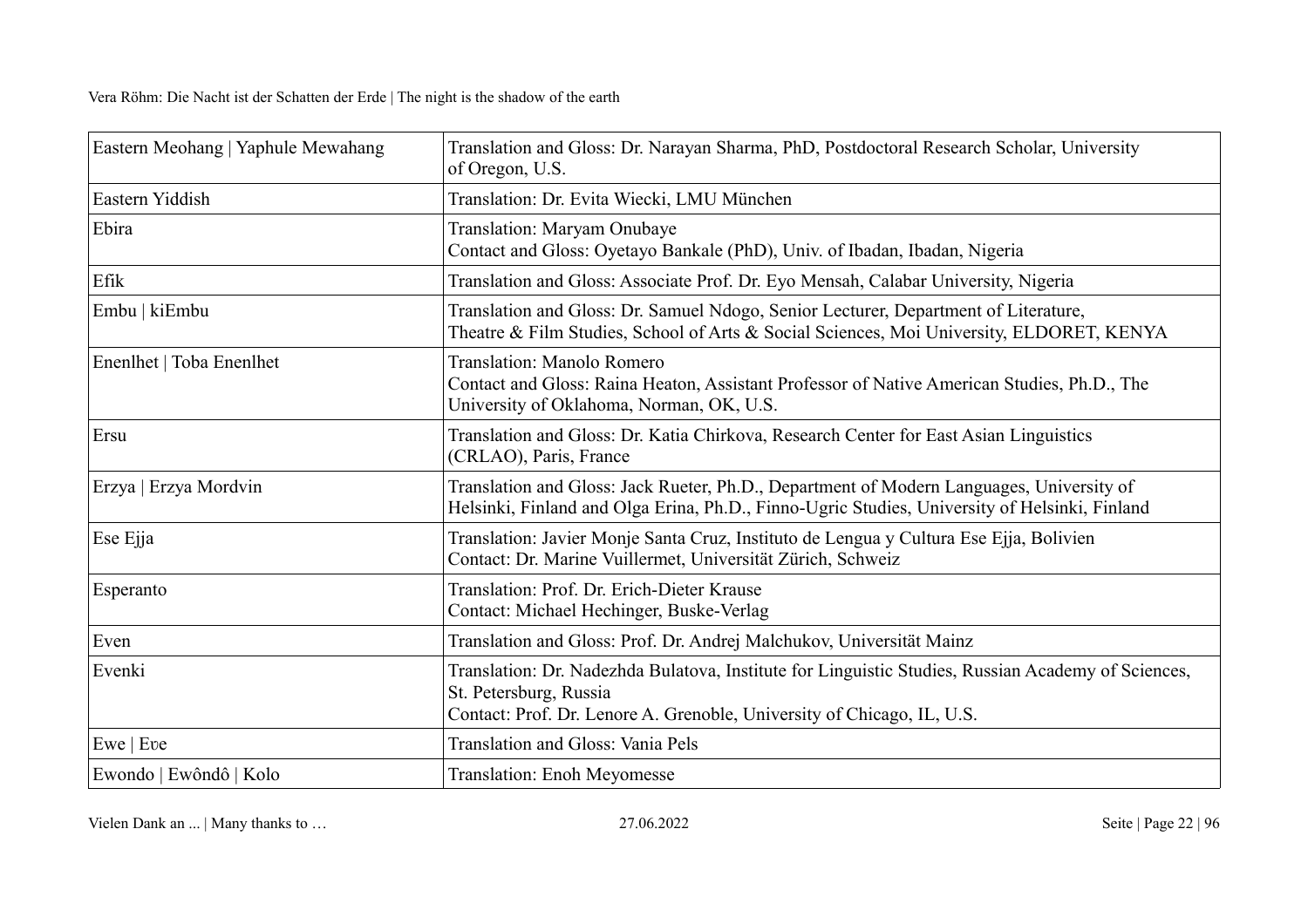| Fagauvea                                                                     | Translation: Philippe Le Barbier<br>Contact: Sarah Walls, Sydney, Australien<br>Translation and Gloss: Dr. Anne-Laure DOTTE, Maîtresse de Conférence<br>en Linguistique Océanienne, Equipe de Recherche Eralo, Directrice, Université de la<br>Nouvelle Calédonie, Nouméa      |
|------------------------------------------------------------------------------|--------------------------------------------------------------------------------------------------------------------------------------------------------------------------------------------------------------------------------------------------------------------------------|
| Fala                                                                         | Translation: Dr. Miroslav Vales, Technická univerzita v Liberci, Tschechien<br>Contact: Vera Ferreira, Centro Interdisciplinar de Documentação Linguística e Social<br>(CIDLeS), Minde, Portugal                                                                               |
| Fang   Pahouin   Pamue                                                       | Translation and Gloss: Joaquín Mbomío Bacheng, Schriftsteller aus Äquatorialguinea<br>Contact: Prof. Dr. Sandra Schlumpf-Thurnherr, University of Basel, The Switzerland                                                                                                       |
| Faroese                                                                      | Translation: Eyð Matras<br>Contact: Wolfgang Schiffer<br>Translation: Dr.phil.Hjalmar Páll Petersen, Professor in Linguistics, University of the<br>Faroe Islands                                                                                                              |
| Fataluku                                                                     | Translation and Gloss: Dr. Aone van Engelenhoven, Universität Leiden, Niederlande                                                                                                                                                                                              |
| Fe'efe'e   Fe'fe'                                                            | Translation and Gloss: Dr. Gabriel Djomeni, University of Cape Town, ZA                                                                                                                                                                                                        |
| Fiji Hindi                                                                   | Translation: Prasad Rajendra<br>Contact: Dr. Aurelie Cauchard, The University of the South Pazific (USP), Suva, Fidschi,                                                                                                                                                       |
| Fon                                                                          | Translation and Gloss: Houenounmadi Jérôme Noungbo<br>Contact: Dr. Margaret Dunham, Language Consultant, Paris<br>Translation and Gloss: Prof. Dr. Enoch O. Aboh, Director of the Amsterdam Center for<br>Language and Communication, University of Amsterdam, The Netherlands |
| French * Variety: Langues d'oïl * Variety:<br>Normand * Variety: Contetinais | Translation and Gloss: Jean Fauchier, Ferme Culturelle du Bessin, 14400 Esquay-sur-Seulles,<br>Departement Calvados, France                                                                                                                                                    |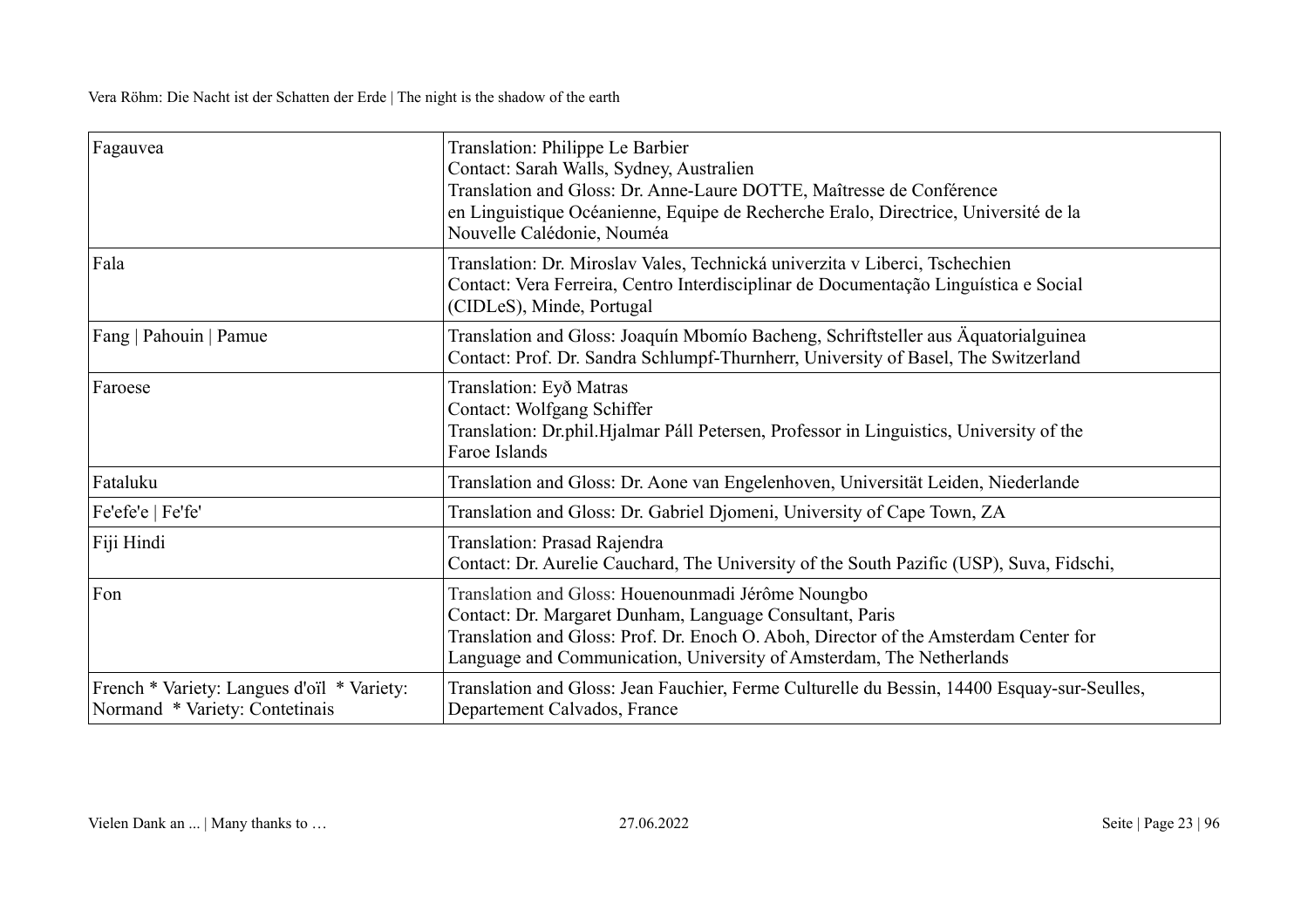| Friulian   Friulan                 | Translation: Prof. Dr. Federico Vicario, Università degli studi di Udine, Italien<br>Contact: Univ.-Prof. Dr. habil. Sabine Heinemann, Institut für Romanistik, Universität<br>Graz, Österreich                                    |
|------------------------------------|------------------------------------------------------------------------------------------------------------------------------------------------------------------------------------------------------------------------------------|
| Fuyug                              | Translation and Gloss: Robert Bradshaw, PhD candidate, James Cook University, QL,<br>Australia, Linguistics Consultant of SIL, Ukarumpa, PNG                                                                                       |
| Fwaï   Fwâi                        | Translation: Philippe Le Barbier<br>Contact: Sarah Walls, Sydney, Australien                                                                                                                                                       |
| Ga                                 | Translation: Abraham Terkpertey                                                                                                                                                                                                    |
| Gagauz                             | Translation and Audio: Dr. Viktor Kopuşçu<br>Contact and Gloss: Dr. Astrid Menz, Universität Hamburg, Asien-Afrika-Institut, Bibliothek                                                                                            |
| Gagnoa Bété * Variety: Kpakolo     | Translation and Transcription: Kallet Abraham VAHOUA<br>Contact: Aimée-Danielle LEZOU KOFFI, Professeure des Universités, Vice-Doyen chargée de la<br>recherche UFR LLC, Université Félix Houphouët-Boigny, Abidjan, Côte d'Ivoire |
| Galeshi   Galeši                   | Translation and Gloss: Dr. Mahmood Falaki                                                                                                                                                                                          |
| Galician                           | Translation: Yolanda Castaño<br>Contact: Tobias und Juana Burghardt                                                                                                                                                                |
| Gamilaraay   Gamilaroi   Kamilaroi | Translation and Gloss: Dr. John Giacon, Honoraray Lecturer, Linguistics, School of Literature,<br>Languages and Linguistics, Australian National University (ANU), Canberra, ACT, Australien                                       |
| Gangte                             | Translation and Gloss: Assistant Professor Khawlsonkim Suantak, Ph.D., Department of Linguistics<br>and Tribal Languages, Tripura University, Suryamaninagar, Tripura, India                                                       |
| Ganta                              | Translation and Gloss: Dr. Sintayehu Semu Workineh, Reseacher, Department of Linguistics, College<br>of Humanities, Addis Ababa University, Ethiopia                                                                               |
| Gants                              | Translation and Gloss: Prof. Dr. Don Daniels, University of Oregon, Eugene, Oregon, U.S.                                                                                                                                           |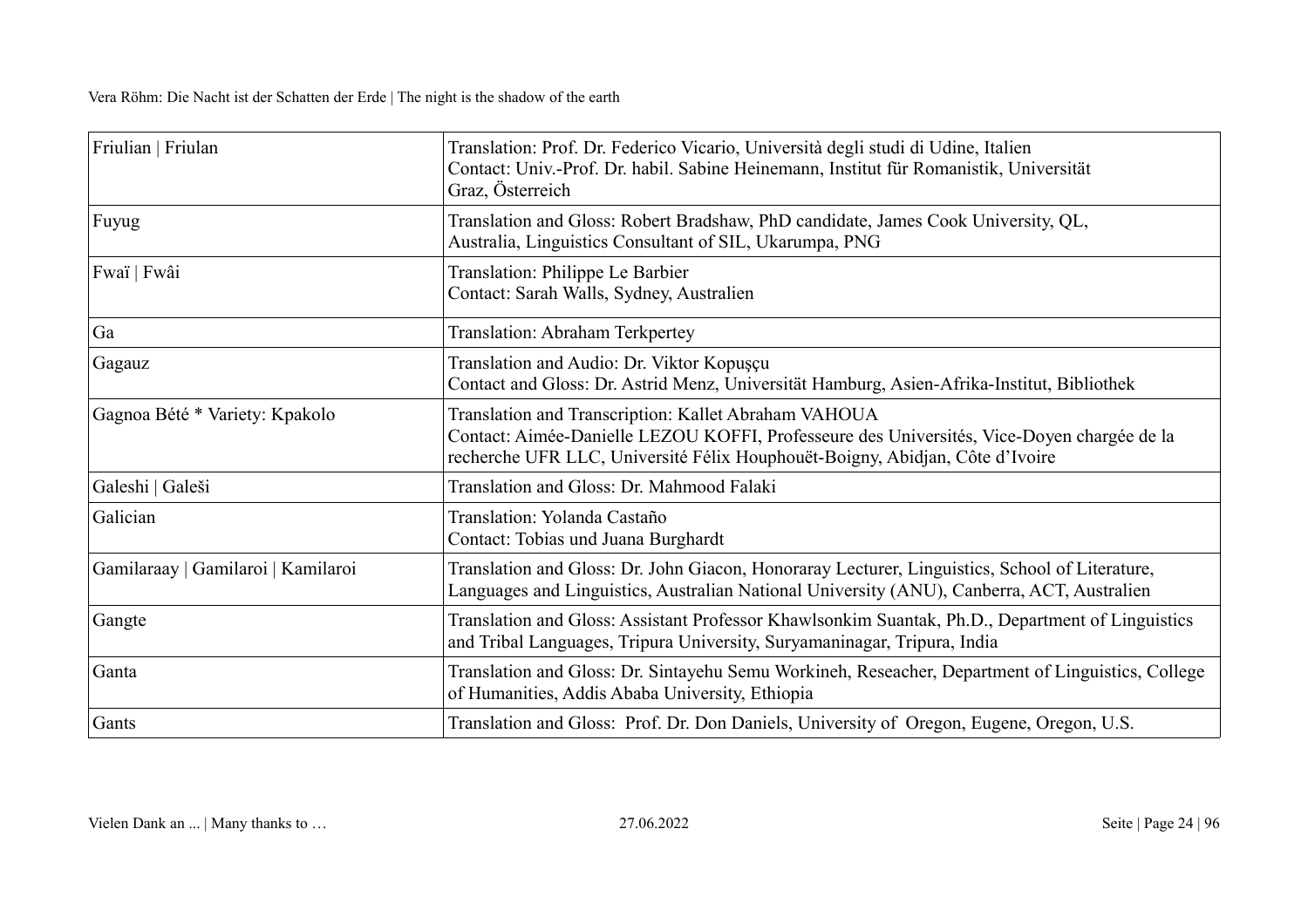| Garhwali                        | Translation: Dr. Vibhuti Klingler-Dabral, Deutsch-Indische Gesellschaft Darmstadt-<br>Frankfurt e.V.<br>Transcription and Gloss: Prof. em. Dr. Claus Peter Zoller, Heidelberg, Deutschland                                                                                                                       |
|---------------------------------|------------------------------------------------------------------------------------------------------------------------------------------------------------------------------------------------------------------------------------------------------------------------------------------------------------------|
| Garifuna                        | Translation: Nino Amaya, Pastor und Präsident der Garifuna Missionary Association<br>(AMIGA) (2015)<br>Contact: Edi Fellmann, Honduras<br>Gloss: Steffen Haurholm-Larsen, PhD, CLAVIS language school, Kopenhagen, Dänemark                                                                                      |
| Gawri   Kalami                  | Translation and Gloss: Muhammad Zaman Sagar, Executive Director, Gawri Community<br>Development Programme, Kalam (Swat), Pakistan.<br>Contact: Fakhruddin Akhunzada, Executive Director Forum for Language Initiatives,<br>Islamabad, Pakistan via Associate Prof. Dr. Henrik Liljegren, Uni Stockholm, Schweden |
| Gbagyi   Gbagyi Matayi   Gwarri | Translation and Gloss: David Tanko und Oyetayo Bankale (PhD), Univ. of Ibadan, Ibadan, Nigeria                                                                                                                                                                                                                   |
| Gciriku   Dciriku   Rumanyo     | Translation and Gloss: Dr. Paulinus Haingura, University of the Western Cape, ZA, Senior Education<br>Officer, Ministry of Education, Arts and Culture, National Institute for Educational Development<br>(NIED)                                                                                                 |
| Gen   Mina                      | Translation and Gloss: Edem Awumey, kanadisch-togoischer Schriftsteller<br>Contact: Stefan Weidle, Übersetzer und Verleger, Bonn                                                                                                                                                                                 |
| Georgian   Kartuli              | Audio: Dr. Irma Shiolashvili, Bonn                                                                                                                                                                                                                                                                               |
| Ghanaian Pidgin English         | Translation and Gloss: Prof. Dr. Magnus Huber, Chair of English Linguistics and the History of the<br>English Language, Department of English, Justus-Liebig-University Gießen, Germany                                                                                                                          |
| Gheg Albanian                   | Translation: Ervina Halili<br>Contact: Reto Ziegler                                                                                                                                                                                                                                                              |
| Ghomálá'   Ghomala'             | Translation and Gloss: Cyrille Talla Sandeu, MA, Graduate Student, Université De Yaoundé I,<br>Département de Langues Africaines et Linguistique Department                                                                                                                                                      |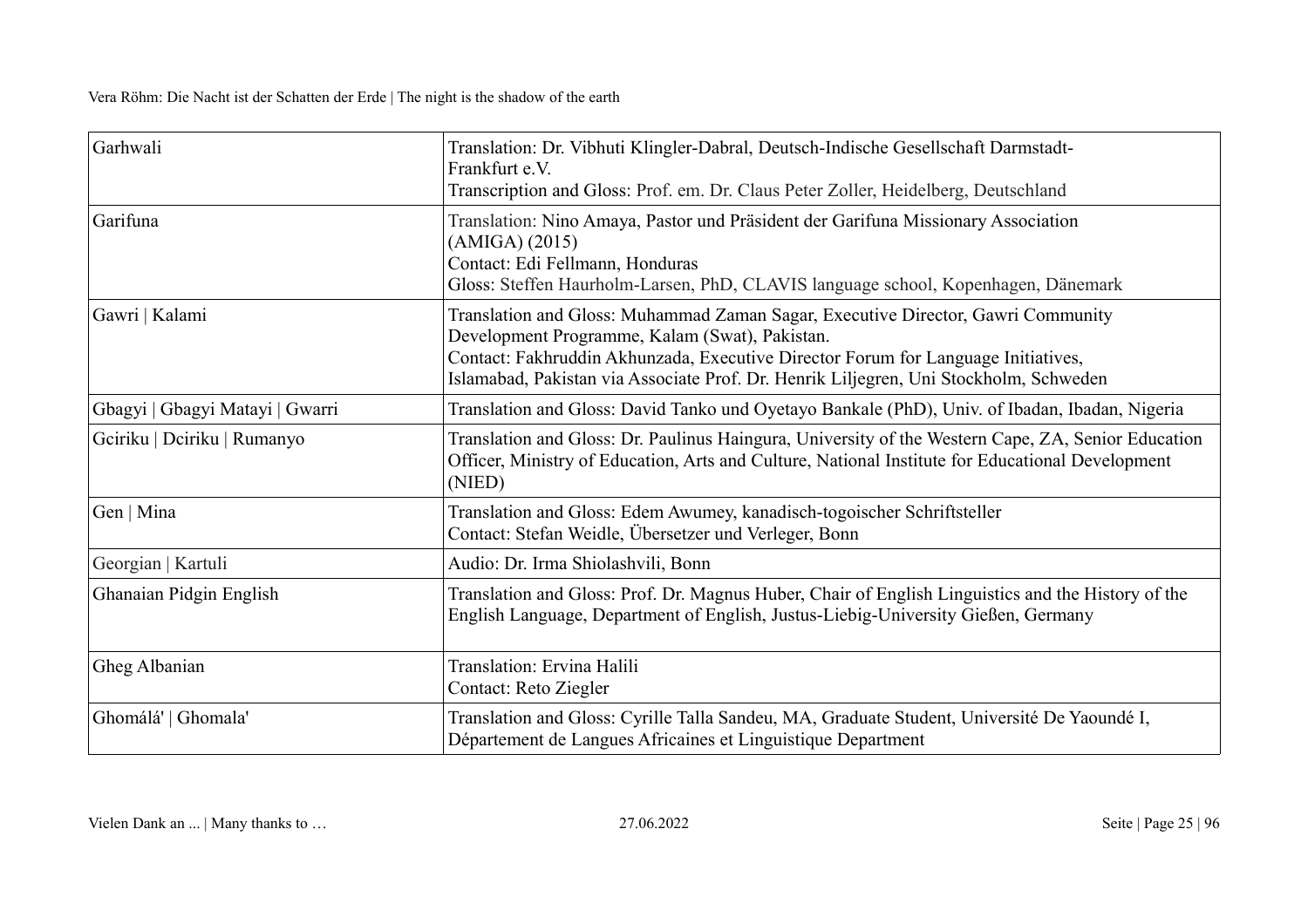| Gilaki                              | Translation: Dr. med. Peyman Shekarriz<br>Contact and Gloss: Dr. Mahmood Falaki                                                                                                                                                                              |
|-------------------------------------|--------------------------------------------------------------------------------------------------------------------------------------------------------------------------------------------------------------------------------------------------------------|
| Goan Konkani                        | Translation and Gloss: Frau Dr. Anagha Amte<br>Inter. Alphabet of Sanskrit Transliteration (IAST): Frau Saee Kulkarni Contact: Frau Dr. Manjiri<br>Paranjape, Retd. Professor of German, Pune, India                                                         |
| Godié                               | Translation: Lawa Privat Gnagbeu<br>Transcription: Kallet Abraham VAHOUA<br>Contact: Aimée-Danielle LEZOU KOFFI, Professeure des Universités, Vice-Doyen chargée de la<br>recherche UFR LLC, Université Félix Houphouët-Boigny, Abidjan, Côte d'Ivoire       |
| Gogo                                | Translation: Maulidi Kiruya, Tutorial Assistant at Mkwawa University College of Education (MUCE),<br>Iringa, Tanzania<br>Contact: Dr Ponsiano Kanijo, Mkwawa University College of Education (MUCE), Iringa, Tanzania                                        |
| Gong                                | Translation and Gloss: Dr. Mayuree Thawornpat, Mahodil University, Nakhon Pathom,<br>Thailand                                                                                                                                                                |
| Gorowa   Gorwaa                     | Translation Hezekiah Kodi, Raheli Lawi, Clara Tlaqasi and Dr. Andrew Harvey, research<br>fellow at the Leiden university, Centre for Linguistics (LUCL)<br>Gloss: Dr. Andrew Harvey, research fellow at the Leiden university, Centre for Linguistics (LUCL) |
| Gourmanchéma   Gourmanché           | Translation and Gloss: Dr. Jean-Claude Naba, Universität Ouagadougou, Burkina Faso                                                                                                                                                                           |
| Gros Vendre   Atsina                | Translation, Gloss and Audio: Professor Andrew J. Cowell, PhD, Department of Linguistics, College<br>of Arts and Sciences, University of Colorado (UCB), Boulder, CO, U.S.                                                                                   |
| Guadeloupe-Martinique Creole French | Translation: Hector Poullet, traducteur et ancien professeur de mathématique<br>Translation: Prof. Dr. Corinne Mencé-Caster, Sorbonne Université, Paris<br>Contact: Prof. Dr. Ralph Ludwig, Martin-Luther-Universität Halle - Wittenberg, Halle (Saale)      |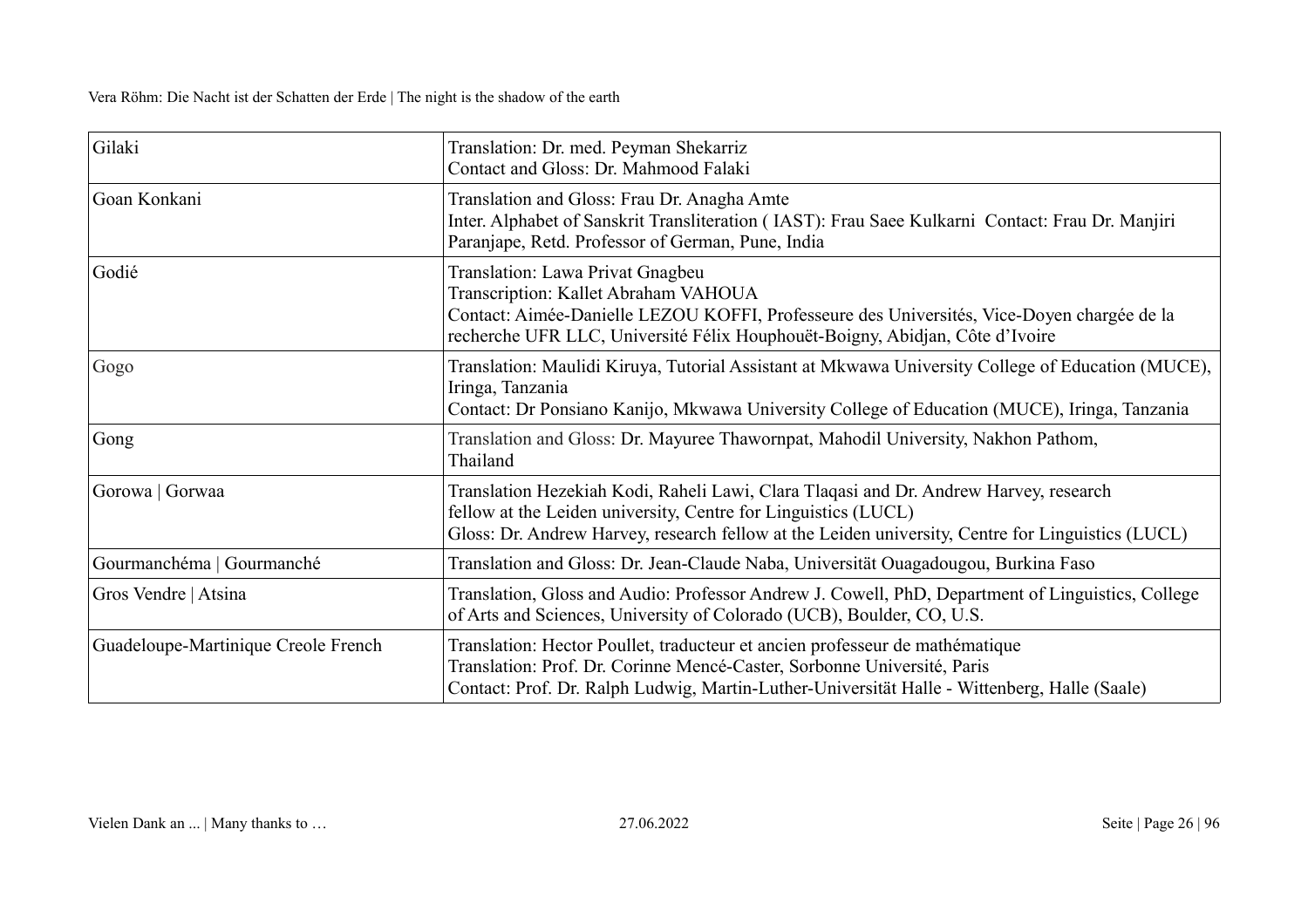| Guajajára                           | Translation: Cintia Guajajara, Professora de língua guajajara na Terra Indígena Araribóia.<br>Contact and Gloss: Prof. Dr. Quesler Fagundes Camargos, Departamento de Educação Intercultural,<br>Universidade Federal de Rondônia, Porto Velho, RO, Brazil<br>Dr. Ricardo Campos de Castro, Universidade Federal de Minas Gerais, Belo Horizonte, MG, Brazil<br>Prof. Dr. Pilar Chamorro Fernández, Departement of Linguistics, University of Georgia, GA, U.S.<br>[Members of Laboratório de Línguas Indígenas (LALI)] |
|-------------------------------------|-------------------------------------------------------------------------------------------------------------------------------------------------------------------------------------------------------------------------------------------------------------------------------------------------------------------------------------------------------------------------------------------------------------------------------------------------------------------------------------------------------------------------|
| Guanano   Wanano   Uanano   Kotiria | Translation: Lourdes Villegas Reyes<br>Contact: Christiane Quandt, Übersetzerin, Berlin                                                                                                                                                                                                                                                                                                                                                                                                                                 |
| Guarayu                             | Translation: Dany Cara Mitucae und Dr. Swintha Danielsen<br>Gloss: Dr. Swintha Danielsen, PostDoc researcher of linguistics, Urubicha, Guarayos,<br>Bolivia<br>Contact: Gesellschaft für bedrohte Sprachen                                                                                                                                                                                                                                                                                                              |
| Guernésiais   Dgernesiais           | Translation, Gloss and Audio: Mr Yan Marquis<br>Contact: Guernsey Language Commission, Guernsey Museum, Candie Gardens, St Peter Port,<br>Guernsey, www.language.gg                                                                                                                                                                                                                                                                                                                                                     |
| Guinea Kpelle   Guinean Kpelle      | Translation: Francis Phalazar Loua<br>Contact and Gloss: Maria B. Konoshenko, PhD, Senior researcher, Institute of Linguistics, Russian<br>Academy of Science, Moscow, Russia                                                                                                                                                                                                                                                                                                                                           |
| Gujari   Gojri   Gujri              | Translation and Gloss: Director Shahid ur Rehman, M.A. (Linguistics and Literature), Gojri<br>language and Culture Society Pakistan, Mansehra, Khyber Pakhtunkhwa Province, Pakistan<br>Contact: Fakhruddin Akhunzada, Executive Director Forum for Language Initiatives,<br>Islamabad, Pakistan via Associate Prof. Dr. Henrik Liljegren, Uni Stockholm, Schweden                                                                                                                                                      |
| Gumuz                               | Translation and Gloss: Hambisa Ayana und Zegeye Belew<br>Audio: Hambisa Ayana<br>Contact: Simret Fekadu and Fekadu Deressa, SIL via Dr. Klaus-Christian Küspert, Sophie Küspert-<br>Rakotondrainy and Mparany Rakotondrainy, Norwegian Mission Society (NMS)                                                                                                                                                                                                                                                            |
| Gun   Gunbe                         | Translation and Gloss: Prof. Dr. Enoch O. Aboh, University of Amsterdam, NL                                                                                                                                                                                                                                                                                                                                                                                                                                             |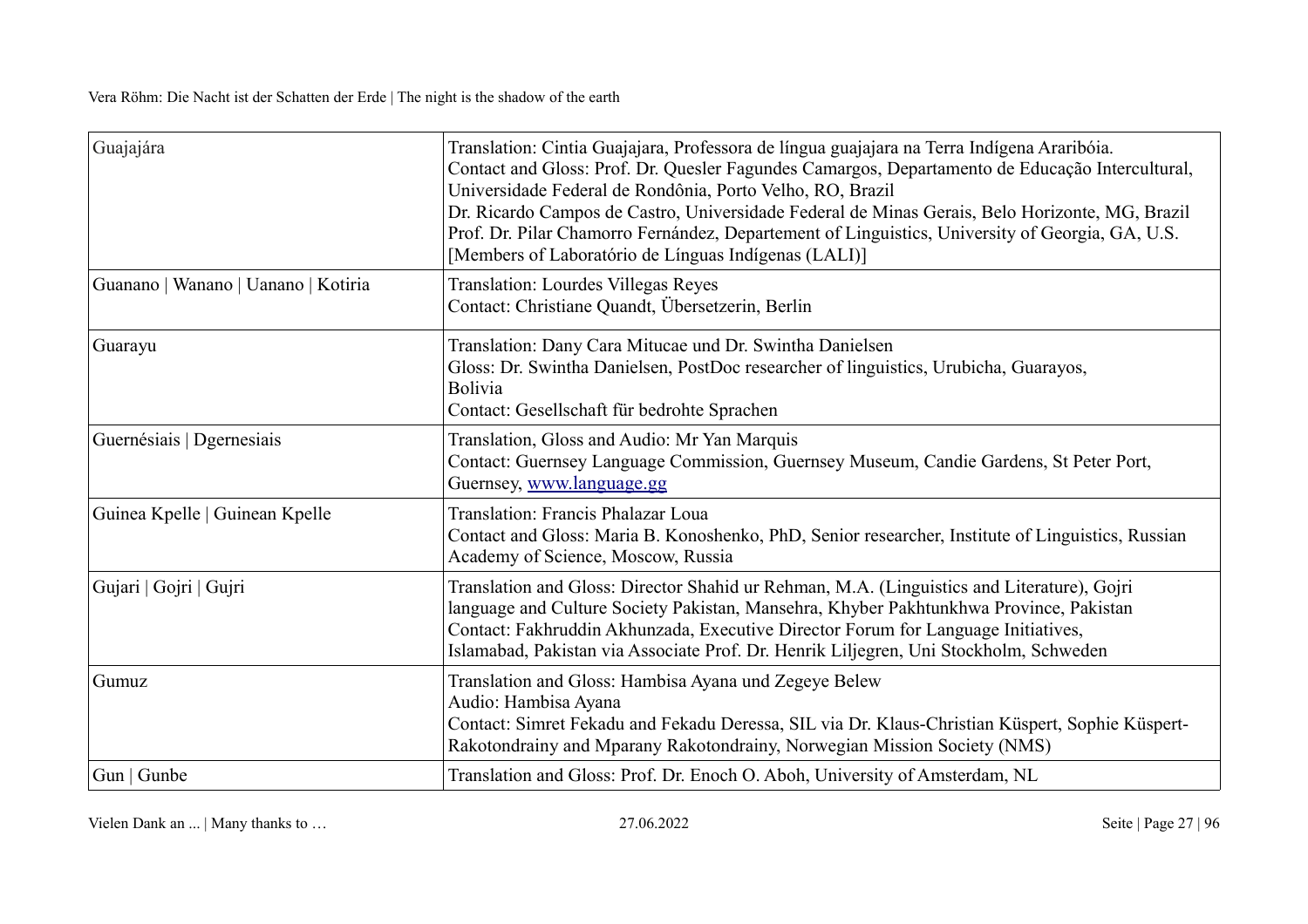| Günün a yajüch   Puelche                                 | Traduction: Daniel Huircapán<br>Contact: Dr. José Pedro Viegas Barros, Universidad de Buenos Aires                                                                                                                                                                                                                                                                                                                                                             |
|----------------------------------------------------------|----------------------------------------------------------------------------------------------------------------------------------------------------------------------------------------------------------------------------------------------------------------------------------------------------------------------------------------------------------------------------------------------------------------------------------------------------------------|
| Gurung                                                   | Translation: Rabindra Gurung<br>Contact and Gloss: Mrs. Pabitra Chettri, Research Associate (Technical), SELDP, Sikkim University<br>and other members at SELDP via Assistant Professor Samar Sinha, Ph.D., Department of Nepali,<br>School of Languages and Literature, Sikkim University, Gangtok, Sikkim, India, Coordinator of<br>Centre for Endangered Languages, Principal Investigator of Sikkim's Endangered Language<br>Documentation Project (SELDP) |
| Gusii   Kisii   Ekegusii                                 | Translation: Collins Onyango                                                                                                                                                                                                                                                                                                                                                                                                                                   |
| Guugu Yimithirr * Variety: Waguurrga  <br>Inland variety | Translation and Gloss: John B. Haviland, Distinguished Prof. of Anthropology,<br>University of California San Diego (UCSD), U.S.                                                                                                                                                                                                                                                                                                                               |
| Guyanese Creole                                          | Translation and Gloss: Prof. Dr. Hubert Devonish, University of the West Indies,<br>Jamaica.                                                                                                                                                                                                                                                                                                                                                                   |
| Gwama   Kwama                                            | Translation: Abdulalim Metahir and Asadik Habte<br>Audio: Abdulalim Metahir<br>Contact: Simret Fekadu and Fekadu Deressa, SIL via Dr. Klaus-Christian Küspert, Sophie Küspert-<br>Rakotondrainy and Mparany Rakotondrainy, Norwegian Mission Society (NMS)                                                                                                                                                                                                     |
| Gwich'in                                                 | Translation and Gloss: Hishinlai' R. Peter, Ph.D., Alaska Native Language Center & Allan Hayton,<br>Gwich'in                                                                                                                                                                                                                                                                                                                                                   |
| Gyele   Gyeli                                            | Translation: Prof. Dr. Nadine Grimm, Uni Rochester, Mama David, Bimbvoung Emmanuel Calvin<br>Gloss: Prof. Dr. Nadine Grimm, Uni Rochester                                                                                                                                                                                                                                                                                                                      |
| Hachijo                                                  | Translation and Gloss: Prof. Akihiro Kaneda, Chiba University, Chiba, Japan<br>Contact: Prof. Nobuko Kibe, National Institute for Japanese Language and Linguistics (NINJAL)                                                                                                                                                                                                                                                                                   |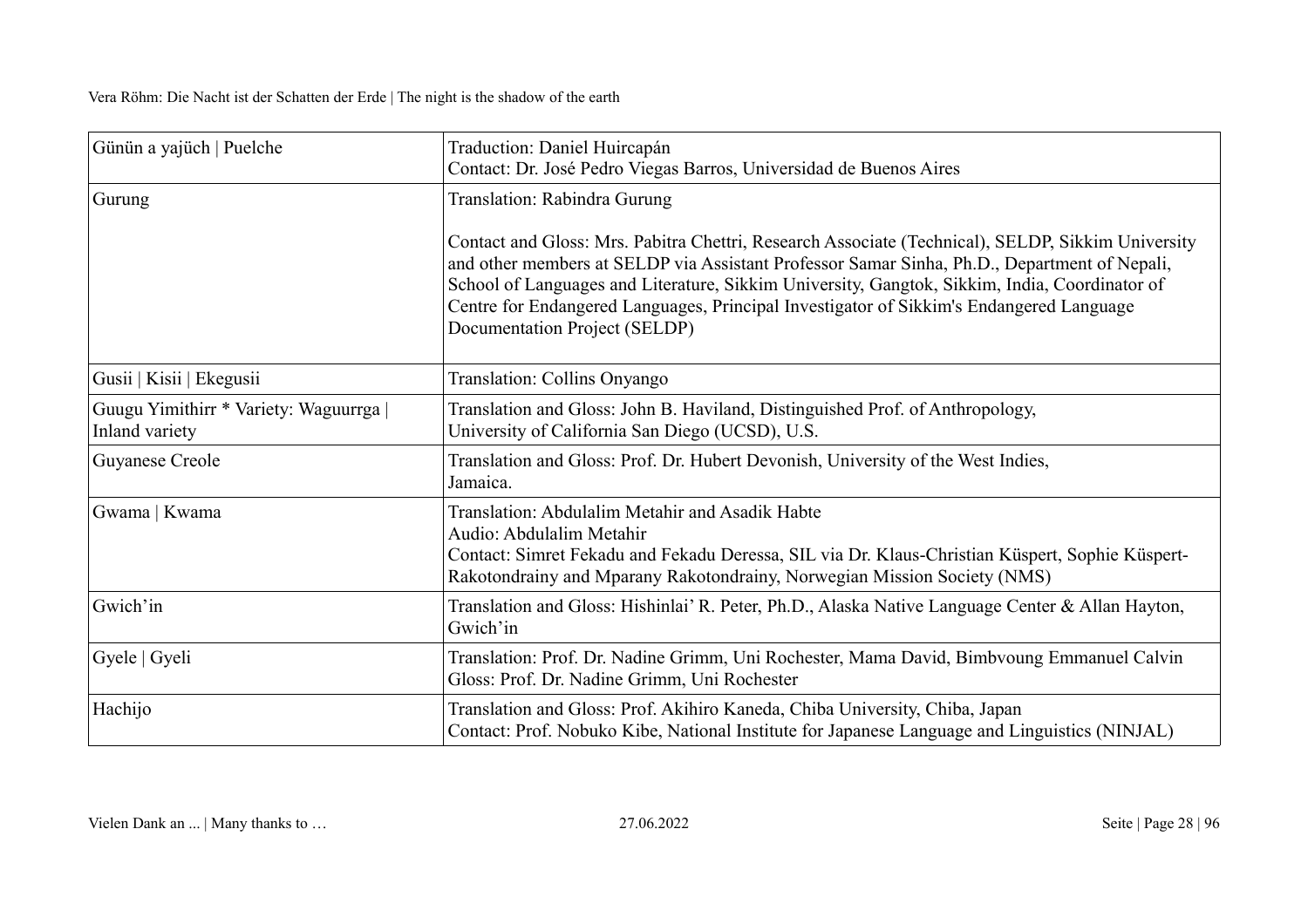| Haddiya                                 | Translation: Dilamo Markos, PhD student, MA in Linguistics, Addis Ababa University, Ethiopia<br>Contact and Gloss: Dr. Yvonne Treis, Directrice Adjointe du LLACAN, CNRS, Paris, France                                                                                                                                                                                                                  |
|-----------------------------------------|----------------------------------------------------------------------------------------------------------------------------------------------------------------------------------------------------------------------------------------------------------------------------------------------------------------------------------------------------------------------------------------------------------|
| Hadothi   Hadoti   Harauti              | Translation and Gloss: Assistant Professor Dr. Amitabh Vikram Dwivedi, School of Languages &<br>Literature at Shri Mata Vaishno Devi University, India                                                                                                                                                                                                                                                   |
| Hadza   Hadzane                         | Translation: Shani Siguazi, Graduate student, University of Arizona, Tucson, Arizona, U.S.<br>Expert group and Contact: Bonny Sands, PhD, Northern Arizona University, Arizona, U.S.  <br>Andrew Harvey, Ph.D., Leiden University Centre for Linguistics, NL   Kirk Miller, University<br>of California, Santa Barbara, U.S.   Richard T Griscom, Ph.D., Leiden University Centre for<br>Linguistics, NL |
| Haitian Creole                          | Translation: Mirline Pierre, Verlegerin, Haiti                                                                                                                                                                                                                                                                                                                                                           |
| Hakha Chin   Hakha Lai                  | Translation and Gloss: Kenneth Van Bik, Ph.D. Assistant Professor, Department of English,<br>Comparative Literature and Linguistics, California State University, Fullerton, CA, U.S.                                                                                                                                                                                                                    |
| Hanga                                   | Translation and Gloss: Tony Naden, U.K.                                                                                                                                                                                                                                                                                                                                                                  |
| Hassaniya Arabic                        | Translation: Dr. habil. Catherine Taine-Cheikh, Directrice de recherche émérite, CNRS,<br>Paris                                                                                                                                                                                                                                                                                                          |
| Hawai'i Creole   Hawai'i Creole English | Translation: Prof. Dr. Viveka Velupillai, Institut für Anglistik, Justus-Liebig-Universität, Gießen,<br>Deutschland                                                                                                                                                                                                                                                                                      |
| Hawu (Indonesia)                        | Translation and Gloss: Leonardo Lede Lay and Naomi Thomas Mare<br>Contact: Leah J. Pappas, Ph.D. Candidate at University of Hawai'i, Mānoa, Hawai'i, U.S.                                                                                                                                                                                                                                                |
| Hehe                                    | Translation: Okoa Simile, Universität Dar-es-Salaam, Tansania                                                                                                                                                                                                                                                                                                                                            |
| Hiligaynon   Ilonggo                    | Translation: Nikki Lou Baqueriza<br><b>Contact: Mark Curry</b>                                                                                                                                                                                                                                                                                                                                           |
| Hindi * Variety: Khortha   Khotta       | Translation: Ms. Rusa Bhowmik, Research Intern, Indian Statistic Institute, Kolkata,<br>India                                                                                                                                                                                                                                                                                                            |
| Hinuq                                   | Translation and Gloss: Prof. Dr. Diana Forker, Universität Jena, D                                                                                                                                                                                                                                                                                                                                       |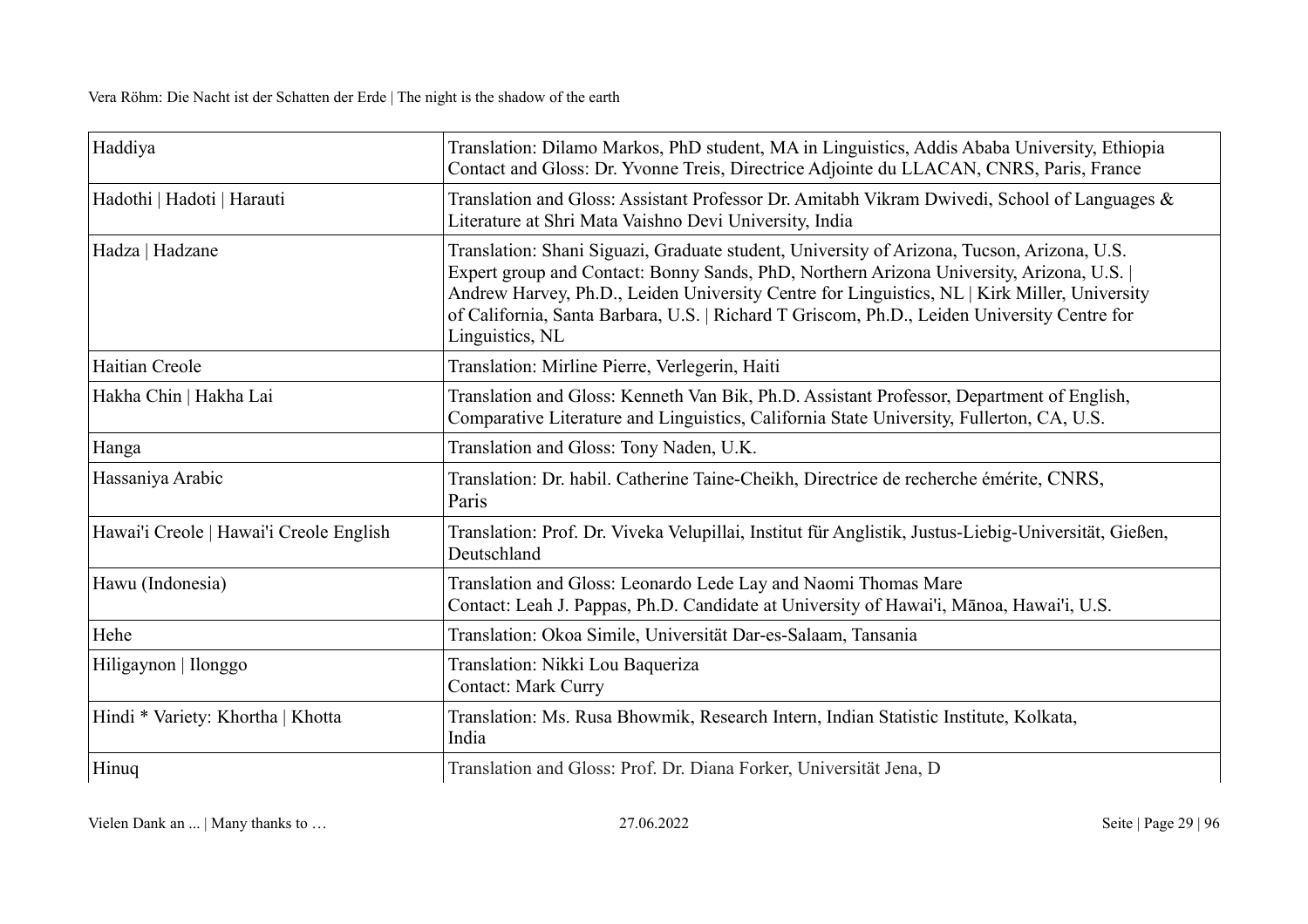| Ho-Chunk   Hoocak   Winnebago        | Translation and Gloss: Prof. Dr. Johannes Helmbrecht, Lehrstuhl fur Allgemeine und<br>Vergleichende Sprachwissenschaft, Institut fur Information und Medien, Sprache und Kultur<br>(IIMSK), Universitat Regensburg, Deutschland                                                                 |
|--------------------------------------|-------------------------------------------------------------------------------------------------------------------------------------------------------------------------------------------------------------------------------------------------------------------------------------------------|
| Hozo                                 | Translation, Gloss and Audio: Olana Lencha<br>Contact: Simret Fekadu and Fekadu Deressa, SIL via Dr. Klaus-Christian Küspert, Sophie Küspert-<br>Rakotondrainy and Mparany Rakotondrainy, Norwegian Mission Society (NMS)                                                                       |
| Hruso   Aka                          | Translation and Gloss: Vijay A. D'Souza, PhD student University of Oxford, UK                                                                                                                                                                                                                   |
| Huambisa   Wampis                    | Translation: Dina Ananco, indigenous female activist and scientist of literature<br>Contact and Gloss: Dr. Jaime G. Peña, Uni Oregon                                                                                                                                                            |
|                                      | Huastec * Variety: Huastec of San Luis Potosí   Translation: Elias Santiago Martínez, San Luis Potosí, México<br>Contact: Dra. Lucero Meléndez Guadarrama, Instituto de Investigaciones Antropológicas (IIA),<br>Universidad Nacional Autónoma de México (UNAM), Ciudad de México, CDMX, México |
| Huaylla Wanca Quechua   Waylla Wanka | Translation and Gloss: Prof. Dr. Rodolfo Marcial Cerron Palomino, Pontificia Universidad<br>Católica del Perú, PUCP, Lima, Peru                                                                                                                                                                 |
| Hup                                  | Translation and Gloss: Prof. Patience Epps, University of Texas, Austin, Ph.D. in<br>Linguistic Anthropology from the University of Virginia, U.S.                                                                                                                                              |
| Hutterite German                     | Translation: Dora Maendel, Fairholme Colony, Canada<br>Contact: Dr. Lorenz-Andreasch, ehem. Alpen-Adria-Universität Klagenfurt                                                                                                                                                                  |
| Hyam                                 | Translation: Philip Hayab JOHN, PhD Kaduna State College of Education, Gidan Waya,<br>Nigeria                                                                                                                                                                                                   |
| I-Kiribati   Gilbertese              | Translation and Gloss: Tekonnang Timee, Lecturer, Kiribati Teachers College, Bikenibeu, Kiribati<br>Contact: Dr. Seunghun J. Lee, Senior Associate Professor of Linguistics, International Christian<br>University, Tokyo, Japan                                                                |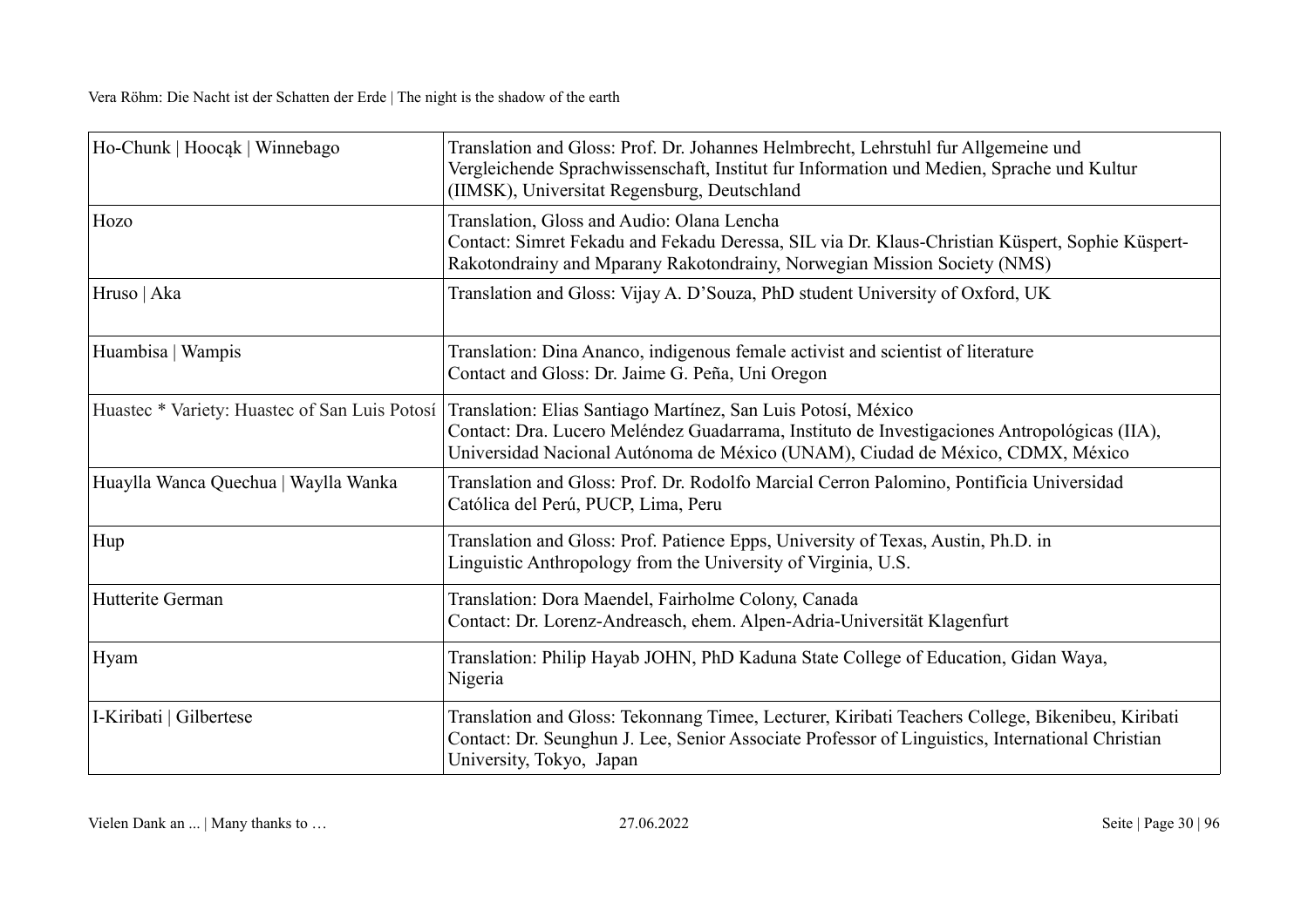| Iaai                                               | Translation: Malla MINDIA und Herrline CHAOURI<br>Contact: Dr. Anne-Laure DOTTE, Maîtresse de Conférence en Linguistique Océanienne,<br>Equipe de Recherche Eralo, Directrice, Université de la Nouvelle Calédonie, Nouméa |
|----------------------------------------------------|----------------------------------------------------------------------------------------------------------------------------------------------------------------------------------------------------------------------------|
| Iatmul                                             | Translation, Gloss and Audio: Assistant Professor Dr. habil. Gerd Jendraschek, Gyeongsang National<br>University, Jinju, South Korea                                                                                       |
| Ibanag                                             | Translation: Sha Nacino<br><b>Contact: Mark Curry</b>                                                                                                                                                                      |
| Ibatan                                             | Translation: Baby Anne Tomas<br>Contact and Gloss: Maria Kristina S. Gallego, PhD student University of the Philippines<br>Diliman                                                                                         |
| Ibatan * Variety: Southern Ivatan  <br>Isamorongen | Translation: Edwin Valientes, Batanes, Batan Island<br>Contact and Gloss: Maria Kristina S. Gallego, University of the Phillipines, Diliman                                                                                |
| Ibibio                                             | Translation, Gloss and Audio: Willie U. Willie, PhD, Senior Lecturer and Researcher, University of<br>Uyo, Nigeria                                                                                                         |
| Icelandic                                          | Audio: Jón Thor Gíslason<br>Contact: Wolfgang Schiffer<br>Audio: Sigrún Valbergsdóttir<br>Contact: Wolfgang Schiffer                                                                                                       |
| Ifè                                                | Translation, Gloss and Audio: Huk<br>Contact: Ann-Kathrin Falkenroth, Verein der Freunde Togos e.V., Halver, D                                                                                                             |
| $I\mathbf{k}$                                      | Translation and Gloss: Dr. Terril Schrock<br>Contact: Prof. Dr. Christa König, Goethe University, Frankfurt am Main, Germany                                                                                               |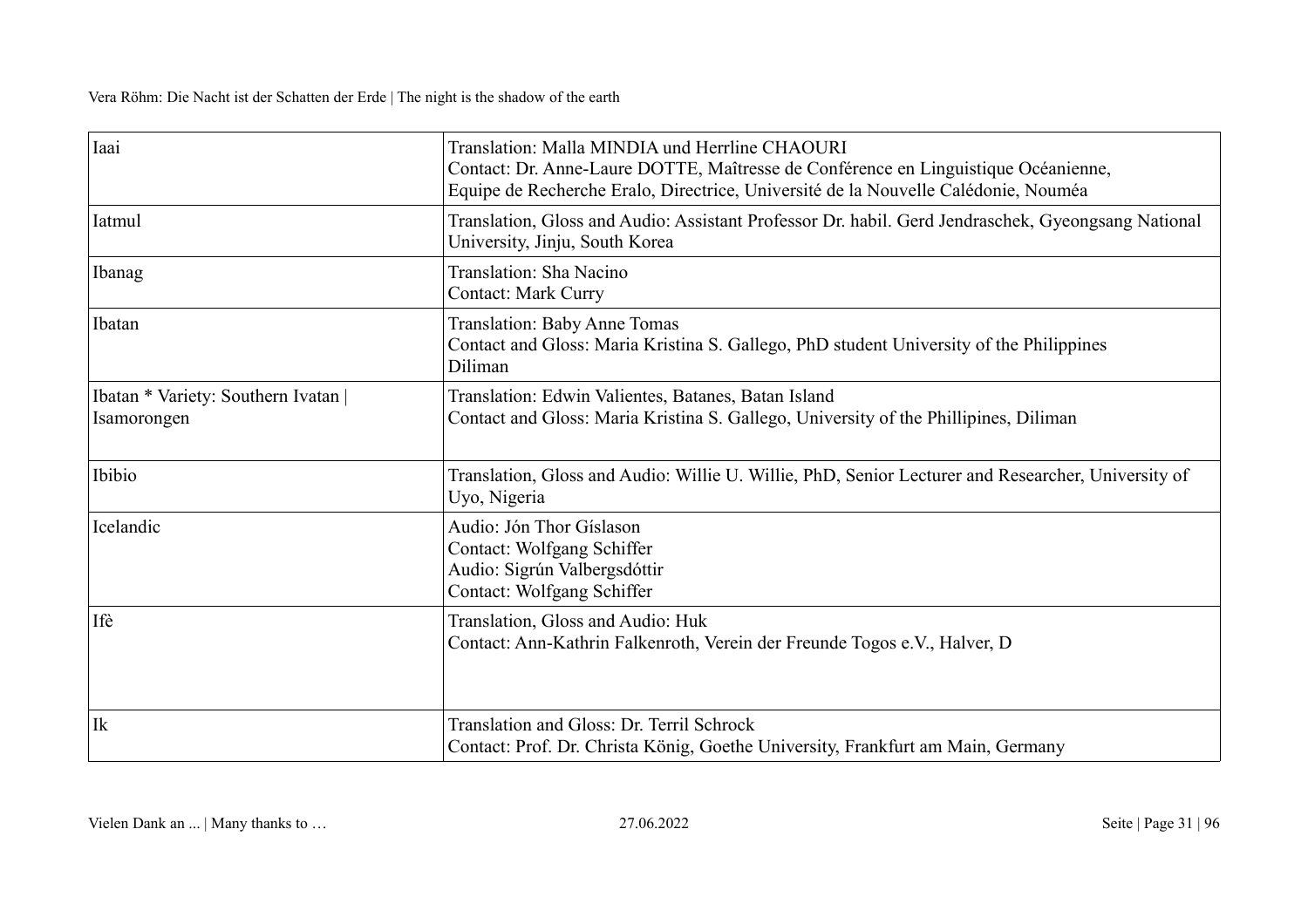| Ilocano   Ilokano             | Translation: Joy Rillera<br><b>Contact: Mark Curry</b>                                                                                                                                                                                                                                                                                                                                                                                                                                                                                      |
|-------------------------------|---------------------------------------------------------------------------------------------------------------------------------------------------------------------------------------------------------------------------------------------------------------------------------------------------------------------------------------------------------------------------------------------------------------------------------------------------------------------------------------------------------------------------------------------|
| Imbabura Highland Quichua     | Translation: Alfonso Farinango<br>Contact: Prof. Marleen Haboud, PUC Ecuador, Directora del Proyecto Oralidad Modernidad via Prof.<br>Dr. Sandra Schlumpf-Thurnherr, University of Basel, The Switzerland                                                                                                                                                                                                                                                                                                                                   |
| Inari Sámi                    | Translation: Jhan Nîillh<br>Contact: Barbara Wiebking<br>Gloss: Prof. Pekka Sammallahti, Uni Oulu, Finnland<br>Contact: Prof. Harald Gaski, The Arctic University of Norway                                                                                                                                                                                                                                                                                                                                                                 |
| Indonesian   Bahasa Indonesia | Translation: Dr. Victor Pogadaev<br>Contact: Tobias und Juana Burghardt<br>Translation: Dr. Stefan Danerek<br>Audio: Yanti, PhD, Head of the Center for Language and Culture Studies, Atma Jaya Catholic<br>University Jakarta, Indonesia                                                                                                                                                                                                                                                                                                   |
| Indonesian Bajau              | Translation and Gloss: Dr. Chandra Nuraini, Maître de conférences, Université de La<br>Rochelle, France                                                                                                                                                                                                                                                                                                                                                                                                                                     |
| Indus Kohistani               | Translation, Gloss and Audio: Talib Jan Abasindhi, Founding Chairperson - Initiative for People in<br>Need (IPN) - Kohistan, Khyber Pakhtunkhwa Province, Pakistan<br>Contact: Fakhruddin Akhunzada, Executive Director Forum for Language Initiatives,<br>Islamabad, Pakistan via Associate Prof. Dr. Henrik Liljegren, Uni Stockholm, Schweden<br>Transliteration and Gloss: Prof. em. Ruth Laila Schmidt und Prof. em. Dr. Claus Peter Zoller,<br>Department of Culture Studies and Oriental Languages of the University of Oslo, Norway |
| Ingrian                       | Translation: Dmitry Harakka-Zaitsev, PhD in Law, The Consultative Committee of Finno-Ugric<br>Peoples<br>Contact: a.o. Prof. Dr. Tatiana Agranat, Russland                                                                                                                                                                                                                                                                                                                                                                                  |
| Ingush                        | Translation and Gloss: Para P. et Dr. Françoise Guérin, Maitre de conferences HDR,<br>Sorbonne universite   UMPC, Institut des Sciences Humaines et Sociales, Paris, France                                                                                                                                                                                                                                                                                                                                                                 |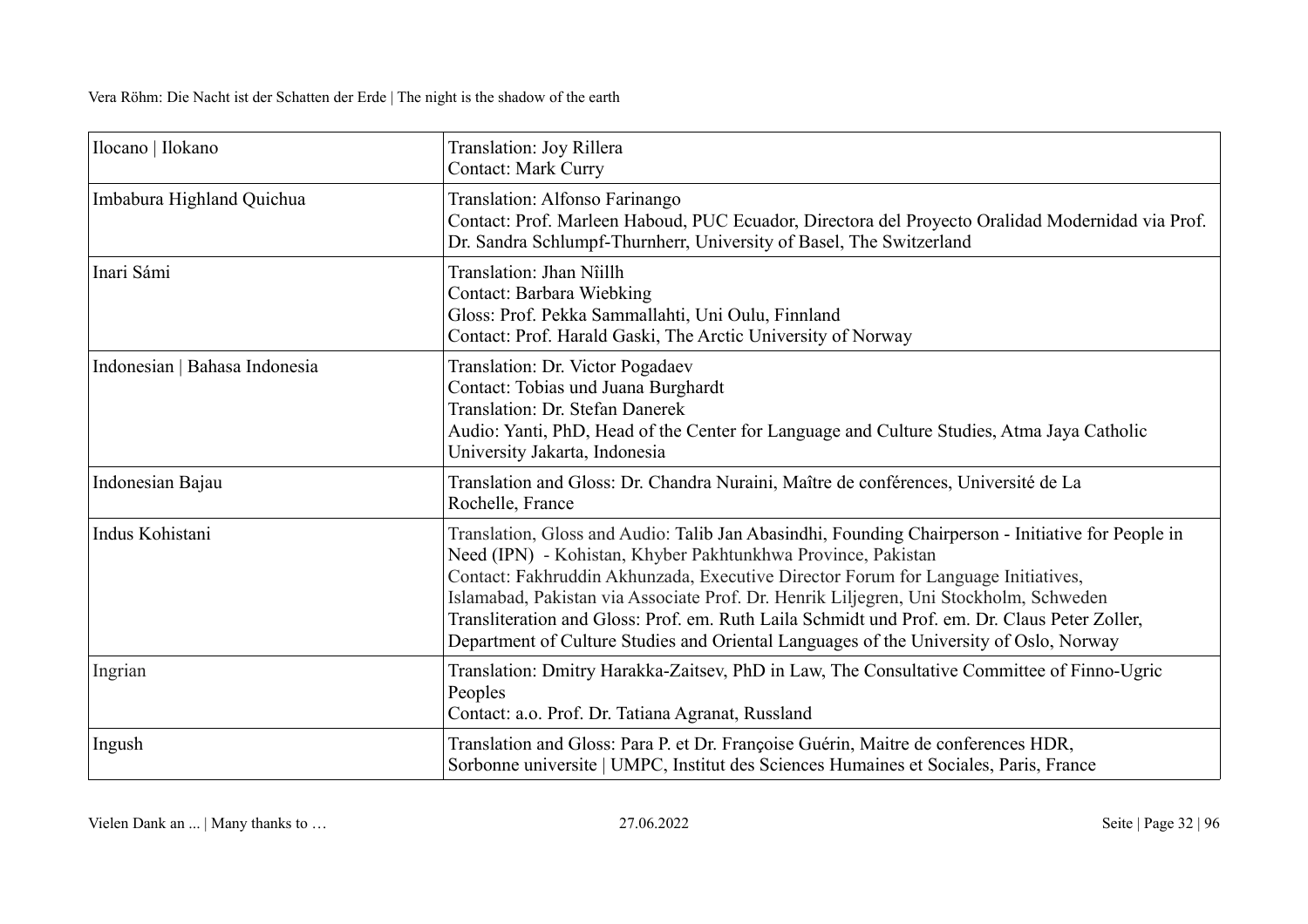| Innu-aimun   Montagnais                       | Translation: Jérémie Ambroise, University of Ottawa, Kanada<br>Contact: Prof. em. Dr. Marguerite MacKenzie, Memorial University, Neufundland und<br>Labrador, Kanada                                                                                                                                                              |
|-----------------------------------------------|-----------------------------------------------------------------------------------------------------------------------------------------------------------------------------------------------------------------------------------------------------------------------------------------------------------------------------------|
| Inupiaq   Inupiat                             | Translation and Audio: Prof. em. Dr. Lawrence Kaplan, Alaska Native Language Center, University<br>of Alaska, Fairbanks                                                                                                                                                                                                           |
| Ipulo-Olulu   Assumbo                         | Translation and Gloss: Anna Tuinstra, MA, SIL International                                                                                                                                                                                                                                                                       |
| Iquito   Ikitu                                | Translation and Gloss: Dr. Christine Beier, Assistant Adjunct Professor, University of<br>California, Berkeley                                                                                                                                                                                                                    |
| Iraqw                                         | Translation and Gloss: Prof. Dr. Maarten Mous, Professor of African Linguistics, Leiden<br>University, Centre for Linguistics, Leiden, NL<br>Audio: Basilisa Hhao<br>Contact: Prof. Dr. Maarten Mous                                                                                                                              |
| Irish   Gaelic                                | Audio: Ciaran Park, Galway, Ireland<br>Contact: Mark Curry, Galway, Ireland                                                                                                                                                                                                                                                       |
| Isanzu   Ihanzu                               | Translation and Gloss: Nicholas Nalingigwa Gideon und Dr. Andrew Harvey, research<br>fellow at the Leiden university, Centre for Linguistics (LUCL)<br>Gloss: Dr. Andrew Harvey, research fellow at the Leiden university, Centre for Linguistics (LUCL)                                                                          |
| Isconahua   Iskonawa                          | Translation and Gloss: Gesica Perez Rodríguez, Member of Iskonawa group, Student of<br>Bilingual Primary Education at Universidad Nacional Intercultural de la Amazonía<br>Contact and Gloss: Carolina Rodríguez Alzza, Linguist and anthropologist. Instructor at<br>Pontificia Universidad Catolica del Peru (PUCP), Lima, Peru |
| IsiNdebele   Southern Ndebele                 | Translation and Gloss: Matthews Mokoena, IsiNdebele Lecturer, MA, University of South Africa,<br>Pretoria, South Africa<br>Contact: Martin Mössmer, MA candidate, University of Cape Town, Cape Town, South Africa                                                                                                                |
| Isthmus Zapotec   Juchitán Zapotec   Diidxazá | Translation: Víctor Cata, mexikanischer Schriftsteller<br>Contact: Dr. Gabriela Pérez Báez, Assistant Prof., Uni Oregon, U.S.                                                                                                                                                                                                     |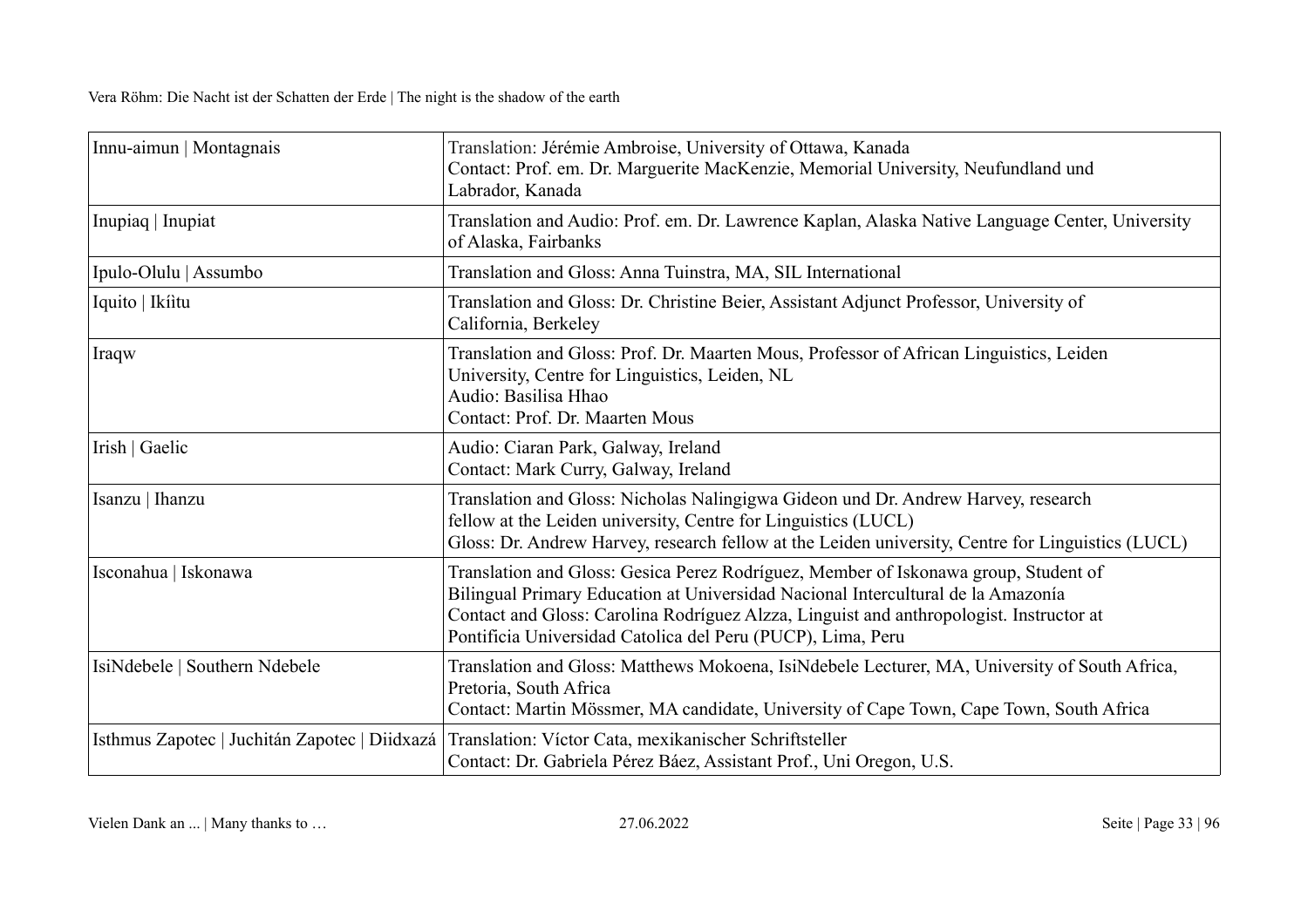| Istriot * Variety: Bumbarski   Bumbaro                       | Translation: Sandro Manzin, Direktor der Offenen Universität Vodnjan   Dignano, Istrien<br>Contact: Dina Žufić                                                                                                                                           |
|--------------------------------------------------------------|----------------------------------------------------------------------------------------------------------------------------------------------------------------------------------------------------------------------------------------------------------|
| Istro Romanian                                               | Translation: Dr. Zvjezdana Vrzic, Department of Linguistics, New York University, New<br>York, NY, U.S.                                                                                                                                                  |
| Itelmen                                                      | Translation and Gloss: Prof. Dr. Stefan Georg, Uni Bonn                                                                                                                                                                                                  |
| Ixcatlán Mazatec * Variety: Ixcatlán Mazatec<br>de San Pedro | Translation and Gloss: Lic. Carlos de Jesús Wagner Oviedo, Profesor-Investigador de la Lic. en<br>Lingüística, Escuela Nacional de Antropología e Historia, Ciudad de México, Mexico                                                                     |
| Iyojwa'ja Chorote                                            | Translation and Gloss: Dr. Javier Carol, Universidad de Buenos Aires, Argentina<br>Contact: Dr. José Pedro Viegas Barros, Universidad de Buenos Aires, Argentina                                                                                         |
| Jadgali                                                      | Translation and Audio: Yakub Jadgal, Chabahar, Iran<br>Gloss and contact: Maryam Nourzaei, Department of Linguistics and Philologie, Uppsala University,<br>Sweden via PD Dr. Agnes Korn, CNRS, Frankreich                                               |
| Jambi Malay                                                  | Translation, Gloss and Audio: Yanti, PhD, Head of the Center for Language and Culture Studies, Atma<br>Jaya Catholic University Jakarta, Indonesia                                                                                                       |
| Japanese                                                     | Audio: Dr. Agnes Fink-von Hoff, Darmstadt<br>Audio: Dr. Norie Miki-Yasuda, Boehringer Ingelheim AG & Co. KG<br>Audio: Setsuko Kawahara, Tôkyô, ehem. japanische Generalkonsulin in Frankfurt am Main<br>Audio: Dr. Toshihiro Aoki, Merck KGaA, Darmstadt |
| Japhug                                                       | Translation and Gloss: Guillaume Jacques, Ph.D., Directeur de recherches CNRS (CRLAO) -<br>INALCO - EHESS, Paris, France                                                                                                                                 |
| Javanese                                                     | Translation: Rara Gendis Danarek<br>Contact: Tobias und Juana Burghardt<br>Translation and Gloss: Daniel Krauße, M.A., PhD Candidate (Linguistics), University of Newcastle,<br>NSW, Australia                                                           |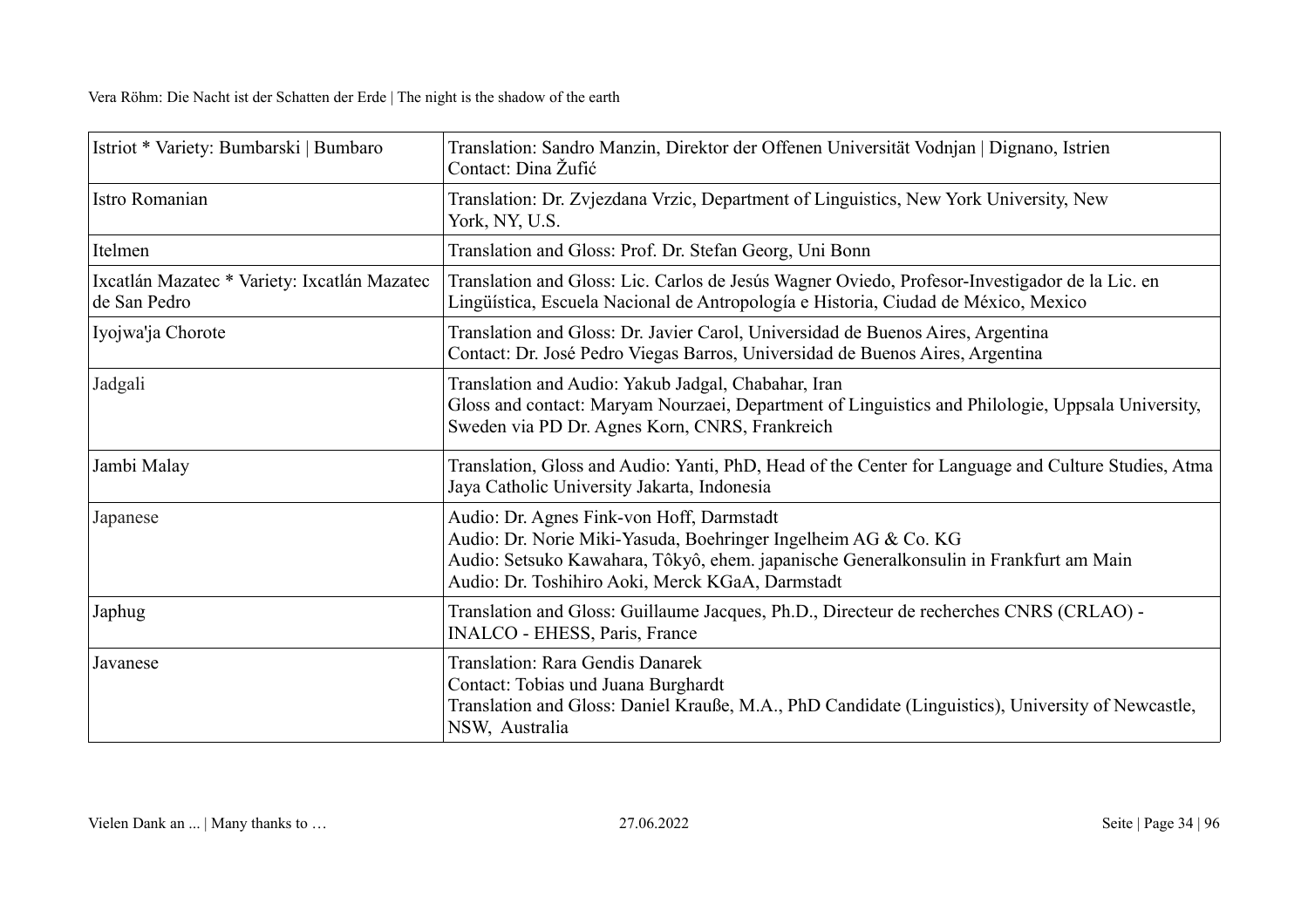| Jeju   Jejueo                                                 | Translation: Dr. Jieun Kiaer, Young Bin Min-KF Professor of Korean Linguistics, Senior Research<br>Fellow and Dean of Degrees, Hertford College, Oriental Institute, University of Oxford, U.K.                                                               |
|---------------------------------------------------------------|---------------------------------------------------------------------------------------------------------------------------------------------------------------------------------------------------------------------------------------------------------------|
| Jilim                                                         | Translation and Gloss: Prof. Dr. Don Daniels, University of Oregon, Eugene, Oregon, U.S.                                                                                                                                                                      |
| Jingpho   Jinghpaw                                            | Translation and Gloss: PhD student André Müller, Universität Zürich, CH                                                                                                                                                                                       |
| Jola-Fonyi                                                    | Translation and Gloss: Dr. Noël-Bernard Biagui, Centre de Linguistique Appliquée de<br>Dakar (CLAD), Université Cheikh Anta Diop) (UCAD), Dakar, Senegal<br>Contact: Dr. Nicolas Quint, Centre national de la recherche scientifique (CNRS), Paris,<br>France |
| Ju 'hoan                                                      | Translation and Gloss: Dr. Lee J. Pratchett, Goethe Universität Frankfurt am Main                                                                                                                                                                             |
| Judaeo-Spanish   Ladino                                       | <b>Translation: Tobias Burghardt</b>                                                                                                                                                                                                                          |
| K'ich'e                                                       | Translation: Luis Alberto Prieto and Pedro Toc<br>Contact: Dr. Meritxell Sabido-Espin, Merck KgaA                                                                                                                                                             |
| Kabardian   Kabardino-Cherkess   East<br>Circassian           | Translation and Gloss: Prof. Dr. Ranko Matasović, Universitat Zagreb, Kroatien                                                                                                                                                                                |
| Kabiye   Kabye                                                | Translation and Audio: Alain<br>Contact: Ann-Kathrin Falkenroth, Verein der Freunde Togos e.V., Halver, D                                                                                                                                                     |
| Kabras                                                        | Translation: Collins Onyango                                                                                                                                                                                                                                  |
| Kabuverdianu   Cape Verdean Creole *<br>Variety: Santiaguense | Translation and Gloss: Dr. Nicolas Quint, Directeur de Recherche en Linguistique<br>Africaine au CNRS, laboratoire LLACAN (Langage, Langues et Cultures d'Afrique), Paris,<br>France und Aires Semedo                                                         |
| Kabyle * Variety: Central-Western Kabyle                      | Translation: Prof. Dr. Amina Mettouchi, Langage, langues et cultures d'Afrique<br>(LLCAN), CNRS research laboratory, Paris, France<br>Translation: Dr. Akli Kebaili, Frankfurt am Main<br>Contact: Ferhad Bouda, Frankfurt am Main                            |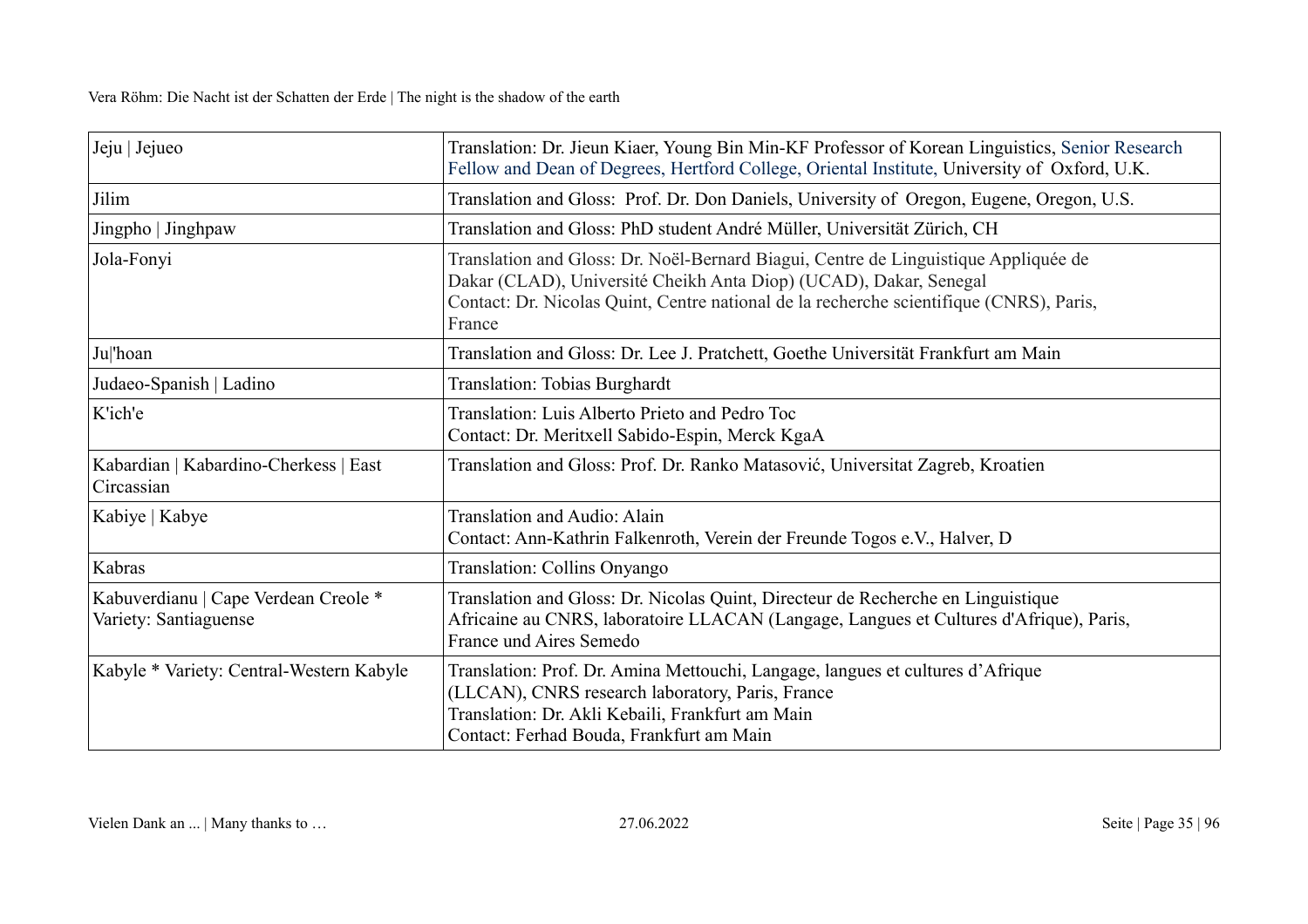| Kachchi   Kutchi    | Translation and Gloss: Dr. Vishan Nagda and Trupti Nisar<br>Contact: Trupti Nisar and Assistant Professor Stefan Keine, Department of Linguistics, University of<br>California, Los Angeles, CA, U.S.                  |
|---------------------|------------------------------------------------------------------------------------------------------------------------------------------------------------------------------------------------------------------------|
| Kadiwéu             | Translation and Gloss: Hilário Silva and Associate Professor Dr. Filomena Sandalo, Department of<br>Linguistics, Instituto de Estudos da Linguagem (IEL), State University of Campinas, Campinas, SP,<br><b>Brazil</b> |
| Kaike               | Translation and Gloss: Dr. Ambika Regmi Banjara, Linguistic Survey of Nepal (LinSuN)                                                                                                                                   |
| Kakwa   Kakuwa      | Translation and Gloss: Sister Lucy Yego von der St. Bakhita Secondary School, Narus,<br>Südsudan                                                                                                                       |
| Kala Lagaw Ya       | Translation and Gloss: Rod Mitchell<br>Contact: Dr. Anna Shnukal and Deborah Ruiz Wall, PhD, OAM via Sarah Walls, Sydney, Australia                                                                                    |
| Kalanga             | Translation and Gloss: Prof. Andy Chebanne, PhD, University of Botswana, Gaborone,<br>Botswana                                                                                                                         |
| Kalasha             | Translation and Gloss: Talim Khan Bazik Kalash, Kalasha Language Teacher<br>Contact: Dr. Pierpaolo di Carlo, Department of Linguistics, University at Buffalo, Buffalo, New York,<br>U.S.                              |
| Kalo Finnish Romani | Translation and Gloss: Henry M V Hedman, University of Helsinki<br>Contact: Ulla-Majja Forsberg, former Director of the Institute for the Languages of Finland                                                         |
| Kam   Nyingwom      | Translation and Gloss: Babangida Audu and Dr. Jakob Lesage, Institut für Asien- und<br>Afrikawissenschaften at the Humboldt Universität zu Berlin                                                                      |
| Kamaiurá   Kamayurá | Translation: Prof. Dr. Páltu Aisanain Kamaiurá                                                                                                                                                                         |
| Kamba   Kikamba     | Translation: Collins Onyango                                                                                                                                                                                           |
| Kambaata            |                                                                                                                                                                                                                        |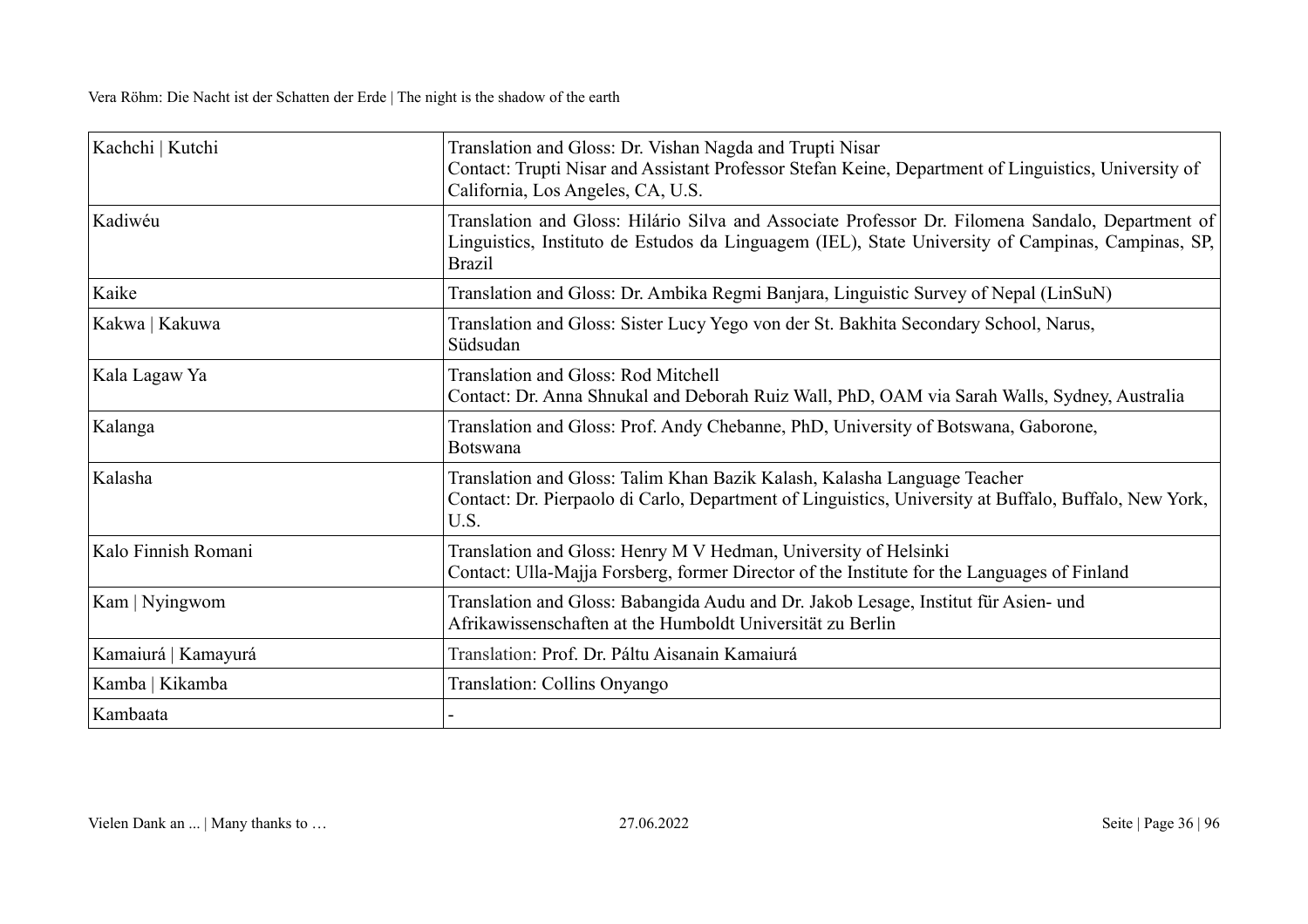| Kambaata * Variety: T'ambaro   Tambaro | <b>Translation: Desalegn Hankore</b><br>Contact: Prof. Dr. Ongaye Oda Orkaydo, Dilla University, Dilla, Äthiopien<br>Translation and Gloss: Muluneh Menamo, Assistant Professor of soil science, college of Agriculture<br>Science and Head department of plant science, Wachemo university, Ethiopia |
|----------------------------------------|-------------------------------------------------------------------------------------------------------------------------------------------------------------------------------------------------------------------------------------------------------------------------------------------------------|
| Kambera                                | Translation and Gloss: Prof. Dr. Marian A. F. Klamer, Universiteit Leiden, Niederlande                                                                                                                                                                                                                |
| Kamsá   Camsá   Kamëntsá               | Translation: Clara Juajibioy, Universidad de los Andes, Kolumbien                                                                                                                                                                                                                                     |
| Kanakanavu                             | Translation and Gloss: Dr. Ilka Wild                                                                                                                                                                                                                                                                  |
| Kanamarí                               | Translation: Alcilei Vale Neto<br>Contact: Dr. Meritxell Sabido-Espin, Merck KGaA                                                                                                                                                                                                                     |
| Kannada                                | Translation: Prof. Viveka Rai                                                                                                                                                                                                                                                                         |
| Kaonde                                 | Translation: Rose Kipepe via Bostor Mundia Mwendende, Curriculum Development<br>Centre (CDC) in Lusaka, Sambia                                                                                                                                                                                        |
| Kapampangan   Pampangan                | <b>Translation: Erwin Magtoto</b><br><b>Contact: Mark Curry</b>                                                                                                                                                                                                                                       |
| Kaqchikel                              | Translation: Isabel Morán<br>Contact: Dr. Meritxell Sabido-Espin, Merck KgaA<br>Translation and Gloss: Judith M. Maxwell, Louise Rebecca Schawe and Williedell Schawe Professor<br>of Linguistics and Anthropology, Tulane University, New Orleans, Louisiana, U.S.                                   |
| Karaim                                 | Translation: Karina Firkavičiūtė, Chairman of the Lithuanian community of Karaims<br>Contact: Dr. Walter Sauer                                                                                                                                                                                        |
| Karamojong * Variety: Jie              | Translation and Gloss: Lucy Natyam<br>Contact: Sister Lucy Yego von der St. Bakhita Secondary School, Narus, Südsudan                                                                                                                                                                                 |
| Karelian                               | Translation: Jhan Nîillh<br>Contact: Barbara Wiebking                                                                                                                                                                                                                                                 |
| Karo (Ethiopia)                        | Translation and Gloss: Dr. Felix Girke, Uni Konstanz                                                                                                                                                                                                                                                  |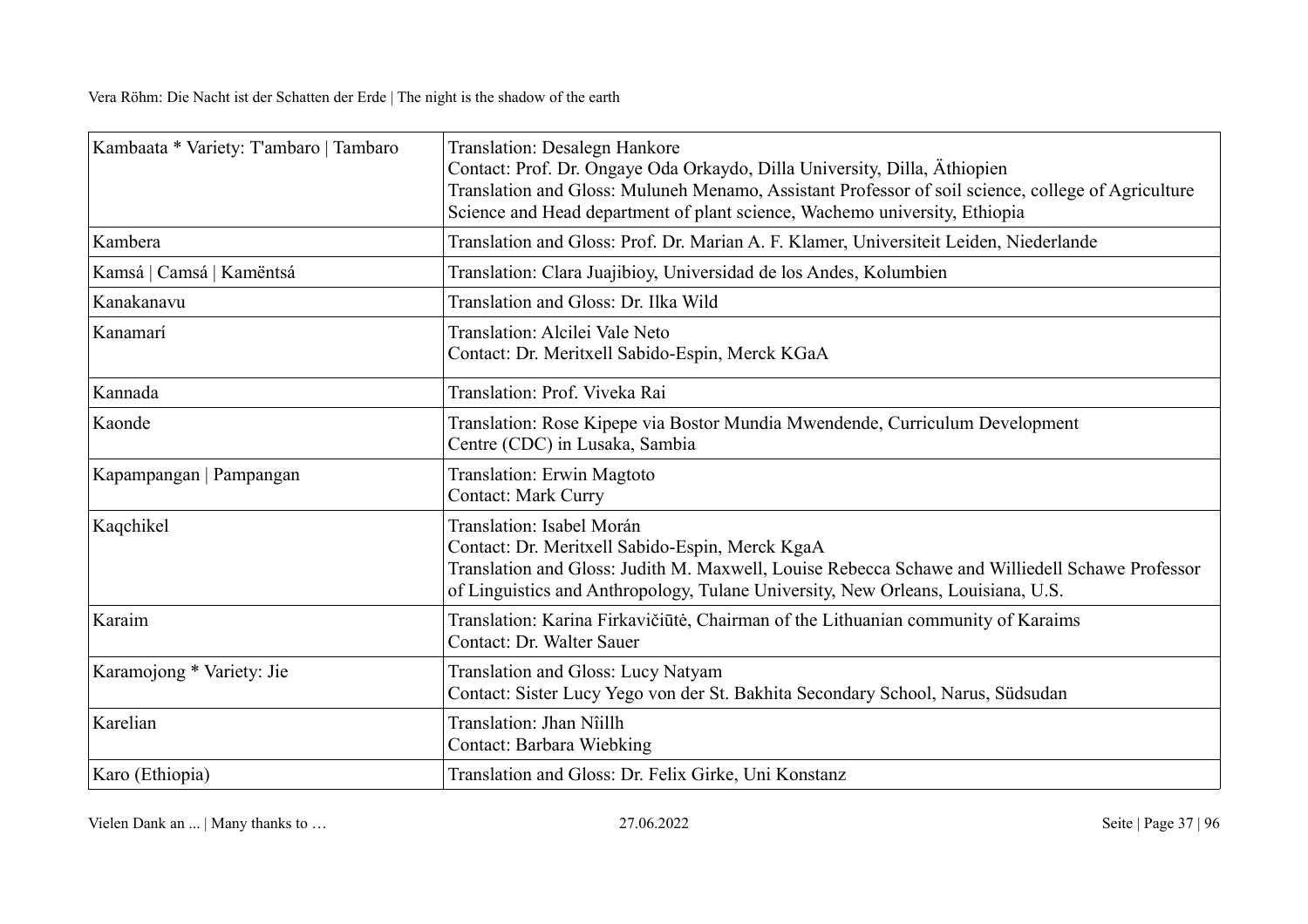| Kashibo-Kakataibo                | Translation and Gloss: Dr. Roberto Zariquiey, Pontifical Catholic University of Peru,<br>PUCP, Peru                                                                                                                                                                                                                                                                                                        |
|----------------------------------|------------------------------------------------------------------------------------------------------------------------------------------------------------------------------------------------------------------------------------------------------------------------------------------------------------------------------------------------------------------------------------------------------------|
| Kashmiri                         | Translation: Prof. Dr. Shafqad Altaf, University of Kashmir Hazratbal, Srinagar<br>Translation and Gloss: Prof. Khawaja A. Rehman, PhD, Director, Department of<br>Higher Education colleges, Azad Jammu & Kashmir, Pakistan<br>Contact: Fakhruddin Akhunzada, Executive Director Forum for Language Initiatives,<br>Islamabad, Pakistan via Associate Prof. Dr. Henrik Liljegren, Uni Stockholm, Schweden |
| Kashubian                        | Translation: Macéj Lasovi<br>Contact: Dr. Fabian Kaulfürst, Sorbisches Institut Bautzen                                                                                                                                                                                                                                                                                                                    |
| Kavalan                          | Translation and Gloss: Haowen JIANG, Ph.D., Peking University, Department of Chinese Language<br>& Literature                                                                                                                                                                                                                                                                                              |
| Kawésqar   Qawasqaran   Alacaluf | Translation and Gloss: Prof. Oscar Aguilera Faúndez, University at Punta Arenas, Chile                                                                                                                                                                                                                                                                                                                     |
| Kazakh                           | Translation: Timur Sultangozhim                                                                                                                                                                                                                                                                                                                                                                            |
| Kera'a   Idu   Idu Mishmi        | Translation: Usha Wallner<br>Contact and Gloss: Prof. Dr. Uta Reinöhl, Lehrstuhl für Allgemeine Sprachwissenschaft, Albert-<br>Ludwigs-Universität, Freiburg im Breisgau, Deutschland                                                                                                                                                                                                                      |
| Kerak   Keerak                   | Translation and Gloss: Guillaume SEGERER, Docteur nouveau régime en Sciences du Langage<br>(Univ. Paris 3 Sorbonne Nouvelle), France                                                                                                                                                                                                                                                                       |
| Ket                              | Translation and Gloss: Prof. em. Dr. Heinrich Werner, Bonn - Universität Bonn (1992-<br>2002), Max-Planck-Institut für evolutionäre Anthropologie (2005-2010)                                                                                                                                                                                                                                              |
| Kgalagadi   Shekgalagari         | Translation: Associate Professor Kemmonye C. Monaka, Department of English, University of<br>Botswana, Gaborone, Botswana                                                                                                                                                                                                                                                                                  |
| Khakas                           | Translation and Gloss: Prof. Dr. Irina Nevskaya, Goethe-Universität, Frankfurt am Main und Institute<br>of Philology, Siberian Division, Russian Academy of Sciences, Novosibirsk, Russia                                                                                                                                                                                                                  |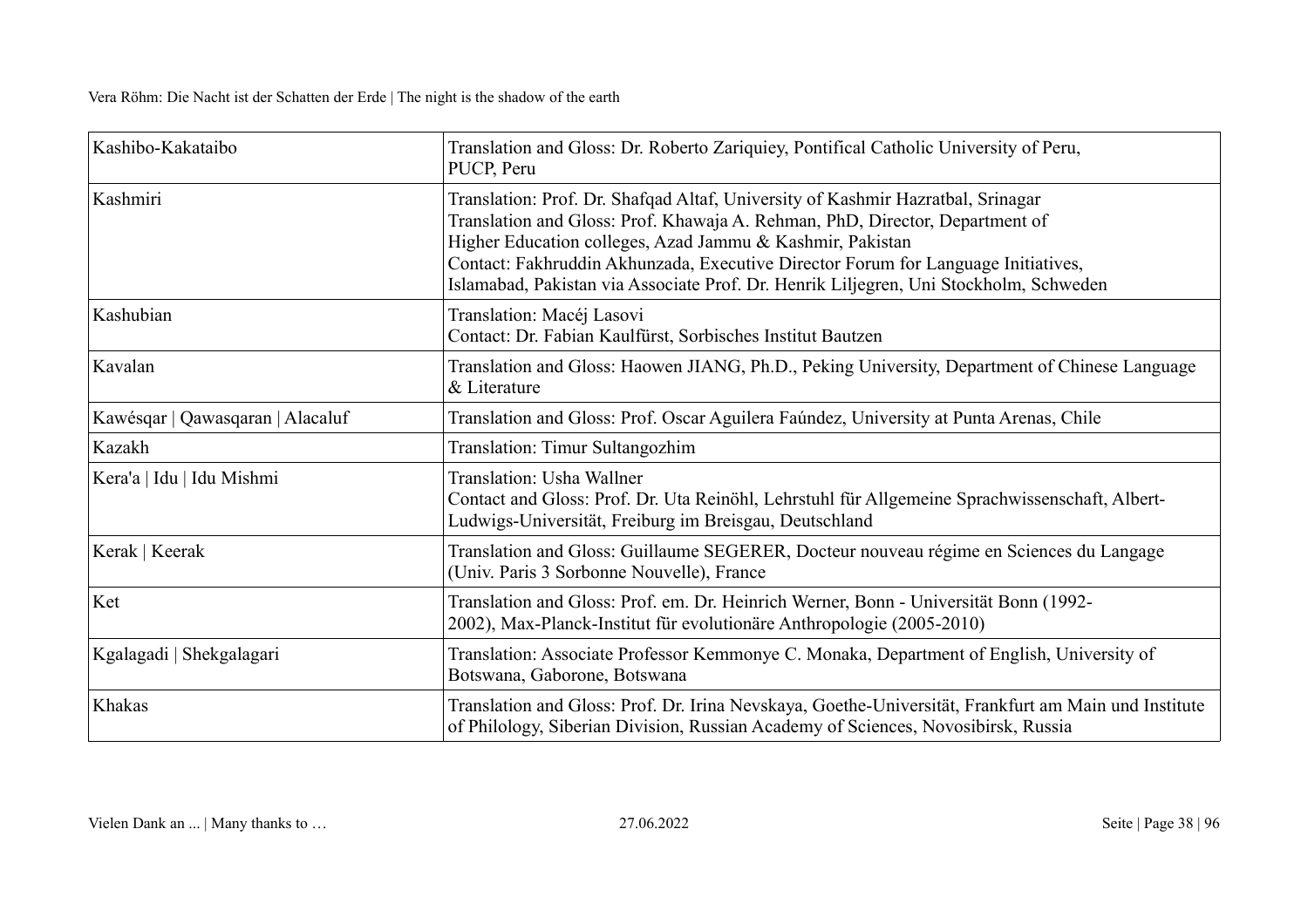| Khantiyic   Khanty   Hanty   | Translation: Nella Sandrina, native speaker and Sofia Onina, native speaker and professor of<br><b>Yugorskiy State University</b><br>Contact: Dmitry Harakka-Zaitsev, PhD in Law, The Consultative Committee of Finno-Ugric Peoples<br>via a.o. Prof. Dr. Tatiana Agranat, Russland |
|------------------------------|-------------------------------------------------------------------------------------------------------------------------------------------------------------------------------------------------------------------------------------------------------------------------------------|
| Khasi                        | Translation and Gloss: Prof. Rebekah Tham, EFL (English<br>and Foreign Languages) University, Campus Shillong, India                                                                                                                                                                |
| Khmu                         | Translation and Gloss: Prof. em. Dr. Jan-Olof Svantesson, Universität Lund, Schweden                                                                                                                                                                                                |
| Khoekhoe   Nama              | Translation and Gloss: Sylvanus Job, Ph.D. Candidate, HU Berlin<br>Contact: Dr. Christfried Naumann, HU Berlin via Gesellschaft für bedrohte Sprachen (GbS), Köln                                                                                                                   |
|                              | Translation: Nichodimas Cooper<br>Contact: Associate Professor Kemmonye C. Monaka, Department of English, University of<br>Botswana, Gaborone, Botswana                                                                                                                             |
| Kholosi                      | Translation and Audio: Ms Hava Sabui, village Kholos, Iran<br>Gloss and contact: Maryam Nourzaei, Department of Linguistics and Philologie, Uppsala University,<br>Sweden via PD Dr. Agnes Korn, CNRS, Frankreich                                                                   |
| Khowar                       | Translation: Fakhruddin Akhunzada, Executive Director Forum for Language Initiatives,<br>Islamabad, Pakistan<br>Contact: Associate Prof. Dr. Henrik Liljegren, Uni Stockholm, Schweden                                                                                              |
| Khroskyabs* Variety: Siyuewu | Translation and Gloss: Dr. Yunfan Lai, Trinity Centre for Asian Studies, Trinity College Dublin,<br>Ireland<br>Audio: Yulha Lhawa<br>Contact: Dr. Yunfan Lai                                                                                                                        |
| Kikai                        | Translation: Mr Tsunenori Ikushima and Ms Teruko Ohtomo<br>Contact and Gloss: Yusuke Imanishi, Ph.D. (Linguistics), Associate Professor, School of Policy<br>Studies, Kwansei Gakuin University, Nishinomiya, Japan                                                                 |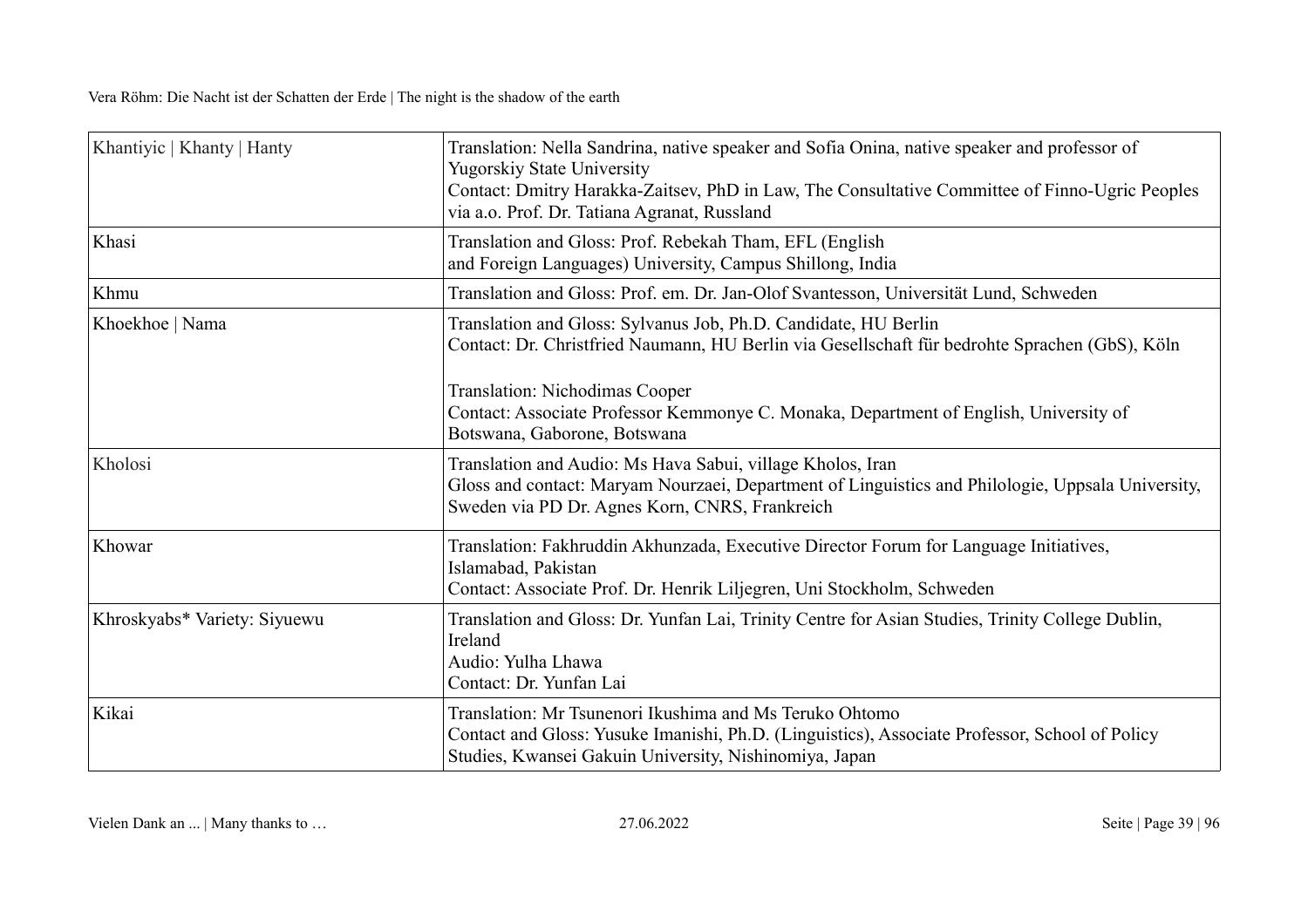| Kikongo-Kituba   Kituba<br>(DR Congo) * Variety: Kikongo of Kikwit | Translation and Gloss: Prof. Dr. Joseph Koni Muluwa, Institut Supérieur Pédagogique de Kikwit, DR<br>Congo and UGent Center for Bantu Studies, Faculty of Arts and Philosophy, Ghent University,<br>Belgium<br>Contact: Prof. Dr. Koen Bostoen, UGent Center for Bantu Studies, Faculty of Arts and Philosophy,<br>Ghent University, Belgium |
|--------------------------------------------------------------------|----------------------------------------------------------------------------------------------------------------------------------------------------------------------------------------------------------------------------------------------------------------------------------------------------------------------------------------------|
| Kikuyu   Gĩkũyũ                                                    | Translation: Steve Maina und Eliud Thiong'o Wanjiru                                                                                                                                                                                                                                                                                          |
| Kildin Sámi                                                        | Translation and Gloss: Prof. Pekka Sammallahti, Uni Oulu, Finnland<br>Contact: Prof. Harald Gaski, The Arctic University of Norway                                                                                                                                                                                                           |
| Kilivila   Kiriwina                                                | Translation and Gloss: Prof. em. Dr. Gunter Senft, MPI for Psycholinguistics, Nijmegen,<br><b>NL</b><br>Contact: Gesellschaft für bedrohte Sprachen (GbS), Köln                                                                                                                                                                              |
| Kilmeri                                                            | Translation and Gloss: PD Dr. habil. Claudia Gerstner-Link, LMU München                                                                                                                                                                                                                                                                      |
| Kimbundu                                                           | Translation: Miguel Alberto<br>Translation: Engrácia Kaita Oliveira<br>Contact: Arno Holl, Coordenador de Programação Cultural, Goethe-Institut, Luanda, Angola                                                                                                                                                                              |
| Kinga                                                              | Translation: Pastor Saul Lwilla, SIL Language Consultant<br>Contact: Dr. Helen Eaton, SIL International                                                                                                                                                                                                                                      |
| Kinnauri * Variety: Sangla                                         | Translation: P. Negi<br>Contact and Gloss: Prof. Dr. Anju Saxena, Department of Linguistics and Philology, Uppsala<br>University, Sweden                                                                                                                                                                                                     |
| Kinyarwanda                                                        | Translation: Olivier Munyaneza<br>Contact: Dr. Kyle Jerro, Lecturer, Department of Language and Linguistics, University of<br>Essex, U.K.                                                                                                                                                                                                    |
| Kipsigis   Kipsikii                                                | Translation: Collins Onyango                                                                                                                                                                                                                                                                                                                 |
| Kirghiz   Kyrgyz                                                   | Translation: Dilnoza Satarova                                                                                                                                                                                                                                                                                                                |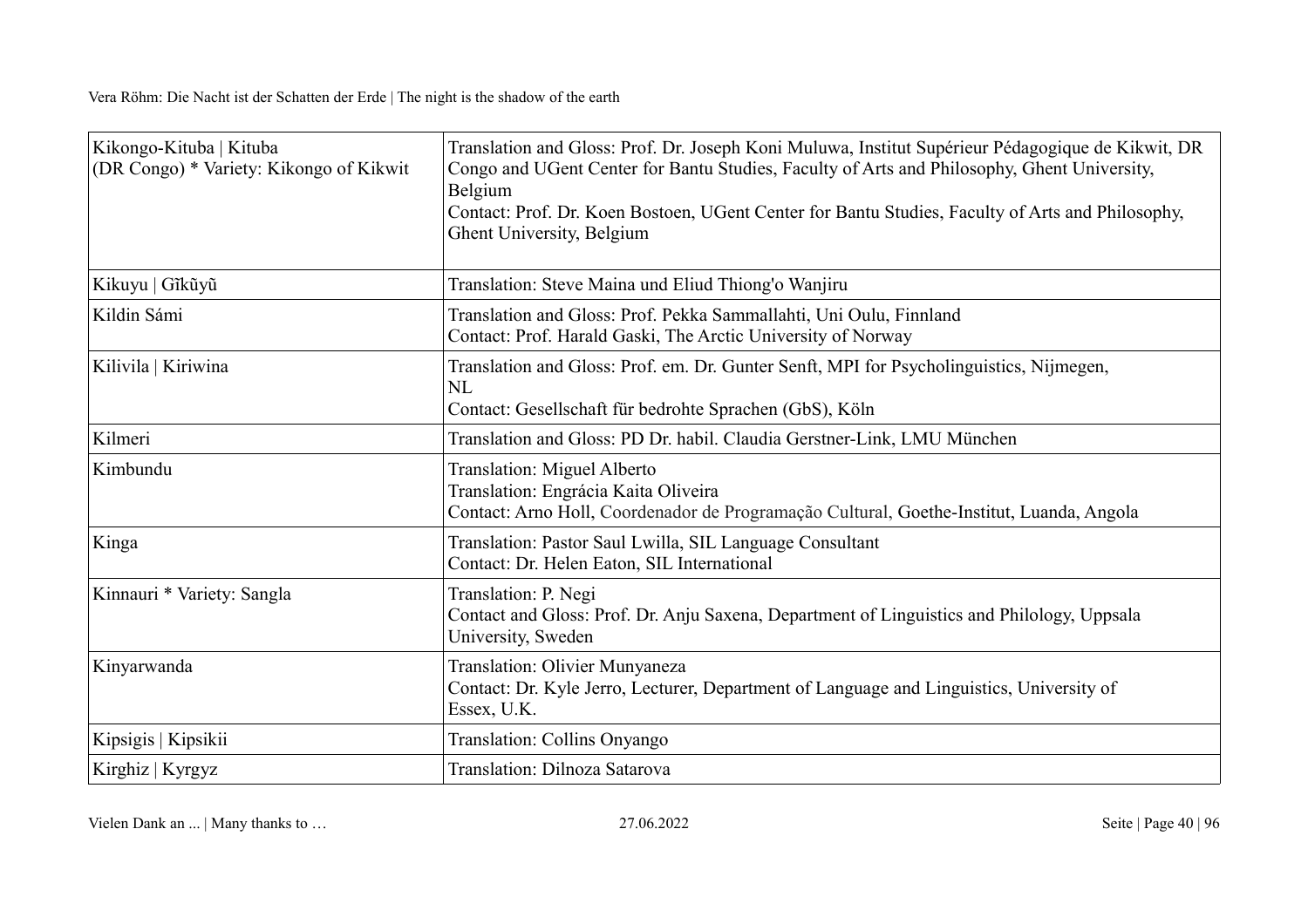| Kirundi   Rundi | Translation and Gloss: PhD Student Emmanuella Ahishakiye, University of Burundi, MA in<br>Linguistics and its Applications for a Multilingual Society                                                                                                                                                                        |
|-----------------|------------------------------------------------------------------------------------------------------------------------------------------------------------------------------------------------------------------------------------------------------------------------------------------------------------------------------|
| Koalib          | Translation: Siddig Ali Karmal Koko<br>Contact and Gloss: Dr. Nicolas Quint, Directeur de Recherche en Linguistique Africaine<br>au CNRS, laboratoire LLACAN (Langage, Langues et Cultures d'Afrique), Paris, France                                                                                                         |
| Koasati         | Translation: Bertney Langley, Koasati Language and Cultural consultant, Coushatta Heritage<br>Department, Elton, Louisiana, U.S. and Linda Langley, Tribal Historic Preservation Officer,<br>Coushatta Heritage Department, Elton, Louisiana, U.S.                                                                           |
| Kodi            | Translation and Gloss: Yustinus Ghanggo Ate, Mgen&AppLing (Adv) (ANU, Canberra, Australia).<br>Affiliation: STKIP Weetebula, Sumba Island, Indonesia.                                                                                                                                                                        |
| Kolbila         | Translation: Dr. Sabine Littig, Universität Mainz                                                                                                                                                                                                                                                                            |
| Kom (India)     | Translation and Gloss: Assistant Professor Khawlsonkim Suantak, Ph.D., Department of Linguistics<br>and Tribal Languages, Tripura University, Suryamaninagar, Tripura, India                                                                                                                                                 |
| Komi-Permyak    | Translation and Gloss: Dr. Mikhail Zhivlov, Associate Professor, Institute of Oriental and<br>Classical Studies, Russian State University for the Humanities, Moscow, Russia<br>Contact: Prof. George Starostin, Institute of Oriental and Classical Studies, Russian State<br>University for the Humanities, Moscow, Russia |
| Komi-Yazva      | Translation and Gloss: Dr. Mikhail Zhivlov, Associate Professor, Institute of Oriental and<br>Classical Studies, Russian State University for the Humanities, Moscow, Russia<br>Contact: Prof. George Starostin, Institute of Oriental and Classical Studies, Russian State<br>University for the Humanities, Moscow, Russia |
| Komi-Zyrian     | Translation and Gloss: Dr. Mikhail Zhivlov, Associate Professor, Institute of Oriental and<br>Classical Studies, Russian State University for the Humanities, Moscow, Russia<br>Contact: Prof. George Starostin, Institute of Oriental and Classical Studies, Russian State<br>University for the Humanities, Moscow, Russia |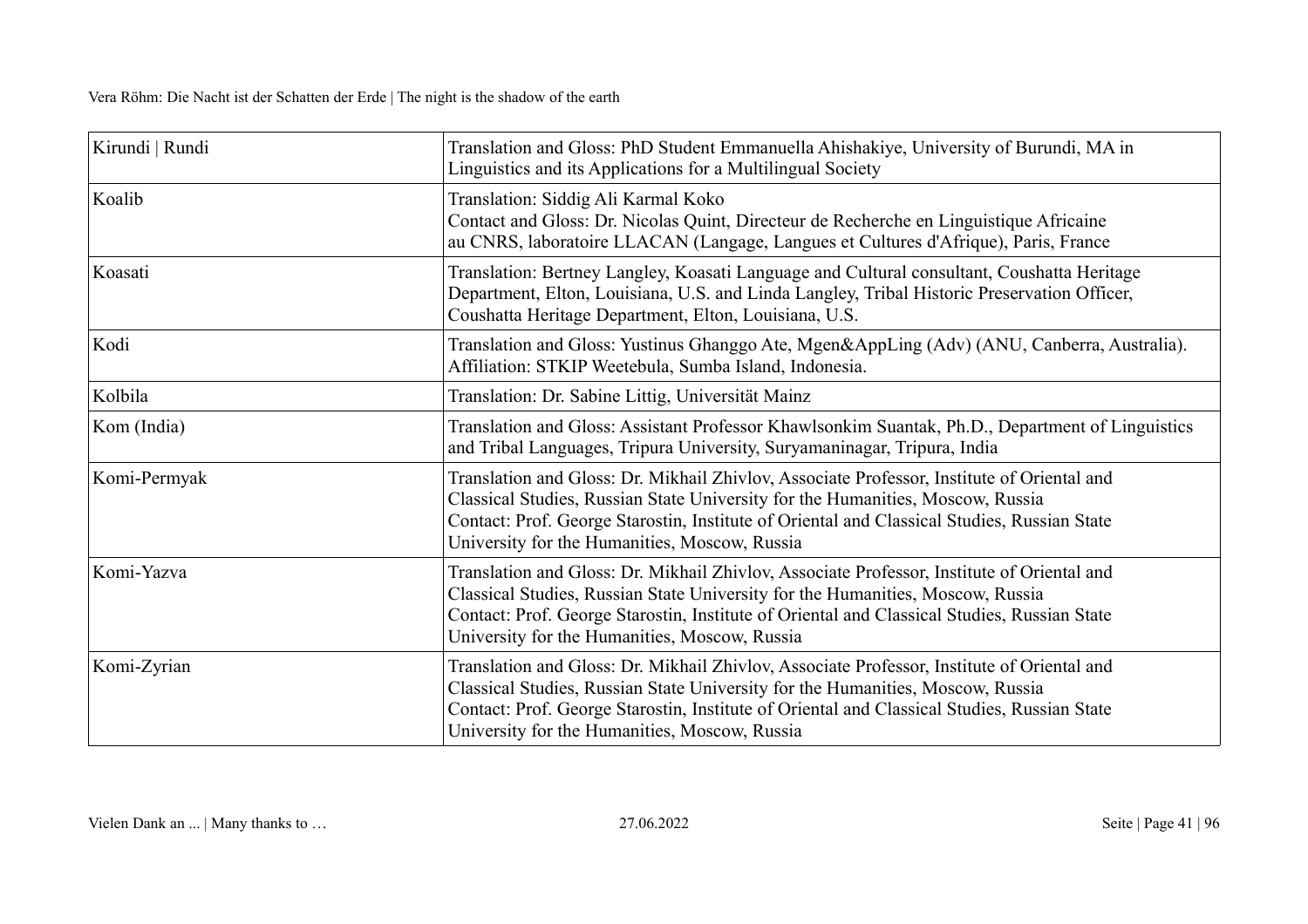| Komnzo * Variety of Eastern Tonda  | Translation and Gloss: Dr. Christian Döhler, Leibniz-Zentrum Allgemeine Sprachwissenschaft (ZAS),<br>Berlin                                                                                                                                                                 |
|------------------------------------|-----------------------------------------------------------------------------------------------------------------------------------------------------------------------------------------------------------------------------------------------------------------------------|
| Komo   Komo (Sudan-Ethiopia)       | Translation: Jiregna Tesfa<br>Check: Sadik Ulen<br>Contact: Simret Fekadu and Fekadu Deressa, SIL via Dr. Klaus-Christian Küspert, Sophie Küspert-<br>Rakotondrainy and Mparany Rakotondrainy, Norwegian Mission Society (NMS)<br>Gloss: https://www.webonary.org/tta-komo/ |
| Konkomba   Likpakpaln              | Translation and Gloss: Kwesi Abraham Bisilki, Ph.D. candidate, Lecturer, Dept. of Applied<br>Linguistics, University of Education, Winneba, Ghana                                                                                                                           |
| Konso                              | Translation: Prof. Dr. Ongaye Oda Orkaydo, Dilla University, Dilla, Athiopien<br>Contact: Prof. Dr. Mauro Tosco, University of Turin                                                                                                                                        |
| Korandje                           | Translation and Gloss: Dr. Lameen Souag, Langues et civilisations à tradition orale<br>(LACITO), CNRS, Paris, France                                                                                                                                                        |
| Korlai Indo-Portuguese             | Translation and Gloss: Prof. em. Dr. J. Clancy Clements, Indiana University, Indiana, U.S.                                                                                                                                                                                  |
| Koromfe * Variety: Western Dialect | Translation and Gloss: Ao. Univ.-Prof. i.R. Dr. John Rennison, Universität Wien                                                                                                                                                                                             |
| Korowai                            | Translation and Gloss: Dr. Rupert Stasch, University of Cambridge, U.K.<br>Contact: Prof. Dr. Lourens De Vries, Vrije Universiteit Amsterdam, Niederlande                                                                                                                   |
| Kosraean                           | Translation and Gloss: Julie Kun Sigrah                                                                                                                                                                                                                                     |
| Koyee   Koi                        | Translation and Gloss: Assistant Professor Tara Mani Rai, PhD, Central Department of Linguistics,<br>Tribhuvan University, Kirtipur, Nepal                                                                                                                                  |
| Kresh   Gbaya                      | Translation: N.N. (Gbaya-Kresh translation team)<br>Contact: Richard Brown, Ph.D., Senior Translation Consultant, SIL International                                                                                                                                         |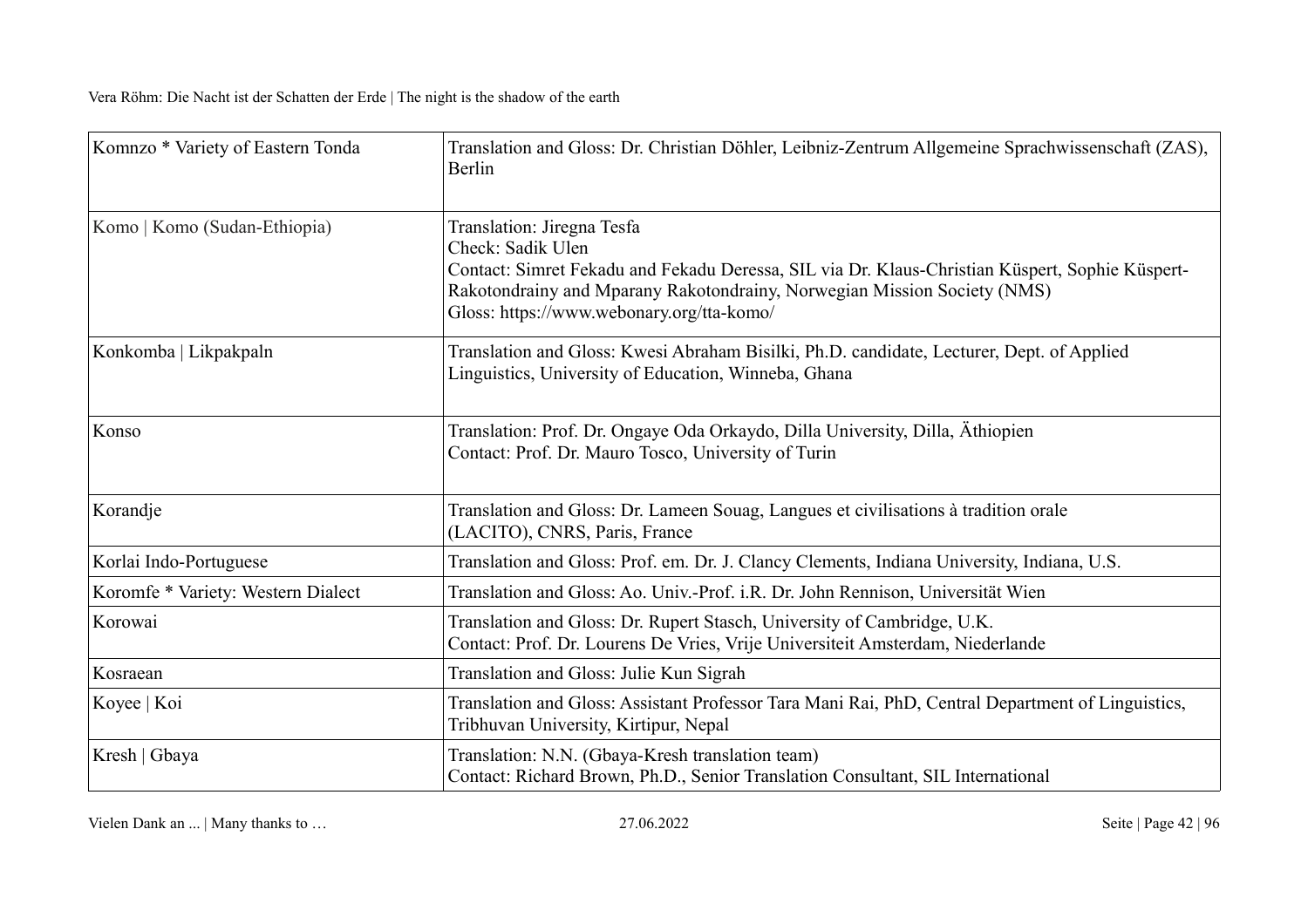| Krio   Sierra Leonean Creole | Translation and Gloss: Malcolm Awadajin Finney, Ph.D., Director of Faculty Center, Professor,<br>Department of Linguistics, California State University Long Beach, CA, U.S.                                                                                                                                                                                                                                                   |
|------------------------------|--------------------------------------------------------------------------------------------------------------------------------------------------------------------------------------------------------------------------------------------------------------------------------------------------------------------------------------------------------------------------------------------------------------------------------|
| Kugama   Wam   Wãm           | Translation: Andrew Christopher and Benjamin Bavere<br>Contact and Gloss: Lora Litvinova, PhD student, AdaGram Project, LLACAN, INALCO, CNRS,<br>Labex EFL, Paris, France                                                                                                                                                                                                                                                      |
| Kulina   Culina              | Translation: Alcilei Vale Neto<br>Contact: Dr. Meritxell Sabido-Espin, Merck KGaA                                                                                                                                                                                                                                                                                                                                              |
| Kulung                       | Translation: Reena Rai                                                                                                                                                                                                                                                                                                                                                                                                         |
|                              | Contact and Gloss: Mrs. Pabitra Chettri, Research Associate (Technical), SELDP, Sikkim University<br>and other members at SELDP via Assistant Professor Samar Sinha, Ph.D., Department of Nepali,<br>School of Languages and Literature, Sikkim University, Gangtok, Sikkim, India, Coordinator of<br>Centre for Endangered Languages, Principal Investigator of Sikkim's Endangered Language<br>Documentation Project (SELDP) |
| Kuman   Cuman                | Translation and Gloss: Prof. Dr. Galip Güner, Erciyes University, Kayseri, Türkei                                                                                                                                                                                                                                                                                                                                              |
| Kumaoni                      | Translation and Gloss: Dr. Aditya Prakash, Department of Humanities & Management,<br>Dr B R Ambedkar, National Institute of Technology, Jalandhar - 144011, Punjab, India.                                                                                                                                                                                                                                                     |
| Kundal Shahi                 | Translation: Jameel Ahmed Qureshi<br>Transcription and Gloss: Prof. Khawaja A. Rehman, PhD, Director, Department of Higher<br>Education colleges, Azad Jammu & Kashmir, Pakistan<br>Contact: Fakhruddin Akhunzada, Executive Director Forum for Language Initiatives,<br>Islamabad, Pakistan via Associate Prof. Dr. Henrik Liljegren, Uni Stockholm, Schweden                                                                 |
| Kunigami * Variety: Nago     | Translation and Gloss: Prof. em. Yasunari Ueda, Universität Hiroshima<br>Contact: Leopold Federmair, Universität Hiroshima                                                                                                                                                                                                                                                                                                     |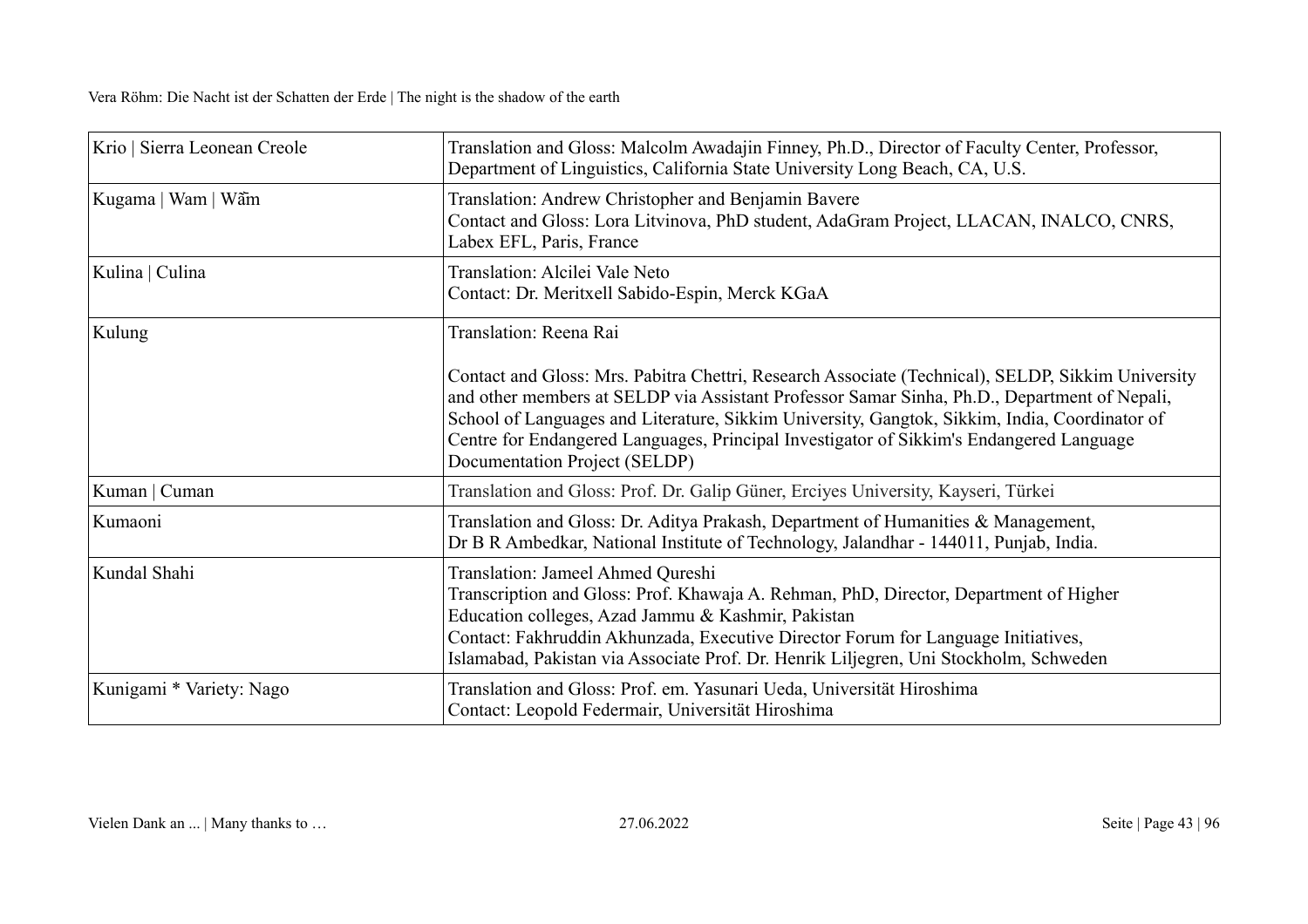| Kupsapiiny   Sabiny                                   | Translation and Gloss: Chebet Francis, Kupsapiiny Language Board, Kupsapiiny Language<br>Development and Preservation Foundation (KULADEPF) in Kapchorwa, Bible Society of Uganda<br>and Professor Dr. Kazuhiro Kawachi, Keio University, Faculty of Business and Commerce, Yokohama<br>and Tokyo, Japan |
|-------------------------------------------------------|----------------------------------------------------------------------------------------------------------------------------------------------------------------------------------------------------------------------------------------------------------------------------------------------------------|
| Kurtokha   Kurtöp                                     | Translation: Kuenga Lhendup and Dr Gwendolyn Hyslop, The University of Sydney, NSW,<br>Australia<br>Contact and Gloss: Dr Gwendolyn Hyslop, The University of Sydney, NSW, Australia                                                                                                                     |
| Kurukh * Variety: Indian Kurux * Subvariety:<br>Oraon | Translation and Gloss: Associate Professor Chaithra Puttaswamy, PhD, Department of Humanities and<br>Social Sciences, Indian Institute of Technology (ITT) Kanpur, Kanpur, Uttar Pradesh, India                                                                                                          |
| Kusaal                                                | Translation and Gloss: A. Agoswin Musah, PhD, Lecturer, University of Education,<br>Winneba, Ghana                                                                                                                                                                                                       |
| Kwa'                                                  | Translation and Gloss: Cyrille Talla Sandeu, MA, Graduate Student, Université De Yaoundé I,<br>Département de Langues Africaines et Linguistique Department                                                                                                                                              |
| Kwamera                                               | Translation and Gloss: Lamont Lindstrom, Professor of Anthropology, University of<br>Tulsa, Oklahoma, U.S., PhD - University of California-Berkeley                                                                                                                                                      |
| Kwere   KiKwere                                       | Translation: Naomy Jacob Kugwile, Mzumbe University, Mbeya, Tanzania<br>Contact and Gloss: Mirjam Möller Nwadigo, Ph.D student, INALCO, CNRS, France                                                                                                                                                     |
| Laal                                                  | Translation and Gloss: Assistant Professor of Linguistics Florian Lionnet, Ph.D., Princeton University,<br>New Jersey, U.S.                                                                                                                                                                              |
| Laarim   Narim                                        | Translation and Gloss: Elga Faith<br>Contact: Sister Lucy Yego von der St. Bakhita Secondary School, Narus, Südsudan                                                                                                                                                                                     |
| Lac Seul Ojibwe                                       | Translation and Gloss: Patricia M. Ningewance, author, Lac Seul First Nation, Northwestern Ontario,<br>Canada                                                                                                                                                                                            |
| Ladin                                                 | Translation: Univ.-Prof. Heidi Siller, Universität Innsbruck<br>Contact: O. Univ.-Prof. Manfred Kienpointner, Universität Innsbruck und Gesellschaft<br>für bedrohte Sprachen                                                                                                                            |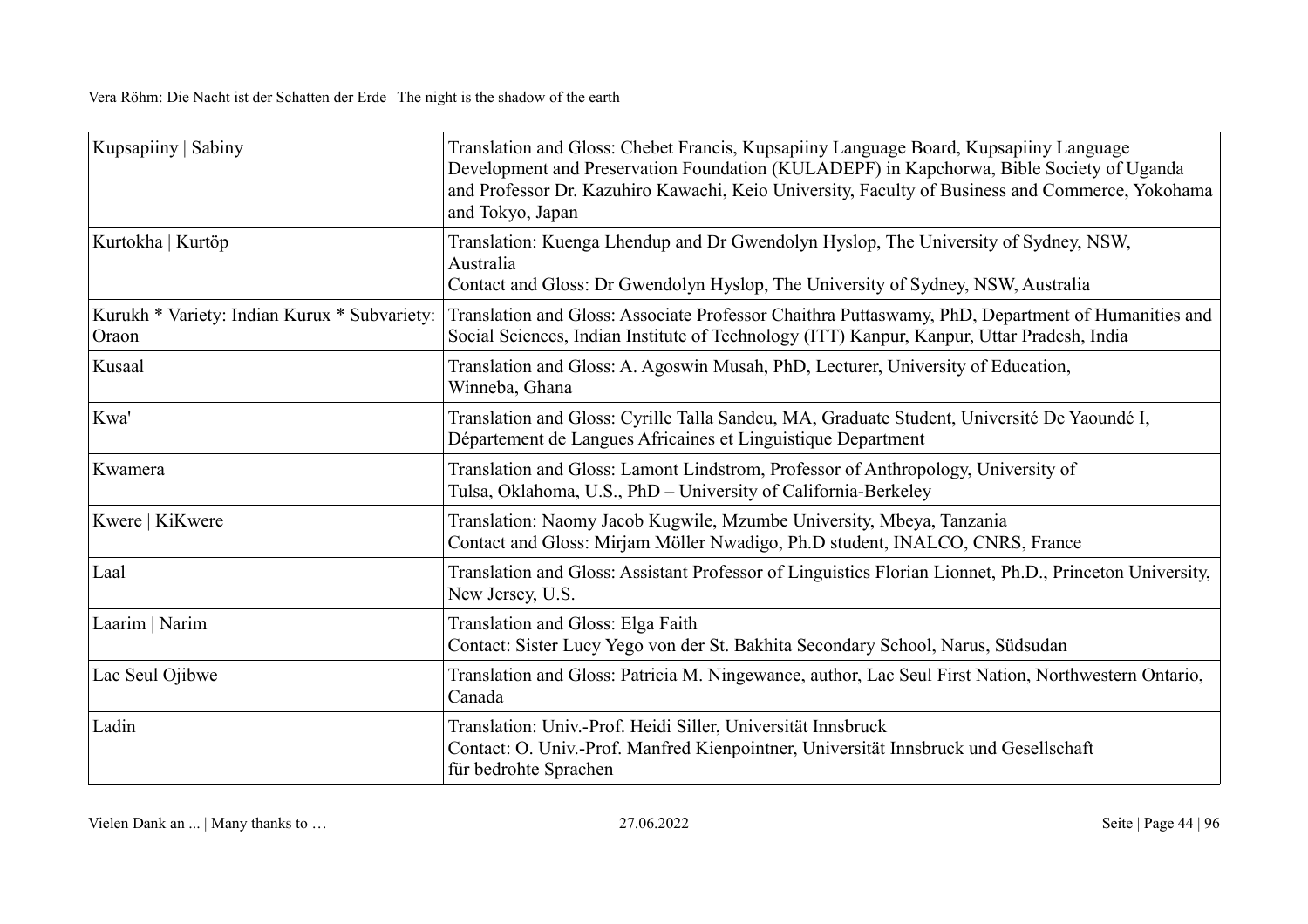| Lahu                                                    | Translation and Gloss: Naluo Zhang and Chunxia Luo<br>Contact: Dr. Cathryn Yang, SIL International                                                                                                     |
|---------------------------------------------------------|--------------------------------------------------------------------------------------------------------------------------------------------------------------------------------------------------------|
| Lak                                                     | Translation: Maasat Tscharinowa<br>Contact: Dr. Steffi Chotiwari-Jünger                                                                                                                                |
| Lakota                                                  | Translation: Dr. Rebecca Netzel, Universität Heidelberg, Institut für Übersetzen und Dolmetschen                                                                                                       |
| Lakurumau   Loxodumau                                   | Translation and Gloss: Dr. Lidia Federica Mazzitelli, Uni Köln                                                                                                                                         |
| Lamkang                                                 | Translation and Gloss: Sumshot Khular, University of North Texas<br>Contact: Prof. Shobhana Chelliah, University of North Texas, Denton, U.S.                                                          |
| Lango                                                   | Translation and Gloss: Cecilia Odungo<br>Contact: Sister Lucy Yego von der St. Bakhita Secondary School, Narus, Südsudan                                                                               |
| Lao   Laotian                                           | Translation: Sisouk Sayaseng<br>Contact: Prof. Dr. Boike Rehbein, HU Berlin                                                                                                                            |
| Larteh                                                  | Translation and Gloss: Dr. Mercy Akrofi Ansah, Institute of African Studies, University of<br>Ghana, Accra, Ghana<br>Contact: Dr. Nama Ama Agyeman, Language Center, University of Ghana, Accra, Ghana |
| Latgalian                                               | Translation: Prof. Dr. Ilga Šuplinska<br>Contact: Dr. Walter Sauer, Verleger                                                                                                                           |
| Latin                                                   | Translation: Bianca Liebermann, HU Berlin                                                                                                                                                              |
| Latvian                                                 | Translation: Antanas A. Jonynas<br>Contact: Tobias und Juana Burghardt                                                                                                                                 |
| Laz * Variety: Eastern Laz                              | Translation: Ismail Aver Bucaklisi<br>Contact and Gloss: Prof. Dr. Öztürk Başaran, Boğaziçi Üniversitesi, Istanbul                                                                                     |
| Laz * Variety: Western Laz * Subvariety:<br>Atina-Pazar | Translation and Gloss: Dr. Johanna Mattissen, Universität Köln, D                                                                                                                                      |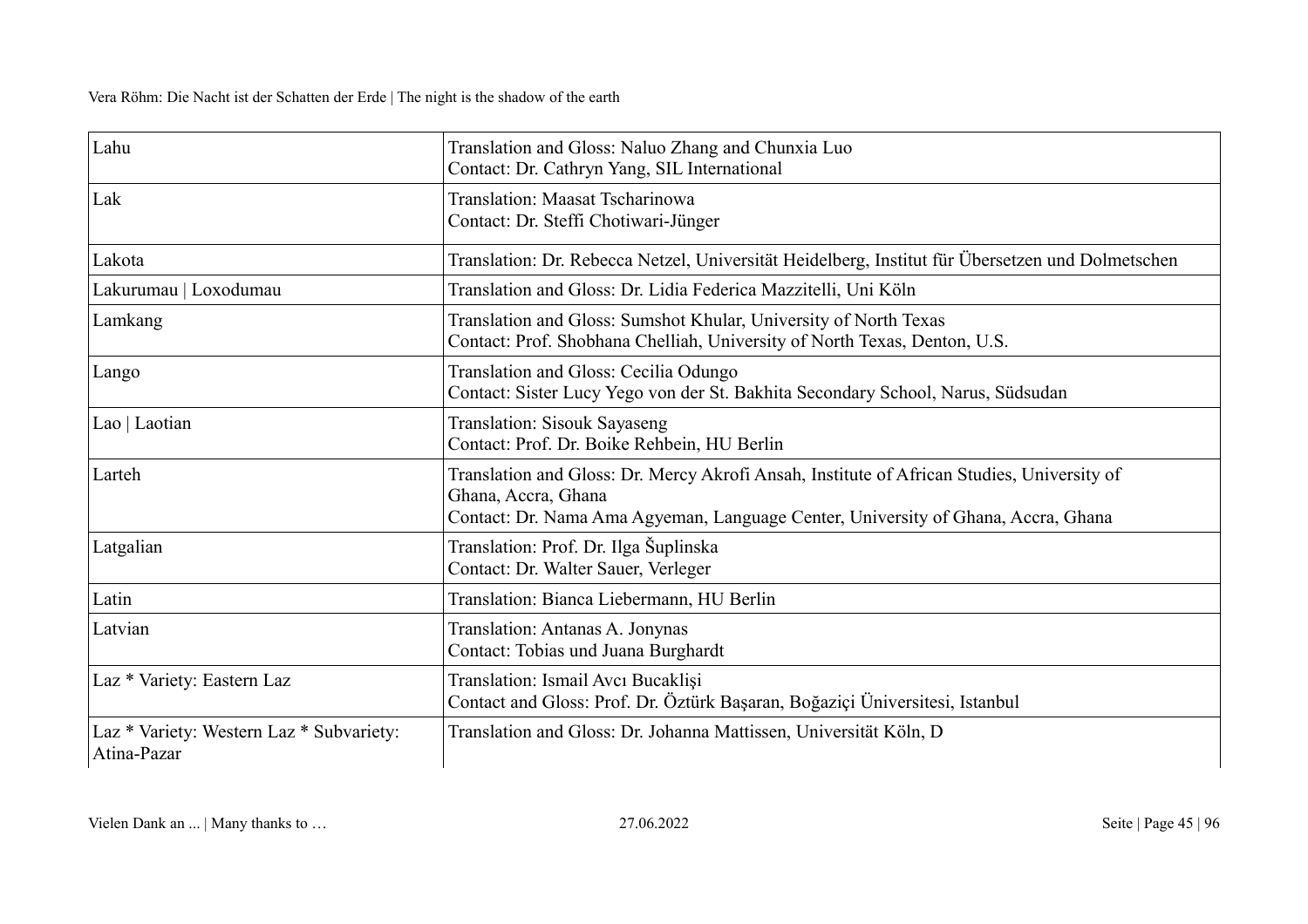| Lepcha                            | Translation: Nim Tshering Lepcha                                                                                                                                                                                                                                                                                                                                                                                                                                |
|-----------------------------------|-----------------------------------------------------------------------------------------------------------------------------------------------------------------------------------------------------------------------------------------------------------------------------------------------------------------------------------------------------------------------------------------------------------------------------------------------------------------|
|                                   | Contact and Gloss: Mrs. Pabitra Chettri, Research Associate (Technical), SELDP, Sikkim University<br>and other members at SELDP via Assistant Professor Samar Sinha, Ph.D., Department of Nepali,<br>School of Languages and Literature, Sikkim University, Gangtok, Sikkim, India, Coordinator of<br>Centre for Endangered Languages, Principal Investigator of Sikkim's Endangered Language<br>Documentation Project (SELDP)                                  |
| Leti (Indonesia)                  | Translation and Gloss: Dr. Aone van Engelenhoven, Universität Leiden, Niederlande                                                                                                                                                                                                                                                                                                                                                                               |
| Lewotobi   Southwestern Lamaholot | Translation: Hugo Puka, Nurabelen (südöstlich Nurri), Flores, Indonesien<br>Contact and Gloss: Mr. Naonori NAGAYA, Ph.D., Associate Prof., Department of<br>Linguistics, The University of Tokyo                                                                                                                                                                                                                                                                |
| Lezgian                           | Translation: Diljara Hartmann<br>Contact: Amina Hartmann                                                                                                                                                                                                                                                                                                                                                                                                        |
| Lihir                             | Translation and Gloss: Alphonse Ama, Lihir Island<br>Contact: Associate Prof. Dr. Nick Bainton, University of Queensland, Sustainable Minerals<br>Institute (SMI), St Lucia, QLD, Australia<br>via<br>Prof. Dr. Don Niles, Research Associate, Australian National University (ANU), Canberra,<br>Australia, Acting Director and Senior Ethnomusiocogist, Institute of Papua New Guinea Studies                                                                 |
| Limassa                           | Translation and Gloss: Benedikt Winkhart, M.A., Ph.D. Projektleiter, Seminar für<br>Afrikawissenschaften, Humboldt Universität zu Berlin                                                                                                                                                                                                                                                                                                                        |
| Limbu                             | Translation: Karna Hang Subba<br>Contact and Gloss: Mrs. Pabitra Chettri, Research Associate (Technical), SELDP, Sikkim University<br>and other members at SELDP via Assistant Professor Samar Sinha, Ph.D., Department of Nepali,<br>School of Languages and Literature, Sikkim University, Gangtok, Sikkim, India, Coordinator of<br>Centre for Endangered Languages, Principal Investigator of Sikkim's Endangered Language<br>Documentation Project (SELDP) |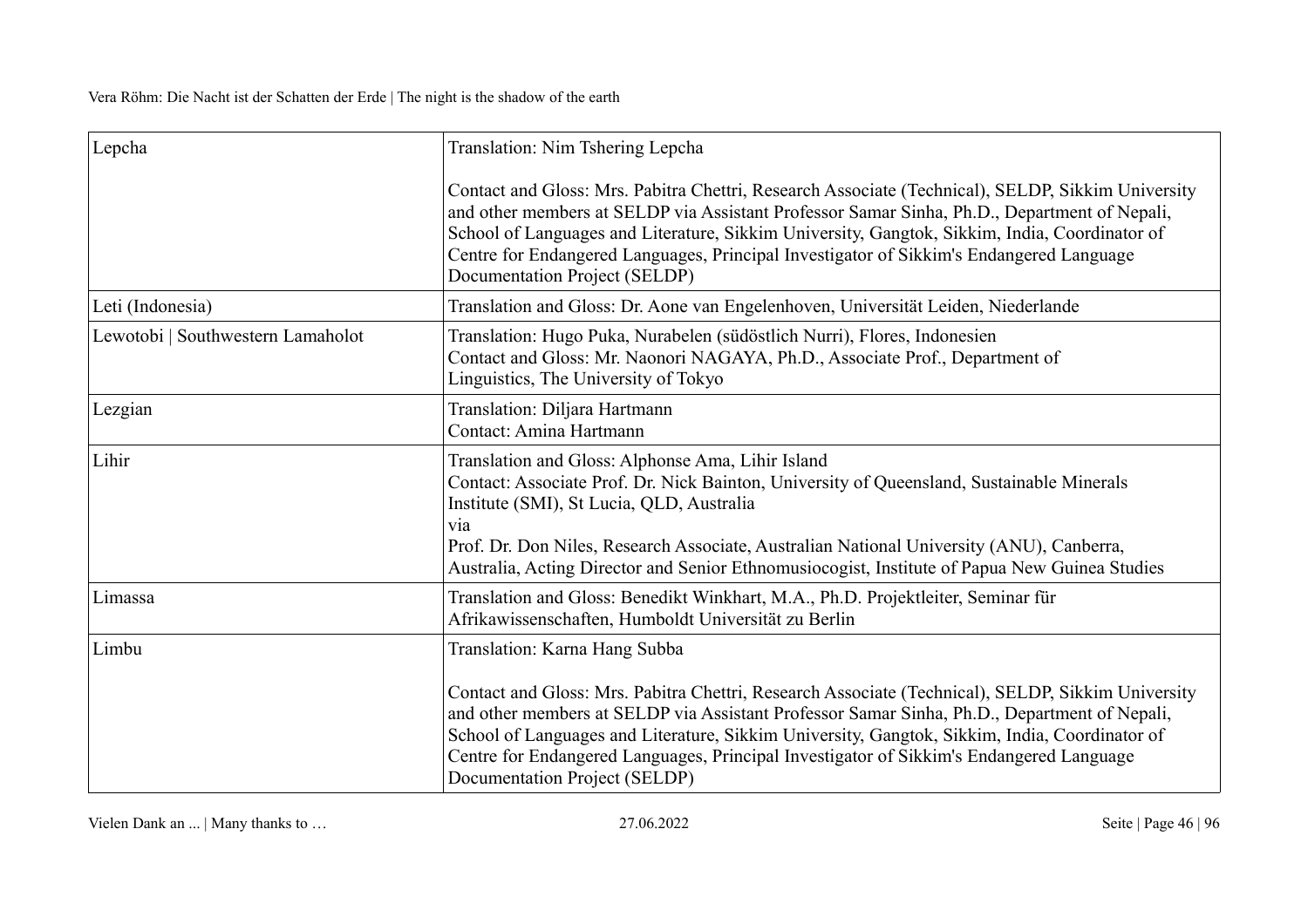| Limonese Creole                                           | Translation and Gloss: Dr. Mario Portilla Chaves, Profesor catedrático, Facultdad de Letras,<br>Universidad de Costa Rica, San José, Costa Rica<br>Native Check: Marcia Reid Chambers<br>Contact: Assistant Professor Dr. Elizabeth Grace Winkler, Western Kentucky University, Bowling<br>Green, Kentucky, U.S. |
|-----------------------------------------------------------|------------------------------------------------------------------------------------------------------------------------------------------------------------------------------------------------------------------------------------------------------------------------------------------------------------------|
| Lingála   Ngála                                           | Translation: Dr. Jean-Baptiste Ndeke                                                                                                                                                                                                                                                                             |
| Lingua Geral Paulista   Tupi Antigo   Classical  <br>Tupi | Translation and Gloss: Dr. Eduardo de Almeida Navarro, Faculdade de Filosofia, Letras e<br>Ciências Humanas, Universidade de São Paulo, Brasil                                                                                                                                                                   |
| Lisu                                                      | Translation and Gloss: Emeritus Professor David Bradley, Ph.D. Linguistics, La Trobe<br>University, Victoria, Australia                                                                                                                                                                                          |
| Lithuanian                                                | Translation: Antanas A. Jonynas<br>Contact: Tobias und Juana Burghardt                                                                                                                                                                                                                                           |
| Livonian   Liv                                            | Translation: Valts Ernštreits, Doctor of Philosophy, Livonian Institute, University of Latvia, Riga,<br>Latvia, Poet and Translator<br>Contact: Dmitry Harakka-Zaitsev, PhD in Law, The Consultative Committee of Finno-Ugric Peoples<br>via a.o. Prof. Dr. Tatiana Agranat, Russland                            |
| Lizu   Lisu                                               | Translation and Gloss: Dr. Katia Chirkova, Research Center for East Asian Linguistics<br>(CRLAO), Paris, France                                                                                                                                                                                                  |
| Logba                                                     | Translation and Gloss: Dr. Kofi G. Eric Dorvlo, Acting Head of General and Liberal<br>Studies Department in the University of Health and Allied Sciences, Ho, Ghana                                                                                                                                              |
| Lokoya                                                    | <b>Translation and Gloss: Rose Ihure</b><br>Contact: Sister Lucy Yego von der St. Bakhita Secondary School, Narus, Südsudan                                                                                                                                                                                      |
| Lombard                                                   | <b>Translation: Enrico Tosi</b><br>Contact: Christiane Quandt, Übersetzerin, Berlin                                                                                                                                                                                                                              |
| Lopit                                                     | <b>Translation and Gloss: Jane Martine</b><br>Contact: Sister Lucy Yego von der St. Bakhita Secondary School, Narus, Südsudan                                                                                                                                                                                    |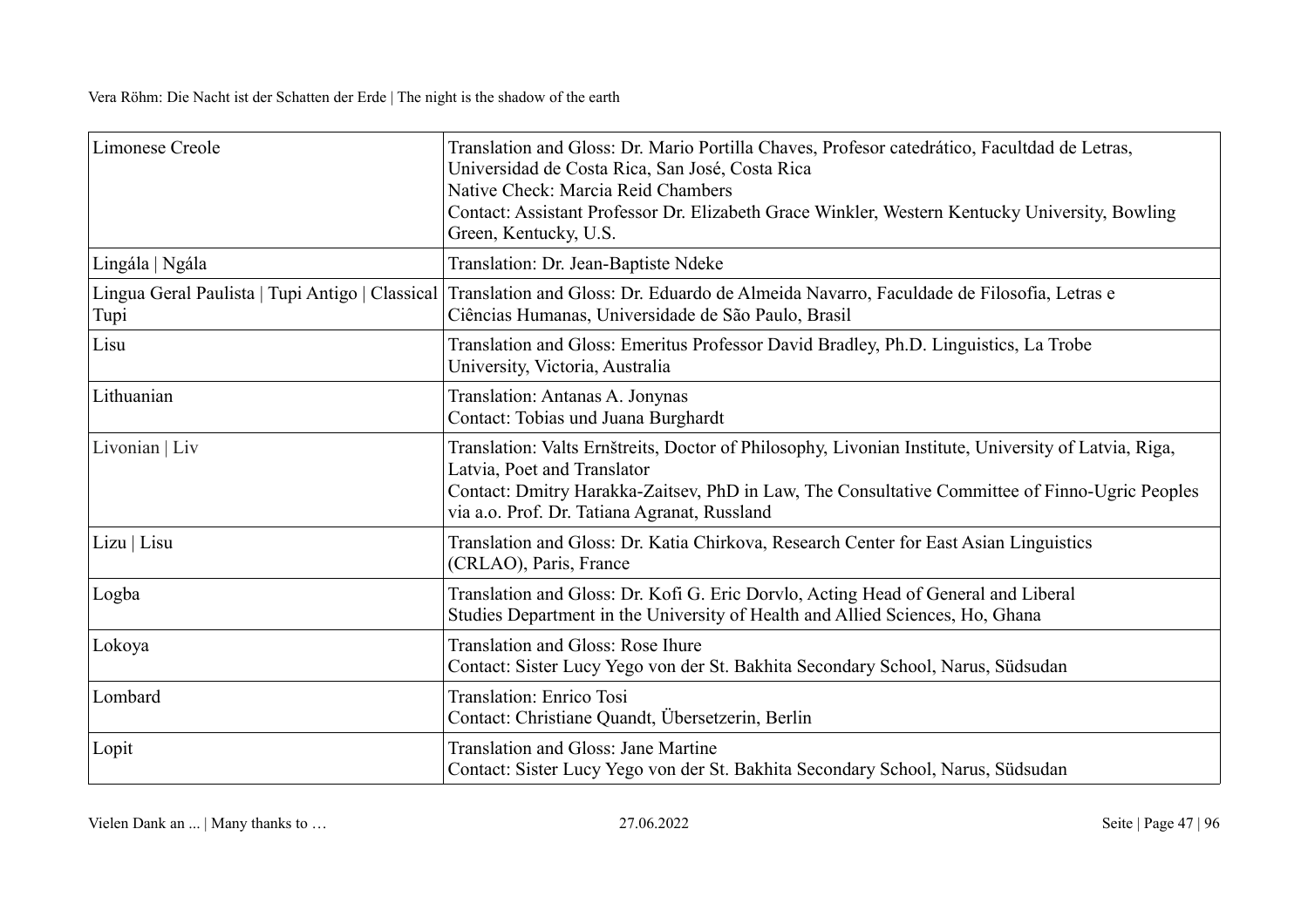| Louisiana Creole   Kouri-Vini      | Translation and Gloss: Dr Oliver Mayeux, Trinity College, University of Cambridge, UK                                                                                                                                                                 |
|------------------------------------|-------------------------------------------------------------------------------------------------------------------------------------------------------------------------------------------------------------------------------------------------------|
| Lower Sorbian                      | Translation: Dr. Fabian Kaulfürst, Sorbisches Institut Bautzen                                                                                                                                                                                        |
| Loxicha Zapotec                    | Translation and Gloss: Pergentino José<br>Contact: Laura Haber, Übersetzerin, Berlin                                                                                                                                                                  |
| Lozi                               | Translation: Bostor Mundia Mwendende, Curriculum Development Centre (CDC) in<br>Lusaka, Sambia                                                                                                                                                        |
| Lü   Tai Lue                       | Translation and Gloss: William J Hanna, SIL International<br>Contact: Assistant Professor Audra E. Phillips, Ph.D., Payap University, Chiang Mai,<br>Thailand                                                                                         |
| Luba Kasai   Ciluba   Tshiluba     | Translation and Gloss: Prof. Crispin Maalu-Bungi, RD du Congo                                                                                                                                                                                         |
| Lubuagan Kalinga                   | Translation: Joan Saga-oc<br><b>Contact: Mark Curry</b>                                                                                                                                                                                               |
| Ludic                              | Translation: Jani Koskiin<br>Contact: Barbara Wiebking                                                                                                                                                                                                |
| Luganda   Ganda                    | Translation and Gloss: Dr. Saudah Namyalo, Makerere University Kampala                                                                                                                                                                                |
| Luhya                              | Translation: Collins Onyango                                                                                                                                                                                                                          |
| Lukpa                              | Translation and Gloss: Akéouli Nouhoum Baoum, Autor, Maîtrise de lettres modernes Contact: Dr.<br>Simone Giertz, Baobab Benin e.V.                                                                                                                    |
| Lule Sámi                          | Translation and Gloss: Prof. Pekka Sammallahti, Uni Oulu, Finnland<br>Contact: Prof. Harald Gaski, The Arctic University of Norway<br>Translation: Svenn-Egil K. Duolljá und Nils-Olof Sortelius via PhD student<br>Hanna Danbolt Ajer, Cambridge, UK |
| Lumbu * Variety: yilumbu yi ghângu | Translation: Hugue Juslain Nguimbi Mavoungou, M.A., University of Bayreuth<br>Contact: Prof. Dr. Dymitr Ibriszimow, University of Bayreuth                                                                                                            |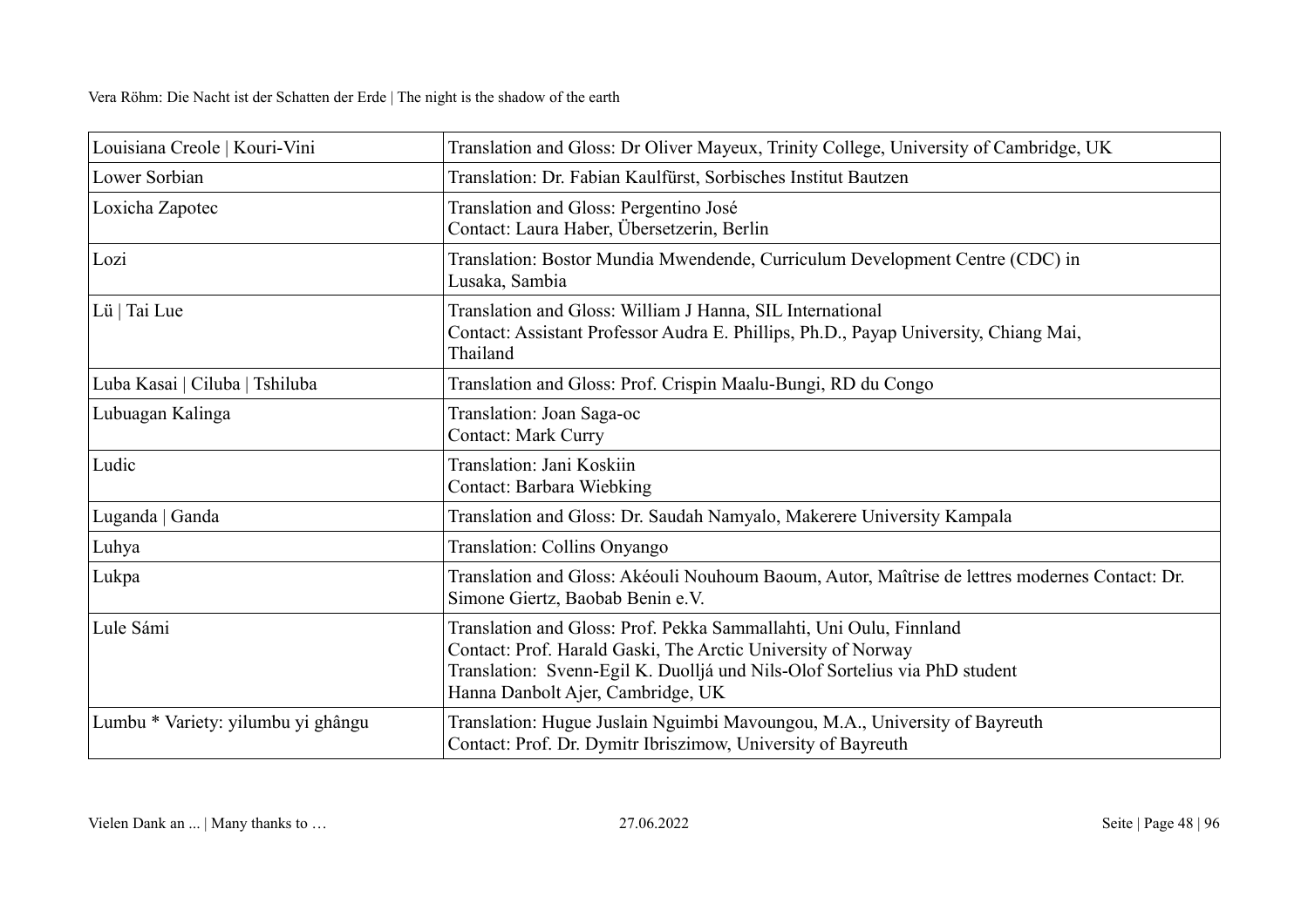| Lumun                   | Translation and Gloss: Dr. Heleen Smits, Uni Leiden, NL<br>Contact: Dr. Nicolas Quint                                                                                                                                                                                    |
|-------------------------|--------------------------------------------------------------------------------------------------------------------------------------------------------------------------------------------------------------------------------------------------------------------------|
| Lunda                   | Translation: Febby Chikunji Mulenda<br>Contact: Bostor Mundia Mwendende, Curriculum Development Centre (CDC) in Lusaka,<br>Sambia                                                                                                                                        |
| Luo                     | Translation: Collins Onyango                                                                                                                                                                                                                                             |
| Luvale                  | Translation: Petita Njolomba Ngoma<br>Contact: Bostor Mundia Mwendende, Curriculum Development Centre (CDC) in Lusaka,<br>Sambia                                                                                                                                         |
| Luxembourgish           | Translation: Jean Portante, Schriftsteller                                                                                                                                                                                                                               |
| Ma'di                   | Translation and Gloss: Joyce Sekina<br>Contact: Sister Lucy Yego von der St. Bakhita Secondary School, Narus, Südsudan<br>Translation and Gloss: Prof. John Mairi Blackings, University of Juba, South Sudan                                                             |
| Maale   Male (Ethiopia) | Translation and Gloss: Abdela Alte Hilo, Ph.D. student, Maxwell School of Citizenship and Public<br>Affairs, Syracuse University, New York, U.S.<br>Contact: Dr. Sophia Thubauville, Frobenius-Institute at Goethe University, Frankfurt am Main,<br>Germany             |
| Macedonian              | <b>Translation: Idaver Memedov</b>                                                                                                                                                                                                                                       |
| Madia   Maria           | Translation and Gloss: Ms Manisha Majji, Ms Sharada Oksa, Ms Parvati Wadde<br>Inter. Alphabet of Sanskrit Transliteration (IAST): Ms Saee Kulkarni<br>Contact: Ms Dr. Manjiri Paranjape, Retd. Professor of German, Pune, India                                          |
| Maeng Itneg             | Translation: Gleeson Dale Rafer Bataqueg, University of the Cordilleras, Baguio City, Philippines<br>Contact and Gloss: Vincent Christopher A. Santiago, Bachelor of Arts, Instructor, Department of<br>Linguistics, University of the Philippines, Diliman, Philippines |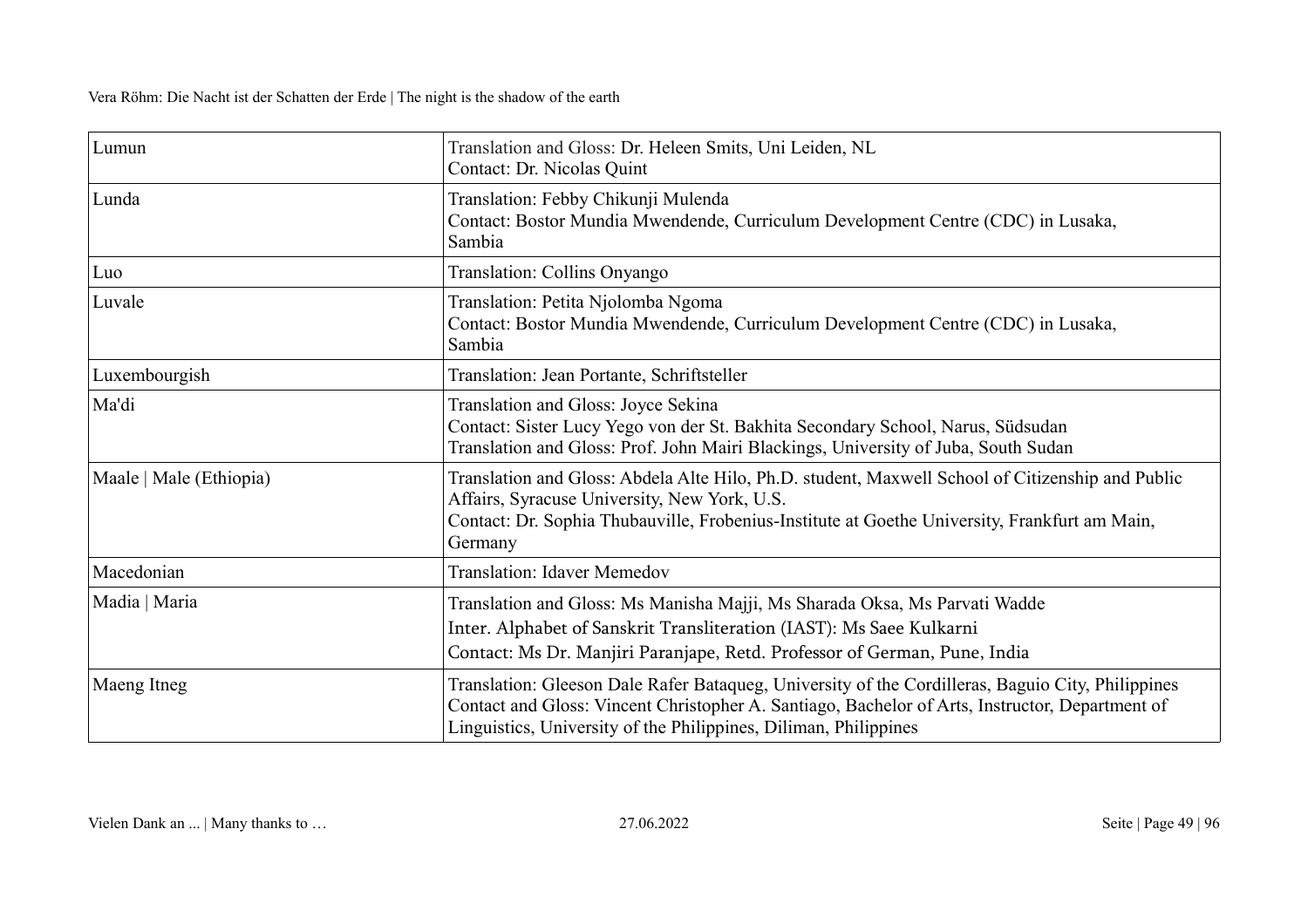| Maguindanao                    | Translation: Norodin Undong, Maharlika Elementary School and Department of Linguistics,<br>University of the Philippines, Quezon City, Philippines<br>Contact and Gloss: Vincent Christopher A. Santiago, Bachelor of Arts, Instructor, Department of<br>Linguistics, University of the Philippines, Diliman, Philippines             |
|--------------------------------|---------------------------------------------------------------------------------------------------------------------------------------------------------------------------------------------------------------------------------------------------------------------------------------------------------------------------------------|
| Maithili                       | Translation: Prof. Awadesh Kumar Mishra, EFL (English and Foreign Languages)<br>University, Campus Shillong, India<br>Contact: Prof. Rebekah Tham, EFL (English and Foreign Languages) University, Campus<br>Shillong, India                                                                                                          |
| Majang                         | Translation and Gloss: Dr. Andreas Joswig, SIL Consultant                                                                                                                                                                                                                                                                             |
| Makary Kotoko   Mpade          | Translation and Gloss: Associate Professor Sean Allison, Ph.D., Trinity Western University, Langley,<br>BC, Canada and MA Linguistics program director of Canada Institute of Linguistics (CanIL)                                                                                                                                     |
| Makhuwa * Variety: Enahara     | Translation: Zanaira Ng'amo, Ilha de Moçambique<br>Contact and Gloss: Dr. Jenneke van der Wal, Leiden University Center for Linguistics, Leiden, The<br>Netherlands                                                                                                                                                                   |
|                                | Malacca-Batavia Portuguese Creole   Kristang   Translation: Kevin Martens Wong, Kodrah Kristang, The Initiative for the Revitalisation<br>of the Kristang Language in Singapore                                                                                                                                                       |
| Malawian Tonga   Tonga (Nyasa) | Translation: Dr. Winfred Mkochi, University of Malawi, Zomba                                                                                                                                                                                                                                                                          |
| Maléku Jaíka   Guatuso         | Translation: Raquel Fonseca Marín, artesana y líder malecu, Costa Rica<br>Contact: Dr. Carlos Sánchez Avendaño, Escuela de Filología, Lingüística y Literatura,<br>Universidad de Costa Rica, San José, Costa Rica<br>via Prof. Guillermo González Campos, Universidad de Costa Rica, via Prof. Dr. Elisabeth<br>Verhoeven, HU Berlin |
| Malila                         | Translation: Heri Mwanjalanje, SIL Language Consultant<br>Contact: Dr. Helen Eaton, SIL International                                                                                                                                                                                                                                 |
| Maltese                        | Translation: Pierre J. Mejlak                                                                                                                                                                                                                                                                                                         |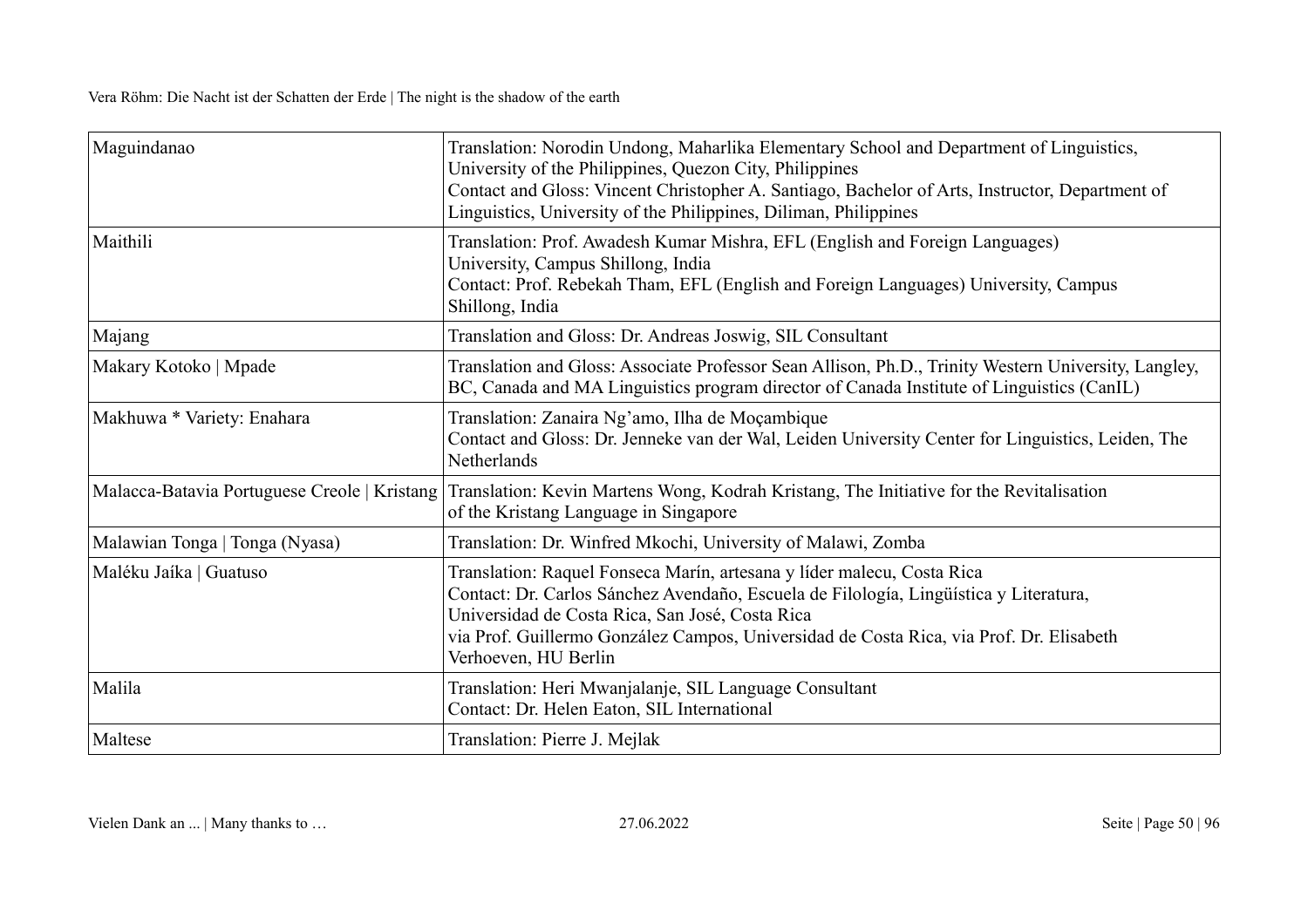| Mam                            | Translation: José Gómez<br>Contact: Dr. Meritxell Sabido-Espin, Merck KGaA<br>Translation: José Pérez Vail, MA in Linguistics, former president of the Academia de las<br>Lenguas Mayas de Guatemala<br>Contact and Gloss: Prof. Nora C. England, Department of Linguistics, University of Texas<br>at Austin, TX, U.S. |
|--------------------------------|-------------------------------------------------------------------------------------------------------------------------------------------------------------------------------------------------------------------------------------------------------------------------------------------------------------------------|
| Mamaindê   Mamaindé            | Translation and Gloss: David Mark Eberhard, Ph.D., SIL International and Payap University, Chiang<br>Mai, Thailand                                                                                                                                                                                                      |
| Mampruli                       | Translation and Gloss: Tony Naden, U.K.                                                                                                                                                                                                                                                                                 |
| Manado Malay                   | Translation: Jenry E.C. Mandey<br>Contact and Gloss: Dr Timothy Brickell, School of Languages and Linguistics, Faculty of Arts, The<br>University of Melbourne, Australia                                                                                                                                               |
| Manat                          | Translation and Gloss: Prof. Dr. Don Daniels, University of Oregon, Eugene, Oregon, U.S.                                                                                                                                                                                                                                |
| Manchu                         | Translation and Gloss: Prof. Dr. Stefan Georg, Uni Bonn                                                                                                                                                                                                                                                                 |
| Mand                           | Translation and Gloss: Prof. Dr. Don Daniels, University of Oregon, Eugene, Oregon, U.S.                                                                                                                                                                                                                                |
| Mandinka                       | Translation and Gloss: Karin Knick<br>Translation and Gloss: Prof. Dr. Valentin Vydrin, INALCO, Institut national de langues<br>et civilisations orientale, Paris und St. Petersburg University                                                                                                                         |
| Mandjak * Variety: Tam Mandjak | Translation: Braima Sam Mendes<br>Contact and Gloss: Dr. Nicolas Quint, Directeur de Recherche en Linguistique Africaine<br>au CNRS, laboratoire LLACAN (Langage, Langues et Cultures d'Afrique), Paris, France                                                                                                         |
| Mangareva   Mangarevan         | Translation and Gloss: Ena Manuireva, PhD candidate, Auckland University of Technology,<br>New Zealand                                                                                                                                                                                                                  |
| Mangbetu                       | Translation and Gloss: Roger Isabu and Dr. Rob McKee, Dallas International University (DIU),<br>Dallas, TX, U.S.                                                                                                                                                                                                        |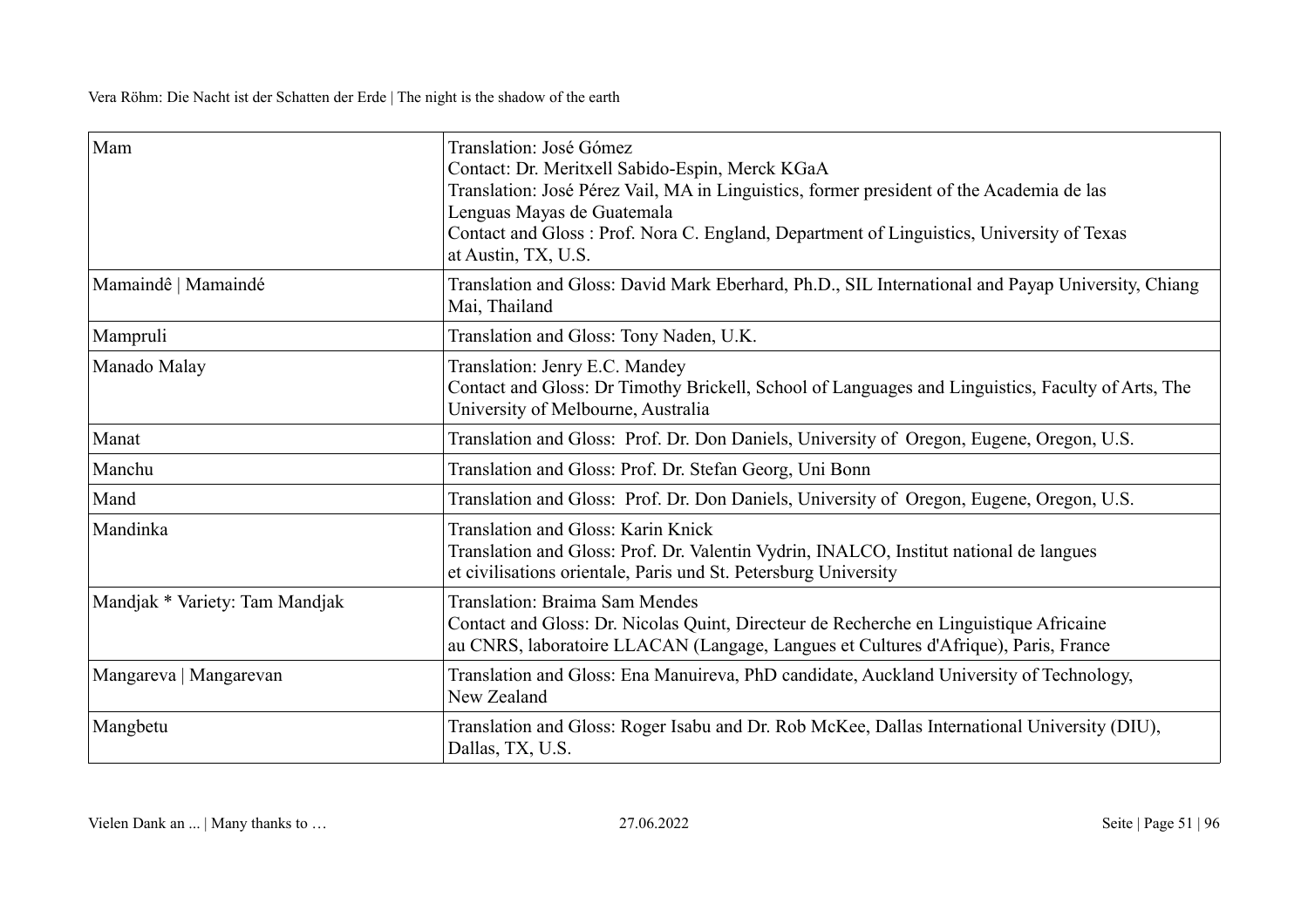| Mansic   Mansi                    | Translation: Albina Stanislavets, Mansi language teacher in Khanty-Mansiysk technologic-<br>pedagogical College<br>Contact: Dmitry Harakka-Zaitsev, PhD in Law, The Consultative Committee of Finno-Ugric Peoples<br>via a.o. Prof. Dr. Tatiana Agranat, Russland                                                                                |
|-----------------------------------|--------------------------------------------------------------------------------------------------------------------------------------------------------------------------------------------------------------------------------------------------------------------------------------------------------------------------------------------------|
| Mansoanka   Sua                   | Translation and Gloss: Guillaume SEGERER, Docteur nouveau régime en Sciences du Langage<br>(Univ. Paris 3 Sorbonne Nouvelle), France                                                                                                                                                                                                             |
| Maore Comorian   Mahorais         | Translation and Gloss: Prof. Emeritus Dr. Mohamed Ahmed-Chamanga (INALCO, Paris), linguiste,<br>chercheur associé au CNDRS (Centre National de Documentation et de Recherche Scientifique à<br>Moroni), enseignant, ecrivain comorien et éditeur<br>Contact: Adjimaël Halidi, poète et nouvelliste, via Johary Ravaloson, nouvelliste et éditeur |
| Mapudungun   Mapuche   Araucanian | Translation: Adrián Moyano<br>Contact: Esther Andradi<br>Gloss: Robbie Felix Penman, Doctorant en ethnolinguistique, Département d'Anthropologie,<br>Université de Montréal, Canada                                                                                                                                                              |
| Maranao                           | <b>Translation: Mohammed Nasser</b><br>Contact: Prince Rainier Rañopa and Mark Curry                                                                                                                                                                                                                                                             |
| Marba   Azumeina                  | Translation and Gloss: Davounoumbi Pierre, Yagoua, Kamerun<br>Contact: Guillaume Guitang, Ph.D. candidate, Université libre de Bruxelles (ulb), Belgium                                                                                                                                                                                          |
| Marind * Variety: Coastal Marind  | Translation and Gloss: Dr Bruno Olsson, Universität Regensburg, Germany and Australian National<br>University (ANU), Canberra, ACT, Australia                                                                                                                                                                                                    |
| Marshallese   Ebon                | Translation: Alfred Capelle, Commissioner at Republic of the Marshall Island<br>Contact: Louise Pagotto, Ph.D., University of Hawaii, Kapi'olani Community<br>College, Honolulu, HI, U.S.                                                                                                                                                        |
| Maru   Lhaovo                     | Translation and Gloss: PhD student André Müller, Universität Zürich, CH                                                                                                                                                                                                                                                                          |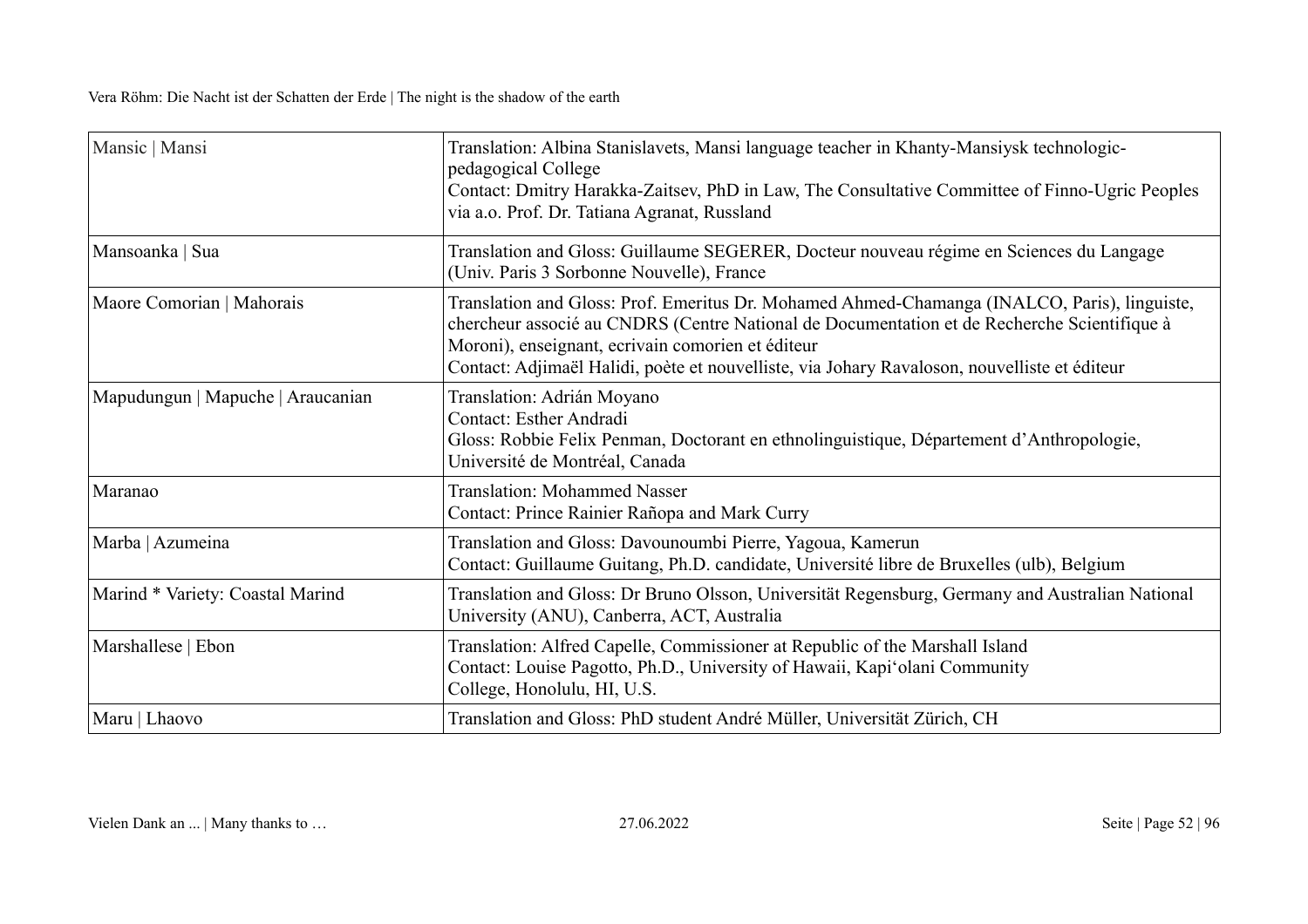| Marwari (Pakistan) * Variety: Northern<br>Marwari           | Translation: Ranjha<br>Contact and Gloss: Qandeel Hussain, Postdoctoral Fellow, Department of Linguistics, Faculty of Arts<br>and Science, University of Toronto, Canada                                                                                       |
|-------------------------------------------------------------|----------------------------------------------------------------------------------------------------------------------------------------------------------------------------------------------------------------------------------------------------------------|
| Masana   Massa                                              | Translation and Gloss: Mr. Virina Ousmanou, Linguist and Senior lecturer at the University<br>of Yaoundé I, Cameroon<br>Contact: Guillaume Guitang, Ph.D. candidate, Université libre de Bruxelles (ulb), Belgium                                              |
| Matengo                                                     | Translation: Aaron Hyera<br>Contact: Joseph Chengula<br>Translation: Mr. Gervas Kawongo, Mkwawa University College of Education (MUCE),<br>Iringa, Tanzania<br>Contact: Dr Ponsiano Kanijo, Mkwawa University College of Education (MUCE), Iringa,<br>Tanzania |
| Matsés   Mayoruna                                           | Translation: Dr. Wornei Braga, Universidade do Estado do Amazonas<br>Contact: Dr. Meritxell Sabido-Espin, Merck KGaA                                                                                                                                           |
| Mattenenglisch   Matten'änglisch                            | Translation and Gloss: Peter Hafen, Bern, CH                                                                                                                                                                                                                   |
| Matukar Panau   Matukar                                     | Translation and Gloss: Dr Danielle Barth, School of Culture, History & Language (CHL), Australian<br>National University (ANU), Canberra, ACT, Australia                                                                                                       |
| Maxakali                                                    | Translation: Prof. Dr. Carlo Sandro de Oliveira Campos, Universidade Federal de Minas<br>Gerais, BR                                                                                                                                                            |
| Mboshi   Mbosi                                              | Translation and Gloss: Dr. Guy Noel Kouarata, Laboratoire d'Informatique pour la Mécanique et les<br>Sciences de l'Ingénieur (LIMSI), CNRS, Paris, France                                                                                                      |
| Mbugu * Variety (Register): kiMa 'a   Ma'á  <br>Inner Mbugu | Translation and Gloss: Prof. Dr. Maarten Mous, Professor of African Linguistics, Leiden<br>University, Centre for Linguistics, Leiden, NL                                                                                                                      |
| Mbugu * Variety (Register): Normal Mbugu  <br>kiMbugu       | Translation and Gloss: Prof. Dr. Maarten Mous, Professor of African Linguistics, Leiden<br>University, Centre for Linguistics, Leiden, NL                                                                                                                      |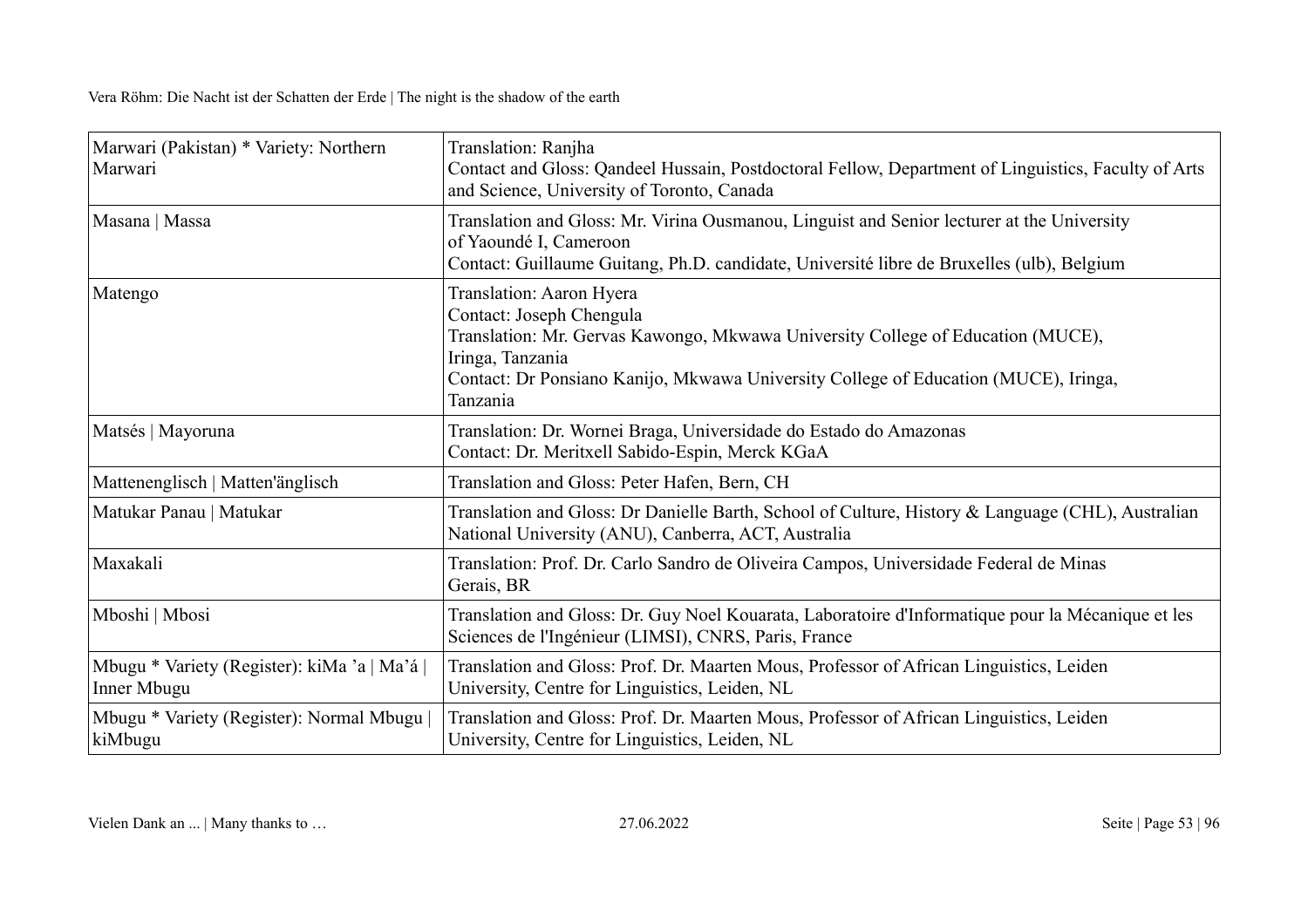| Mbugwe                         | Translation and Gloss: Prof. Dr. Maarten Mous, Professor of African Linguistics, Leiden<br>University, Centre for Linguistics, Leiden, NL                                                                                                                                                                                                      |
|--------------------------------|------------------------------------------------------------------------------------------------------------------------------------------------------------------------------------------------------------------------------------------------------------------------------------------------------------------------------------------------|
| Mehináku                       | Translation and Gloss: Prof. Angel Corbera Mori, Ph.D., State University of Campinas,<br>Campinas, State São Paulo, Brazil<br>Contact: Dr. Tom Durand, INALCO Paris                                                                                                                                                                            |
| Mehri                          | Translation and Gloss: Prof. Janet C.E. Watson, University of Leeds, PhD, SOAS London                                                                                                                                                                                                                                                          |
| Meitei   Manipuri   Meitheilon | Translation and Gloss: Lalit Rajkumar, Manipur University, Imphal, Indien                                                                                                                                                                                                                                                                      |
| Melpa   Hagen                  | Translation and Gloss: Unidentifizierte Gruppe von Melpa-Sprecherinnen und -sprechern und<br>Prof. em. Dr. Marilyn Strathern, Cambridge                                                                                                                                                                                                        |
| Mënik   Ménik   Bedik          | Translation and Gloss: Dr. Adjaratou O. SALL, Laboratoire de Linguistique, IFAN- Université Cheikh<br>Anta Diop, Dakar-Fann, Sénégal                                                                                                                                                                                                           |
| Meru                           | Translation: Collins Onyango                                                                                                                                                                                                                                                                                                                   |
| Meskwaki                       | Translation: Lucy Thomason, Ph.D. in Linguistics (University of Texas, Austin), Smithsonian<br>Institution, National Museum of Natural History, Washington, DC, U.S.<br>Approval: Dr. Ives Goddard, Ph.D. in Linguistics (Harvard University, Cambridge),<br>Smithsonian Institution, National Museum of Natural History, Washington, DC, U.S. |
| Meta'   Metta (Cameroon)       | Translation and Gloss: Prof. Dr. Mrs. Evelyn FOGWE CHIBAKA, Department of Linguistics, Faculty<br>of Arts, University of Buea, Cameroon.                                                                                                                                                                                                       |
| Mian                           | Translation: Liden Milimap<br>Contact: Prof. Dr. Sebastian Fedden, Université Sorbonne Nouvelle - Paris 3, Frankreich                                                                                                                                                                                                                          |
| Minderico                      | Translation and Gloss: Vera Ferreira, Centro Interdisciplinar de Documentação<br>Linguística e Social (CIDLeS), Minde, Portugal                                                                                                                                                                                                                |
| Mingrelian                     | Translation: Mr. Elguja Marghia<br>Contact: Dr. Irma Shiolashvili, georgische Schriftstellerin und Übersetzerin                                                                                                                                                                                                                                |
| Minica Huitoto                 | Translation: Dr. Katarzyna I. Wojtylak, Uni Regensburg                                                                                                                                                                                                                                                                                         |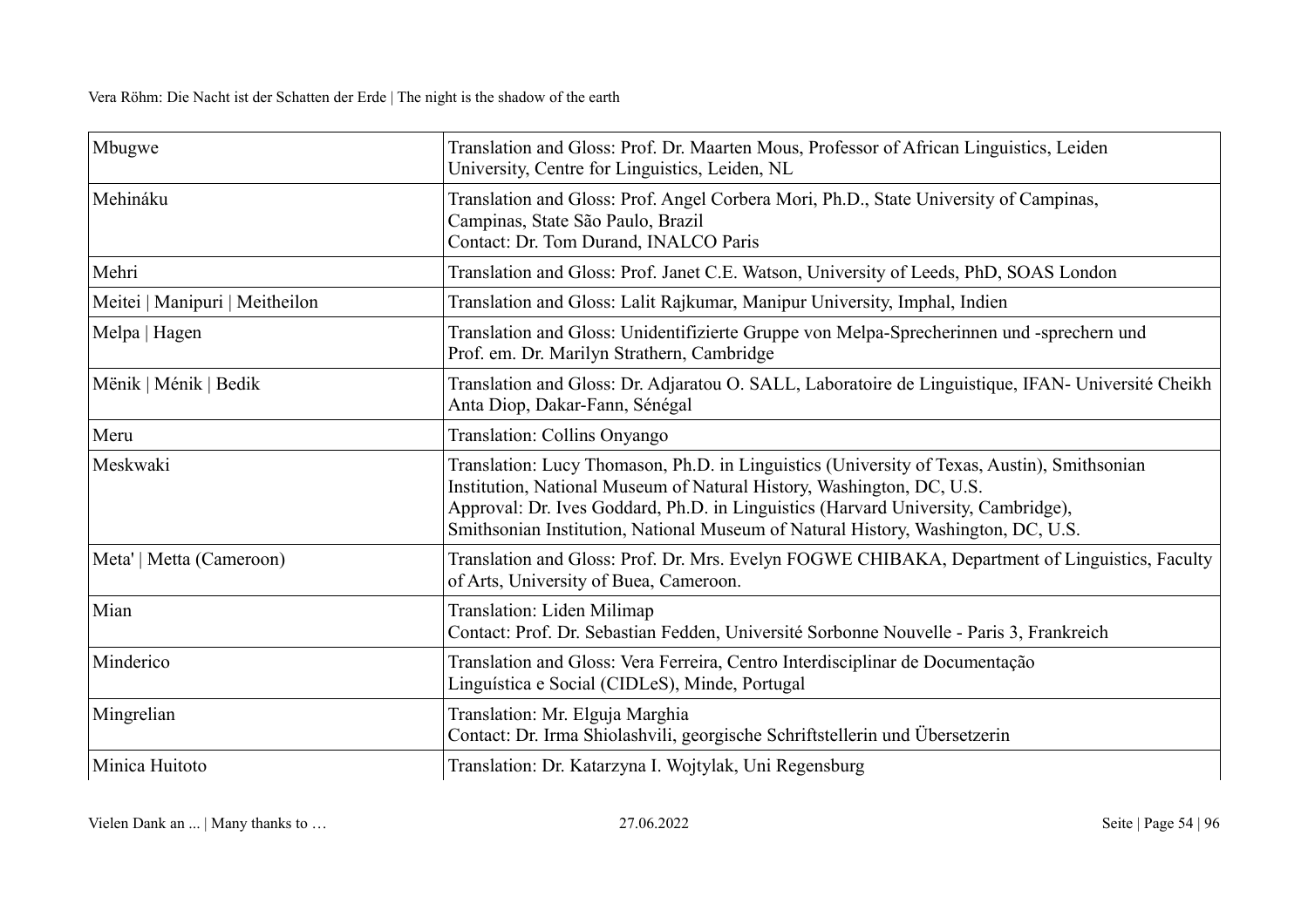| Mirandese   Mirandé         | Translation: Alfredo Cameirão<br>Contact: Vera Ferreira, Centro Interdisciplinar de Documentação Linguística e Social<br>(CIDLeS), Minde, Portugal                                                                                                 |
|-----------------------------|----------------------------------------------------------------------------------------------------------------------------------------------------------------------------------------------------------------------------------------------------|
| Miskito                     | Translation: Thelma Gof<br>Contact: Edi Fellmann                                                                                                                                                                                                   |
| Mlabri                      | Translation and Gloss: Yuma Ito<br>Contact: Dr. Ewelina Wnuk                                                                                                                                                                                       |
| Mmen   Bafumen              | Translation and Gloss: Benjamin Ngong Mua, Mmen Language project, Bafumen, Cameroon<br>Contact: Mirjam Möller Nwadigo, Ph.D. student, INALCO, CNRS, France                                                                                         |
| Mòcheno * Variety: Palú     | Translation: Leo Toller, Istituto Culturale Mòcheno   Bersntoler Kulturinstitut<br>Contact: Dr. Federica Cognola, PhD, Università Ca' Foscari di Venezia, Italien                                                                                  |
| Moksha   Moksha Mordvin     | Translation and Gloss: Jack Rueter, Ph.D., Department of Modern Languages, University of<br>Helsinki, Finland and Nadezhda Kabaeva, Candidate of Philology, Adjunct Professor,<br>Department of Mordvin languages, University of Helsinki, Finland |
| Mon   Modern Mon            | Translation and Gloss: Prof. Dr. Christian Bauer, HU Berlin                                                                                                                                                                                        |
| Mongolian                   | Translation and Gloss: Hadaa Sendoo, Lyriker, Mongolei<br>Contact: Data Barbakadse                                                                                                                                                                 |
| Morisyen   Mauritian Creole | Translation: Valerie Dalais-Tomanidis                                                                                                                                                                                                              |
| Moro                        | Translation: Pastor Angelo Ngalloka Naser, Director of Moro language development committee<br>Contact and Gloss: Associate Prof. Dr. Peter Jenks, Linguistics Department, UC Berkeley, CA, U.S.                                                    |
| Mosetén   Chimané   Tsimané | Translation and Gloss: Dr. Jeanette Sakel, Uni Bristol                                                                                                                                                                                             |
| Mossi   Mooré   Mòoré       | Translation and Gloss: Dr. Alice Degorce, Institut des mondes africains (IMAF), CNRS,<br>Paris                                                                                                                                                     |
| Movima                      | Translation: Herlan Rojas Rossell aus Santa Ana del Yacuma (Bolivien)<br>Contact: Dr. Katharina Haude, Uni Köln und Gesellschaft für gedrohte Sprachen (GbS)                                                                                       |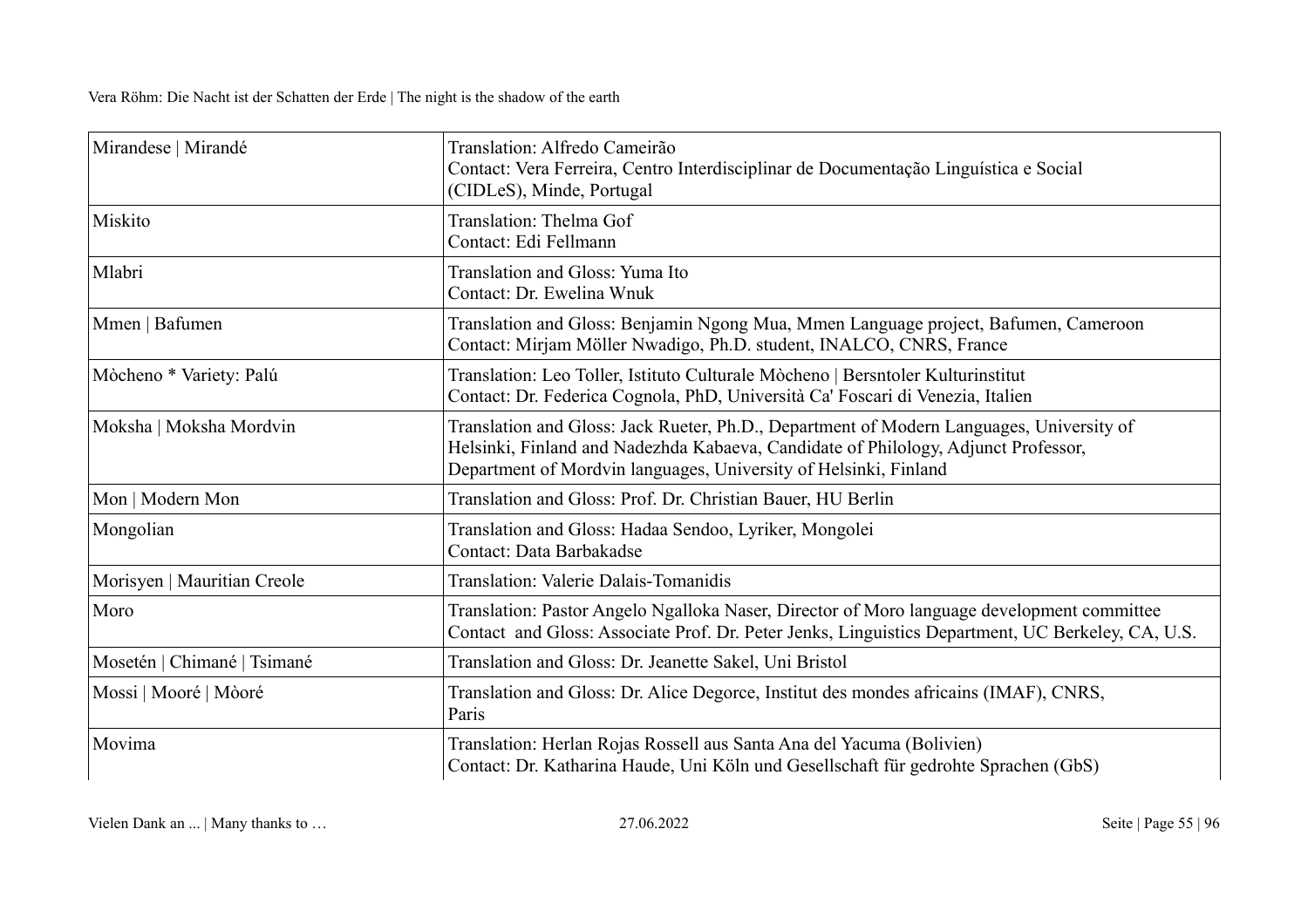| Mpuono   Mpuun   Mbuun                  | Translation and Gloss: Prof. Dr. Léon Mundeke, University of Kinshasa, DR Congo<br>Contact: Prof. Dr. Koen Bostoen, Uni Ghent, Belgien                                                                                                                                                                                                              |
|-----------------------------------------|-----------------------------------------------------------------------------------------------------------------------------------------------------------------------------------------------------------------------------------------------------------------------------------------------------------------------------------------------------|
| Muishaung Tangsa   Mossang<br>Muishaung | <b>Translation: Wanglung Mossang</b><br>Contact and Gloss: Kellen Parker van Dam, Postdoctoral Researcher at University of Zürich, Institut<br>für Vergleichende Sprachwissenschaft                                                                                                                                                                 |
| Muklom   Muklom Tangsa                  | Translation: Thangnem Khimhun, Beena Changmi, Nongray Rekhung, Hojong Adhikari Muklom,<br>Abdiel Yanchang, Thangbom Peter Tangsa, Lomhom Tangha, Amei Changmi, and Nongmai Changmi<br>(Muklom speaker community) and Dr. Mijke Mulder, Payap University, Thailand<br>Contact, Transcription and Gloss: Dr. Mijke Mulder, Payap University, Thailand |
| Mun                                     | Translation: René van den Berg, Ph.D., Senior Linguistics Consultant, SIL International<br>Contact: Brenda H. Boerger, PhD, Language and Culture Documentation Consultant, SIL<br>International                                                                                                                                                     |
| Munduruku                               | Translation: Zildomar Saw Munduruku<br>Contact: Dr. Meritxell Sabido-Espin, Merck KGaA                                                                                                                                                                                                                                                              |
| Mungbam * Variety: Abar                 | Translation: Nang Vades Bang<br>Contact: Nelson C. Tschonghongei, PhD student in Sociolinguistics at the Department of African<br>Languages and Linguistics, University of Yaounde I und Prof. Jeff Good, Ph.D., Department of<br>Linguistics, University at Buffalo, N.Y., U.S.                                                                    |
| Mungbam * Variety: Biya                 | Translation: Ndah John Nkangmbong<br>Contact: Nelson C. Tschonghongei, PhD student in Sociolinguistics at the Department of African<br>Languages and Linguistics, University of Yaounde I und Prof. Jeff Good, Ph.D., Department of<br>Linguistics, University at Buffalo, N.Y., U.S.                                                               |
| Murle                                   | Translation and Gloss: Jane Oboch<br>Contact: Sister Lucy Yego von der St. Bakhita Secondary School, Narus, Südsudan                                                                                                                                                                                                                                |
| Mursi                                   | Translation: Firew Girma Worku, PhD candidate, James Cook University, Cairns, QLD,<br>Australia                                                                                                                                                                                                                                                     |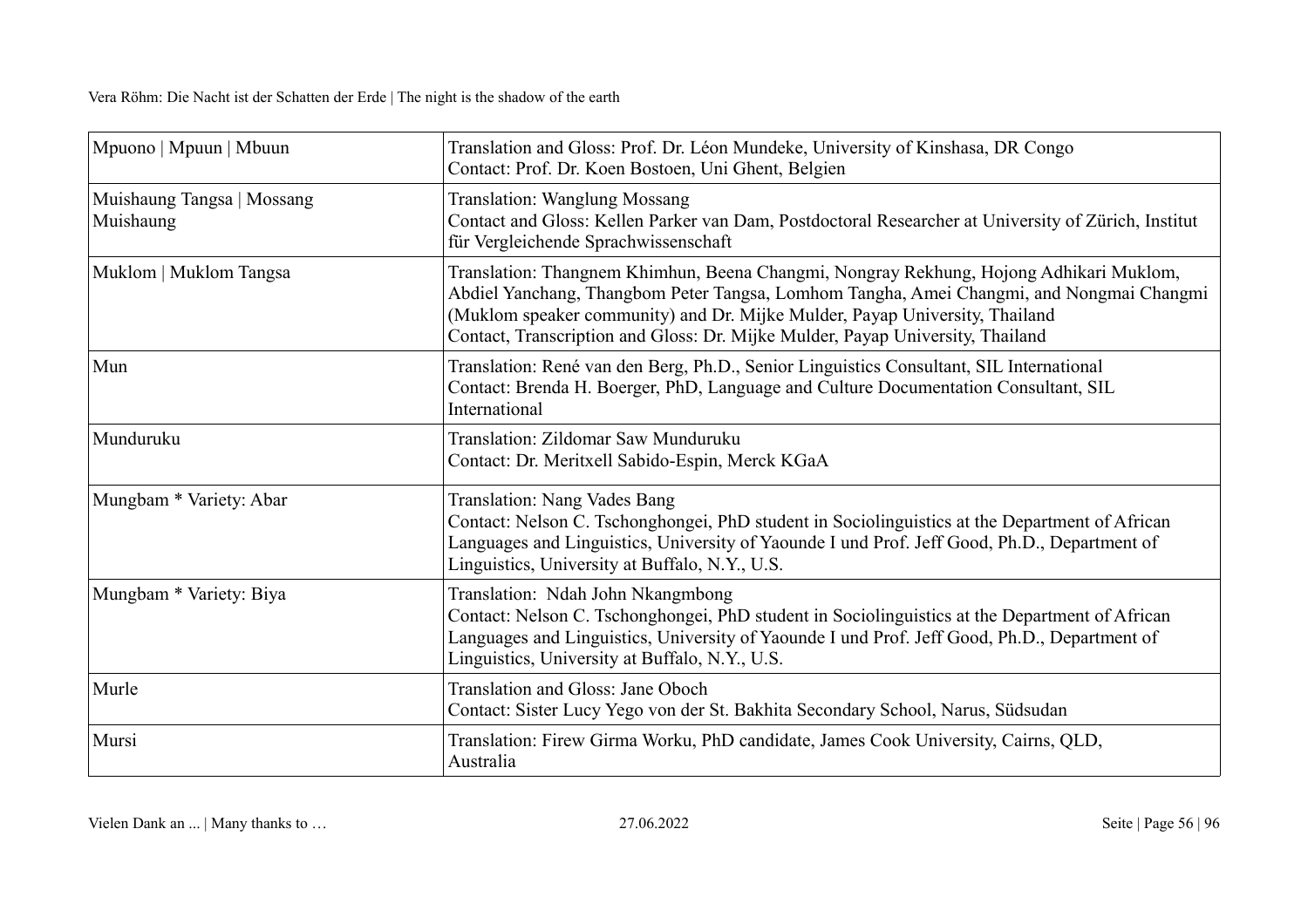| Murui Huitoto             | Translation: Dr. Katarzyna I. Wojtylak, Uni Regensburg                                                                                                                                                                                                                                                                                           |
|---------------------------|--------------------------------------------------------------------------------------------------------------------------------------------------------------------------------------------------------------------------------------------------------------------------------------------------------------------------------------------------|
| Musey                     | Translation and Gloss: Davounoumbi Pierre, Yagoua, Kamerun<br>Contact: Guillaume Guitang, Ph.D. candidate, Université libre de Bruxelles (ulb), Belgium                                                                                                                                                                                          |
| Muya   Munya              | Translation: BAI Junwei, PhD candidate, James Cook University, Cairns, QLD, Australia                                                                                                                                                                                                                                                            |
| Mwali Comorian   Mohélien | Translation and Gloss: Prof. Emeritus Dr. Mohamed Ahmed-Chamanga (INALCO, Paris), linguiste,<br>chercheur associé au CNDRS (Centre National de Documentation et de Recherche Scientifique à<br>Moroni), enseignant, ecrivain comorien et éditeur<br>Contact: Adjimaël Halidi, poète et nouvelliste, via Johary Ravaloson, nouvelliste et éditeur |
| Mwimbi-Muthambi           | Translation and Gloss: Dr. Ann Hildah Gatakaa, Lecturer of Linguistics, Chuka University,<br>Kenya                                                                                                                                                                                                                                               |
| Mwotlap                   | Translation and Gloss: Prof. Dr. Alexandre François,<br>LaTTiCe (CNRS — Ecole normale supérieure — Sorbonne nouvelle), Paris.                                                                                                                                                                                                                    |
| Naami   Bebe              | Translation and Gloss: Mr. Guda Lawrence, Naami Bible translator Contact: Ms. Grace Tabah, SIL<br>Cameroon                                                                                                                                                                                                                                       |
| Nafsan   South Efate      | Translation and Gloss: Associate Professor Nick Thieberger, PhD, University of Melbourne,<br>Victoria, Australia<br>Contact: Rosey Billington, PhD, University of Melbourne, Victoria, Australia                                                                                                                                                 |
| Nalik                     | Translation and Gloss: Adjunct Professor Craig Alan Volker, Cairns Institute of James Cook<br>University, Cairns, QLD, Australien                                                                                                                                                                                                                |
| Nambya                    | Translation: Prof. Dr. Emmanuel Chabata, University of Zimbabwe                                                                                                                                                                                                                                                                                  |
| Namuyi                    | Translation and Gloss: Dr. Libu Lakhi, Qinghai Normal University, Xining, China<br>Contact: Dr. Hiroyuki Suzuki, Fudan University, Shanghai, China                                                                                                                                                                                               |
| Nanai   Goldi   Hezhen    | Translation and Gloss: Maria Tolskaya                                                                                                                                                                                                                                                                                                            |
| Naro                      | Translation and Gloss: Prof. Andy Chebanne, PhD, University of Botswana, Gaborone,<br>Botswana                                                                                                                                                                                                                                                   |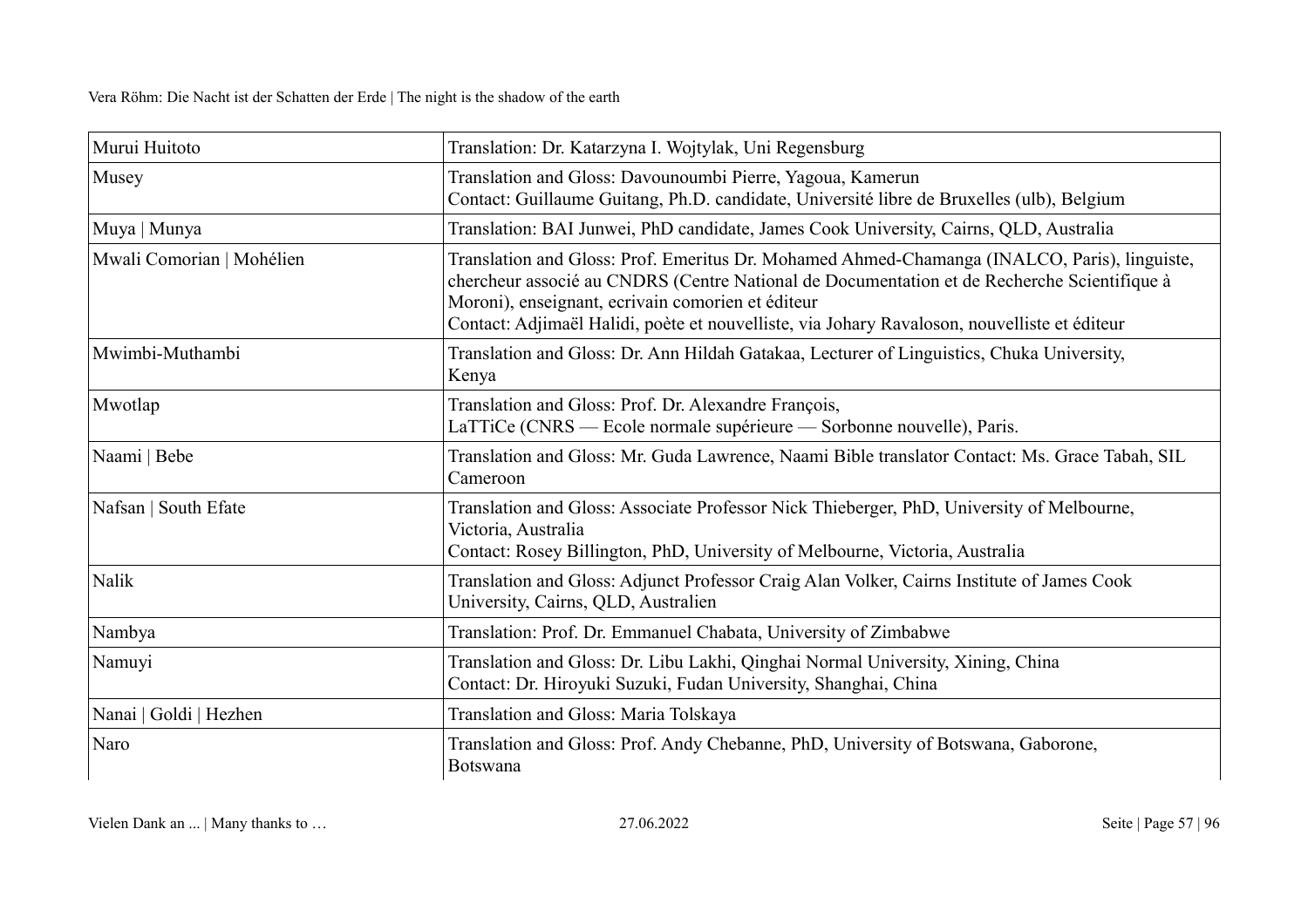| Natügu                                             | Translation and Gloss: Brenda H. Boerger, PhD, Language and Culture Documentation<br>Consultant, SIL International and and adjunct faculty at Dallas International University,<br>Dallas, Texas, U.S.                                                                                                                                                                                                                                  |
|----------------------------------------------------|----------------------------------------------------------------------------------------------------------------------------------------------------------------------------------------------------------------------------------------------------------------------------------------------------------------------------------------------------------------------------------------------------------------------------------------|
| Ndali                                              | Translation: Pastor Safari Mbughi, SIL Language Consultant<br>Contact: Dr. Helen Eaton, SIL International                                                                                                                                                                                                                                                                                                                              |
| Ndyuka   Nenge   Aukaan   Eastern Maroon<br>Creole | Translation and Gloss: Prof. Dr. Bettina Migge, University College Dublin (UCD) Dublin, Irland                                                                                                                                                                                                                                                                                                                                         |
| Ndzwani Comorian   Anjouanais                      | Translation and Gloss: Prof. Emeritus Dr. Mohamed Ahmed-Chamanga (INALCO, Paris), linguiste,<br>chercheur associé au CNDRS (Centre National de Documentation et de Recherche Scientifique à<br>Moroni), enseignant, ecrivain comorien et éditeur<br>Contact: Adjimaël Halidi, poète et nouvelliste, via Johary Ravaloson, nouvelliste et éditeur                                                                                       |
| Nengone                                            | Translation: Philippe Le Barbier<br>Contact: Sarah Walls, Sydney, Australien<br>Translation and Gloss: Dr. Suzie BEARUNE, maîtresse de conférences en<br>linguistique océanienne et locutrice du nengone, l'Université de la Nouvelle-Calédonie,<br>Nouméa<br>Contact: Dr. Anne-Laure DOTTE, Maîtresse de Conférence en Linguistique Océanienne, Equipe de<br>Recherche Eralo, Directrice, Université de la Nouvelle Calédonie, Nouméa |
| Nepali                                             | Translation, Transskription and Gloss: Prof. Dr. Dan Raj Regmi, Tribhuvan University,<br>Kathmandu                                                                                                                                                                                                                                                                                                                                     |
| Ngaalam                                            | Translation and Gloss: Associate Prof. Dr. Moges Yigezu, Addis Abeba University                                                                                                                                                                                                                                                                                                                                                        |
| Nganasan                                           | Translation and Gloss: Dr. Valentin Gusev, Institut für Finnougristik/Uralistik, Fachbereich Sprache,<br>Literatur, Medien II, Universität Hamburg, Deutschland<br>Contact: Prof. Dr. Beáta Wagner-Nagy, Institut für Finnougristik/Uralistik, Fachbereich<br>Sprache, Literatur, Medien II, Universität Hamburg, Deutschland                                                                                                          |
| Ngangela   Proper Ngangela                         | Translation and Gloss: Dr. Jacky Maniacky, Musée Royal de l'Afrique Centrale, Department of<br>Cultural Anthropology Linguistics, Tervuren, Belgien                                                                                                                                                                                                                                                                                    |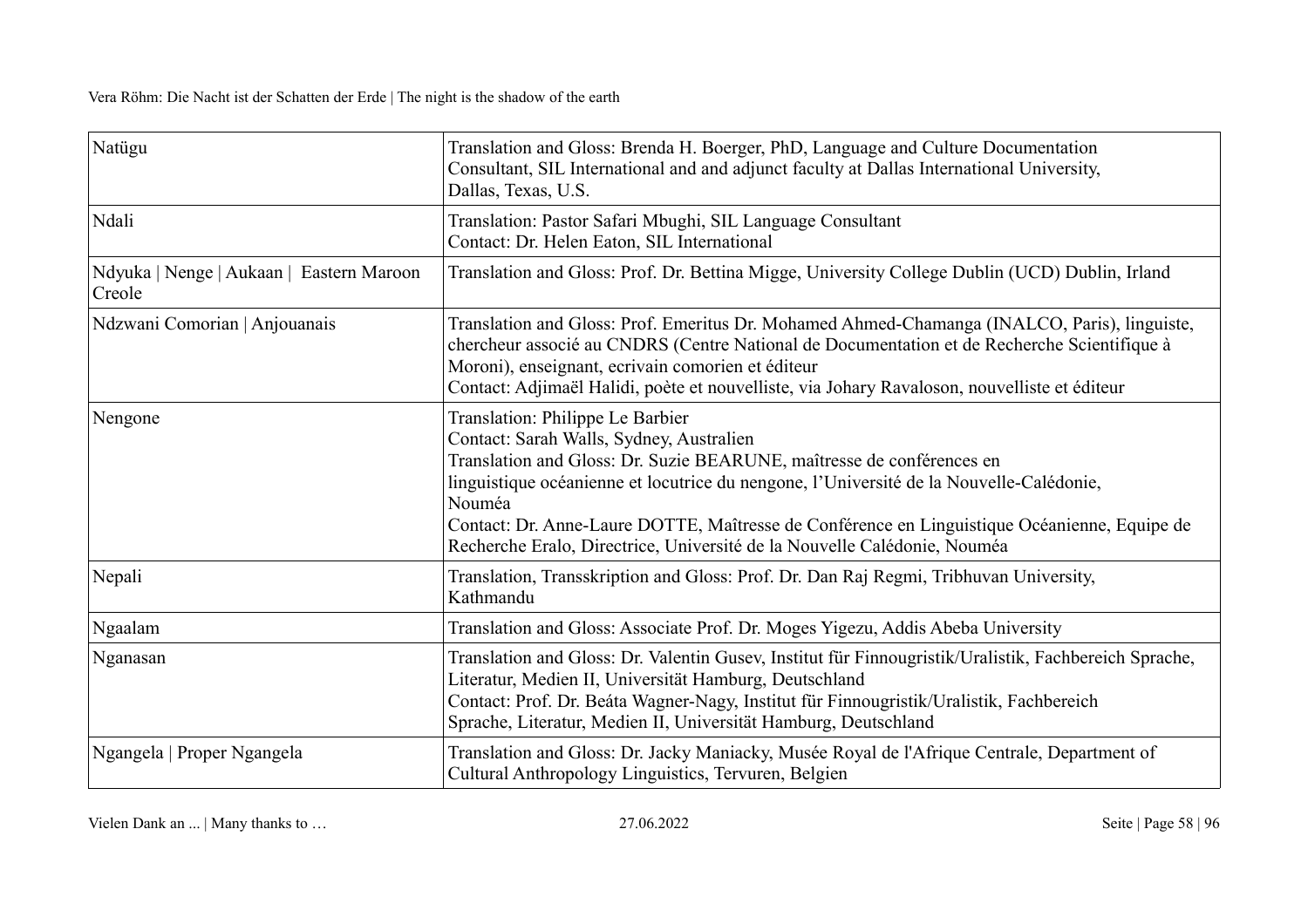| Ngazidja Comorian   Shingazidja | Translation: Kassim Mohamed-Soyir, Laboratoire de lingustique formelle (LLF),<br>Université Paris Diderot-Paris 7<br>Contact: Cédric Patin, Université Lille 3<br>Translation: Prof. Emeritus Dr. Mohamed Ahmed-Chamanga (INALCO, Paris), linguiste,<br>chercheur associé au CNDRS (Centre National de Documentation et de Recherche<br>Scientifique à Moroni), enseignant, ecrivain comorien et éditeur<br>Contact: Adjimaël Halidi via Johary Ravaloson |
|---------------------------------|-----------------------------------------------------------------------------------------------------------------------------------------------------------------------------------------------------------------------------------------------------------------------------------------------------------------------------------------------------------------------------------------------------------------------------------------------------------|
| Ngiemboon                       | Translation and Gloss: Dr. Eliane Sonkoue Meli Epse Kamdem, Universität Bayreuth, D                                                                                                                                                                                                                                                                                                                                                                       |
| Ngombe                          | Translation and Gloss: Jean-Pierre Donzo Bunza, Professor of African Linguistics and<br>Applied Linguistics in the Department of French and African Languages at the Institut<br>Supérieur Pédagogique de la Gombe in Kinshasa, Democratic Republic of the Congo.<br>Contact: Prof. Dr. Koen Bostoen, Uni Ghent, Belgien                                                                                                                                  |
| Ngoni   ChiNgoni                | Translation: Joseph Chengula                                                                                                                                                                                                                                                                                                                                                                                                                              |
| Ngoya   Pala                    | Translation: Miguel Alberto<br>Contact: Arno Holl, Coordenador de Programação Cultural, Goethe-Institut, Luanda, Angola                                                                                                                                                                                                                                                                                                                                   |
| Nheengatu                       | Translation and Gloss: Dr. Eduardo de Almeida Navarro, Faculdade de Filosofia, Letras e<br>Ciências Humanas, Universidade de São Paulo, Brasil                                                                                                                                                                                                                                                                                                            |
| Nigerian Pidgin                 | Translation and Gloss: Nancy Chiagolum Odiegwu, PhD student, Universidad Autónoma de Madrid,<br>Spain<br>Contact: Prof. Nicholas Faraclas, PhD (from California-Berkeley), English Department, University of<br>Puerto Rico, Rio Piedras, Puerto Rico                                                                                                                                                                                                     |
| Niuean                          | Translation: Birtha Togahai, Director of Education, Alofi, Niue   University of the South Pacific<br>(USP), Oceania Center for Arts, Culture and Pacific Studies and Moira Enetama, Director of Niue<br>Cultural Heritage, Alofi, Niue<br>Contact and Gloss: Diane Massam, Professor Emeritus, Department of Linguistics, University of<br>Toronto, Ontaria, Canada                                                                                       |
| Nivaclé                         | Translation and Gloss: Alain Fabre, Independent researcher, Finland                                                                                                                                                                                                                                                                                                                                                                                       |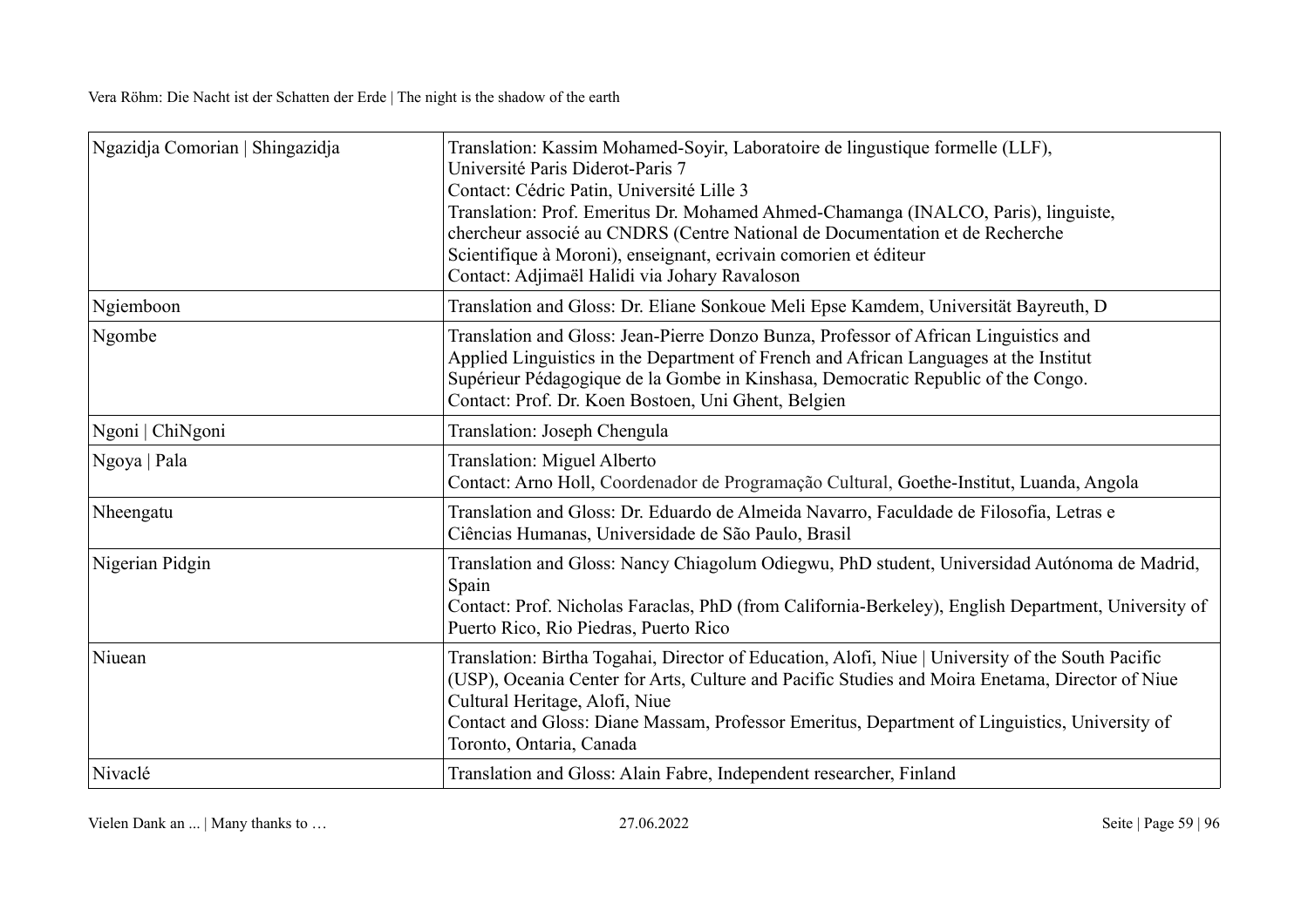| Nivkh   Gilya                           | Translation: N.N.<br>Contact and Gloss: Dr. Ekaterina Gruzdeva, University of Helsinki, Finland<br>Translation and Gloss: Dr. Johanna Mattissen, Universität Köln, D                                                                                                                      |
|-----------------------------------------|-------------------------------------------------------------------------------------------------------------------------------------------------------------------------------------------------------------------------------------------------------------------------------------------|
| Nobiin                                  | Translation and Gloss: Nubantood Khalil, Founder of Nubian Language Society and Maya L. Barzilai,<br>PhD, Adjunct Lecturer, Department of Linguistics, Georgetown University, Washington DC, U.S.                                                                                         |
| Nomatsiguenga                           | Translation: Napoleon Luis Chimanga Shumpate<br>Contact and Gloss: Dr. Tom Durand, SeDyL (Languages Structures and Dynamics), Paris                                                                                                                                                       |
| Noon                                    | Translation: Augustine Ndione                                                                                                                                                                                                                                                             |
| North Sámi                              | Translation: Inger-Marie Aikio<br>Contact: Tobias und Juana Burghardt<br>Gloss: Prof. Pekka Sammallahti, Uni Oulu, Finnland<br>Contact: Prof. Harald Gaski, The Arctic University of Norway                                                                                               |
| North-Central Dargwa                    | Translation: Zaira Zakarigaeva<br>Contact: Dr. Steffi Chotiwari-Jünger<br>Gloss: Prof. Dr. Diana Forker, Universität Jena, D                                                                                                                                                              |
| Northeast Kiwai * Variety: Kope         | Translation: Rev. Oria Baea Gemo, M.A., University of Canberra, Australia<br>Contact: Hanna Schulz, SIL International<br>Provider of font: Robbie Peterson, SIL – PNG (Papua New Guinea), MPhil (Linguistics)<br>Font was made by Mike Saia for Uniskript Research and Literacy Institute |
| Northeastern Thai   Isaan   Isan        | Translation and Gloss: Milntra Raksachat, PhD student and Graduate Employee,<br>Department of Linguistics, University of Oregon, U.S.                                                                                                                                                     |
| Northern Amis   Nataoran Amis           | Translation and Gloss: Dr. Isabelle Bril, Langues et civilisations à tradition orale<br>(LACITO), Paris                                                                                                                                                                                   |
| Northern Dagara * Variety: Lober   Lobr | Translation and Gloss: Dr. Isaac N. Mwinlaaru, Cape Coast University, Ghana                                                                                                                                                                                                               |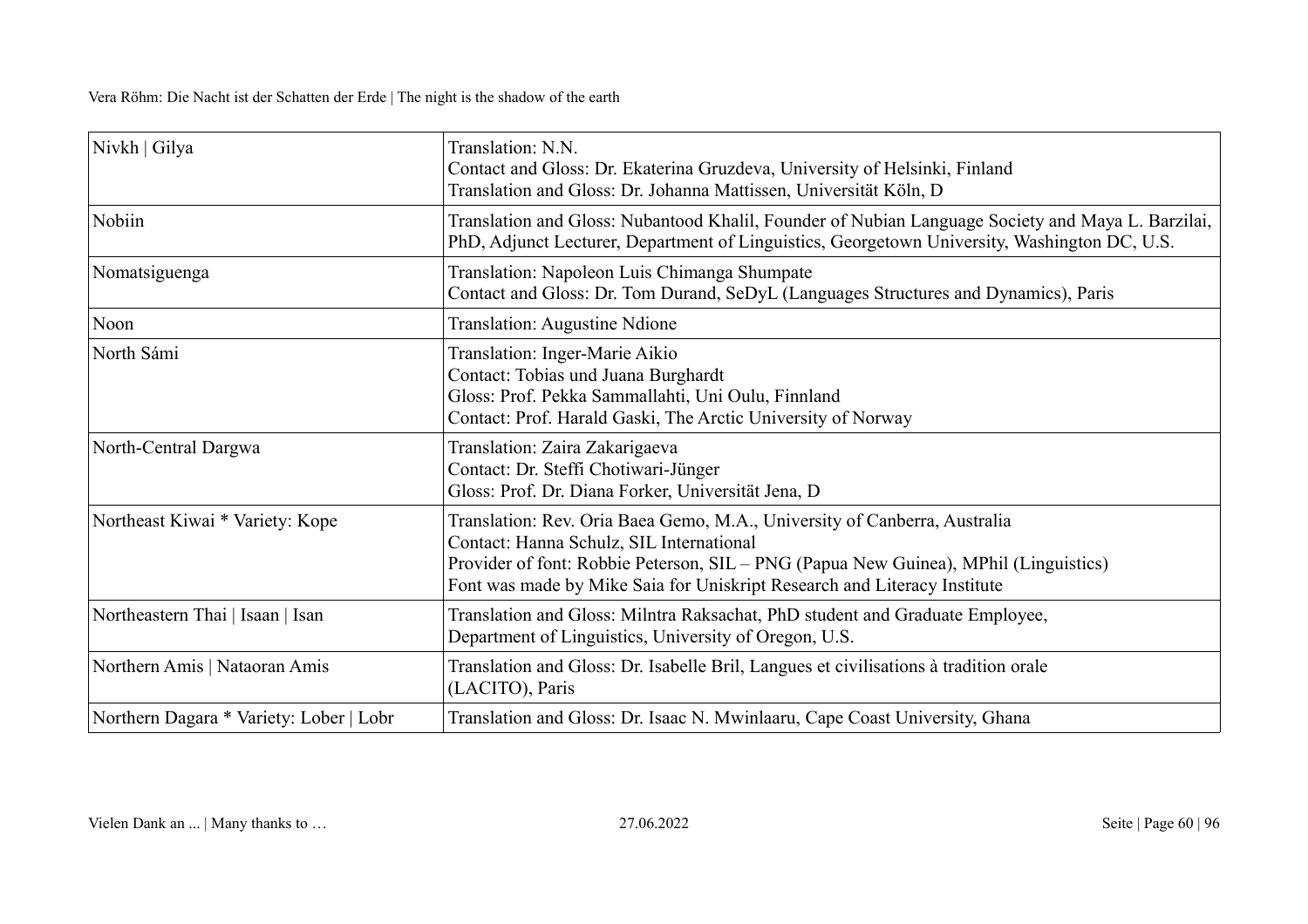| Northern East Cree   Iiyiyiuyimuwin *<br>Variety: iiyiyiyuu aschii   cree territory in<br>Quebec     | Translation and Gloss: Darlene Bearskin, Cree Language, Cree Nation of Chisasibi, Chisasibi,<br>QC, Canada                                                                                                                                                                                                                                     |
|------------------------------------------------------------------------------------------------------|------------------------------------------------------------------------------------------------------------------------------------------------------------------------------------------------------------------------------------------------------------------------------------------------------------------------------------------------|
| Northern Frisian * Variety: Insular Northern<br>Frisian * Subvariety: Halunder                       | Translation and Gloss: Nils Århammar († 10.01.2022)<br>und Ritva Århammar, Bredstedt/Bräist, Deutschland                                                                                                                                                                                                                                       |
| Northern Frisian * Variety: Insular Northern<br>Frisian * Subvariety: Sölreng                        | Translation and Gloss: Nils Århammar († 10.01.2022)<br>und Ritva Århammar, Bredstedt/Bräist, Deutschland                                                                                                                                                                                                                                       |
| Northern Frisian * Variety: Mainland<br>Northern Frisian * Subvariety: Frasch                        | Translation and Gloss: Nils Århammar († 10.01.2022)<br>und Ritva Århammar, Bredstedt/Bräist, Deutschland                                                                                                                                                                                                                                       |
| Northern Frisian* Variety: Insular Northern<br>Frisian * Subvariety: Föhr-Amrum   Föhring-<br>Amring | Translation: Antje Arfsten, Nordfriisk Instituut, Bräist/Bredstedt, Deutschland<br>Contact: Gesellschaft für bedrohte Sprachen (GbS), Köln<br>Translation and Gloss: Nils Århammar († 10.01.2022)<br>und Ritva Århammar, Bredstedt/Bräist, Deutschland                                                                                         |
| Northern Hindko                                                                                      | Translation: Chief Executive Director Raja M. HASRAT KHAN, Hindko Language &<br>Cultural Society (HLCS), Bhalai, Mansehra, Khyber Pakhtunkhwa Province, Pakistan<br>Contact: Fakhruddin Akhunzada, Executive Director Forum for Language Initiatives,<br>Islamabad, Pakistan via Associate Prof. Dr. Henrik Liljegren, Uni Stockholm, Schweden |
| Northern Kurdish   Kurmanji                                                                          | Translation: Dr. Hussein Habasch<br>Contact: Tobias Burghardt                                                                                                                                                                                                                                                                                  |
| Northern Luri                                                                                        | Translation: Mohsen Bohlouli<br><b>Contact: Mark Curry</b><br>Translation and Gloss: Dr. Sima Zolfaghari, Uni Leiden                                                                                                                                                                                                                           |
| Northern Lushootseed                                                                                 | Translation and Gloss: Prof. David Beck, University of Alberta, Canada                                                                                                                                                                                                                                                                         |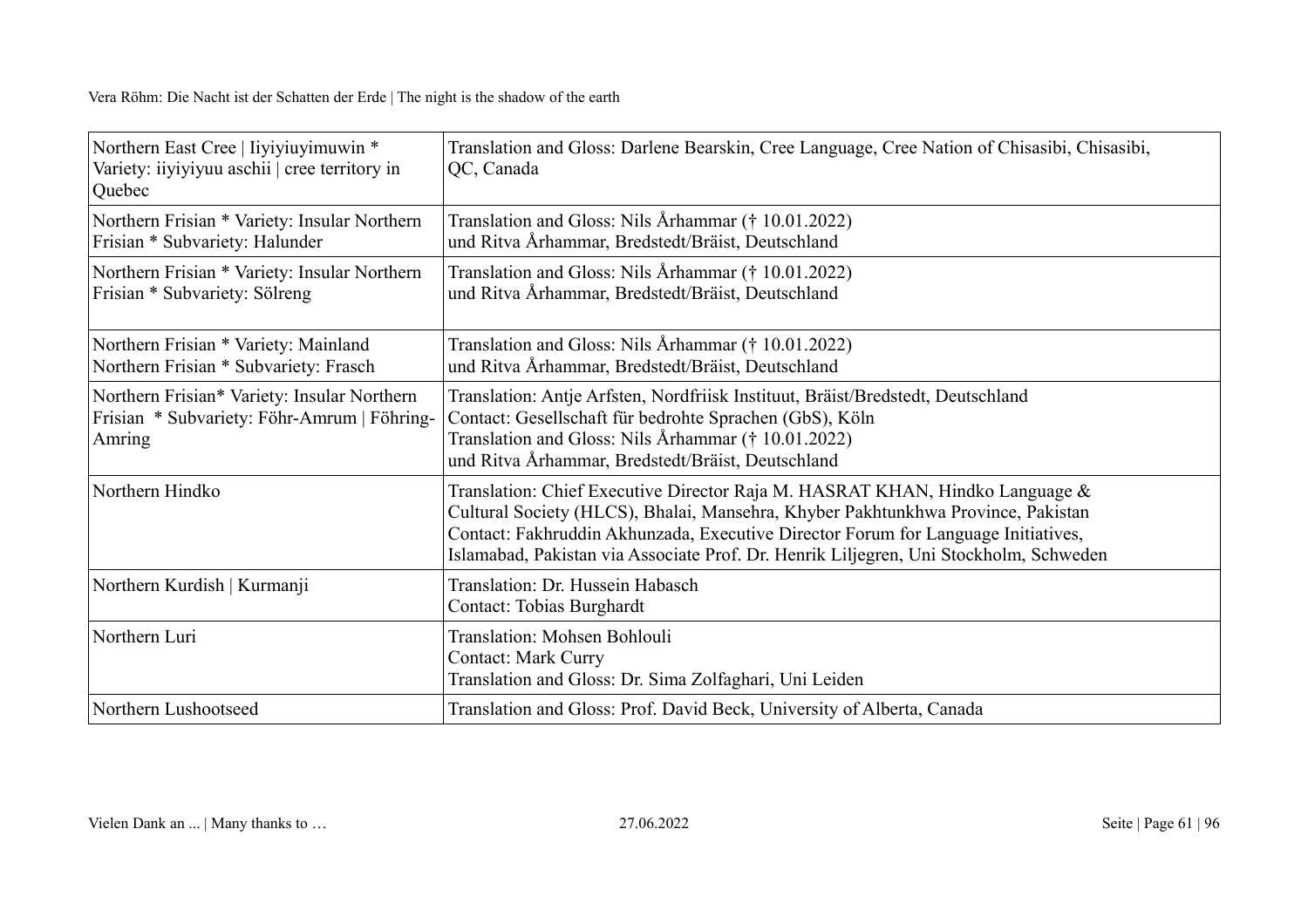| Northern Nambiquaran * Variety: Negarotê                          | Translation: Adriana Negarotê<br>Gloss and contact: Prof. Dr. Quesler Fagundes Camargos, Departamento de Educação Intercultural,<br>Universidade Federal de Rondônia, Porto Velho, RO, Brazil<br>Dr. Ricardo Campos de Castro, Universidade Federal de Minas Gerais, Belo Horizonte, MG, Brazil<br>Prof. Dr. Pilar Chamorro Fernández, Departement of Linguistics, University of Georgia, GA, U.S.<br>[Members of Laboratório de Línguas Indígenas (LALI)] |
|-------------------------------------------------------------------|------------------------------------------------------------------------------------------------------------------------------------------------------------------------------------------------------------------------------------------------------------------------------------------------------------------------------------------------------------------------------------------------------------------------------------------------------------|
| Northern Sotho   Sepedi                                           | Translation: Dr. Annekie Joubert, HU Berlin<br>Contact: Dr. Christfried Naumann, HU Berlin via Gesellschaft für bedrohte Sprachen (GbS), Köln                                                                                                                                                                                                                                                                                                              |
| Northern Toussian                                                 | Translation: Karim Traoré aus Djigouera<br>Contact and Gloss: Anthony Struthers-Young, PhD student, University of California, San Diego<br>$(UCSD)$ , CA, U.S.                                                                                                                                                                                                                                                                                             |
| Northern Yukaghir                                                 | Translation and Gloss: Dr. Mark Schmalz, Universität Mainz                                                                                                                                                                                                                                                                                                                                                                                                 |
| Northwest Gbaya * Variety: Bodoe                                  | Translation and Gloss: Dr. Paulette Roulon-Doko, CNRS, Paris                                                                                                                                                                                                                                                                                                                                                                                               |
| Northwest Gbaya * Variety: Yaáyuwee                               | Translation and Gloss: Alfred Dui, Dr en Linguistique, spécialiste du gbaya yaayuwee<br>Contact: Bertille Djoupee, Dr en sciences du langage: linguistique et didactique des langues,<br>Professeur des Lycées, Yaoundé, Cameroun                                                                                                                                                                                                                          |
| Nuer                                                              | Translation and Gloss: Taidor Lam<br>Contact: Dr. Noam Faust, Laboratoire de linguistic formelle, CNRS, Paris                                                                                                                                                                                                                                                                                                                                              |
| Nupe   Nupe-Nupe-Tako * Variety: Central<br>Nupe (spoken in Bida) | Translation and Gloss: Yusuf Alhaji Ndagi and Oyetayo Bankale (PhD), Department of Linguistics &<br>African Studies, University of Ibadan, Ibadan, Nigeria                                                                                                                                                                                                                                                                                                 |
| Nyakyusa   Nyakyusa-Ngonde                                        | Translation: Simon Bukuku, SIL Partnership Officer<br>Contact: Dr. Helen Eaton, SIL International                                                                                                                                                                                                                                                                                                                                                          |
| Nyâlayu   Nyêlayu                                                 | Translation: Philippe Le Barbier<br>Contact: Sarah Walls, Sydney, Australien                                                                                                                                                                                                                                                                                                                                                                               |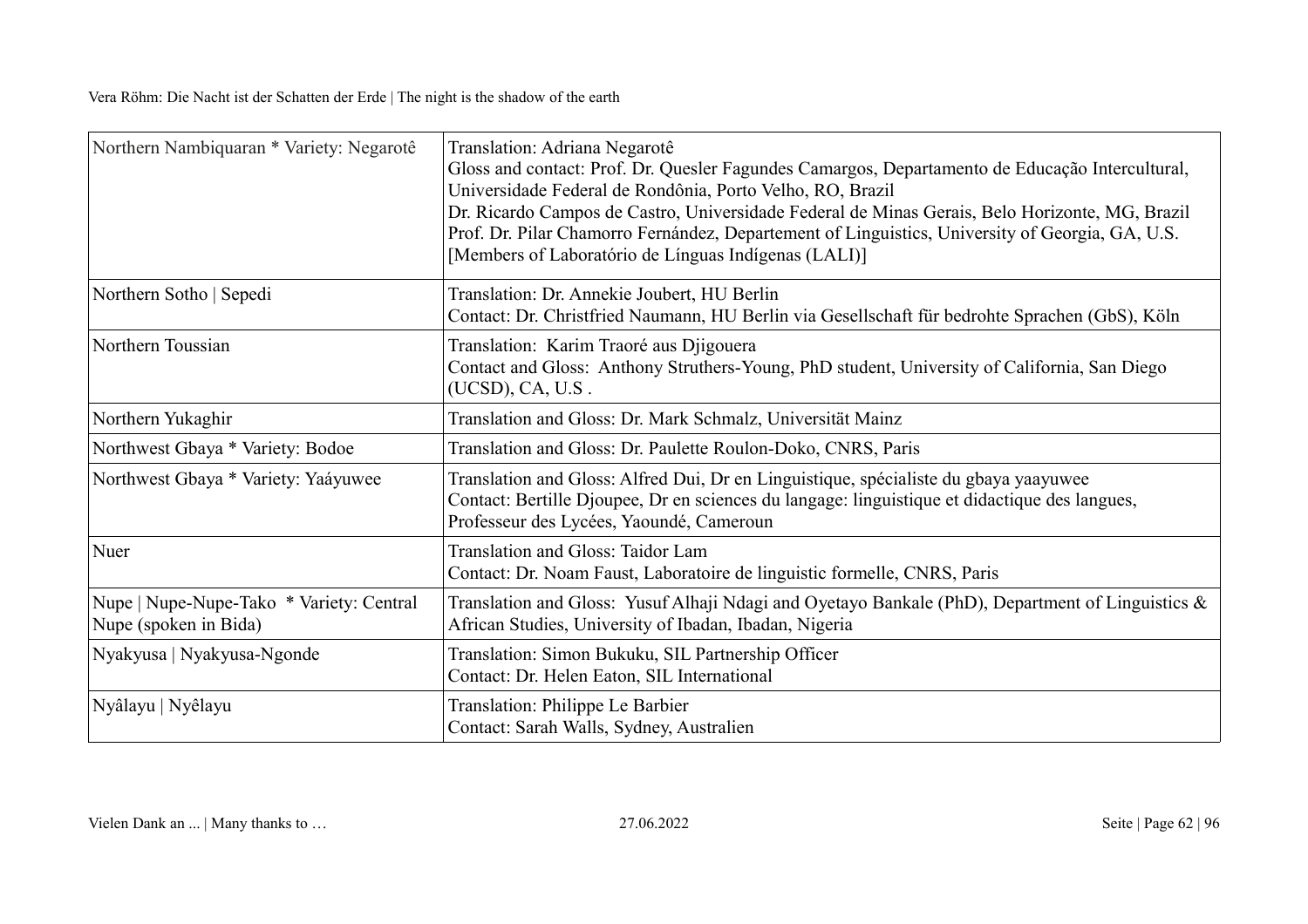| Nyamwezi                                 | Translation and Gloss: Dr Ponsiano Kanijo, Mkwawa University College of Education (MUCE),<br>Iringa, Tanzania                                                                                                                                                                                                                                                                         |
|------------------------------------------|---------------------------------------------------------------------------------------------------------------------------------------------------------------------------------------------------------------------------------------------------------------------------------------------------------------------------------------------------------------------------------------|
| Nyesam   Kpasam                          | Translation: Julius P. Giroh and Honesty Ibrahim<br>Contact   researcher: Eveling Villa, PhD Student Languages and Cultures of Africa (LLACAN),<br>CNRS, AdaGram Project, Paris, France                                                                                                                                                                                               |
| Nyiha (Tanzania)                         | Translation: Damas Mwashitete, M.A. in Translation Studies, Mbeya, Tanzania, SIL<br>Language Consultant<br>Contact: Dr. Helen Eaton, SIL International                                                                                                                                                                                                                                |
| Nynorsk                                  | Translation: Prof. Dr. Åshild Næss, Universität Oslo, Norwegen<br>Audio: Åse Birkenheier                                                                                                                                                                                                                                                                                              |
| Nyoro   Runyoro                          | Translation: Esther Kanyunyuzi aus Masindi/Uganda<br>Contact: Steven Heimlich, DAAD Uganda, Kampala                                                                                                                                                                                                                                                                                   |
| Nzadi                                    | Translation: Simon Nsielanga Tukumu, PhD candidate, Faculty of Arts, Research Unit of History,<br>Research Group MoSA, KU Leuven, Belgium and Thera Marie Crane, PhD, Department of<br>Languages and Helsinki Institute for Sustainability Science, Faculty of Arts, University of Helsinki,<br>Finland<br>Contact and Gloss: Thera Marie Crane, PhD<br>Audio: Simon Nsielanga Tukumu |
| $N\ln g \mid N\ln u$                     | Translation and Gloss: Dr. Levi Namaseb, Language and Literature Studies, University of<br>Namibia, Windhoek, Namibia<br>Contact: Bonny Sands, PhD, Northern Arizona University, Arizona, U.S.                                                                                                                                                                                        |
| Occitan * Variety: Standard Languedocien | Translation and Gloss: Dr. Nicolas Quint, Directeur de Recherche en Linguistique<br>Africaine au CNRS, laboratoire LLACAN (Langage, Langues et Cultures d'Afrique), Paris,<br>France                                                                                                                                                                                                  |
| Od   Odki                                | <b>Translation: Aneel David</b><br>Contact and Gloss: Qandeel Hussain, Postdoctoral Fellow, Department of Linguistics, Faculty of Arts<br>and Science, University of Toronto, Canada                                                                                                                                                                                                  |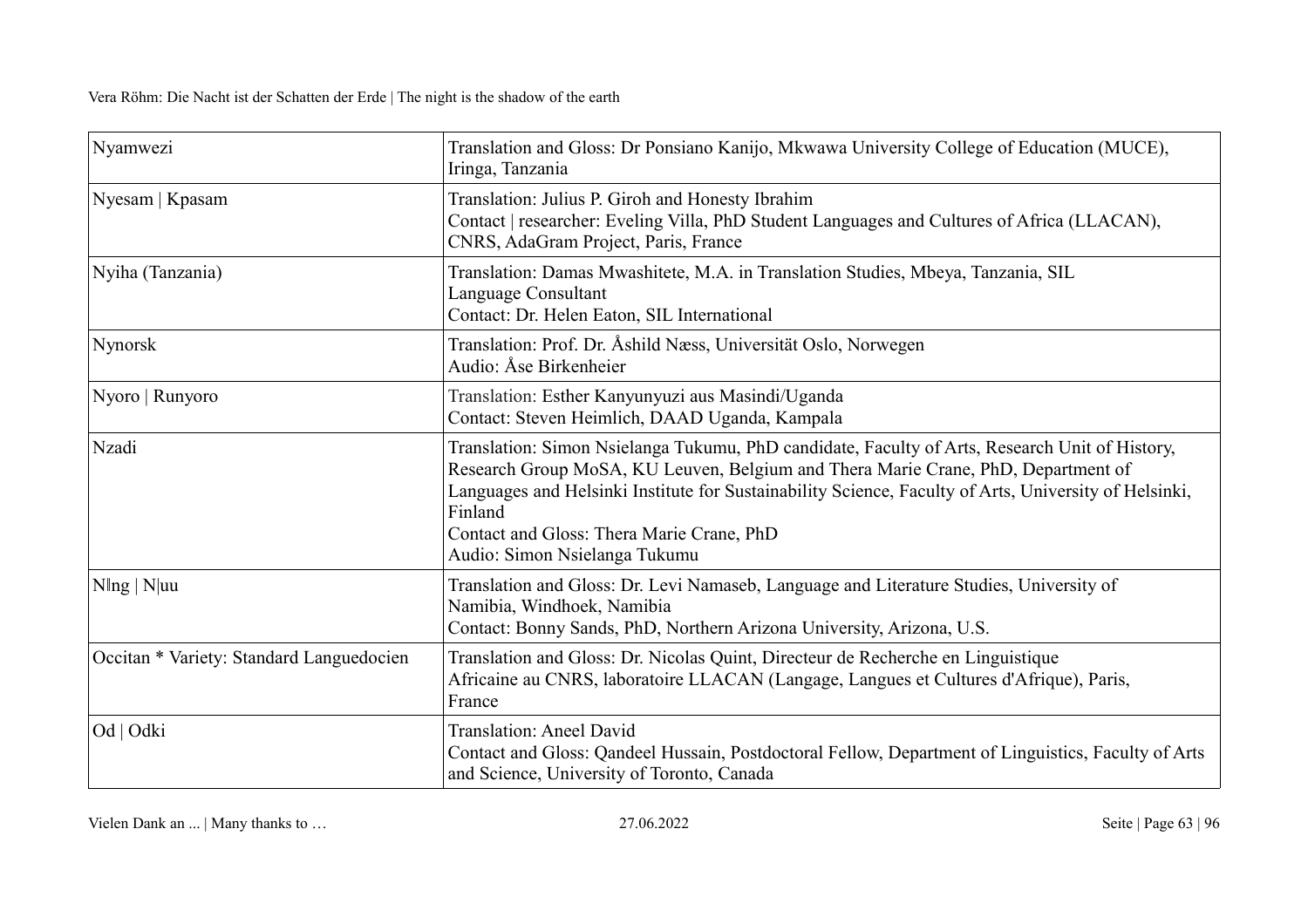| Oirad-Kalmyk   Kalmyk      | Translation and Gloss: Elzyata Kuberlinova, Ph.D. Candidate at the Max Planck Institute for<br>Social Anthropology in Halle (Saale)                                                                                                            |
|----------------------------|------------------------------------------------------------------------------------------------------------------------------------------------------------------------------------------------------------------------------------------------|
| Oko   Òkó   Oko-Eni-Osayen | Translation and Gloss: Reverend Peter E. Okunola, Oko language consultant<br>Contact and Audio: Joseph Atoyebi, Ph.D., Associate Professor, Faculty of Arts, Business & Science,<br>University College of the North, The Pas, Manitoba, Canada |
| Old English                | Translation: Prof. Dr. Bettelou Los, Forbes Chair of English Language, School of Philosophy,<br>Psychology and Language Sciences, The University of Edinburgh                                                                                  |
| Oring   Koring             | Translation and Gloss: Dr. Linda Chinelo Nkamigbo, Department of Linguistics, Nnamdi Azikiwe<br>University Awka, Nigeria                                                                                                                       |
| Ormuri                     | Translation: Rozi Khan Burki<br>Contact: Fakhruddin Akhunzada, Executive Director Forum for Language Initiatives,<br>Islamabad, Pakistan via Associate Prof. Dr. Henrik Liljegren, Uni Stockholm, Schweden                                     |
| Oroha                      | Translation: George Clay<br>Contact and Gloss: Darren Flavelle, PhD student, Victoria University of Wellington, NZ<br>via Prof. Dr. Miriam Meyerhoff, University of Oxford, U.K.                                                               |
| Oshindonga   Ndonga        | Translation and Gloss: Dr. Petrus Angula Mbenzi, University of Namibia, Windhuk                                                                                                                                                                |
| Osing                      | Translation and Gloss: Ika Nurhayani, Ph.D., Faculty of Cultural Studies, University of Brawijaya,<br>Malang City, East Java, Indonesia                                                                                                        |
| Ossetian                   | Translation: Bella Hettich, ELS Language Centers at the University of North Dakota<br>Gloss: David Erschler, PhD, Department of Foreign Literatures & Linguistics, Ben-Gurion University<br>of the Negev, Beer Sheva, Israel                   |
| Otjiherero                 | Translation and Gloss: Prof. Jekura U. Kavari, University of Namibia, Windhoek,<br>Namibia, PhD, University of London<br>Contact: Prof. Dr. Lutz Marten, SOAS London, U.K.                                                                     |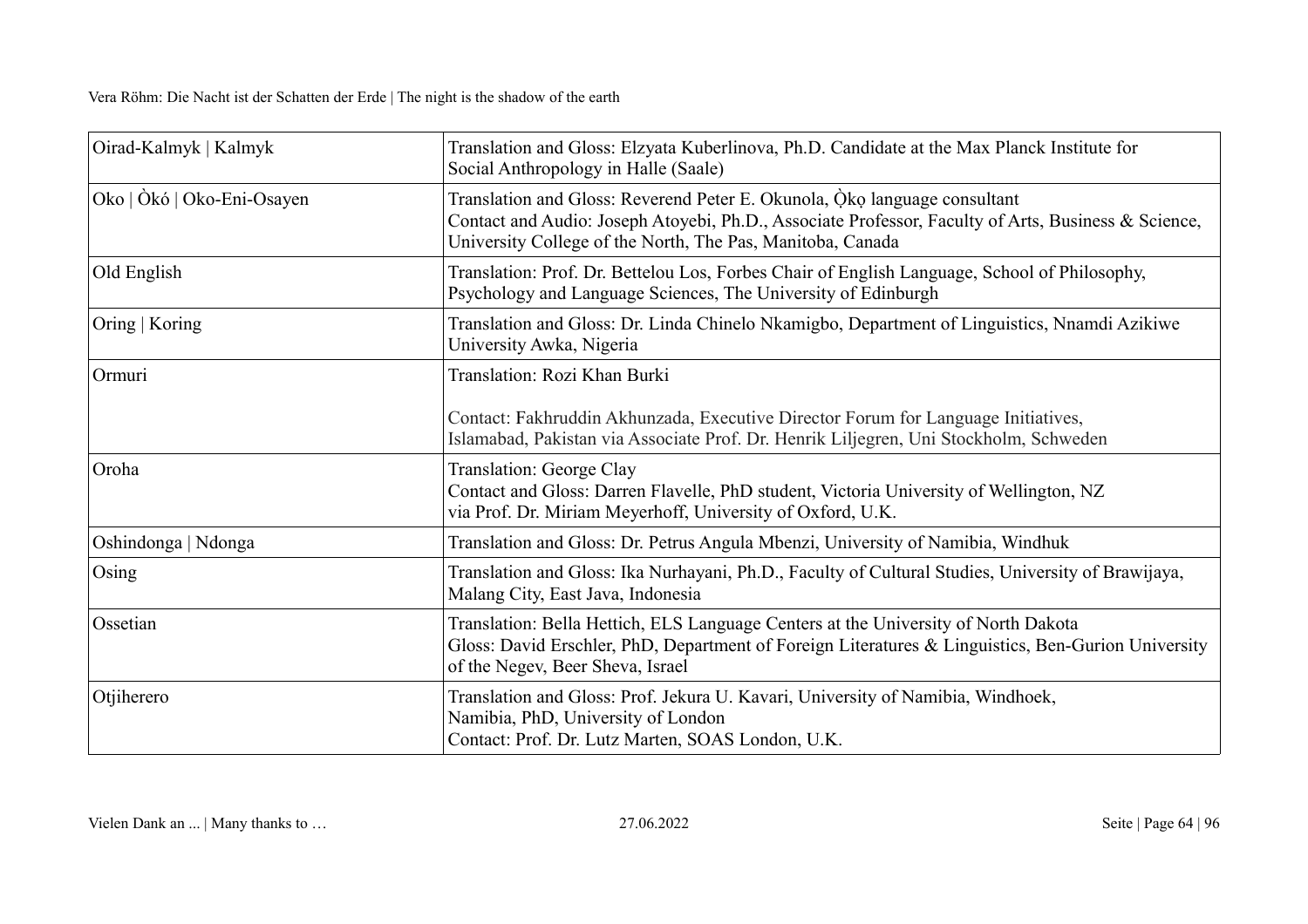| Otuho   Lotuko     | Translation and Gloss: Amdia Imoya<br>Contact: Sister Lucy Yego von der St. Bakhita Secondary School, Narus, Südsudan                                                                                                                                   |
|--------------------|---------------------------------------------------------------------------------------------------------------------------------------------------------------------------------------------------------------------------------------------------------|
| Páez   Nasa Yuwe   | Translation: Profesora Rocío del Pilar Nieves Oviedo, Universidad del Valle, Colombia                                                                                                                                                                   |
| Pagibete           | Translation and Gloss: Pasteur Roger Nzongo, République démocratique du Congo, SIL Pagabete<br><b>Translation Team</b><br>Contact: JeDene Reeder, Ed.D., SIL Senior Literacy and Education Consultant                                                   |
| Paicî   Païci      | Translation: Philippe Le Barbier<br>Contact: Sarah Walls, Sydney, Australien<br>Translation and Gloss: Assistant Professor of Linguistics Florian Lionnet, Ph.D., Princeton University,<br>New Jersey, U.S.                                             |
| Paiwan             | Translation and Gloss: Milingan CHIA-HAO TAI, National Tsing Hua University,<br>Hsinchu, Taiwan                                                                                                                                                         |
| Palauan            | Translation: Angela Leuice<br>Contact: Johannes Stärkel                                                                                                                                                                                                 |
| Palenquero         | Translation: Prof. Dr. Armin Schwegler, University of California, Irvine                                                                                                                                                                                |
| Palu'e   Sara Lu'a | <b>Translation: Stefan Danerek</b>                                                                                                                                                                                                                      |
| Palula             | Translation: Naseem Haider, Forum for Language Initiative (FLI), Pakistan<br>Contact: Associate Prof. Dr. Henrik Liljegren, Uni Stockholm                                                                                                               |
| Pana               | Translation and Gloss: Josué Mbami, Directeur Vision Trust Centrafrique (VTCA)<br>Organisation de protection de l'enfant, Bangui (République centrafricaine)<br>Contact: Associate Prof. em. Dr. Christina Thornell, University of Gothenborg, Schweden |
| Pangasinan         | Translation: Ms Emerald Balboa Anderson Contact and Gloss: Victoria B. Anderson, Associate<br>Professor of Linguistics, University of Hawai'i at Manoa, Hawai'i, U.S.                                                                                   |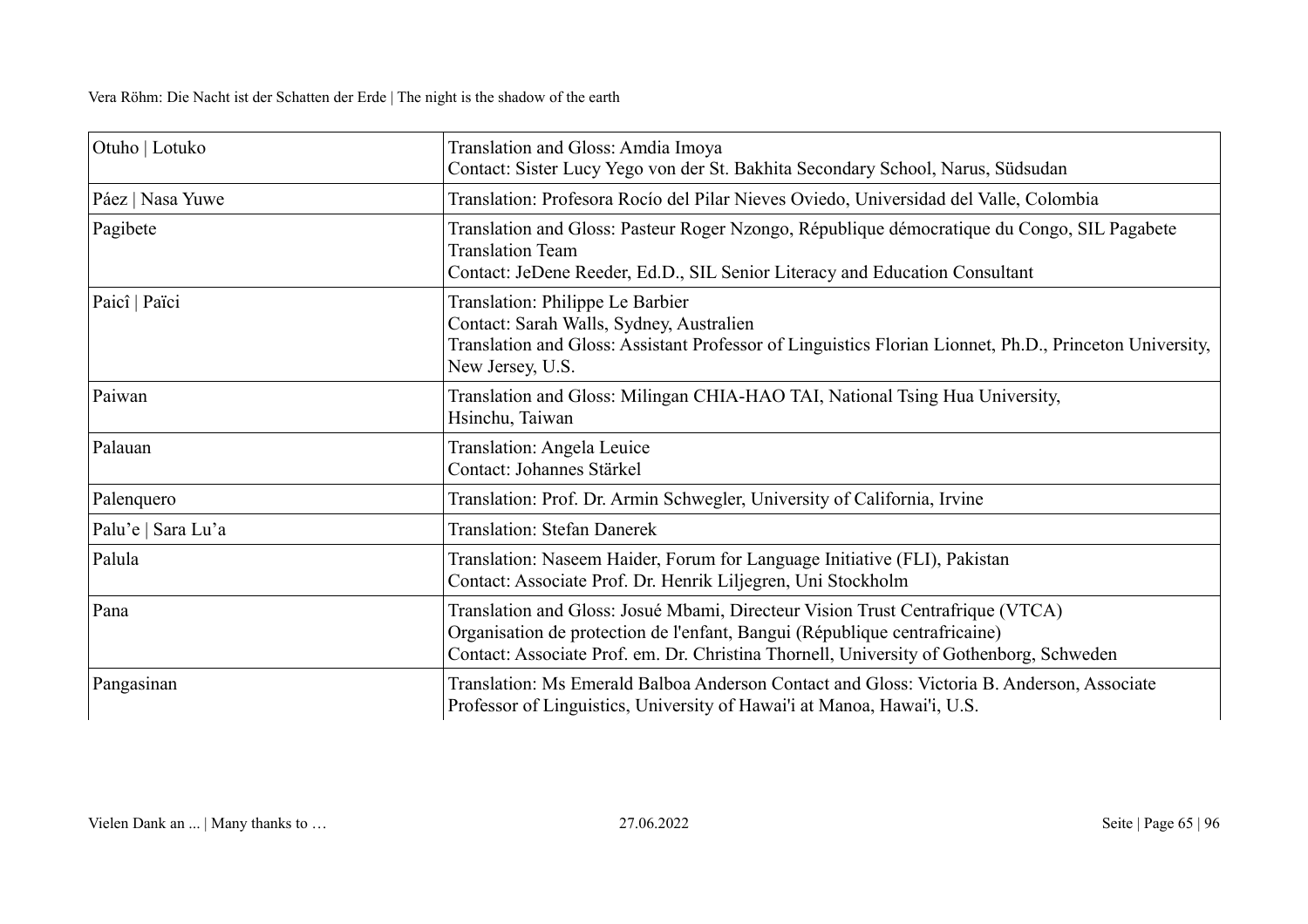| Pangkhua   Pankhu                        | Translation: Mr. Lalpek Pangkhua<br>Contact and Gloss: Mohammed Zahid Akter, Ph.D. student, University of Sydney, NSW,<br>Australia                                                     |
|------------------------------------------|-----------------------------------------------------------------------------------------------------------------------------------------------------------------------------------------|
| Pangwa                                   | Translation: Ezekia Luoga, SIL Language Consultant<br>Contact: Dr. Helen Eaton, SIL International                                                                                       |
| Papiamento                               | Translation and Audio: Henky Makaai from Henky's Papiamento -<br>https://www.henkyspapiamento.com/                                                                                      |
| Papuan Malay                             | Translation and Autorization: Tim Penerjema Melayu Papua<br>Audio: Eunike Ndiken<br>Contact and Gloss: Dr. Angela Kluge, Senior Language Assessment Consultant, SIL International       |
| Päri   Lokoro                            | Translation and Gloss: Gloria Ajwoka<br>Contact: Sister Lucy Yego von der St. Bakhita Secondary School, Narus, Südsudan                                                                 |
| Parkari Koli   Parkari                   | <b>Translation: Poonam Paschal</b><br>Contact and Gloss: Qandeel Hussain, Postdoctoral Fellow, Department of Linguistics, Faculty of Arts<br>and Science, University of Toronto, Canada |
| Pattani   Manchad                        | Translation and Gloss: Prof. Dr. Suhnu Ram Sharma, Deccan College, Post-Graduate & Research<br>Institute, Pune, India and Himalayan Languages Research Team, Bern, Switzerland          |
| Pech   Paya                              | <b>Translation and Gloss: Dennis Holt</b>                                                                                                                                               |
| Pennsylvania Dutch   Pennsylvania German | Translation: Mark L. Louden, Ph.D.<br>Alfred L. Shoemaker, J. William Frey, and Don Yoder Professor of Germanic Linguistics<br>Director, Max Kade Institute for German-American Studies |
| Pévé   Lamé                              | Translation and Gloss: Lazare Wambadang and Dr. Erin Shay, Department of Linguistics, University<br>of Colorado Boulder, CO, U.S.                                                       |
| Piedmontese                              | Translation and Gloss: Prof. Dr. Mauro Tosco, University of Turin, Italy                                                                                                                |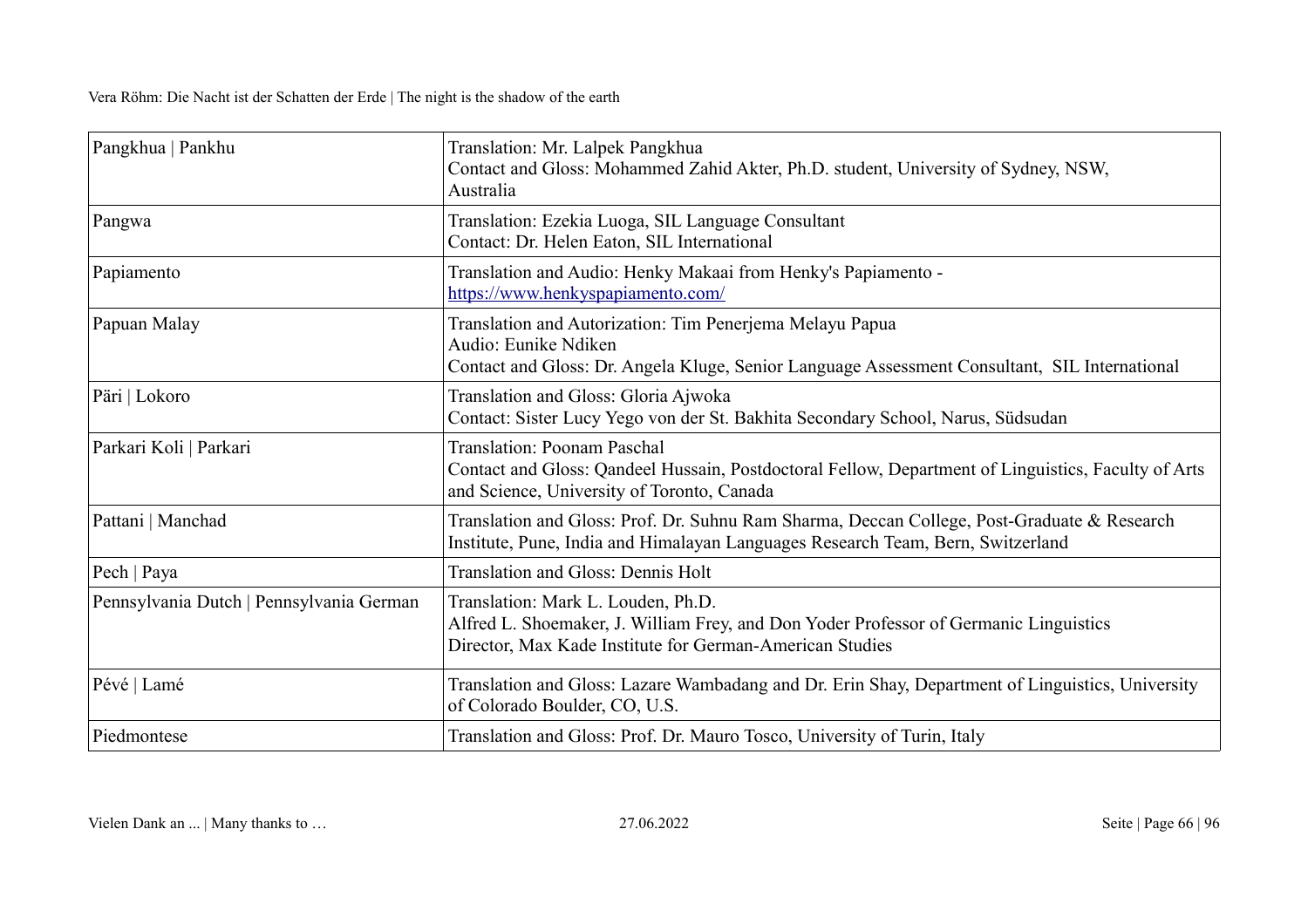| Pijin   Solomon Islands Pidgin               | Translation and Gloss: Dr. Gerry Beimers, former translation advisor, SIL International, Solomon<br>Islands                                                                                                                              |
|----------------------------------------------|------------------------------------------------------------------------------------------------------------------------------------------------------------------------------------------------------------------------------------------|
| Pisaflores Tepehua                           | Translation and Gloss: Carolyn J. MacKay, Professor Emeritus, Ball State University,<br>Muncie, Indiana, U.S., Ph.D. in Linguistics, University of Texas, Austin.                                                                        |
| Pite Sámi                                    | Translation: Dr. Joshua Wilbur, Universität Freiburg im Br.<br>Gloss: Prof. Pekka Sammallahti, Uni Oulu, Finnland<br>Contact: Prof. Harald Gaski, The Arctic University of Norway                                                        |
| Plains Cree   Cree - y dialect   nêhiyawêwin | Translation: Prof. Solomon Ratt, First Nations University of Canada<br>Contact: Ramona MacKenzie via Mark Curry                                                                                                                          |
| Plautdietsch                                 | Translation and Gloss: Dr. Heinrich Siemens, Verleger Tweeback Verlag, Bonn, Deutschland                                                                                                                                                 |
| Pnar                                         | Translation: D R Michael Buam<br>Contact and Gloss: Dr. Hiram Ring, Uni Zürich                                                                                                                                                           |
| Pogolo   Kipogolo                            | Translation and Gloss: Ms. Anselmina A. Shinyaka, Tutorial Assistant, Mkwawa University College of<br>Education (MUCE), Iringa, Tanzania<br>Contact: Dr Ponsiano Kanijo, Mkwawa University College of Education (MUCE), Iringa, Tanzania |
| Pohnpeian   Ponapean                         | Translation and Gloss: Jasmine R. and N. N., Pohnpei Visitors Bureau, Kolonia, Pohnpei, Federal<br><b>States of Micronesia</b>                                                                                                           |
| Poqomchi'   Pokomchi                         | Translation: Carlos Morán Ical<br>Contact: Dr. Meritxell Sabido-Espin, Merck KGaA                                                                                                                                                        |
| Porohanon                                    | Translation and Gloss: Vincent Christopher A. Santiago, Bachelor of Arts, Instructor, Department of<br>Linguistics, University of the Philippines, Diliman, Philippines                                                                  |
| Pothwari   Pahari Potwari                    | <b>Translation: Muhammad Bilal</b><br>Contact and Gloss: Qandeel Hussain, Postdoctoral Fellow, Department of Linguistics, Faculty of Arts<br>and Science, University of Toronto, Canada                                                  |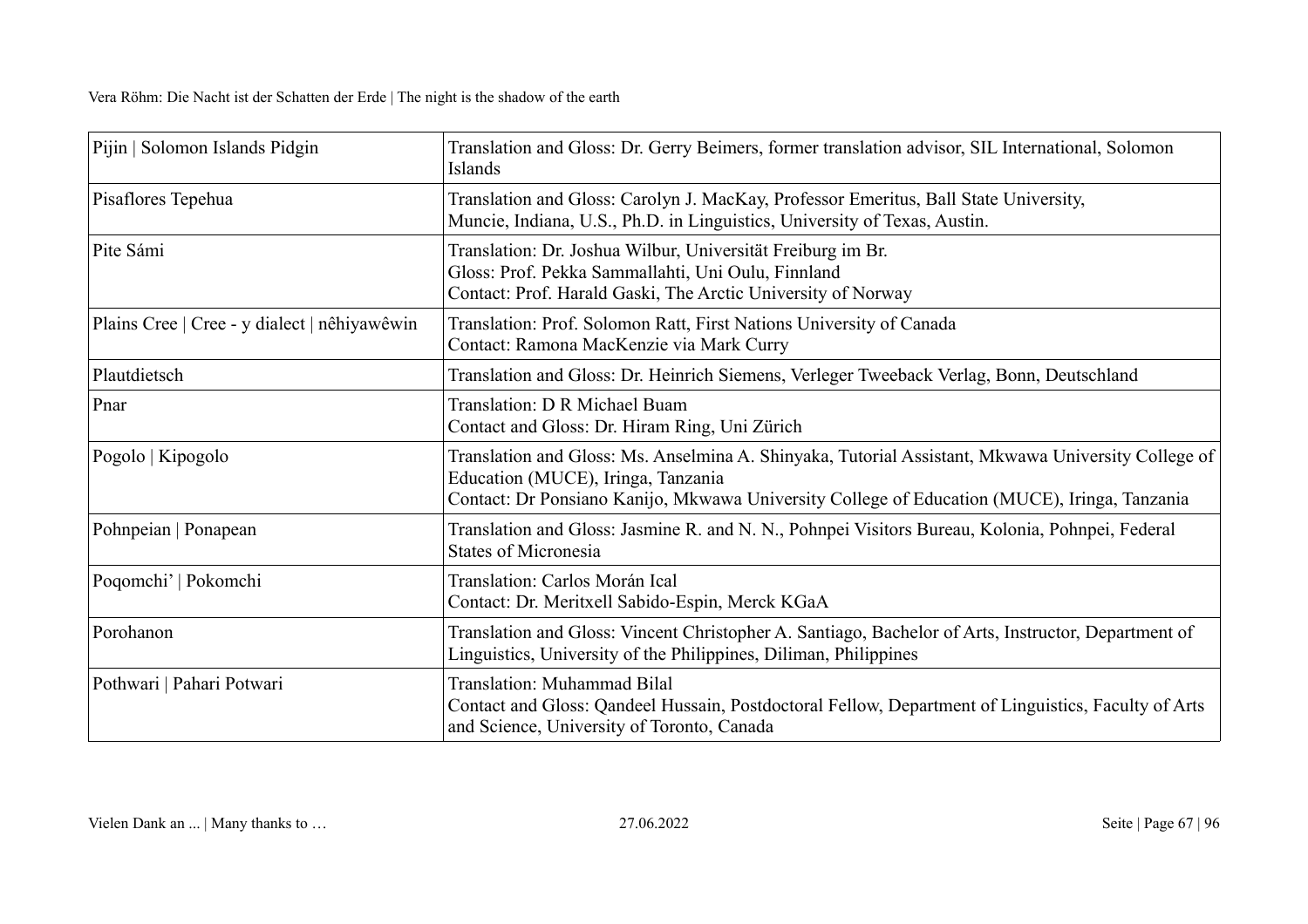| Poumei Naga   Poula             | Translation and Gloss: Sahiinii Lemaina Veikho, Ph.D.<br>Contact: Prof. Dr. T. Temsunungsang, Shillong, India via Prof. Rebekah Tham, EFL (English and<br>Foreign Languages) University, Campus Shillong, India<br>Contact: Prof. George van Driem                                                      |
|---------------------------------|---------------------------------------------------------------------------------------------------------------------------------------------------------------------------------------------------------------------------------------------------------------------------------------------------------|
| Principense   Principense Creol | Translation: Eugénio Neves<br>Contact and Gloss: Tjerk Hagemeijer, Ph.D., Faculdade de Letras da Universidade de Lisboa, Centro<br>de Linguística da Universidade de Lisboa, Lisboa, Portugal<br>Audio: Dulcilene Lopes<br>Contact: Beatriz Castro Afonso and Guilherme Figueiredo via Tjerk Hagemeijer |
| Psikye   Kapsiki                | Translation and Gloss: Zra Kodji, M.A., University of Bayreuth, Germany Contact: Prof. Dr. Dymitr<br>Ibriszimow, University Bayreuth, Germany                                                                                                                                                           |
| Pular   Fuuta Jaloo             | Translation and Gloss: Prof. Dr. Dr. Abdourahmane Diallo, Goethe University Franfurt am Main,<br>Germany                                                                                                                                                                                                |
| Puma                            | Translation and Gloss: Prof. Dr. Vishnu Rai, Nepal                                                                                                                                                                                                                                                      |
| Punu   Kipunu                   | Translation: Hugue Juslain Nguimbi Mavoungou, M.A., University of Bayreuth<br>Contact: Prof. Dr. Dymitr Ibriszimow, University of Bayreuth                                                                                                                                                              |
| Purépecha   Tarascan            | Translation: Guadalupe Juan de Dios F, Colegio de Michoacán, Zamora, Mexico<br>Contact and Gloss: Dr. Kate R. Bellamy, Langues et civilisations à tradition orale<br>(LACITO), CNRS, France                                                                                                             |
| Puyuma                          | Translation: Atrung Kagi<br>Contact and Gloss: Associate Professor Victory Chen, PhD, School of Linguistics and Applied<br>Language Studies, Victoria University of Wellington, New Zealand                                                                                                             |
| Q'anjob'al   Kanjobal           | Translation and Gloss: Pedro Mateo Pedro, Ph.D., Linguistics, Universidad del Valle de<br>Guatemala                                                                                                                                                                                                     |
| Qashqai   KashkayF              | Translation and Gloss: Sohrab Dolatkhah, MD, PhD Linguistics & Literature (Qashqai &<br>Persian), Freelance researcher, Paris, France                                                                                                                                                                   |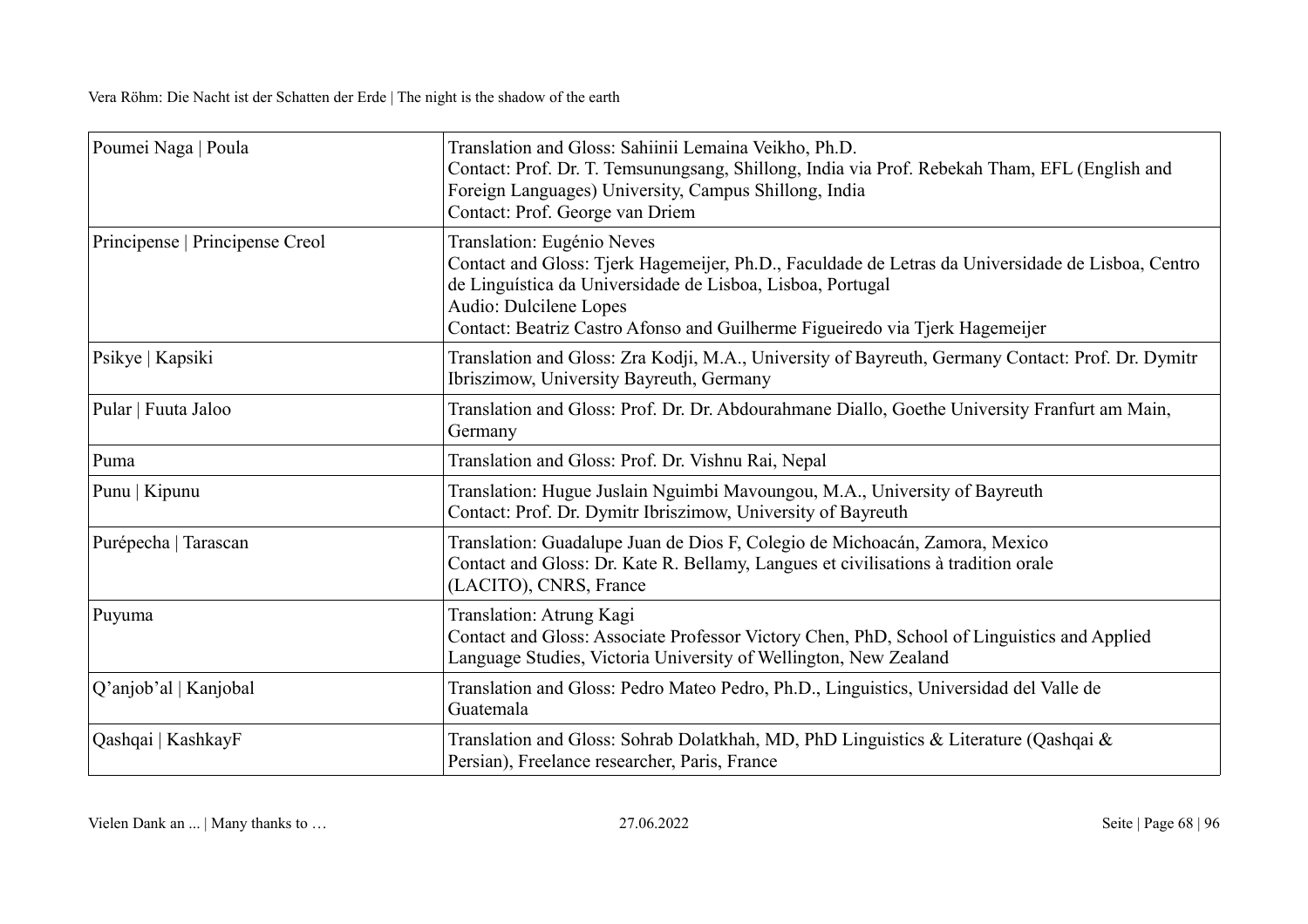| Querétaro Otomi                     | Translation and Gloss: Enrique L. Palancar, Ph.D., Structure et Dynamique des Langues<br>(SeDyL), CNRS, France                                                                                                              |
|-------------------------------------|-----------------------------------------------------------------------------------------------------------------------------------------------------------------------------------------------------------------------------|
| Rangi   Langi                       | Translation: Dr. Oliver Stegen                                                                                                                                                                                              |
| Rawang * Variety: Standard Mvtwàng  | Translation: Dr. Jerry Awiqwang, M.A. (Columbia Intl. Univ.), Th.D., Ph.D. (Landmark Baptist Theol.<br>Sem.), Medford, Oregon, U.S.<br>Contact and Gloss: Nathan M. Straub, M.A. (Payap Univ.), Vancouver, Washington, U.S. |
| Reel   Thok Reel                    | Translation and Gloss: Dr Tatiana Reid and David Kuachreng Nhial                                                                                                                                                            |
| Resígaro                            | Translation: Pablo Andrade Ocagane<br>Contact and Gloss: PD Dr. habil. Frank Seifart, Leibniz-Zentrum Allgemeine Sprachwissenschaft<br>(ZAS), Berlin, Vorstand Gesellschaft für bedrohte Sprachen (GbS)                     |
| Réunion Creole French   Réunionnais | Translation and Gloss: Johary Ravaloson, écrivain et éditeur des Éditions Dodo vole, Antananarivo  <br>Caen.                                                                                                                |
| Riau Indonesian                     | Translation and Gloss: David Gil, Ph.D. UCLA, Senior Scientist, Department of Linguistic and<br>Cultural Evolution, Max Planck Institute for Evolutionary Anthropology, Leipzig, Germany                                    |
| Riffian                             | Translation and Gloss: Dr. Mohamed El Idrissi, Institut national des langues et civilisations orientales<br>(INALCO), Paris, France                                                                                         |
| Rinconada Bikol                     | Translation: Kristian Cordero, Universität Naga City, Philippinen                                                                                                                                                           |
| Rio Grande Tewa                     | Translation: Cora McKenna, Nanbe Tewa Instructor at Nambe Pueblo Governor's Office<br>Contact and Gloss: Andres Sabogal, Adjunct Professor at the Institute of American Indian<br>Arts, Santa Fe, New Mexico, U.S.          |
| Riograndeser Hunsrückisch German    | Translation: Piter Kehoma Boll, Universidade do Vale do Rio dos Sinos, São Leopoldo, Brasilien                                                                                                                              |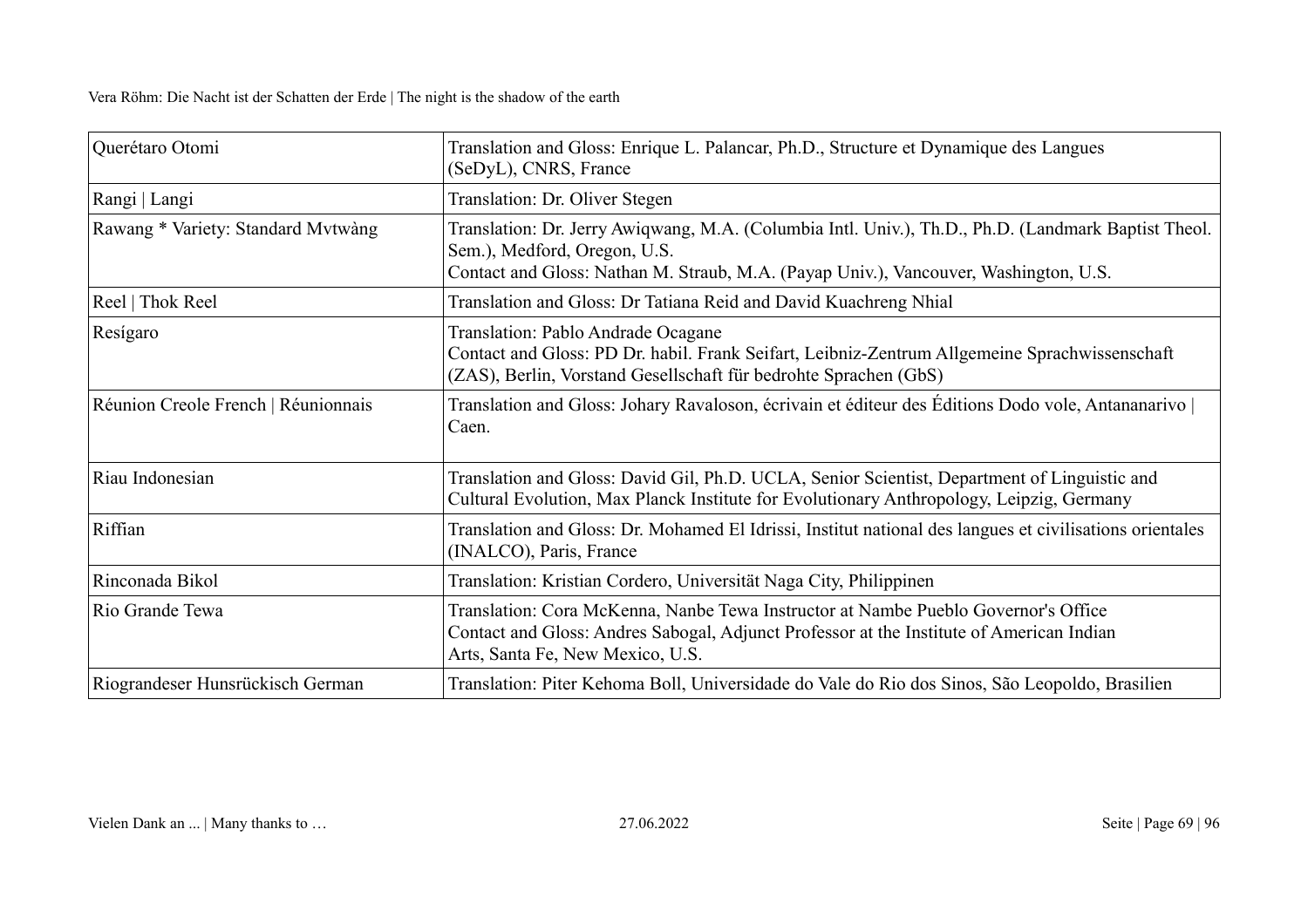| Romani (Standard)             | Translation and Gloss: Ruždija Russo Sejdović; Schriftsteller und Vorstandsmitglied im<br>Verein Rom e.V. Köln, Verein für die Verständigung von Rom (Roma und Sinti) und<br>Nicht-Rom<br>Contact: Gesellschaft für bedrohte Sprachen (GbS), Köln                                                                                 |
|-------------------------------|-----------------------------------------------------------------------------------------------------------------------------------------------------------------------------------------------------------------------------------------------------------------------------------------------------------------------------------|
| Romblomanon                   | Translation and Gloss: Vincent Christopher A. Santiago, Bachelor of Arts, Instructor, Department of<br>Linguistics, University of the Philippines, Diliman, Philippines                                                                                                                                                           |
| Rukai * Variety: Budai        | Translation and Gloss: Cheng-Fu Chen, Ph.D., Assistant Professor of Chinese and Linguistics,<br>Department of Modern Languages, University of Mississippi, Oxford, MS, U.S.<br>Contact: Senior Lecturer Victoria Chen, PhD, School of Linguistics and Applied Language Studies,<br>Victoria University of Wellington, New Zealand |
| Rumai Palaung                 | Translation and Gloss: Ken Paupanekis, University of Manitoba, Faculty of Arts,<br>Department of Native Studies, Winnipeg, Manitoba, Canada                                                                                                                                                                                       |
| Russia Buriat                 | Translation and Gloss: Prof. Dr. Elena Skribnik, LMU München                                                                                                                                                                                                                                                                      |
| Rusyn * Variety: Prešov Rusyn | Translation: Dr. Anna Pliškova, Zentrum fur Sprachen und Kulturen der nationalen<br>Minderheiten der Universitat Prešov, Slowakei                                                                                                                                                                                                 |
| Ruuli                         | Translation and Gloss: Dr. Saudah Namyalo, Makerere University Kampala, Uganda                                                                                                                                                                                                                                                    |
| Sa   Saa                      | Translation and Gloss: Dr. Murray Garde, ANU Canberra, Australia                                                                                                                                                                                                                                                                  |
| Safwa                         | Translation: Amon Mwasonzwe, SIL Language Consultant<br>Contact: Dr. Helen Eaton, SIL International                                                                                                                                                                                                                               |
| Saho                          | Translation and Gloss: Dr Moreno Vergari, Director of Ethnorêma - Languages, Peoples and Cultures,<br>Bolzano, Italia<br>Contact: Emeritus Professor Giorgio Banti, University of Naples "L'Orientale", Italia                                                                                                                    |
| Sáliba                        | Translation: Hortensia Estrada Ramírez, Instituto Caro y Cuervo, Bogotá, Kolumbien                                                                                                                                                                                                                                                |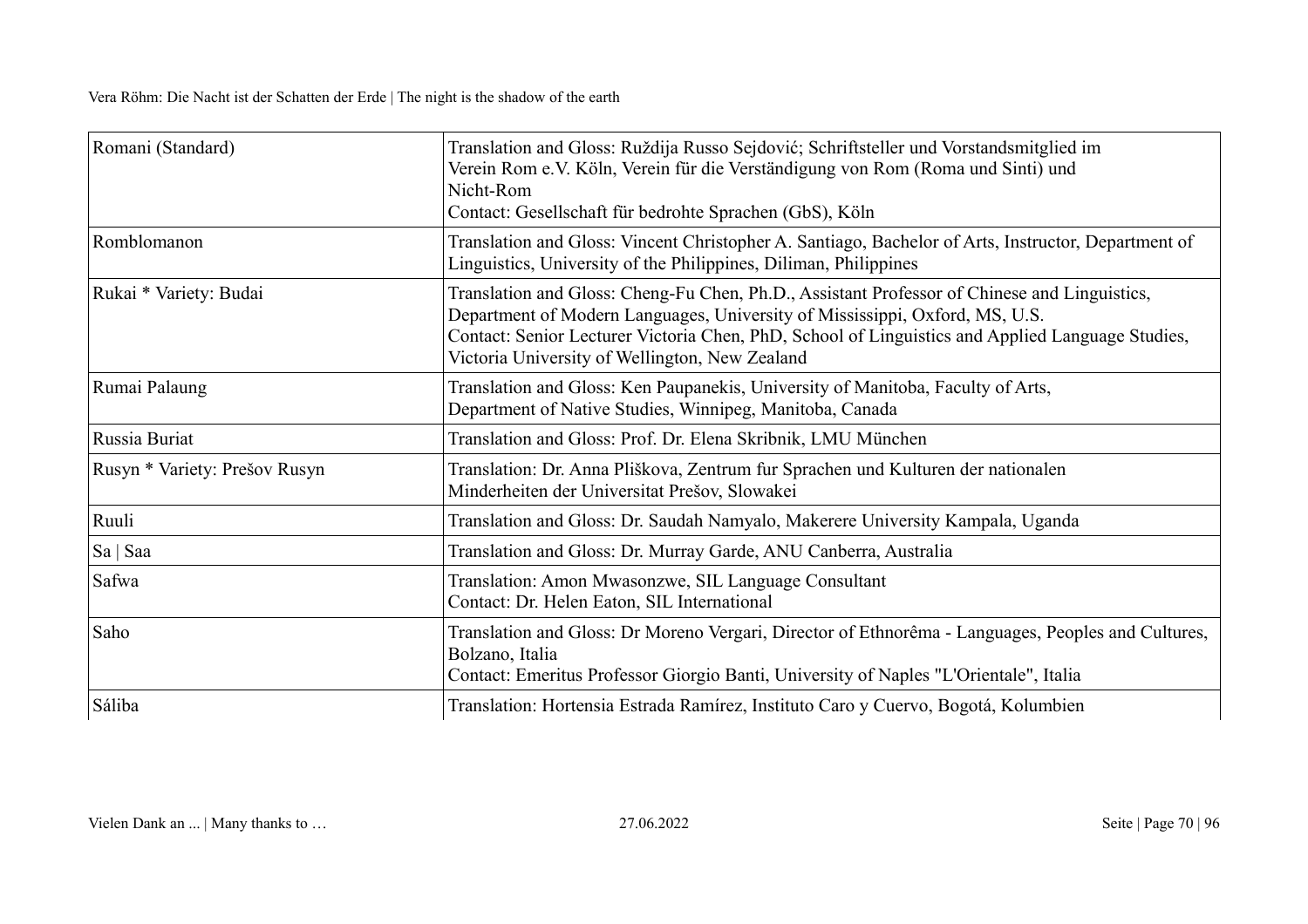| Samoan                                                                                      | Translation: Ms Me Tu'uaga-Polevia, Apia, Samoa<br>Contact and Gloss: Dr. Vera Hohaus, Lecturer in Linguistics, School of Arts, Languages and<br>Cultures, The University of Manchester, U.K.                                                           |
|---------------------------------------------------------------------------------------------|---------------------------------------------------------------------------------------------------------------------------------------------------------------------------------------------------------------------------------------------------------|
| San Juan Bosco Chuxnabán Mixe   Midland<br>Mixe * Variety: San Juan Bosco Chuxnabán<br>Mixe | Translation: María<br>Contact and Gloss: Carmen Jany, Ph.D., Professor of Spanish and Linguistics, California State<br>University, San Bernardino, CA, U.S.                                                                                             |
| San Mateo del Mar Huave   Ombeayiüts                                                        | Translation and Gloss: Hugo Alberto Hidalgo Buenavista, Escuela Normal Bilingüe<br>Intercultural de Oaxac<br>Contact: Dr. Yuni Kim, University of Essex, U.K.                                                                                           |
| San Pedro Amuzgos Amuzgo                                                                    | Translation and Gloss: Natalia Hdez<br>Contact: Dr. Yuni Kim, University of Essex, U.K.                                                                                                                                                                 |
| Sanapaná                                                                                    | Translation: Cecilio Teytaro, Valenciano Cabrera und Praiziño Chavez<br>Contact and Gloss: Jens Van Gysel, PhD student, University of New Mexico                                                                                                        |
| Sandawe                                                                                     | Translation and Gloss: Dr. Helen Eaton, Linguistics Consultant, SIL International and<br>Elisabeth Hunsiker, Vernacular Media Specialist, SIL International                                                                                             |
| Sango                                                                                       | Translation and Gloss: Josué Mbami, Directeur Vision Trust Centrafrique (VTCA)<br>Organisation de protection de l'enfant, Bangui (République centrafricaine)<br>Contact: Associate Prof. em. Dr. Christina Thornell, University of Gothenborg, Schweden |
| Sangu (Tanzania)                                                                            | Translation: Yoram Chapaulinge, SIL Language Consultant<br>Contact: Dr. Helen Eaton, SIL International                                                                                                                                                  |
| Santali                                                                                     | Translation: Anita Gua Hembrom<br>Contact: Prof. A.K. Mishra via Prof. Rebekah Tham, EFL University, Shillong Campus,<br>India                                                                                                                          |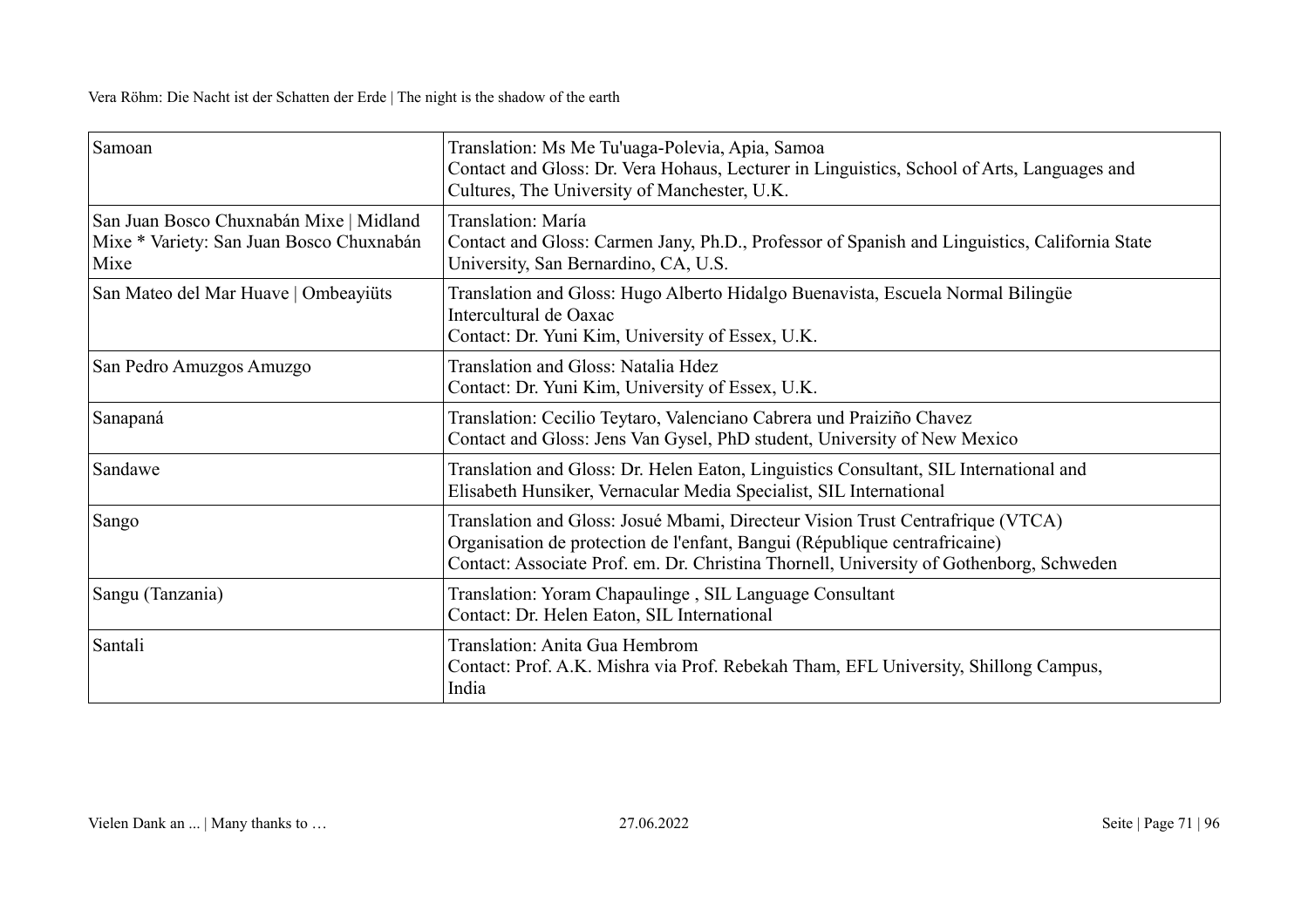| Sãotomense   Forro                                   | Translation: Beatriz Castro Afonso<br>Contact and Gloss: Tjerk Hagemeijer, Ph.D., Faculdade de Letras da Universidade de Lisboa, Centro<br>de Linguística da Universidade de Lisboa, Lisboa, Portugal<br>Audio: Jessika da Costa<br>Contact: Beatriz Castro Afonso and Guilherme Figueiredo via Tjerk Hagemeijer |
|------------------------------------------------------|------------------------------------------------------------------------------------------------------------------------------------------------------------------------------------------------------------------------------------------------------------------------------------------------------------------|
| Saraiki                                              | Translation and Gloss: Associate Professor Dr. Nasir Abbas Syed, PhD, Lasbela University of<br>Agriculture, Water and Marine Sciences (LUAWMS), Uthal, District Lasbela, Balochistan,<br>Pakistan.<br>Contact: Prof. Elena Bashir, PhD, University of Chicago, Illinois, U.S.                                    |
| Saramaccan                                           | Translation and Gloss: Associate Prof. John H McWhorter, Ph.D., Columbia University<br>in the City of New York, U.S.                                                                                                                                                                                             |
| Sardinian   Sard                                     | Translation: Dania D'Eramo<br>Contact: Barbara Neeb, Übersetzerin, Frankfurt am Main                                                                                                                                                                                                                             |
| Satawalese                                           | Translation and Gloss: Sabino Sauchomal, Executive Director at Yap Community Action Program<br>$(Yap$ CAP $)$                                                                                                                                                                                                    |
| <b>Saterland Frisian</b>                             | Translation: Akademischer Oberrat a. D. Dr. Marron Curtis Fort, † 18.12.2019<br>Audio: Henk Wolf   Oldenburgische Landschaft, wissenschaftlicher Beauftragter für das<br>Saterfriesische                                                                                                                         |
| Sauria Paharia   Malto                               | Translation and Gloss: Associate Professor Chaithra Puttaswamy, PhD,<br>Department of Humanities and Social Sciences, Indian Institute of<br>Technology (ITT) Kanpur, Kanpur, Uttar Pradesh, India                                                                                                               |
| Sebat Bet Gurage * Variety: Gumer                    | Translation: Y.H.<br>Contact and Gloss: Dr. Sascha Völlmin, Universität Zürich (UZH), Schweiz                                                                                                                                                                                                                    |
| Seediq * Variety: Tgdaya Seediq   Tegedaya<br>Seediq | Translation and Gloss: Arthur Holmer, Associate Professor of Linguistics, Ph.D.,<br>University of Lund, Sweden and Darryl Sterk, Assistant Professor of Translation, PhD,<br>Lingnan University, Hongkong<br>Contact: Prof. Dr. Edith Aldridge, Uni Washington via Tingchun Chen                                 |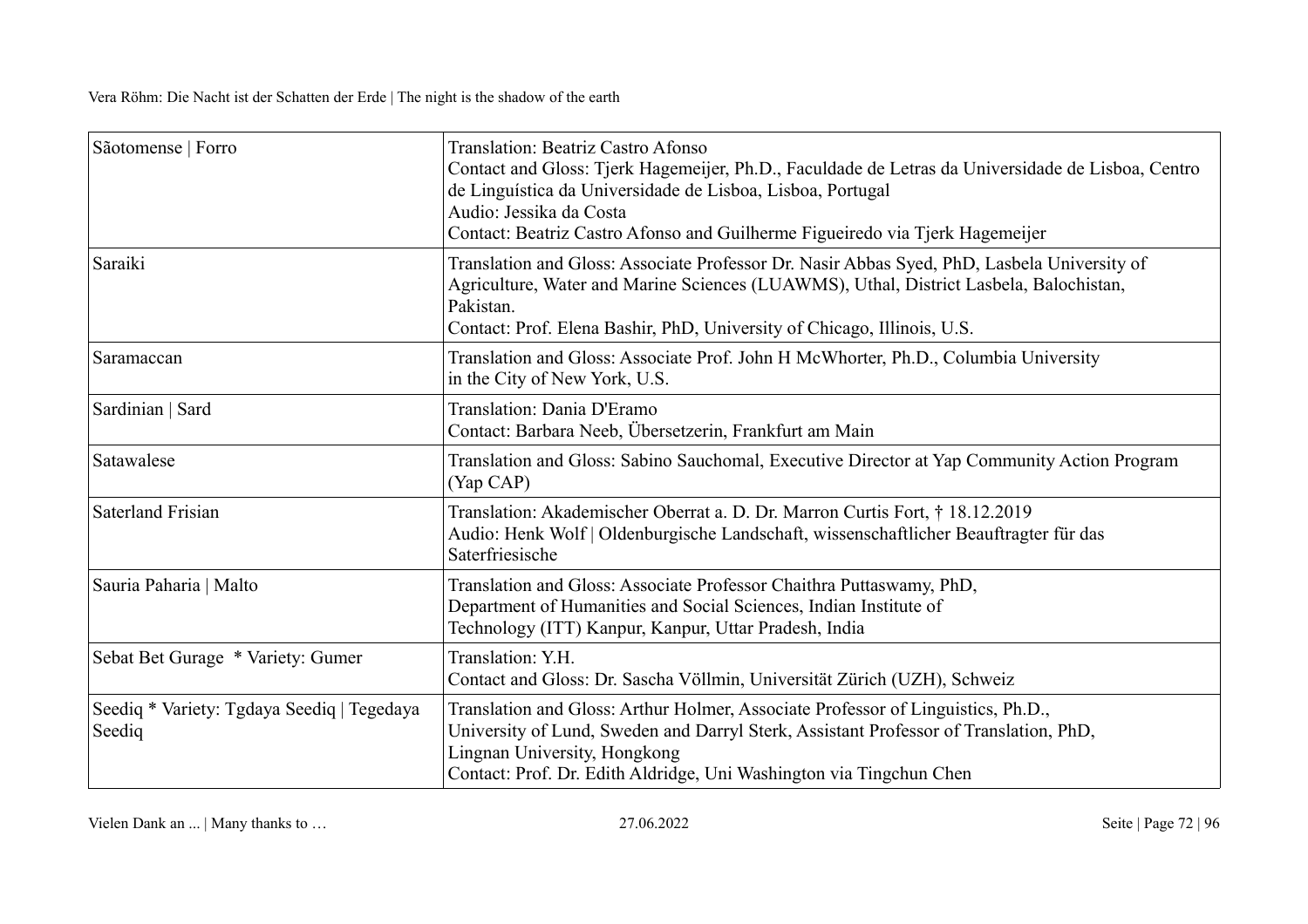| Seeku   Seenku   Sembla                                 | Translation and Gloss: Dr. Laura McPherson, Associate Professor, Dartmouth College,<br>New Hampshire, U.S.                                                                                        |
|---------------------------------------------------------|---------------------------------------------------------------------------------------------------------------------------------------------------------------------------------------------------|
| Sehwi   Esahie                                          | Translation and Gloss: Dr. Obed Nii Broohm, Uni Verona, Italien                                                                                                                                   |
| Selayar                                                 | Translation: Khaeruddin<br>Contact and Gloss: M.A. Daniel Krauße, PhD candidate (Linguistic), University of<br>Newcastle, NSW, Australien                                                         |
| Selee   Selee   Santrokofi                              | Translation and Gloss: Dr. Yvonne Agbetsoamedo, Senior Lecturer, Department of Linguistics,<br>University of Ghana, Accra, Ghana                                                                  |
| Selkup * Variety: Central Selkup *<br>Subvariety: Narym | Translation: Irina Korobeynikova, selkup elder<br>Contact: Dmitry Harakka-Zaitsev, PhD in Law, The Consultative Committee of Finno-Ugric Peoples<br>via a.o. Prof. Dr. Tatiana Agranat, Russland  |
|                                                         | Gloss: Dr. Maria Brykina, the University of Hamburg, Germany                                                                                                                                      |
| Seneca                                                  | Translation: Jimmy Crane, Digital Seneca Language Specialist, Seneca Nation of Indians,<br>Gloss: Ja:no's Bowen, Ed.M., M.P.P., Allegany Language Director, SENECA NATION                         |
| Serbian                                                 | Translation: Dr. Jan Krasni, Universität Belgrad, Serbien (kyrillisch)<br>Contact: Tobias und Juana Burghardt<br>Translation: Igor Rems (lateinisch)                                              |
| Sereer   Serer                                          | Translation: Prof. Ousmane Sene of the West African Research Center in Dakar<br>Contact and Gloss: Prof. Dr. Fiona Mc Laughlin, Uni Florida                                                       |
| Seri   Cmiique Iitom                                    | <b>Translation: Debora Perales Morales</b><br>Contact and Gloss: Carolyn O'Meara, Associate Research Professor, PhD Linguistics,<br>National Autonomous University of Mexico, Mexico City, Mexico |
| Seychellois Creole                                      | Translation: Christina Schwarz Fleischmann                                                                                                                                                        |
| Shaetlan   Shetland Scots                               | Translation: Prof. Dr. Viveka Velupillai, Institut für Anglistik, Justus-Liebig-Universität, Gießen,<br>Deutschland                                                                               |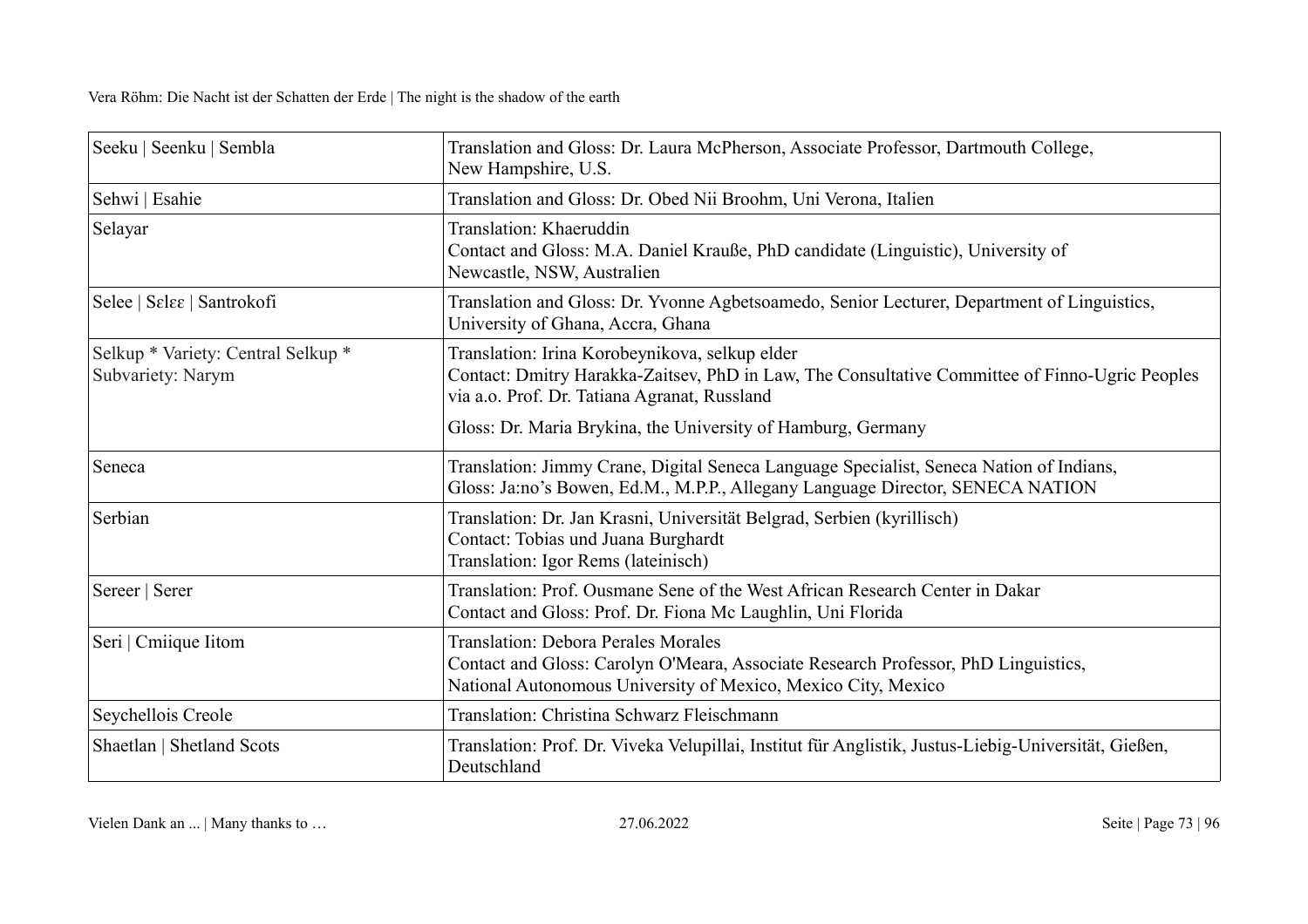| Shambala   Shambaa   Sambaa | Translation and Gloss: Dr. Salehe Kaoneka, Mkwawa University College of Education (MUCE),<br>Iringa, Tanzania                                                                                                                                                                                                                                                                                                                  |
|-----------------------------|--------------------------------------------------------------------------------------------------------------------------------------------------------------------------------------------------------------------------------------------------------------------------------------------------------------------------------------------------------------------------------------------------------------------------------|
| Shan                        | Translation: Hsai Mork and Jai Num-Saeng<br>Contact, Transcription (IPA) and Gloss: Mary Moroney, PhD Student, Cornell University,<br>Ithaca, NY, U.S.Hs                                                                                                                                                                                                                                                                       |
| Shehri   Jibbali   Shehret  | Translation and Gloss: Prof. Janet C.E. Watson, University of Leeds, PhD, SOAS London                                                                                                                                                                                                                                                                                                                                          |
| Sherbro                     | Translation and Gloss: Prof. Tucker Childs, Ph.D., Department of Applied Linguistics,<br>Portland State University, Portland, OR, U.S., † 26.01.2021                                                                                                                                                                                                                                                                           |
| Sherpa                      | Translation: Karma Tenzin Sherpa                                                                                                                                                                                                                                                                                                                                                                                               |
|                             | Contact and Gloss: Mrs. Pabitra Chettri, Research Associate (Technical), SELDP, Sikkim University<br>and other members at SELDP via Assistant Professor Samar Sinha, Ph.D., Department of Nepali,<br>School of Languages and Literature, Sikkim University, Gangtok, Sikkim, India, Coordinator of<br>Centre for Endangered Languages, Principal Investigator of Sikkim's Endangered Language<br>Documentation Project (SELDP) |
| Shilluk                     | Translation and Gloss: Susan Akello<br>Contact: Sister Lucy Yego von der St. Bakhita Secondary School, Narus, Südsudan<br>Translation and Gloss: Otto Gwado Ayoker und Dr. Bert Remijsen, University of<br>Edinburgh, U.K.                                                                                                                                                                                                     |
| Shina * Variety: Gurezi     | Translation: Associate Professor Musavir AHMED, Department of Linguistics, University of Kashmir,<br>Srinagar, Jammu and Kashmir, India                                                                                                                                                                                                                                                                                        |
| Shipibo   Shipibo-Conibo    | Translation: Ronald Suarez Maynas, Vorsitzender des Rates der Shipibo Konibo, Consejo<br>Shipibo-Konibo y Xetebo (Coshikox)<br>Contact and Gloss: Toni Pedrós Caballero, PhD candidate, Uni Leiden, NL                                                                                                                                                                                                                         |
| Shixing   Shuhi             | Translation and Gloss: Dr. Katia Chirkova, Research Center for East Asian Linguistics<br>(CRLAO), Paris, France                                                                                                                                                                                                                                                                                                                |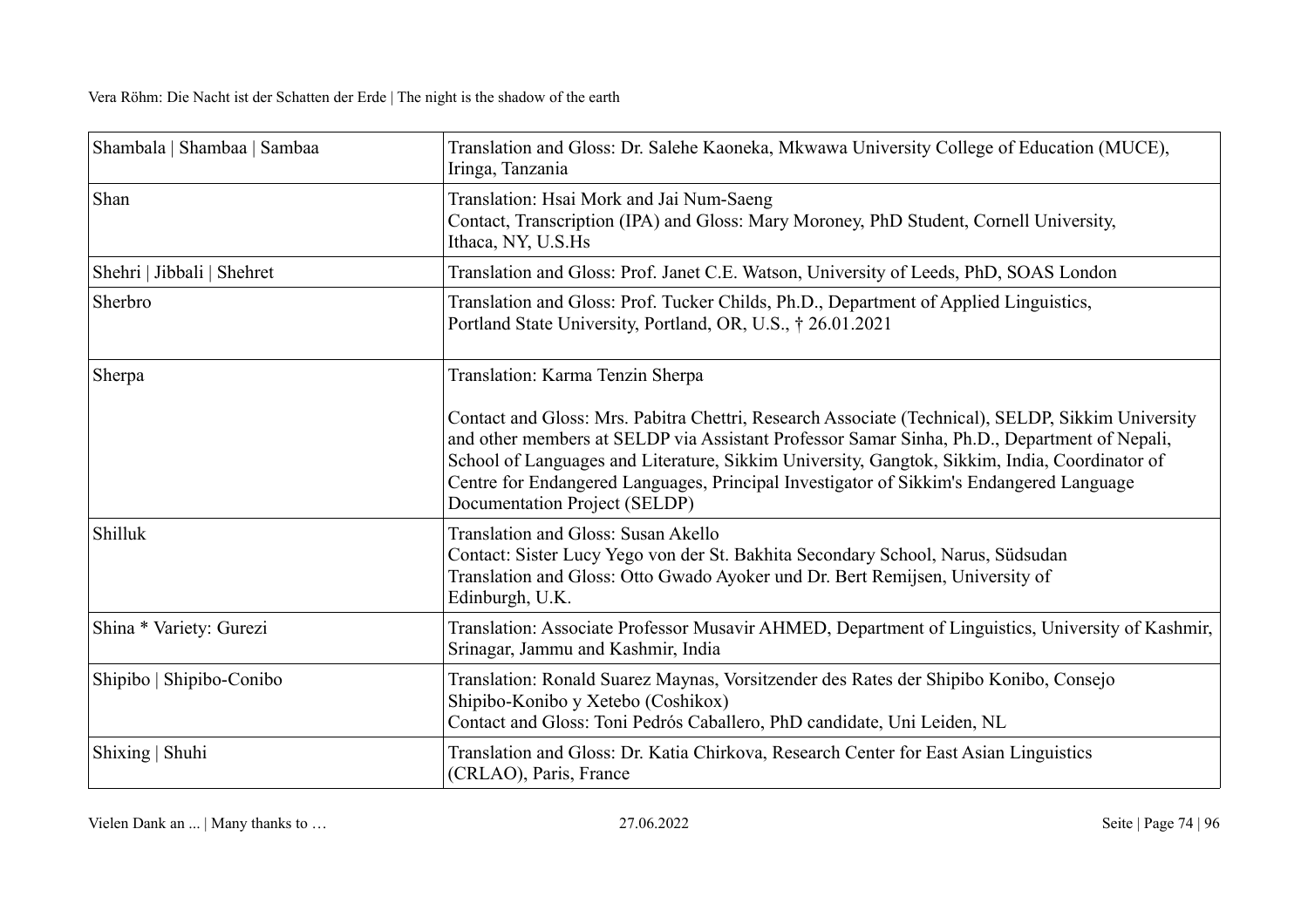| Shona                    | Translation and Gloss: Prof. Dr. Maxwell Kadenge, University of Witwatersrand,<br>Johannesburg, ZA                                                                                                                                                                                                                                                                                                                             |
|--------------------------|--------------------------------------------------------------------------------------------------------------------------------------------------------------------------------------------------------------------------------------------------------------------------------------------------------------------------------------------------------------------------------------------------------------------------------|
| Shor                     | Translation and Gloss: Prof. Dr. Irina Nevskaya, Goethe-Universität, Frankfurt am Main und Institute<br>of Philology, Siberian Division, Russian Academy of Sciences, Novosibirsk, Russia                                                                                                                                                                                                                                      |
| Shuar                    | Translation: David Mukuimp Puanchir<br>Contact: Elsye Suquilanda, writer, video knitter, performance artist                                                                                                                                                                                                                                                                                                                    |
| Shughni                  | Translation and Gloss: Matthias Quaschning-Kirsch, Übersetzer, Aachen<br>Contact: Christiane Quandt, Übersetzerin, Berlin                                                                                                                                                                                                                                                                                                      |
| Sidaama   Sidamo         | Translation and Gloss: Dr. Anbessa Teferra, Tel Aviv University, Israel                                                                                                                                                                                                                                                                                                                                                        |
| Sierra de Juárez Zapotec | Translation: Kiado Cruz<br>Contact: Laura Haber, Übersetzerin                                                                                                                                                                                                                                                                                                                                                                  |
| Sika                     | Translation: Mikael Soge and Peter Liwu<br>Contact and Gloss: Hanna Fricke, PhD, Universiteit Leiden, Niederlande                                                                                                                                                                                                                                                                                                              |
| Sikkimese   Bhutia       | Translation: Dichen Ongmu Bhutia                                                                                                                                                                                                                                                                                                                                                                                               |
|                          | Contact and Gloss: Mrs. Pabitra Chettri, Research Associate (Technical), SELDP, Sikkim University<br>and other members at SELDP via Assistant Professor Samar Sinha, Ph.D., Department of Nepali,<br>School of Languages and Literature, Sikkim University, Gangtok, Sikkim, India, Coordinator of<br>Centre for Endangered Languages, Principal Investigator of Sikkim's Endangered Language<br>Documentation Project (SELDP) |
| Silt'e                   | <b>Translation: Surur Bedru</b><br>Contact: Prof. Dr. Ongaye Oda Orkaydo, Dilla University, Dilla, Athiopien                                                                                                                                                                                                                                                                                                                   |
| Sindhi                   | Translation: Prof. em. Dr. Gul Agha, University of Illinois<br>Contact: Prof. em. Dr. Jennifer S. Cole, Professor of Linguistics at the University of Illinois<br>(UIUC).                                                                                                                                                                                                                                                      |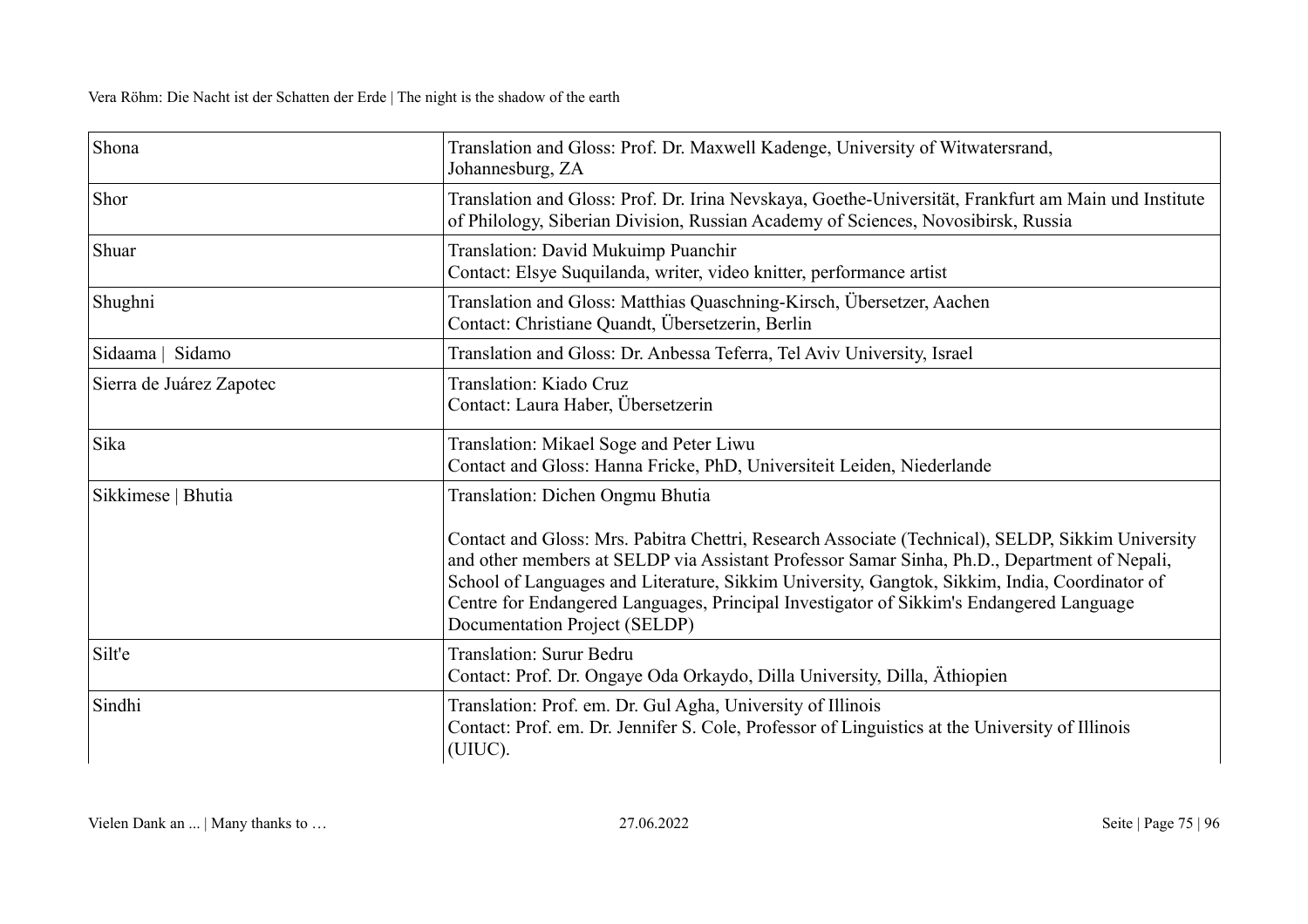| Sirajic   Sarazi in Jammu and Khasmir | Translation and Gloss: Assistant Professor Dr. Amitabh Vikram Dwivedi, School of Languages &<br>Literature at Shri Mata Vaishno Devi University, India                                                          |
|---------------------------------------|-----------------------------------------------------------------------------------------------------------------------------------------------------------------------------------------------------------------|
| Sirva                                 | Translation and Gloss: Prof. Dr. Don Daniels, University of Oregon, Eugene, Oregon, U.S.                                                                                                                        |
| Siswati   Swati                       | Translation and Gloss: Noluthando Mazibuko, Stellenbosch University, Master in Speech Language<br>Therapy, Stellenbosch, South Africa<br>Contact: Martin Mössmer, Cape Town University, Cape Town, South Africa |
| Siwi                                  | Translation and Gloss: Dr. Lameen Souag, Langues et civilisations à tradition orale<br>(LACITO), CNRS, Paris, France                                                                                            |
| Skolt Sámi                            | Translation and Gloss: Dr. Timothy Feist, University of Surrey, UK                                                                                                                                              |
| Slovakian                             | Translation: Anton Sikuta                                                                                                                                                                                       |
| Slovenian                             | Translation: Vania Angelova                                                                                                                                                                                     |
| Sô   So                               | Translation and Gloss: Kraisorn Hardkadii, MA in Linguistics, Mahidol University, Salaya, Thailand                                                                                                              |
| Soga   Lusoga                         | Translation, Gloss and Audio: Dr. Minah Nabirye, Postdoc Researcher, Faculty of Arts and<br>Philosophy, UGent Center for Bantu Studies, Ghent University, Belgium                                               |
| Soliga   Sholaga                      | Translation: Jadeswamy<br>Contact and Gloss: Dr. Aung Si, Institut für Linguistik, Universität Köln, D                                                                                                          |
| Somali                                | Translation: Abdullahi Botan<br>Contact: Tobias und Juana Burghardt<br>Translation: Emeritus Professor Giorgio Banti, University of Naples "L'Orientale", Italia                                                |
| Soninke                               | Translation and Gloss: Mahamadou Kante, FLSL (Faculte des Lettres, des Langues et des<br>Sciences du Langage) Bamako - Mali                                                                                     |
| Soq                                   | Translation and Gloss: Prof. Dr. Don Daniels, University of Oregon, Eugene, Oregon, U.S.                                                                                                                        |
| South Central Dinka                   | <b>Translation and Gloss: Mary Bion</b><br>Contact: Sister Lucy Yego von der St. Bakhita Secondary School, Narus, Südsudan                                                                                      |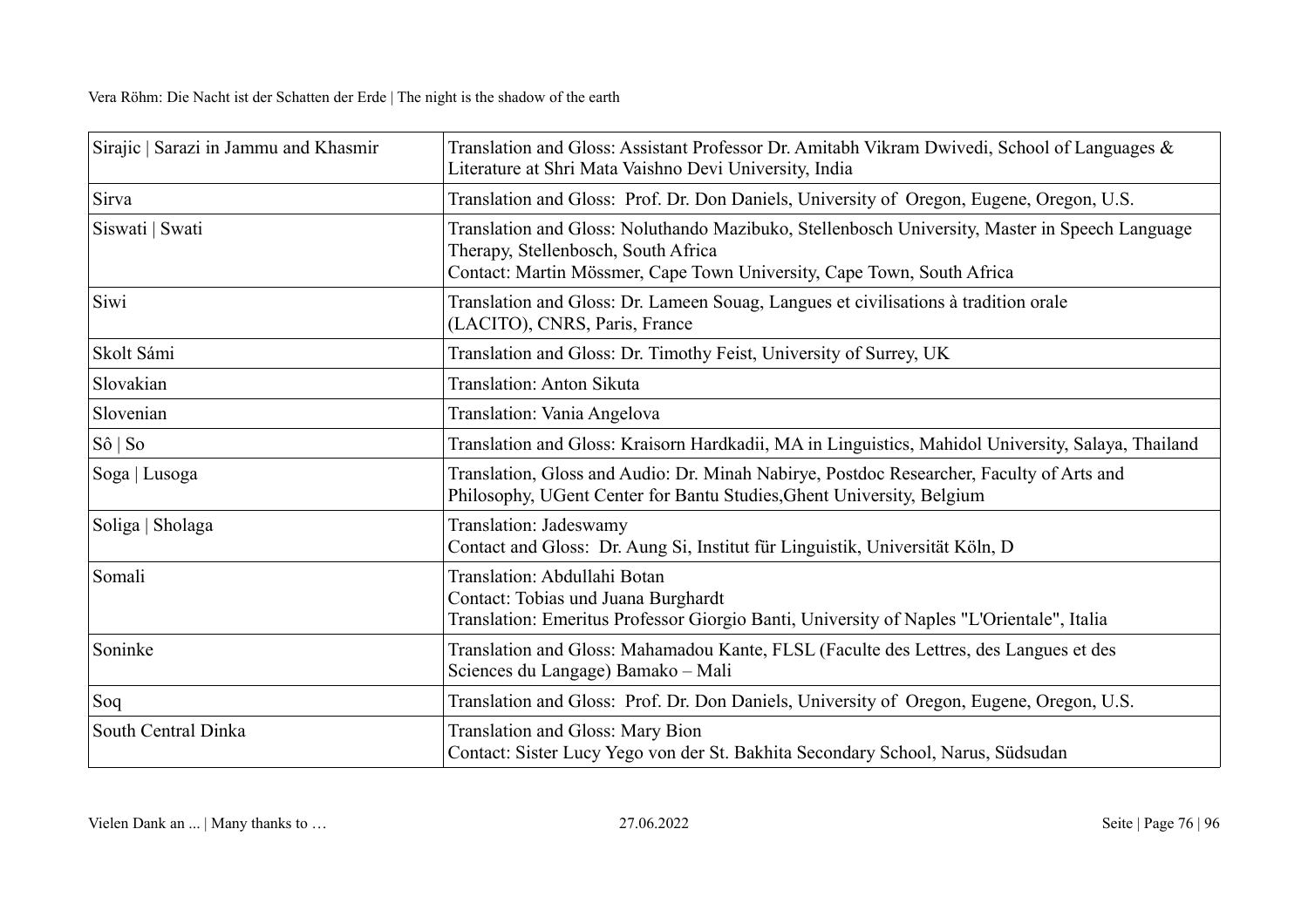| South Saami                    | Translation: Iréne Dorra<br>Contact: Richard Kowalik, Universität Stockholm<br>Gloss: Prof. Pekka Sammallahti, Uni Oulu, Finnland<br>Contact: Prof. Harald Gaski, The Arctic University of Norway                                                                                                                                                                                        |
|--------------------------------|------------------------------------------------------------------------------------------------------------------------------------------------------------------------------------------------------------------------------------------------------------------------------------------------------------------------------------------------------------------------------------------|
| South Ucayali Ashéninka        | <b>Translation: Rogelio Casique Flores</b><br>Contact, Gloss and Audio: Toni Pedrós Caballero, PhD candidate, Uni Leiden, NL                                                                                                                                                                                                                                                             |
| South-Central Kikongo          | Translation and Gloss: Mfumu Noso, Mainz<br>Translation and Gloss: Prof. Léon Mundeke, Universität von Kinshasa, DR Kongo<br>Contact: Prof. Dr. Koen Bostoen, Universität Gent, Belgien                                                                                                                                                                                                  |
| Southeastern Tepehuan          | Translation and Gloss: Profesora Gabriela García Salido, Centro de Estudios Antropológicos -Facultad<br>de Ciencias Políticas y Sociales - Universidad Nacional Autónoma de México.                                                                                                                                                                                                      |
| Southern Altai                 | Translation and Gloss: Dr. Aiiana Ozonova, Institute of Philology, Siberian Division,<br>Russian Academy of Sciences, Novosibirsk, Russia<br>Contact: Prof. Dr. Irina Nevskaya, Goethe-Universitat, Frankfurt am Main und Institute of<br>Philology, Siberian Division, Russian Academy of Sciences, Novosibirsk, Russia                                                                 |
| Southern Aymara                | Translation and Gloss: Dr. Matthias Pache, Uni Tübingen                                                                                                                                                                                                                                                                                                                                  |
| Southern Sotho   Sesotho       | Translation and Gloss: Prof. Andy Chebanne, PhD, University of Botswana, Gaborone,<br>Botswana                                                                                                                                                                                                                                                                                           |
| Southern Tshwa * Variety: Tsua | Translation and Gloss: Prof. Andy Chebanne, PhD, University of Botswana, Gaborone,<br>Botswana                                                                                                                                                                                                                                                                                           |
| Southern-Western Balochi       | Translation, Transcription and Gloss: PD Dr. Agnes Korn, CNRS, Frankreich und<br>Prof. Dr. Carina Jahani, Universitat Uppsala, Schweden<br>Contact: Gesellschaft für bedrohte Sprachen (GbS), Köln<br>Audio: Dr Sabir Badal Khan, Associate Professor, South Asian languages and cultures at the Oriental<br>University of Naples, Italy<br>Contact: PD Dr. Agnes Korn, CNRS, Frankreich |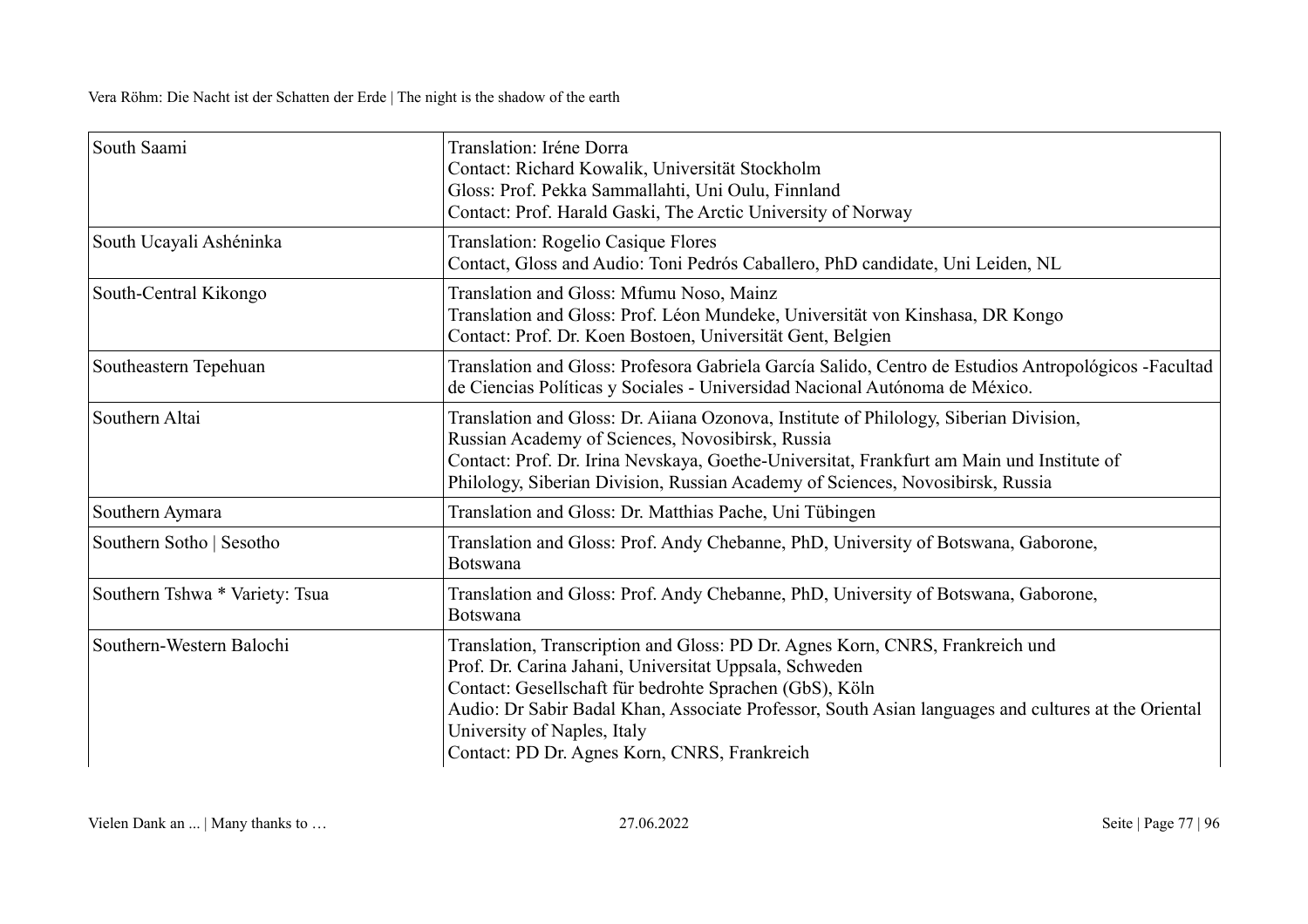| Southwestern Dargwa * Variety: Sanzhi                                 | Translation and Gloss: Prof. Dr. Diana Forker, Universität Jena, D                                                                                                                                        |
|-----------------------------------------------------------------------|-----------------------------------------------------------------------------------------------------------------------------------------------------------------------------------------------------------|
| Sranantongo   Sranan                                                  | Translation: Prof. Dr. Ingo Plag, Uni Düsseldorf                                                                                                                                                          |
| Sri Lanka Creole Portuguese                                           | Translation and Gloss: Dr. Hugo Cardoso, Assistant Professor, Universidade de Lisboa, Fac. de Letras,<br>Portugal                                                                                         |
| Standard Kanuri   Central Kanuri                                      | Translation and Gloss: Prof. Umara Bulakarima, University of Maiduguri, Nigeria<br>und emer. o. Prof. Dr. Norbert Cyffer, Universität Wien, Österreich                                                    |
| Stau-Dgebshes   Horpa * Variety: Rtau   rTa'u                         | Translation: Dr. Sonam Lhundrop, Southwest University of Financial and Economic Studies,<br>Chengdu, Sichuan, China<br>Contact und Gloss: Dr. Hiroyuki Suzuki, Fudan University, Shanghai, China          |
| Stau-Dgebshes   Horpa * Variety: Western<br>variety   Nyagrong Minyag | Translation and Gloss: Dr. Hiroyuki Suzuki, Fudan University, Shanghai, China                                                                                                                             |
| Sukuma                                                                | Translation and Gloss: Pauline Mhango, Mkwawa University College of Education (MUCE), Iringa,<br>Tanzania<br>Contact: Dr Ponsiano Kanijo, Mkwawa University College of Education (MUCE), Iringa, Tanzania |
| Sumbawa                                                               | Translation and Gloss: Prof. Asako SHIOHARA, Ph.D., Tokyo University of Foreign Studies,<br>Tokyo, Japan                                                                                                  |
| Sumerian                                                              | Translation, Gloss and Audio: PD Dr. phil. Thomas Balke, Seminar für Sprachen und Kulturen des<br>Vorderen Orients (SSKVO), Universität Heidelberg, Deutschland                                           |
| Sundanese                                                             | Translation: Prof. Dr. Franz Mueller, California State University, Fullerton                                                                                                                              |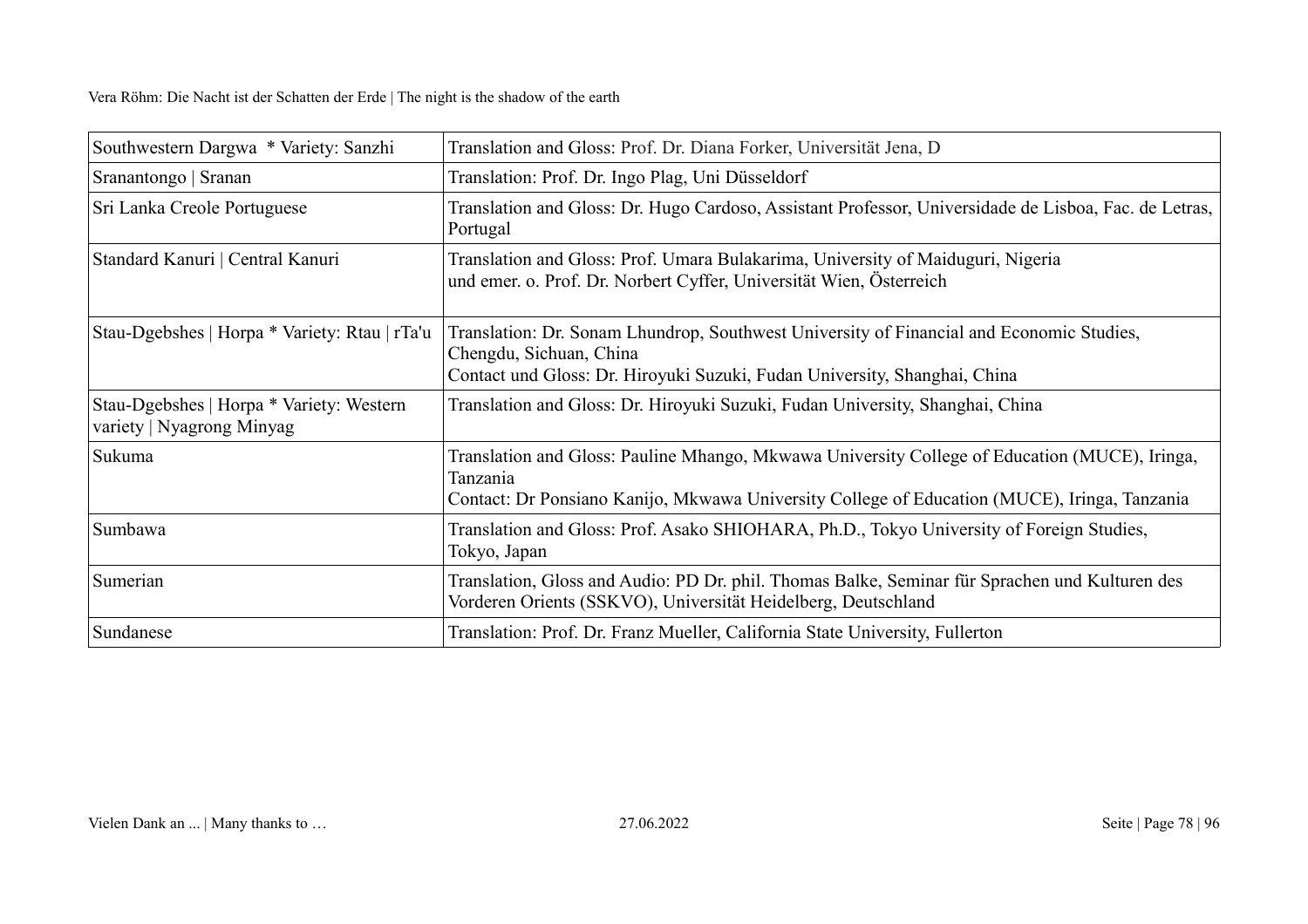| Sunuwar   Sunwar                          | Translation: Ashika Sunuwar                                                                                                                                                                                                                                                                                                                                                                                                    |
|-------------------------------------------|--------------------------------------------------------------------------------------------------------------------------------------------------------------------------------------------------------------------------------------------------------------------------------------------------------------------------------------------------------------------------------------------------------------------------------|
|                                           | Contact and Gloss: Mrs. Pabitra Chettri, Research Associate (Technical), SELDP, Sikkim University<br>and other members at SELDP via Assistant Professor Samar Sinha, Ph.D., Department of Nepali,<br>School of Languages and Literature, Sikkim University, Gangtok, Sikkim, India, Coordinator of<br>Centre for Endangered Languages, Principal Investigator of Sikkim's Endangered Language<br>Documentation Project (SELDP) |
| Susu   Soussou                            | Translation: Francis Phalazar Loua<br>Contact and Gloss: Maria B. Konoshenko, PhD, Senior researcher, Institute of Linguistics, Russian<br>Academy of Science, Moscow, Russia                                                                                                                                                                                                                                                  |
| Svan                                      | Translation and Audio: Eka Kwiciani<br>Contact: Dr. Irma Shiolashvili, Bonn                                                                                                                                                                                                                                                                                                                                                    |
| <b>Swampy Cree</b>                        | Translation and Gloss: Ken Paupanekis, University of Manitoba, Faculty of Arts,<br>Department of Native Studies, Winnipeg, Manitoba, Canada                                                                                                                                                                                                                                                                                    |
| Swedish                                   | Audio: Mona-Lisa Hoffelner                                                                                                                                                                                                                                                                                                                                                                                                     |
| Sylheti                                   | Translation: Abu Sayeed<br>'Fonty 18' font designer: Mukter Ahmed<br>Contact und Coordinaton: E. Marie Thaut                                                                                                                                                                                                                                                                                                                   |
| Taa   !xóõ                                | Translation: Dr. Christfried Naumann, HU Berlin und Frieda 'N!ahma-l"Ai Tsame<br>Contact: Gesellschaft für bedrohte Sprachen (GbS), Köln                                                                                                                                                                                                                                                                                       |
| Taabwa   Tabwa                            | Translation and Gloss: Troy E. Spier, Ph.D., Middle Georgia State University, Macon, GA, U.S.                                                                                                                                                                                                                                                                                                                                  |
| Tabasco Chontal   Chontal Maya   Yokot'an | Translation: Dr. José del Carmen Osorio May, Hermosillo, Sonora, México                                                                                                                                                                                                                                                                                                                                                        |
| Tagalog                                   | Translation: Teresa Tamayo<br><b>Contact: Mark Curry</b><br>Translation and Gloss: Deborah Ruiz-Wall, PhD, OAM, Sydney, NSW, Australia                                                                                                                                                                                                                                                                                         |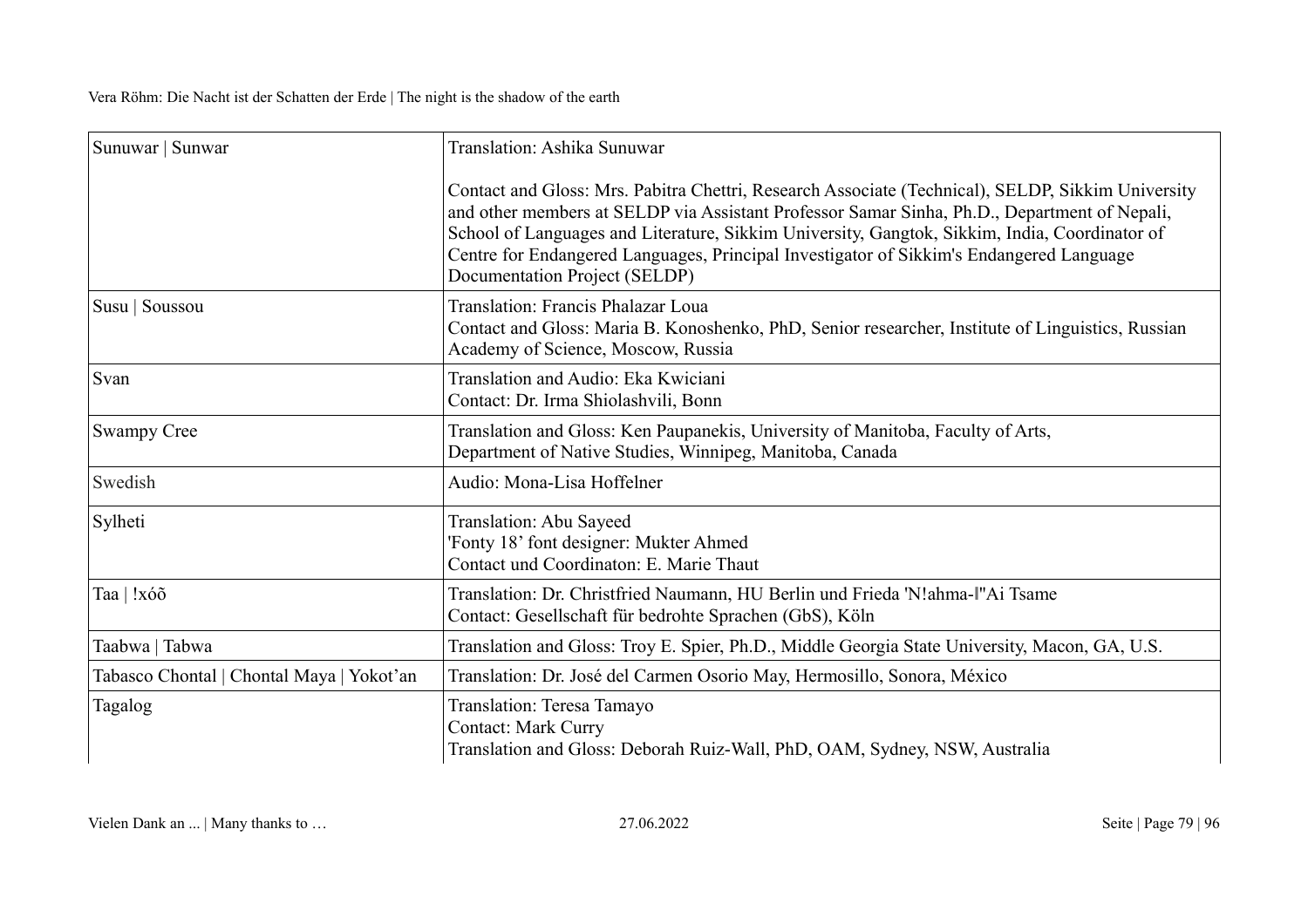| Tagoi                                  | Translation and Gloss: Prof. Dr. Abeer Basheer, Universität Khartoum, Sudan<br>Contact: Prof. Dr. Helene Fatima Idris, University of Khartoum                                                                                                                          |
|----------------------------------------|------------------------------------------------------------------------------------------------------------------------------------------------------------------------------------------------------------------------------------------------------------------------|
| Tahitian                               | Translation and Gloss: Dr. Jacques Vernaudon, Maitre de conferences en linguistique,<br>Universite de la Polynesie Francaise, Punaauia, Faa'a - Tahiti - Polynesie francaise                                                                                           |
| Taiga Sayan Turkic   Tofa              | Translation and Gloss: Arzhaana Syuryun, PhD, Reseach Fellow, Institute for Linguistic Studies, RAS,<br>Saint-Petersburg; Senior researcher, Research Center for the Preservation, Revitalization and<br>Documentation of the Languages of Russia, RAS, Moscow, Russia |
| Taiwanese   Min Nan Chinese            | Translation: Rosa Zheng, Taipei, Taiwan<br>Contact: Günter Whittome, Taipei, Taiwan via Sandra Steiger, Darmstadt, Germany<br>Audio: Rosa Zheng, Taipei, Taiwan, www.mrszheng.com                                                                                      |
| Tajik                                  | <b>Translation: Shuhrat Nigmatov</b><br>Contact: Ekkehard Schwehn                                                                                                                                                                                                      |
| Tajio                                  | <b>Translation: Mochtar</b><br>Contact and Gloss: Dr. Luh Anik Mayani, Director of SEAMEQ QITEP in Language, Jakarta,<br>Indonesia                                                                                                                                     |
| Tal                                    | Translation and Gloss: Michael Bulkaam, Research Assistent, Kay Williamson Educational<br>Foundation, Jos, Nigeria                                                                                                                                                     |
| Talysh   Tāleši   North-Central Talysh | Translation: Dr. Kiumarz Aresumand-Gilandehi<br>Contact and Gloss: Dr. Mahmood Falaki                                                                                                                                                                                  |
| Tamil                                  | Translation and Gloss: Thillaiambalam Paramsothy, Dolmetscher und Übersetzer                                                                                                                                                                                           |
| Tanimuca-Retuarã                       | Translation: Álvaro Tanimuca<br>Contact and Gloss: Dr. habil. Laurent Fontaine, LACITO (Langues et civilisations à tradition orale)<br>laboratory at CNRS (French National Center for Scientific Research).                                                            |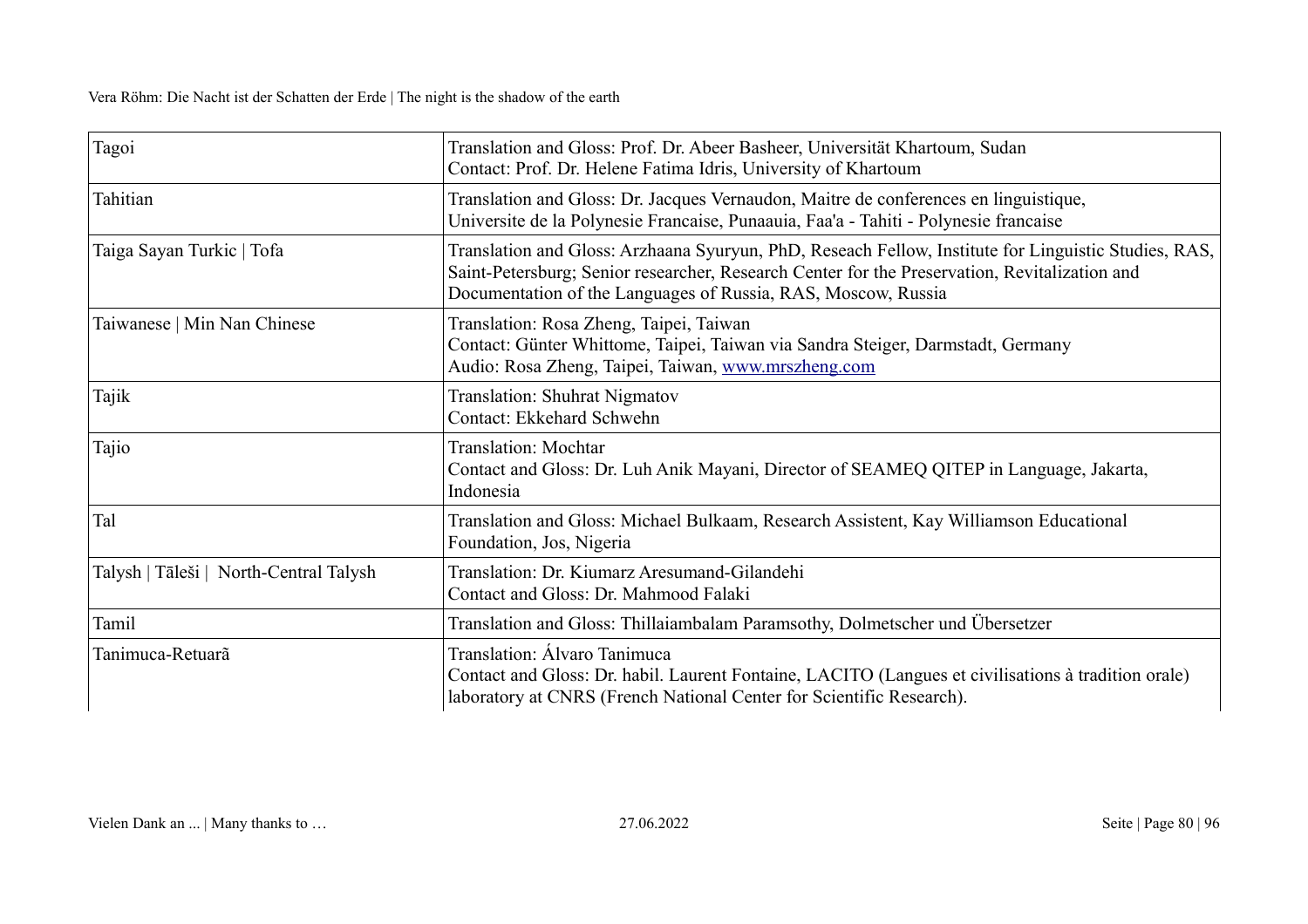| Tarahumaran * Variety: Central Tarahumara<br>Rarámuri * Subvariety: Norogachi Rarámuri | Translation: Regina Espino und Dr. Jesús Villalpando Quiñonez<br>Gloss und Contact: Dr. Jesús Villalpando Quiñonez, Post-doctoral Research Fellow, Instituto de<br>Investigaciones Filológicas, Universidad Nacional Autónoma de México (UNAM), Mexico City,<br>Mexico                       |
|----------------------------------------------------------------------------------------|----------------------------------------------------------------------------------------------------------------------------------------------------------------------------------------------------------------------------------------------------------------------------------------------|
| Tariana   Tariano                                                                      | Translation and Gloss: Prof. Alexandra Aikhenvald, PhD, DLitt, FQAAS, FAHA,<br>Distinguished Professor and Australian Laureate Fellow, Director of the Language and<br>Culture Research Centre, James Cook University, Cairns, QLD, Australia                                                |
| Tausug                                                                                 | Translation: Fleur Akim Nadua<br><b>Contact: Mark Curry</b>                                                                                                                                                                                                                                  |
| Te Reo Māori Kuki Airani   Southern Cook<br><b>Island Maori</b>                        | Translation: Manava Parakoti<br>Contact: Dr. Rae Si'ilata, Director Va'atele Education Consulting, Auckland, New Zealand                                                                                                                                                                     |
| Tedim Chin                                                                             | Translation, Gloss and Audio: Zam Ngaih CING, Ph.D. (Linguistics)                                                                                                                                                                                                                            |
| Tedun-muni   Tedunmuni   Yaeyama * Variety:<br>Taketomi                                | Translation: Tatsujin UESEDO<br>Contact: Dr. habil. Shigeko Shinohara, Laboratoire de Phonétique et Phonologie (CNRS/Sorbonne<br>Nouvelle), Paris, France via Qandeel Hussain, Postdoctoral Fellow, Department of Linguistics,<br>Faculty of Arts and Science, University of Toronto, Canada |
| Tegali   Rashad                                                                        | Translation and Gloss: Prof. Dr. Maha Aldawi (PhD), Head Department of Linguistics,<br>University of Khartoum, Sudan                                                                                                                                                                         |
| Telugu                                                                                 | Translation: Prof. Dr. Kinnera Sreedevi, Dravidian University Agaram                                                                                                                                                                                                                         |
| Temi   Gitemi                                                                          | Translation: Patrick Girigo Kasango, LL.B, Msc.PPM, Tansania<br>Contact and Gloss: Christine Derungs, SIL                                                                                                                                                                                    |
| Temne                                                                                  | Translation and Gloss: Sheikh Umarr Kamarah, Ph.D., Professor and Chair, Department<br>of Languages and Literature, Virginia State University, Ettrick, VA, U.S.                                                                                                                             |
| Tennet                                                                                 | Translation and Gloss: Aliza Rafael<br>Contact: Sister Lucy Yego von der St. Bakhita Secondary School, Narus, Südsudan                                                                                                                                                                       |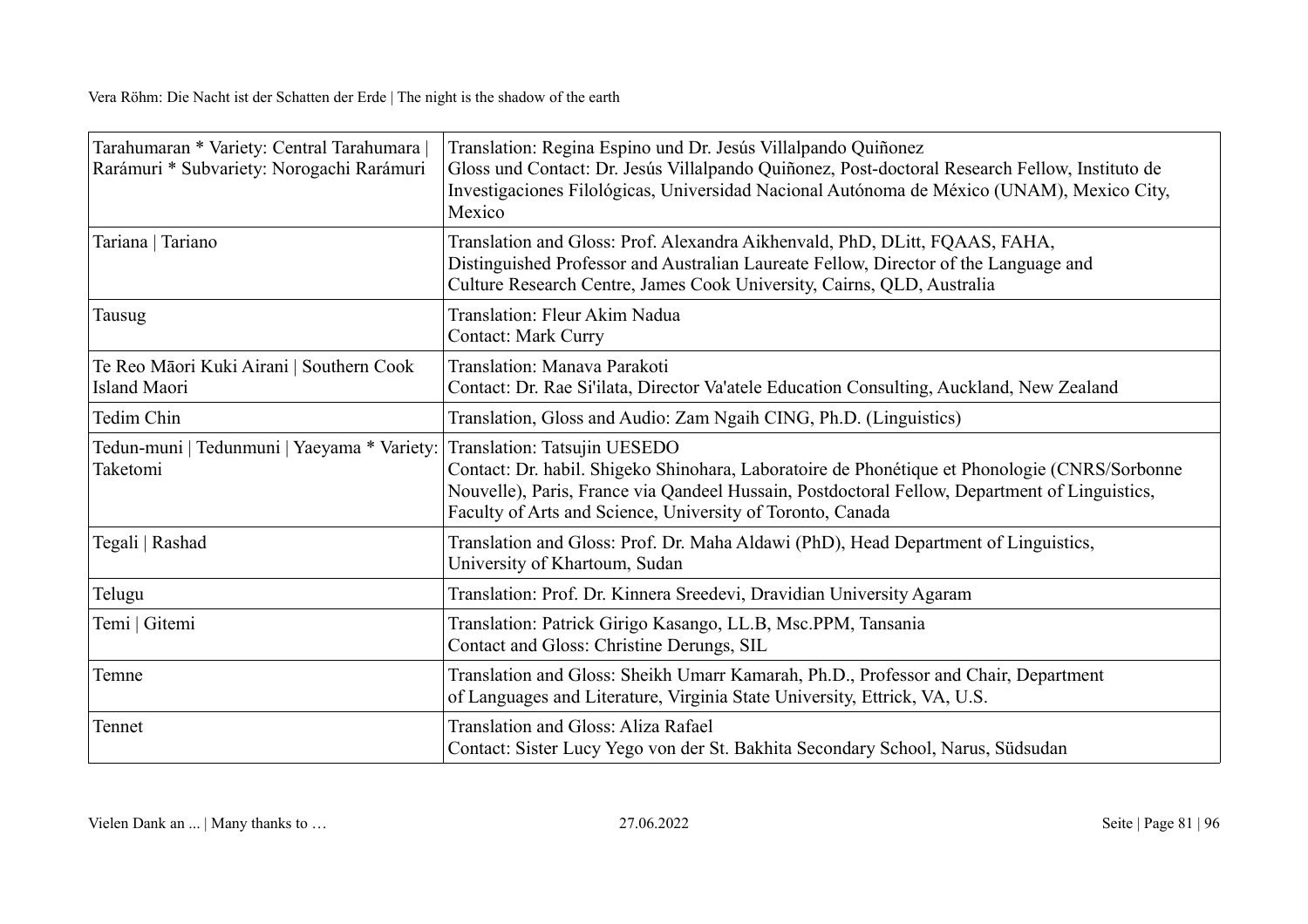| Tenyidie   Angami Naga        | Translation and Gloss: Dr. Savio Megolhuto Meyase, Universität Leipzig                                                                                                                                                                                                                               |
|-------------------------------|------------------------------------------------------------------------------------------------------------------------------------------------------------------------------------------------------------------------------------------------------------------------------------------------------|
| Ter Sami                      | Translation and Gloss: Prof. Pekka Sammallahti, Uni Oulu, Finnland<br>Contact: Prof. Harald Gaski, The Arctic University of Norway                                                                                                                                                                   |
| Terena   Terêna   Etelena     | Translation: M.A. Aronaldo Julio<br>Contact and Gloss: Dr. Tom Durand, SeDyL (Languages Structures and Dynamics), Paris                                                                                                                                                                              |
| Ternateño   Ternate Chabacano | Translation and Gloss: Eeva Sippola, Associate Professor, Ibero-American languages and cultures,<br>University of Helsinki, Finland                                                                                                                                                                  |
| Teso   Ateso                  | Translation: Collins Onyango                                                                                                                                                                                                                                                                         |
| Tetum                         | Translation: Maria Tschanz<br>Translation and Gloss: Dr. Aone van Engelenhoven, Universität Leiden, Niederlande                                                                                                                                                                                      |
| Thakali                       | Translation and Gloss: Prof. Dr. Stefan Georg, Uni Bonn                                                                                                                                                                                                                                              |
| Tho                           | Translation and Gloss: Dr. Nguyễn Hữu Hoanh, Institute of Linguistics, Vietnam Academy of<br>Social Sciences, Ha Nội, Vietnam                                                                                                                                                                        |
| Tibetan                       | Translation: Puntsok Tsering, Tibethaus Frankfurt am Main, † 10.09.19<br>Contact: Migmar Dhakyel via Philip Hoheisel Regionalgruppe Darmstadt - Tibet Initiative<br>Deutschland e.V.<br>Translation and Gloss: Dr Eric Mélac, Associate Professor at Université Paul Valéry Montpellier 3,<br>France |
| Ticuna   Tikuna   Magüta      | Translation: Alcilei Vale Neto<br>Contact: Dr. Meritxell Sabido-Espin, Merck KGaA                                                                                                                                                                                                                    |
| Tigrinya                      | <b>Translation: Goitom Beraki</b>                                                                                                                                                                                                                                                                    |
| Tipai   Kumeyaay              | Translation: Yolanda Meza Calles<br>Translation: Emilia Meza Calles<br>Contact, Gloss and Audio: Professor Margaret Field, Ph.D., American Indian Studies, San Diego State<br>University, San Diego, CA, U.S.                                                                                        |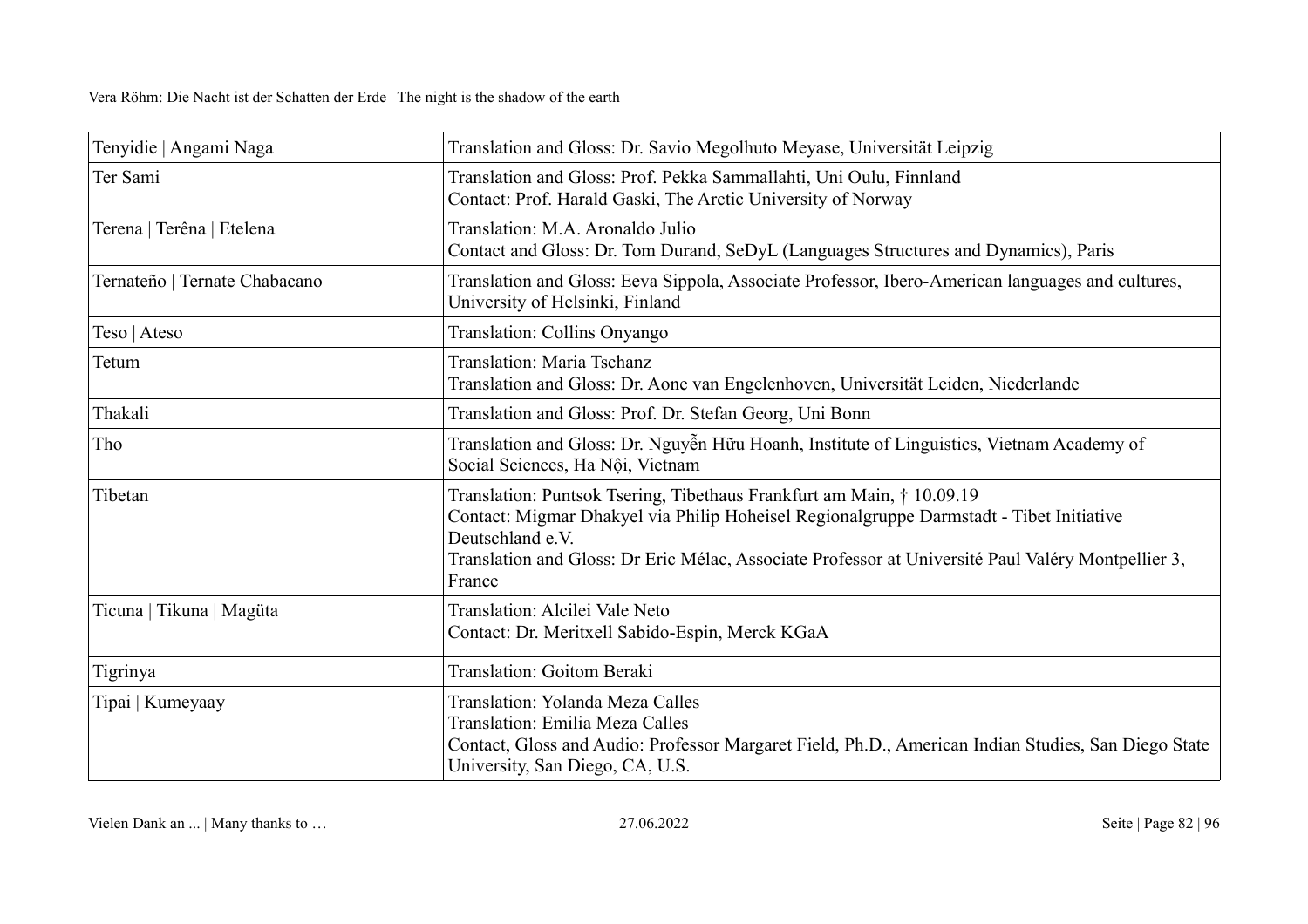| Tira                  | Translation: Himidan Hassen<br>Contact and Gloss: Nina Hagen Kaldhol, Ph.D. student, Department of Linguistics, UC San Diego,<br>CA, U.S.                                                                                                                                                                                                                                                                            |
|-----------------------|----------------------------------------------------------------------------------------------------------------------------------------------------------------------------------------------------------------------------------------------------------------------------------------------------------------------------------------------------------------------------------------------------------------------|
| Tiri-Mea   Tinrin     | Translation and Gloss: Midori Osumi, PhD (from Australian National University), Prof. em. Tokyo<br>Woman's Christian University, Tokyo, Japan                                                                                                                                                                                                                                                                        |
| Tlingit               | Translation: X'unei Lance Twitchell, Ph.D., Associate Professor of Alaska Native Languages,<br>University of Alaska Southeast, Juneau, AK, U.S.                                                                                                                                                                                                                                                                      |
| Toba Batak            | Translation and Gloss: Wilson Manik<br>Contact: Prof. Abigail Cohn, Ph.D., Cornell University, Department of Linguistics, Ithaca,<br>NY, U.S.                                                                                                                                                                                                                                                                        |
| Tohono O'odham   Pima | Translation and Gloss: Adjunct Associate Professor David L. Shaul, Center for the Study of Origins,<br>University of Colorado (UCB), Boulder, CO, U.S.                                                                                                                                                                                                                                                               |
| Tojolab'al            | Translation and Gloss: José Gómez Cruz, PhD student, Centro de Investigaciones y<br>Estudios Superiores en Antropología Social en la Ciudad de México (DLI-CIESAS)                                                                                                                                                                                                                                                   |
| <b>Tok Pisin</b>      | Translation: Eva Raabe, Weltkulturen Museum, Frankfurt am Main<br>Translation: Marilyn Strathern, Prof. emer. Dr., Cambridge, UK<br>Translation: Craig Alan Volker, Adjunct Professor, Ph.D., James Cook University, Cairns, Australien<br>Translation: Dr. Darja Hoenigman, School of Culture, History and Language, ANU College of Asia<br>& the Pacific, Australian National University, Canberra, ACT, Australia |
| Toku-No-Shima         | Translation and Gloss: Prof. em. Yasunari Ueda, Universität Hiroshima<br>Contact: Leopold Federmair, Universität Hiroshima                                                                                                                                                                                                                                                                                           |
| Tombulu               | Translation: Jenry E. C. Mandey<br>Contact and Gloss: Dr Timothy Brickell, School of Languages and Linguistics, Faculty of Arts, The<br>University of Melbourne, Australia                                                                                                                                                                                                                                           |
| Tommo So Dogon        | Translation and Gloss: Dr. Laura McPherson, Associate Professor, Dartmouth<br>College, New Hampshire, U.S.                                                                                                                                                                                                                                                                                                           |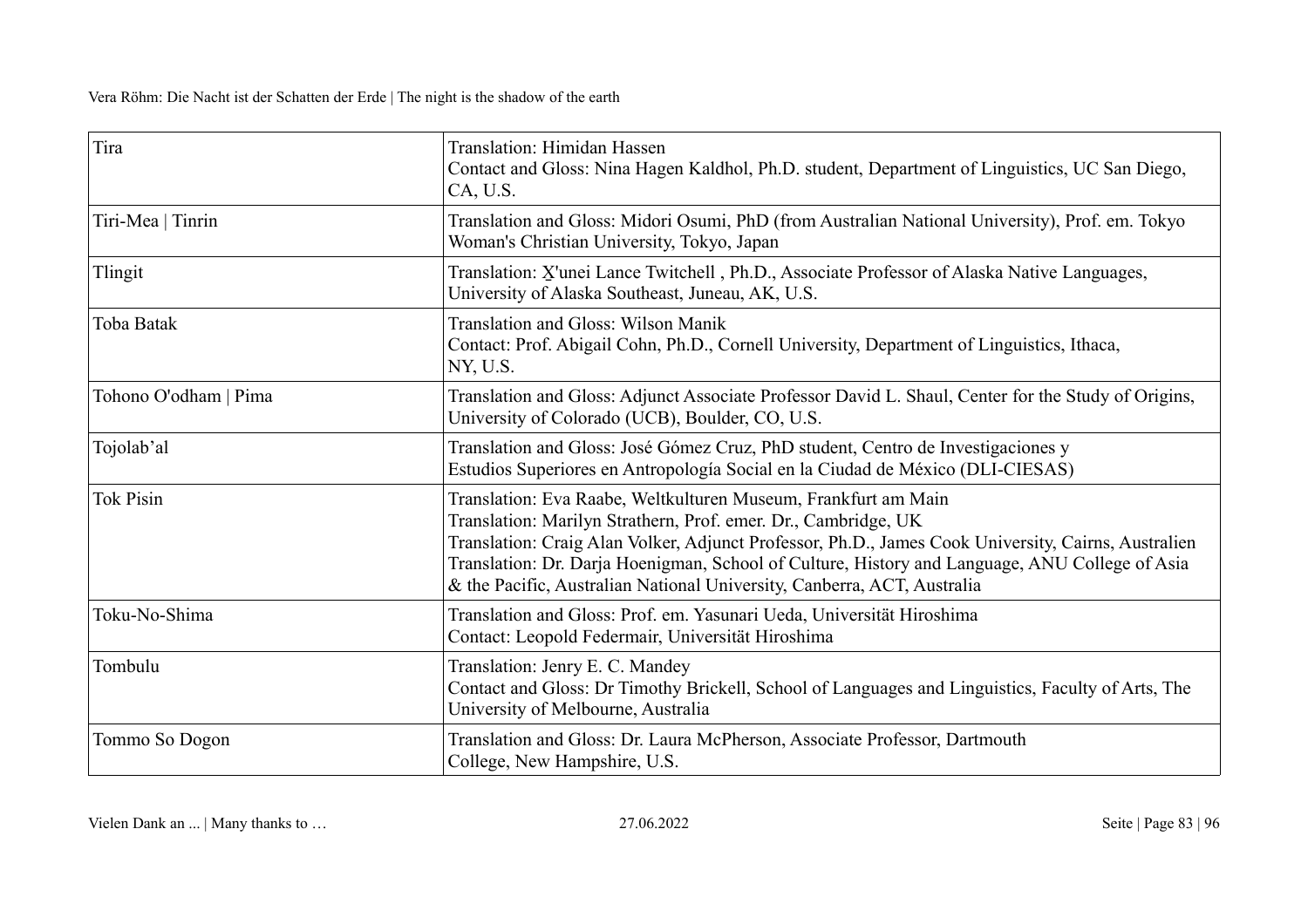| Tomo Kan Dogon              | Translation and Gloss: Dr. Vadim Dyachkov, Russian Academy of Science, Department of<br>Theoretical and Applied Linguistics, Moscow, Russia                                                                                                        |
|-----------------------------|----------------------------------------------------------------------------------------------------------------------------------------------------------------------------------------------------------------------------------------------------|
| Tondano                     | Translation: Speech community members Vibianus Mailangkay, Kalo Kojongian, Leo Maramis<br>Contact and Gloss: Dr Timothy Brickell, School of Languages and Linguistics, Faculty of Arts, The<br>University of Melbourne, Australia                  |
| Tongan                      | Translation and Gloss: Prof. Dr. Besnier, Fellow, Helsinki Collegium for Advanced<br>Studies (2019–20) Professor of Cultural Anthropology, University of Amsterdam,<br>Honorary Research Fellow, Department of Social Inquiry, La Trobe University |
| Tongwe                      | Translation and Gloss: Dr. Yuko ABE, Department of History and Culture, Lanzhou University,<br>Gansu, China                                                                                                                                        |
| Tonsawang                   | Translation: Speech community members Jan P. Pelleng, Julin Ponomban and Ariel Pangau<br>Contact and Gloss: Dr Timothy Brickell, School of Languages and Linguistics, Faculty of Arts, The<br>University of Melbourne, Australia                   |
| Tontemboan                  | Translation: Jenry E. C. Mandey<br>Contact and Gloss: Dr Timothy Brickell, School of Languages and Linguistics, Faculty of Arts, The<br>University of Melbourne, Australia                                                                         |
| Toposa                      | Translation and Gloss: Susan Nakai<br>Contact: Sister Lucy Yego von der St. Bakhita Secondary School, Narus, Südsudan                                                                                                                              |
| Toraja-Sa'dan               | Translation: Rara Gendis Danarek<br>Contact: Tobias und Juana Burghardt                                                                                                                                                                            |
| <b>Torres Strait Creole</b> | Translation and Gloss: Dr. Anna Shnukal, Australia                                                                                                                                                                                                 |
| Torwali                     | <b>Translation and Gloss: Zubair Torwali</b>                                                                                                                                                                                                       |
| <b>Tosk Albanian</b>        | Translation: Ervina Halili<br>Contact: Reto Ziegler                                                                                                                                                                                                |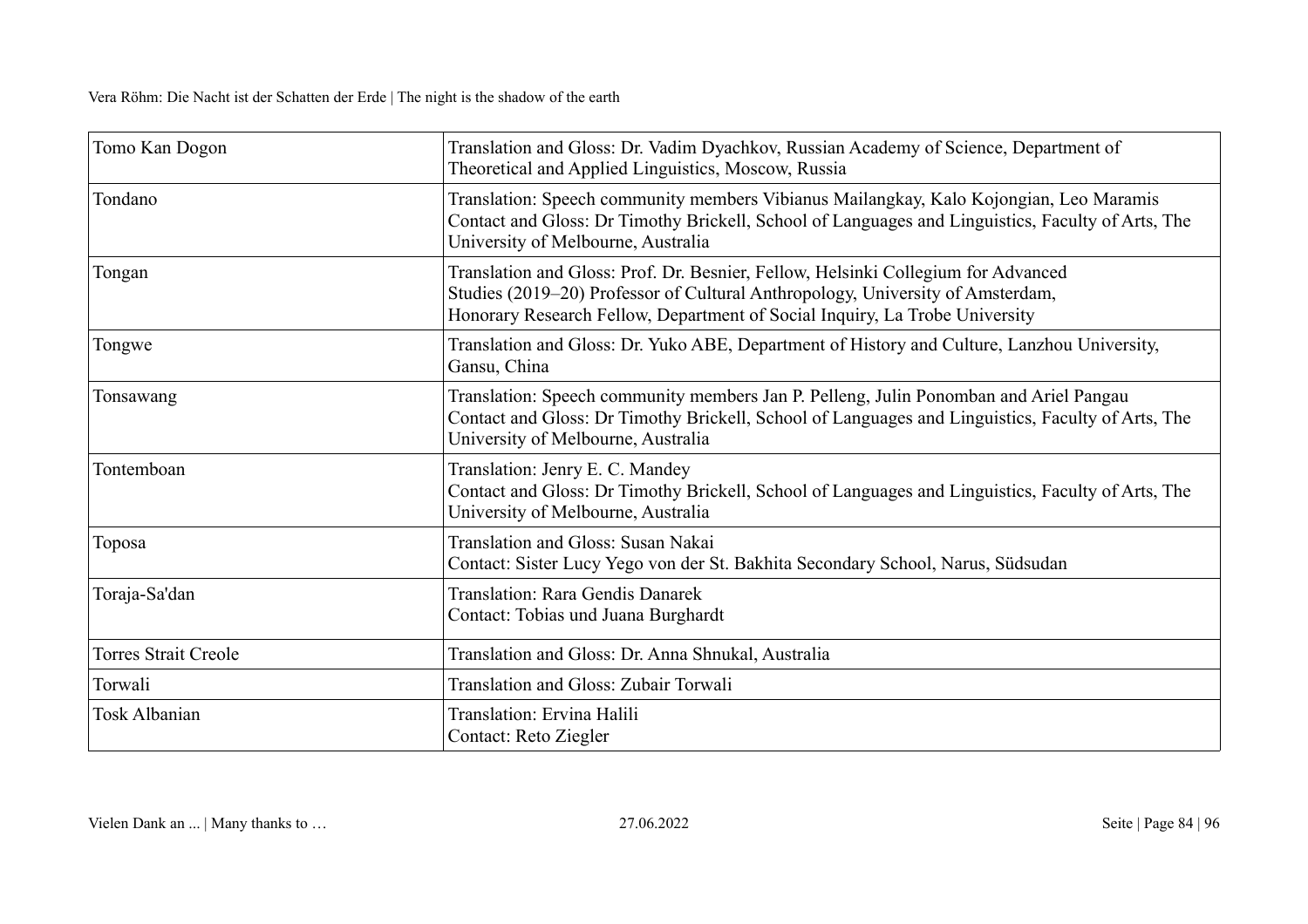| Totoli                        | Translation: Winarno S. Alamudi<br>Contact and Gloss: Maria Bardají i Farré, MA, PhD student, Institut für Linguistik, Universität Köln,<br>D                                                                                                                                                                                                                                       |
|-------------------------------|-------------------------------------------------------------------------------------------------------------------------------------------------------------------------------------------------------------------------------------------------------------------------------------------------------------------------------------------------------------------------------------|
| Totontepec Mixe               | Translation and Gloss: Epifanio Noé Alcántara Gómez (Totontepec, Mexico) and Associate Professor<br>of Anthropology Daniel Suslak, Ph.D. (Indiana University Bloomington, U.S.)                                                                                                                                                                                                     |
| Tsafiki   Tsa'fiki   Colorado | Translation: Jhonny Calazacón (Cóngoma - Sto. Domingo de los Tsa'chilas)<br>Contact: Prof. Marleen Haboud, PUC Ecuador, Directora del Proyecto Oralidad<br>Modernidad Prof. Dr. Sandra Schlumpf-Thurnherr, University of Basel, The Switzerland                                                                                                                                     |
| Tsez   Dido                   | Translation and Gloss: Maria Polinsky, Professor of Linguistics, UMD, College Park,<br>Maryland, U.S.                                                                                                                                                                                                                                                                               |
| Tshangla                      | Translation and Gloss: Associate Prof. Dr. Erik Andvik, NLA University College, Bergen, Norway,<br><b>SIL Consultant</b>                                                                                                                                                                                                                                                            |
| Tswana                        | Translation: Dr. Annekie Joubert, HU Berlin<br>Contact: Dr. Christfried Naumann, HU Berlin via Gesellschaft für bedrohte Sprachen (GbS), Köln                                                                                                                                                                                                                                       |
| Tswapong   Chetswapong        | Translation: Mr. Bennett Maifala<br>Contact: Associate Professor Kemmonye C. Monaka, Department of English, University of Botswana,<br>Gaborone, Botswana                                                                                                                                                                                                                           |
| Tucano                        | Translation: Israel Tuyuca<br>Contact: Dr. Meritxell Sabido-Espin, Merck KGaA                                                                                                                                                                                                                                                                                                       |
| <b>Tundra Nenets</b>          | Translation: Dr. Roza Laptander, University of Lapland, Arctic Centre, Rovaniemi,<br>Finnland<br>Contact: Prof. Dr. Florian Stammler, University of Lapland, Arctic Centre, Rovaniemi,<br>Finnland<br>Translation: Julia Taleeva<br>Contact: Dmitry Harakka-Zaitsev, PhD in Law, The Consultative Committee of Finno-<br>Ugric Peoples via a.o. Prof. Dr. Tatiana Agranat, Russland |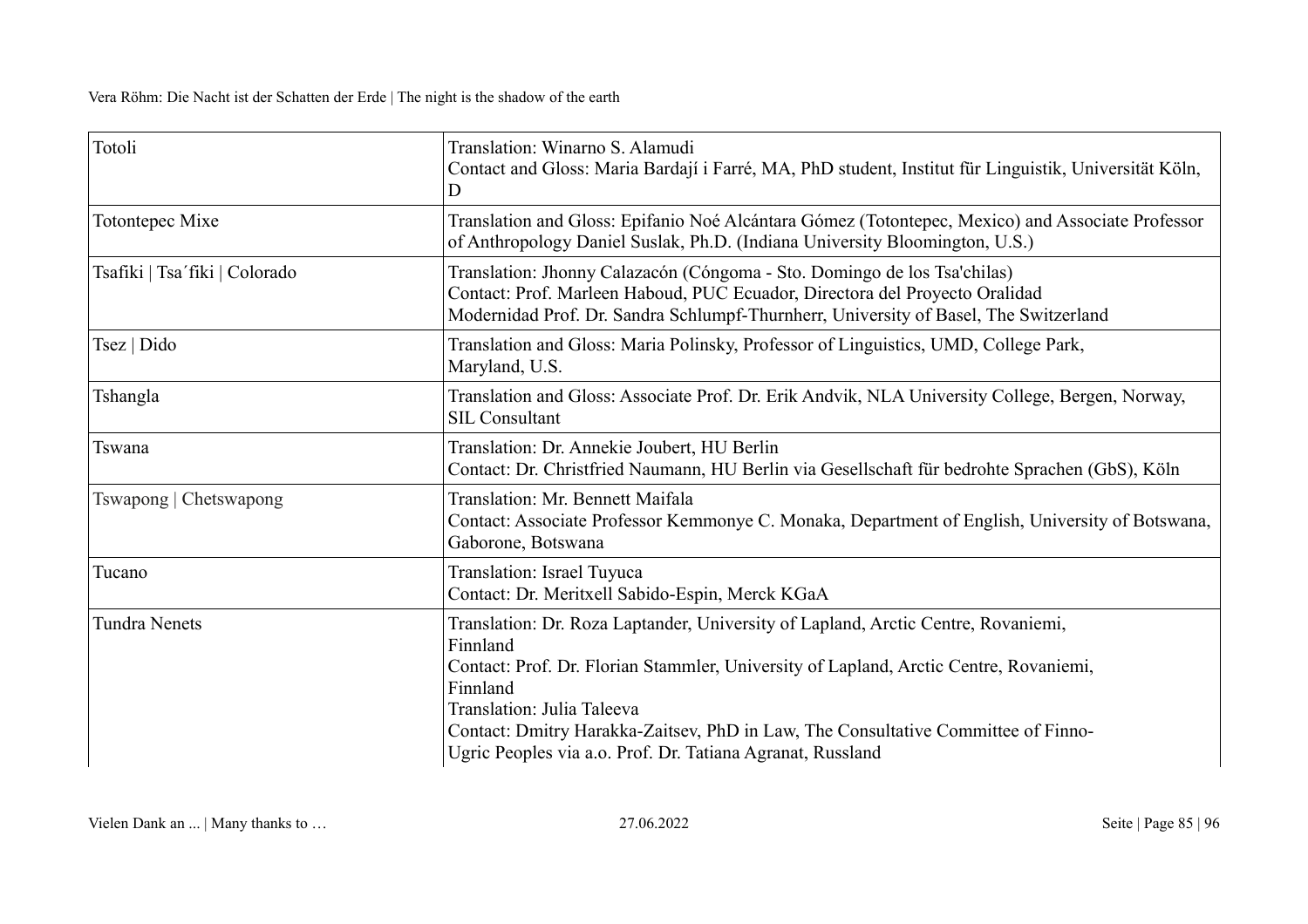| Turkana                                  | Translation: Gabriel Ekalale<br>Contact: Prof. Itaru Ohta, Kyoto University, JP                                                                                                                                                                                                                                                                                   |
|------------------------------------------|-------------------------------------------------------------------------------------------------------------------------------------------------------------------------------------------------------------------------------------------------------------------------------------------------------------------------------------------------------------------|
| Turkmen                                  | Translation: Anna Melikyan                                                                                                                                                                                                                                                                                                                                        |
| Tuvaluan                                 | Translation and Gloss: Prof. Dr. Besnier, Fellow, Helsinki Collegium for Advanced<br>Studies (2019–20) Professor of Cultural Anthropology, University of Amsterdam,<br>Honorary Research Fellow, Department of Social Inquiry, La Trobe University                                                                                                                |
| Tuvan   Tuvinian   Steppe Sayan Turkic   | Translation and Gloss: Arzhaana Syuryun, PhD, Reseach Fellow, Institute for Linguistic Studies, RAS,<br>Saint-Petersburg; Senior researcher, Research Center for the Preservation, Revitalization and<br>Documentation of the Languages of Russia, RAS, Moscow, Russia                                                                                            |
| Tuwuli                                   | Translation and Gloss: Matthew W. Harley                                                                                                                                                                                                                                                                                                                          |
| Tuyuca                                   | Translation: Israel Tuyuca<br>Contact: Dr. Meritxell Sabido-Espin, Merck KGaA                                                                                                                                                                                                                                                                                     |
| <b>Tzeltal</b>                           | Translation and Gloss: Dr. Gilles Polian, Centro de Investigaciones y Estudios Superiores en<br>Antropología Social - Unidad Sureste (CIESAS), La Quinta San Martín, San Cristóbal L. C., Chiapas,<br>Mexico                                                                                                                                                      |
| Tzotzil * Variety: Tzotzil of Zinacantán | Translation and Gloss: John B. Haviland, Distinguished Prof. of Anthropology,<br>University of California San Diego (UCSD), U.S.                                                                                                                                                                                                                                  |
| Tzutuhil   Tz'utujil                     | Translation: Juan Gonzalez, ehem. Lehrer der Academia de Lenguas Mayas<br>Contact: Urs Marfurth, Guatemala<br>Translation: Ajpub' García Ixmata', Universidad Rafael Landivar, Guatemala<br>Contact: Judith M. Maxwell, Louise Rebecca Schawe and Williedell Schawe Professor of<br>Linguistics and Anthropology, Tulane University, New Orleans, Louisiana, U.S. |
| Udege   Udihe                            | Translation and Gloss: Maria Tolskaya und Prof. Dr. Irina Nikolaeva, SOAS London                                                                                                                                                                                                                                                                                  |
| Udi                                      | Translation: Prof. Dr. Wolfgang Schulze, LMU München († 13.04.20)<br>Gloss: Professor Emerita Alice C. Harris, Ph.D., Department of Linguistics, University of<br>Massachusetts Amherst, U.S.                                                                                                                                                                     |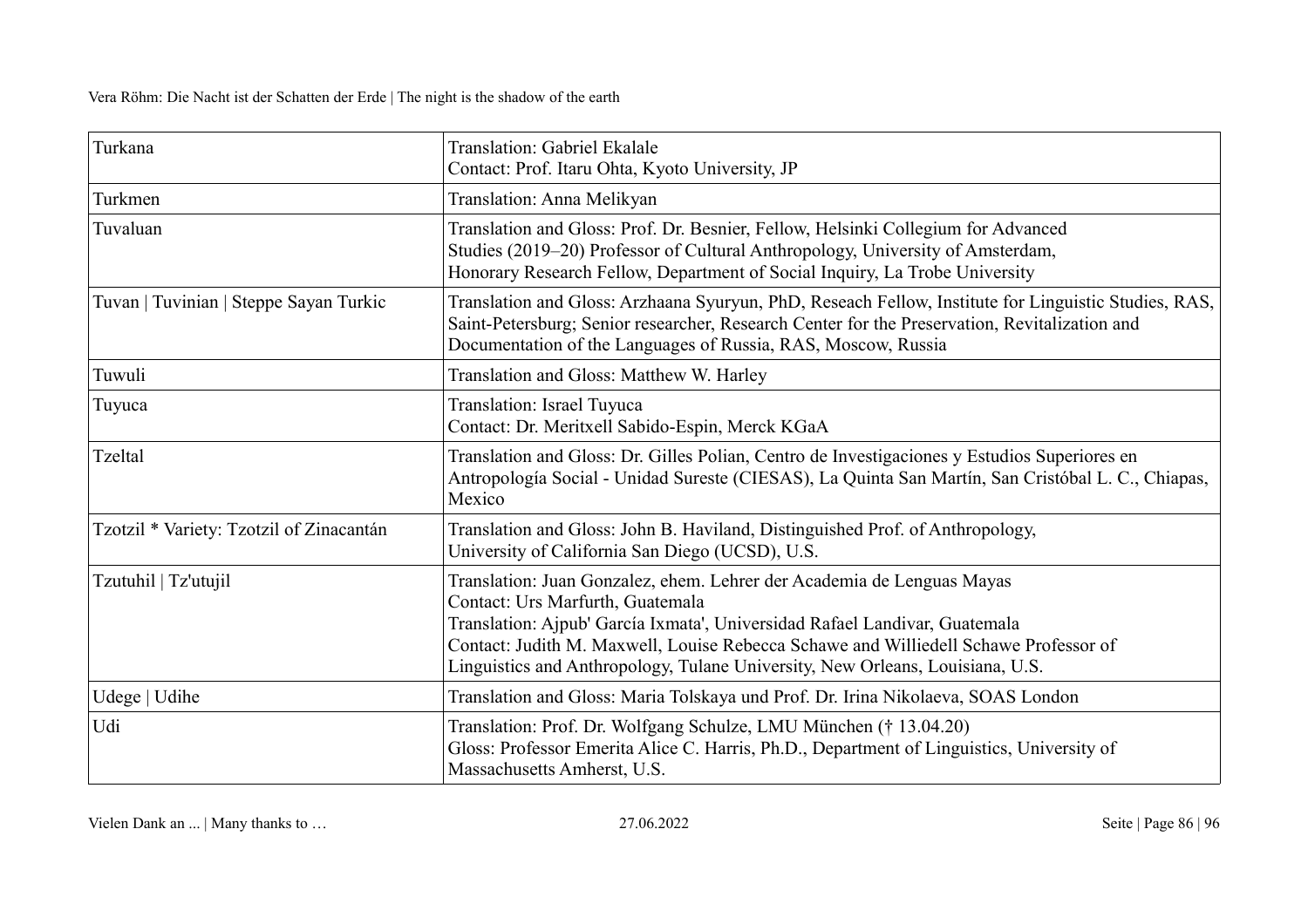| Udmurt                              | Translation and Gloss: Prof. Dr. Dr. h. c. Eberhard Winkler, Finnisch-Ugrisches Seminar,<br>Georg-August-Universität Göttingen, Deutschland                                                                                                                            |
|-------------------------------------|------------------------------------------------------------------------------------------------------------------------------------------------------------------------------------------------------------------------------------------------------------------------|
| Uhami   Úhùàmì                      | Translation and Gloss: Dr. Taiwo Agoyi, Senior Lecturer, Adekunle Ajasin University,<br>Akungba Akoko, Ondo State, Nigeria<br>Contact: Jonas Lau, M.A., PhD student, Universität Köln                                                                                  |
| Uighur   Uyghur                     | Translation and Gloss: Nurnissam Ismailova, Vorstand Uigurischer Kulturverein Arzu e.V.<br>in München, Dolmetscherin und Übersetzerin für Uigurisch, Russisch, Kasachisch                                                                                              |
| Uipo   Khoibu                       | Translation, Gloss, Audio and Video: Mosyel Syelsaangthyel Khaling, community linguist, 2020<br>Excellence in Community Linguistics Award winner, Khangshim village, Tengnoupal District,<br>Manipur, India<br>Contact: Prof. Dr. Pavel Ozerov, Universität Münster, D |
| Ukrainian                           | Translation: Alexander Bitman (Version 1)<br>Translation: Antanas A. Jonynas (Version 2)<br>Contact: Tobias und Juana Burghardt<br>Audio: Beata Korn<br><b>Contact: Volkmar Hoppe</b>                                                                                  |
| Ulithian                            | Translation and Gloss: Neil Mellen, Habele Outer Island Education Fund, Columbia, U.S.                                                                                                                                                                                 |
| Ulwa (PNG)   Yaul                   | Translation and Gloss: Dr. Russell Barlow, Max-Planck-Institut für<br>Menschheitsgeschichte, Jena                                                                                                                                                                      |
| Ume Sámi                            | Translation and Gloss: Prof. Pekka Sammallahti, Uni Oulu, Finnland<br>Contact: Prof. Harald Gaski, The Arctic University of Norway                                                                                                                                     |
| Unserdeutsch   Rabaul Creole German | Translation: Prof. Dr. Péter Maitz, ehemals Universität Bern, Schweiz,<br>Dr. Siegwalt Lindenfelser, Universität Leipzig, Deutschland und die Unserdeutsch-<br>Sprechergemeinschaft<br>Audio: Roseleen Morris<br>Contact: Dr. Siegwalt Lindenfelser                    |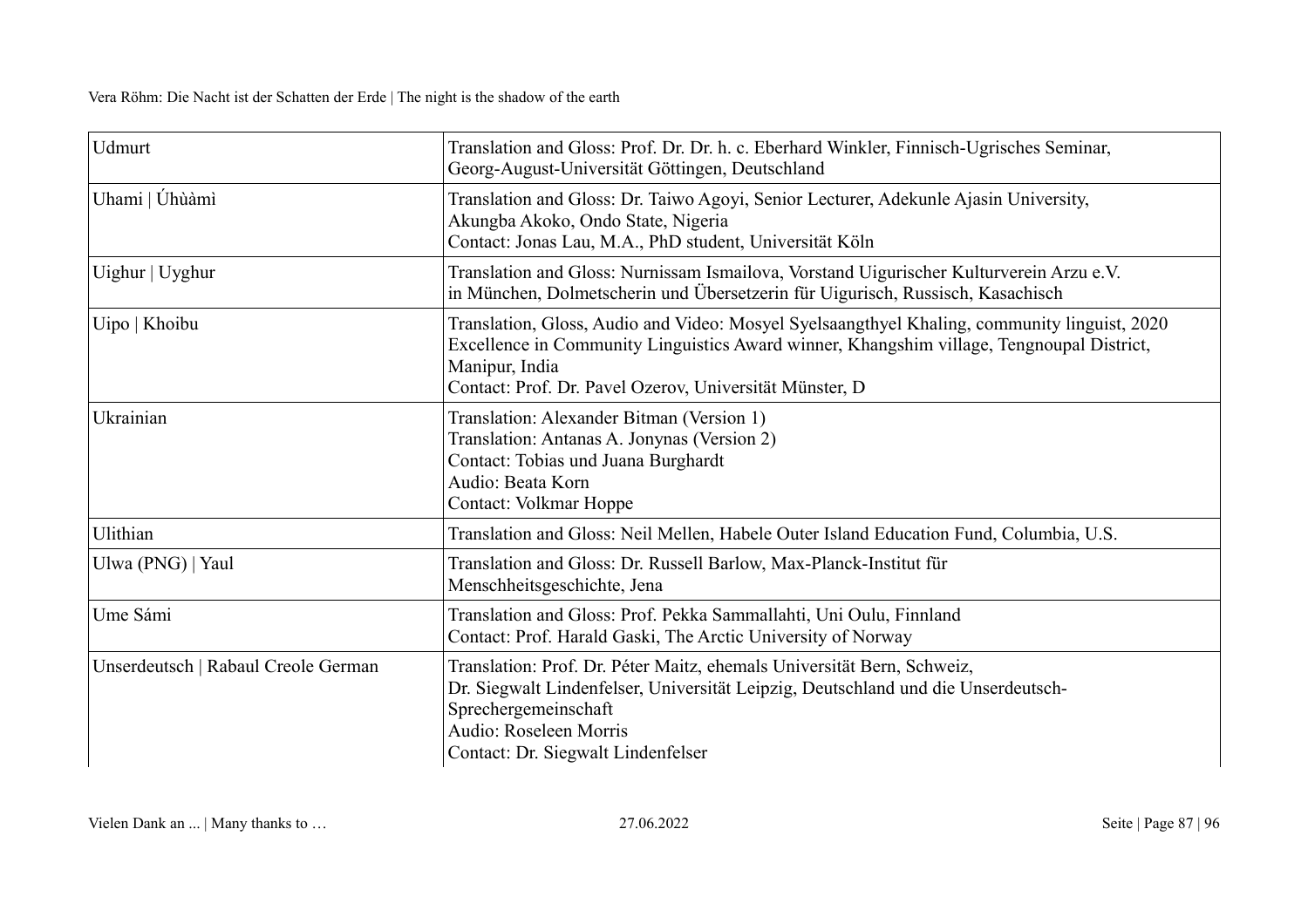| Upper Guinea Crioulo   Guinea-Bissau &<br>Casamance Creole<br>* Variety: Casamance Creole   Portuguese<br>Creole | Translation and Gloss: Dr. Nicolas Quint und Dr. Noël-Bernard Biagui [CLAD (Centre<br>de Linguistique Appliquée de Dakar) - UCAD (Université Cheikh Anta Diop)]              |
|------------------------------------------------------------------------------------------------------------------|------------------------------------------------------------------------------------------------------------------------------------------------------------------------------|
| Upper Napo Kichwa   Tena Lowland Quichua<br>Tena Kichwa                                                          | Translation: Nilo Licuy Andy<br>Contact and Gloss: Dr. Karolina Grzech, University of Valencia, Spain   Department of Linguistics,<br>Stockholm University, Sweden           |
| Upper Tanana                                                                                                     | Translation: Prof. Dr. Olga Lovick, University of Saskatchewan, Saskatoon, Canada                                                                                            |
| Urhobo                                                                                                           | Translation, Gloss and Audio: Dr. Rose Aziza, Professor of Linguistics at the Delta State University,<br>Abraka, Nigeria                                                     |
| Ustanteko   Uspanteco                                                                                            | Translation, Gloss and Audio: Rosa Lidia Chivalán Ajpop, BA<br>Contact: Dra. Telma Angelina Can Pixabaj, Investigadora, CIMSUR-UNAM, San Cristobal de las<br>Casas, Mexiko   |
| Uzbek                                                                                                            | Translation: Dilnoza Satarova                                                                                                                                                |
| Vaiphei                                                                                                          | Translation and Gloss: Assistant Professor Khawlsonkim Suantak, Ph.D., Department of Linguistics<br>and Tribal Languages, Tripura University, Suryamaninagar, Tripura, India |
| Vamale   Mwaeke                                                                                                  | Translation and Gloss: Dr. des. Jean Rohleder, Universität Bern, Schweiz                                                                                                     |
| Venda                                                                                                            | Translation: Abednico Nyoni<br>Contact and Gloss: Associate Prof. Dr. Seunghun LEE, International Christian University<br>(ICU) Tokyo                                        |
| Veps   Vepsian                                                                                                   | Translation: Jani Koskiin<br>Contact: Barbara Wiebking                                                                                                                       |
| Vietnamese                                                                                                       | Translation: Phuong Le Trong, M.A., Abteilung für Südostasienwissenschaften, Universität Bonn,<br>Deutschland                                                                |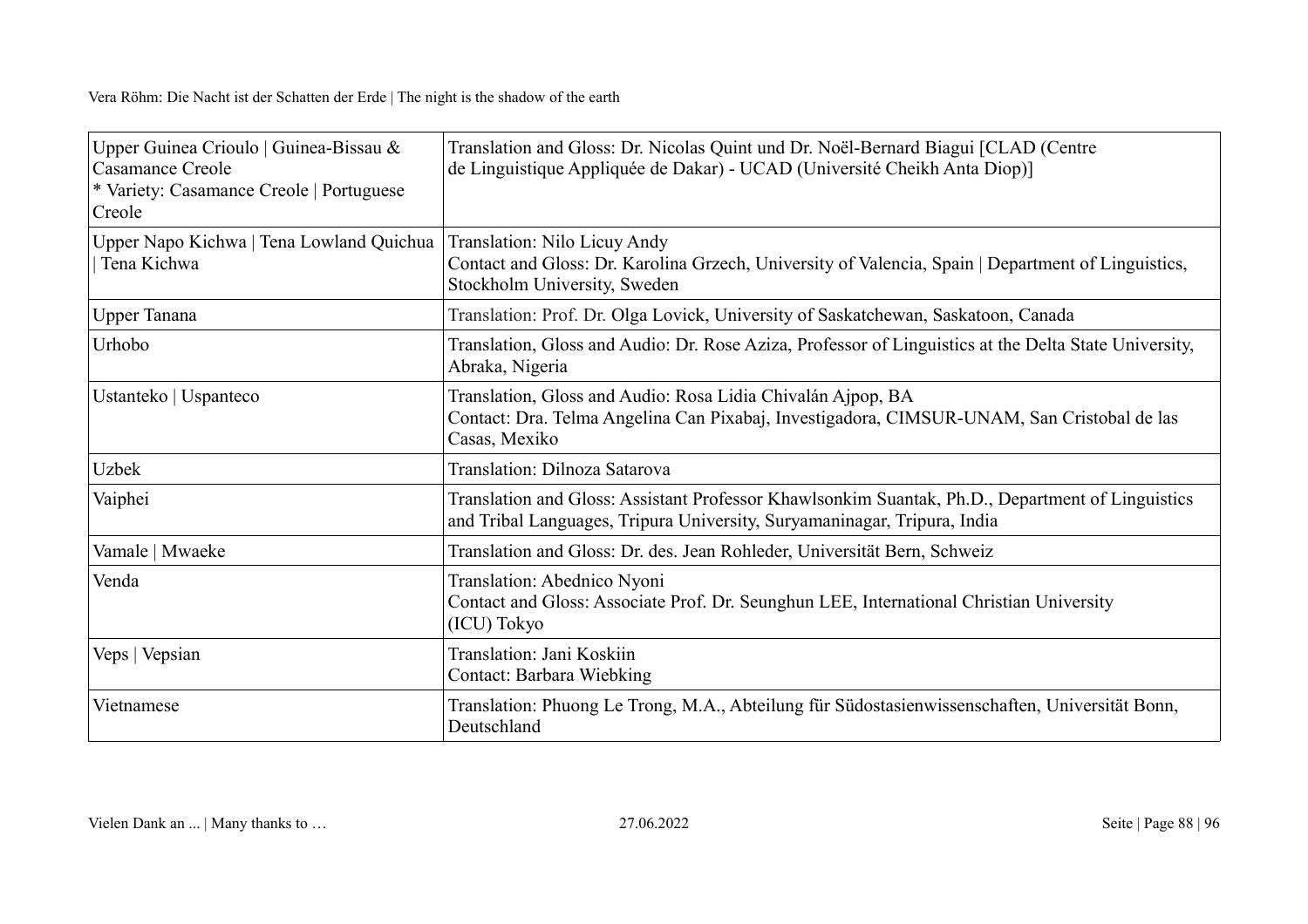| Vili   Civili                                         | Translation: Hugue Juslain Nguimbi Mavoungou, M.A., University of Bayreuth<br>Contact: Prof. Dr. Dymitr Ibriszimow, University of Bayreuth                                                                                                        |
|-------------------------------------------------------|---------------------------------------------------------------------------------------------------------------------------------------------------------------------------------------------------------------------------------------------------|
| Viya                                                  | Translation and Gloss: Prof. Dr. Lolke J. Van der Veen, Professor of General and Anthropological<br>Linguistics, Université Lumière-Lyon 2 & Laboratoire «Dynamique du Langage» (DDL, UMR 5596),<br>Lyon, France                                  |
| Vlax Romani * Variety: Northern Branch:<br>Lovari     | Translation: Daniel Krasa<br>Contact: Michael Hechinger, Buske Verlag                                                                                                                                                                             |
| Vlax Romani * Variety: Southern Branch:<br>Gurbet     | Translation and Gloss: Ruždija Russo Sejdović; Schriftsteller und Vorstandsmitglied im<br>Verein Rom e.V. Köln, Verein für die Verständigung von Rom (Roma und Sinti) und<br>Nicht-Rom<br>Contact: Gesellschaft für bedrohte Sprachen (GbS), Köln |
| Võro   South Estonian * Variety: Võro-Mulgi-<br>Tartu | Translation and Gloss: Jüvä Sullõv, Võro Institute, Võru, Estonia                                                                                                                                                                                 |
| Votic                                                 | Translation: a.o. Prof. Dr. Tatiana Agranat, Russland                                                                                                                                                                                             |
| Vove                                                  | Translation and Gloss: Prof. Dr. Lolke J. Van der Veen, Professor of General and Anthropological<br>Linguistics, Université Lumière-Lyon 2 & Laboratoire «Dynamique du Langage» (DDL, UMR 5596),<br>Lyon, France                                  |
| Vurës                                                 | Translation: Eli Field Malau, Insel Vanua Lava<br>Contact: M.A. Daniel Krauße, PhD candidate (Linguistic), University of Newcastle, NSW,<br>Australien                                                                                            |
| Vwanji                                                | Translation: Pastor Nahumu Mhalila, SIL Language Consultant<br>Contact: Dr. Helen Eaton, SIL International                                                                                                                                        |
| Waalee   Wali (Ghana)                                 | Translation: Vania Pels<br>Translation, Gloss and Audio: Dr. Solomon A. Dansieh, Department of General and Liberal Studies,<br>Dr Hilla Limann Technical University, Wa, Upper West Region, Ghana                                                 |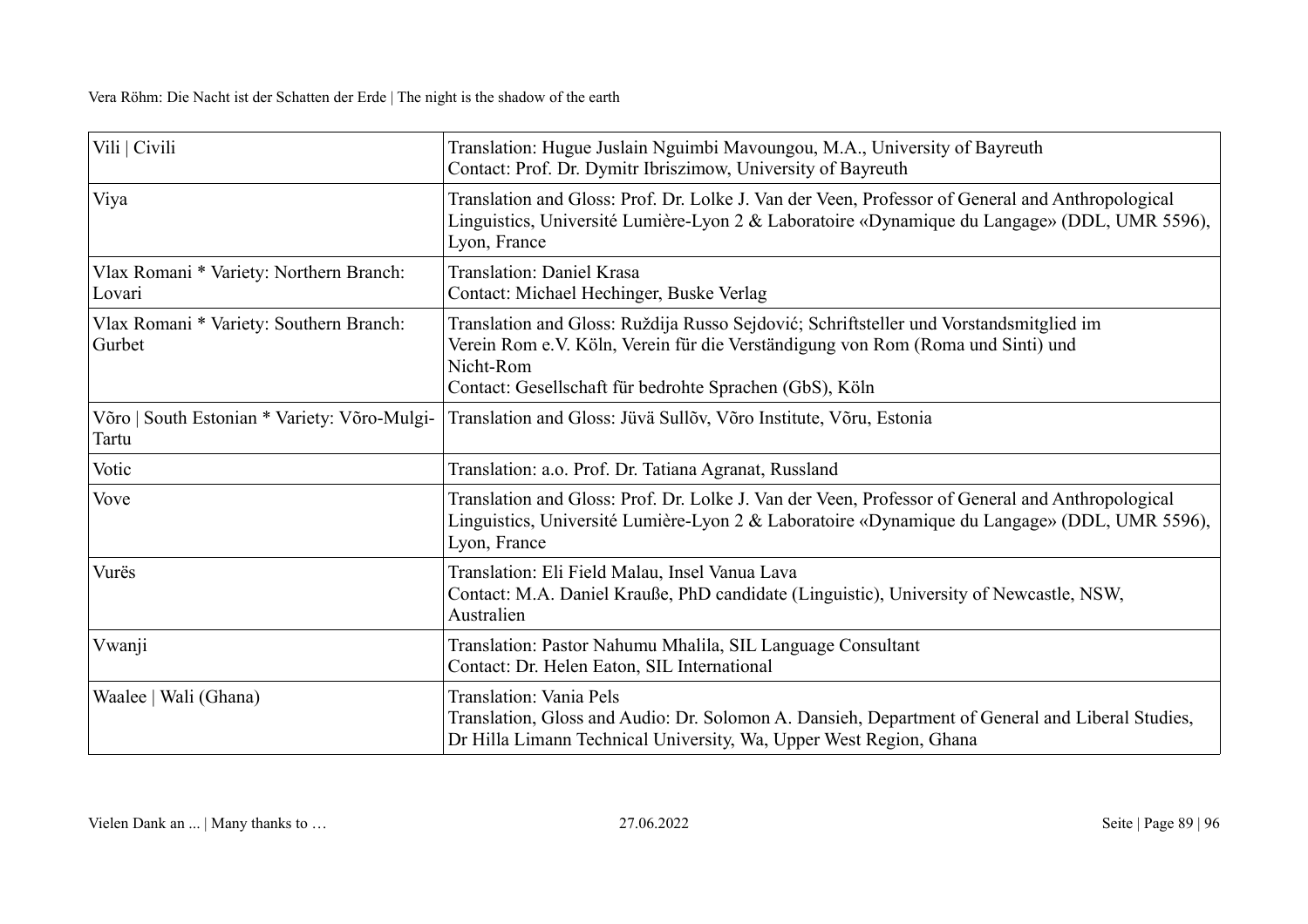| Wagiman                         | Translation: Daniel Krauße und Prof. Dr. Mark Harvey, University of Newcastle, NSW,<br>Australien<br>Gloss: Daniel Krauße, M.A., PhD Candidate (Linguistics), Faculty of Education and Arts,<br>School of Humanities and Social Science, University of Newcastle                                                 |
|---------------------------------|------------------------------------------------------------------------------------------------------------------------------------------------------------------------------------------------------------------------------------------------------------------------------------------------------------------|
| Waigeo   Ambel                  | <b>Translation: Mr Wolter Gaman</b><br>Contact and Gloss: Laura Arnold, British Academy Postdoctoral Fellow, Linguistics and English<br>Language, School of Philosophy, Psychology and Language Sciences, The University of Edinburgh,<br>U.K.                                                                   |
| Wakhi                           | Translation and Gloss: DW Baig, Executive Producer at High Asia TV, folk musician, singer<br>and music producer.<br>Contact: Fakhruddin Akhunzada, Executive Director Forum for Language Initiatives,<br>Islamabad, Pakistan via Associate Prof. Dr. Henrik Liljegren, Uni Stockholm, Schweden<br>Audio: DW Baig |
| Wamesa   Wandamen               | Translation: Emily Gasser, Assistant Professor, Ph.D., Linguistics, Swarthmore College,<br>U.S.                                                                                                                                                                                                                  |
| Wan                             | Translation and Gloss: Alexandre Kouadio Djamala and Tatiana Nikitina, CNRS, France                                                                                                                                                                                                                              |
| Wanohe   Sakao * Variety: N'kep | Translation and Gloss: Pilemon Warput and Shirly Molisale<br>Contact: Prof. Dr. Miriam Meyerhoff, University of Oxford, U.K.                                                                                                                                                                                     |
| Waorani   Waotededo             | Translation and Gloss: Miembros de la Comunidad Guiyero (Parque nacional Yasuni)<br>Contact: Prof. Marleen Haboud, PUC Ecuador, Directora del Proyecto Oralidad Modernidad Prof. Dr.<br>Sandra Schlumpf-Thurnherr, University of Basel, The Switzerland                                                          |
| Warao                           | Translation and Gloss: Dr. Konrad Rybka, postdoctoral researcher, Centre for Linguistics,<br>Leiden University, NL                                                                                                                                                                                               |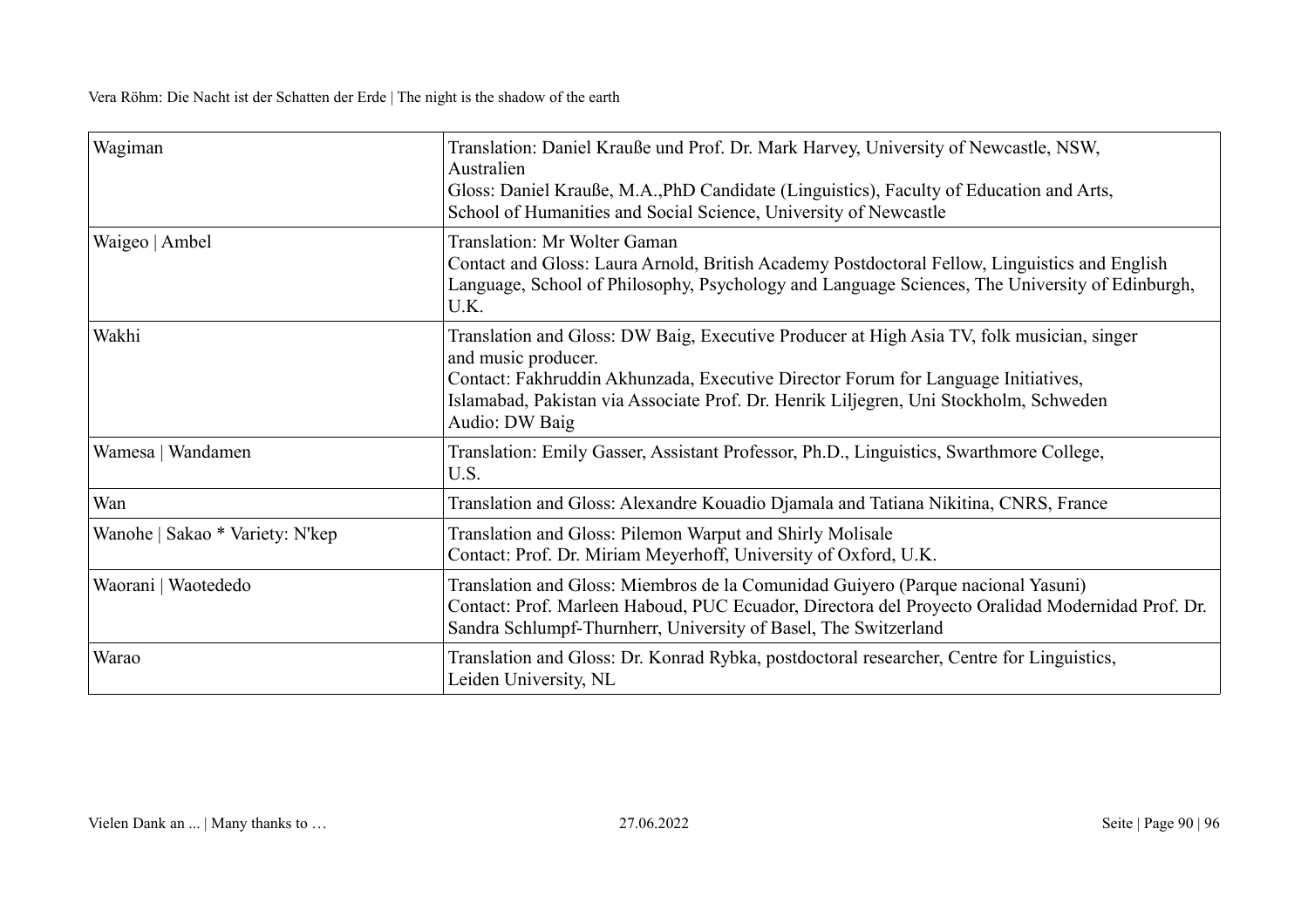| Wari'                                                   | Translation: Nimon Oro Eu<br>Gloss and contact: Prof. Dr. Quesler Fagundes Camargos, Departamento de Educação Intercultural,<br>Universidade Federal de Rondônia, Porto Velho, RO, Brazil<br>Dr. Ricardo Campos de Castro, Universidade Federal de Minas Gerais, Belo Horizonte, MG, Brazil<br>Prof. Dr. Pilar Chamorro Fernández, Departement of Linguistics, University of Georgia, GA, U.S.<br>[Members of Laboratório de Línguas Indígenas (LALI)] |
|---------------------------------------------------------|--------------------------------------------------------------------------------------------------------------------------------------------------------------------------------------------------------------------------------------------------------------------------------------------------------------------------------------------------------------------------------------------------------------------------------------------------------|
| Wayuu   Guajiro                                         | Translation and Gloss: Andrés Sabogal, Adjunct Professor at the Institute of American<br>Indian Arts, Santa Fe, New Mexico, U.S.                                                                                                                                                                                                                                                                                                                       |
| <b>West Frisian</b>                                     | Translation: Prof. Dr. Jarich Hoekstra, Institut für Skandinavistik, Frisistik und Allgemeine<br>Sprachwissenschaft (ISFAS) - Frisistik – Christian-Albrechts-Universität, Kiel                                                                                                                                                                                                                                                                        |
| West Polesian                                           | Translation and Gloss: Dr. Kristian Roncero, University of Sheffield, Postdoctoral Researcher at Max-<br>Planck-Institute for Evolutionary Anthropology, Leipzig, Germany (2020 - 2021)                                                                                                                                                                                                                                                                |
| West Yugur   Western Yugur                              | Translation and Gloss: Dr Yarjis Xueqing Zhong, PhD in Linguistics, Australian National University<br>(ANU), Canberra, ACT, Australia                                                                                                                                                                                                                                                                                                                  |
| Western Greenlandic   Kalaallisut                       | Translation and Gloss: Prof. Dr. Naja Blytmann Trondhjem, Uni Copenhagen                                                                                                                                                                                                                                                                                                                                                                               |
| Western Highland Chatino * Variety: Yaitepec<br>Chatino | Translation: Martin Suarez Martinez of Yaitepec, Oaxaca, Mexico<br>Contact and Gloss: Dr. Jeffrey Walter Rasch, University of North Texas                                                                                                                                                                                                                                                                                                              |
| Western Mari   Hill Mari                                | Translation: Larisa I. and Olga M.<br>Contact and Gloss: Irina Burukina, Assistant professor at the Department of English Linguistics at<br>Eötvös Loránd University (ELTE), Postdoctoral Researcher at the Hungarian Research Centre for<br>Linguistics, ELKH.                                                                                                                                                                                        |
| Western Meohang   Balali Mewahang                       | Translation and Gloss: Dr. Narayan Sharma, PhD, Postdoctoral Research Scholar, University<br>of Oregon, U.S.                                                                                                                                                                                                                                                                                                                                           |
| Western Neo-Aramaic                                     | Translation and Gloss: Prof. Dr. Werner Arnold, Universität Heidelberg, Seminar für<br>Sprachen und Kulturen des Vorderen Orients                                                                                                                                                                                                                                                                                                                      |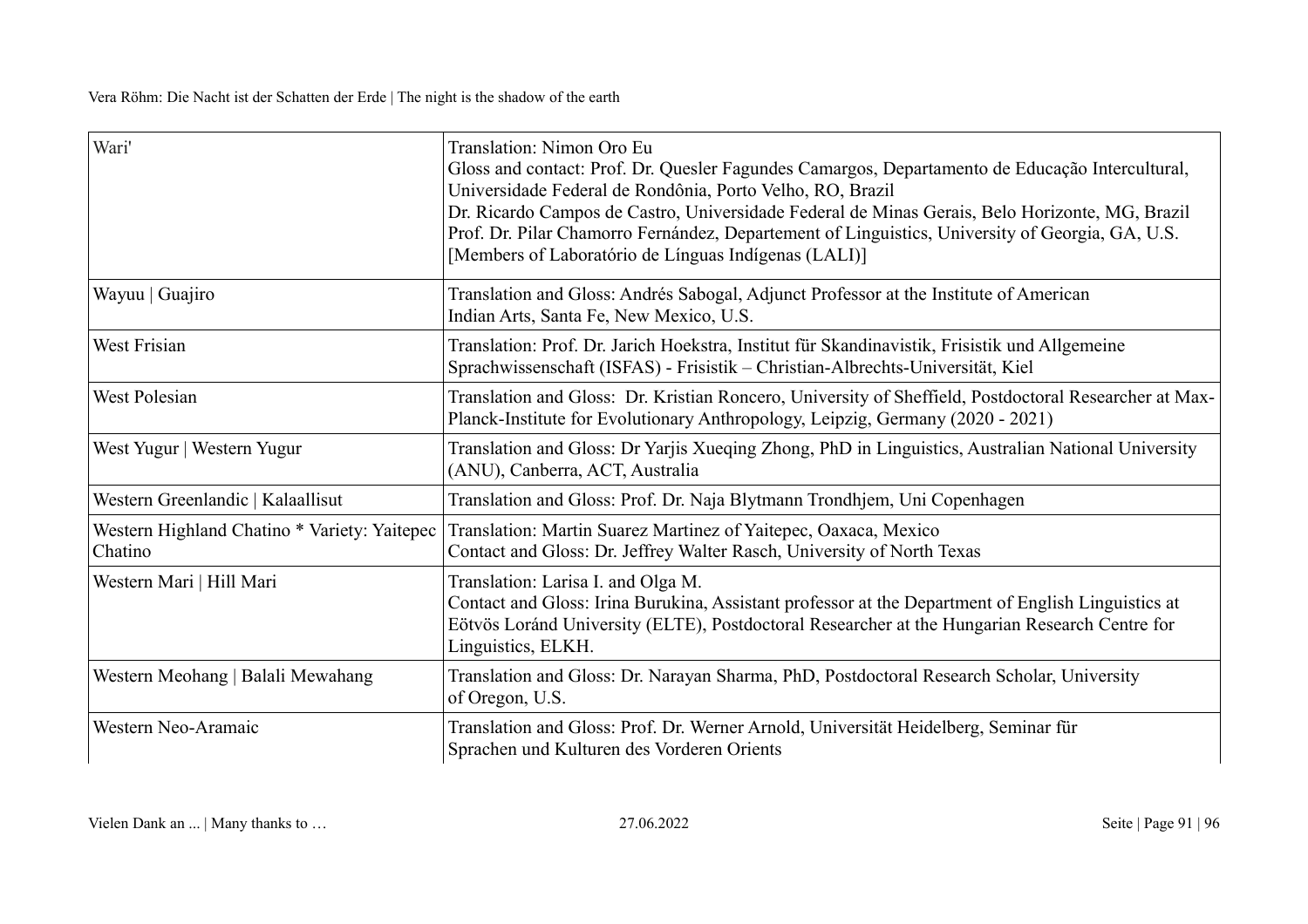| Western Tlacolula Valley Zapotec   Teotitlán<br>del Valle Zapotec | Translation and Gloss: Zeferino C. Mendoza Bautista, Diploma, Gestión Cultural y Desarrollo<br>Sustentable, Universidad Autónoma Benito Juárez de Oaxaca, México<br>Contact: Julia Nee, Ph.D. cand. in Linguistics at UC Berkeley, California, U.S.                     |
|-------------------------------------------------------------------|-------------------------------------------------------------------------------------------------------------------------------------------------------------------------------------------------------------------------------------------------------------------------|
| Wewewa   Wejewa   Waijewa                                         | Translation and Gloss: Dr. Magdalena Ngongo, Universitas Kristen Artha Wacana, Kupang,<br>East Nusa Tenggara, Indonesia                                                                                                                                                 |
| Wichi Lhämtes Guisnay * Variety:<br>Pilcomayo                     | Translation and Gloss: Arminda Paico, Constantino Peralta, Osvaldo Segovia, Eugenio Vicente, Icalo<br>Vicente and Dr. Verónica Nercesian Universidad de Buenos Aires                                                                                                    |
| Wichi Lhamtés Vejoz * Variety: Bermejo                            | Translation and Gloss: Arminda Paico, Constantino Peralta, Osvaldo Segovia, Eugenio Vicente, Ícalo<br>Vicente and Dr. Verónica Nercesian Universidad de Buenos Aires                                                                                                    |
| Wolaytta   Wolaitta                                               | Translation and Gloss: Dr. Azeb Amha, Universiteit Leiden, NL                                                                                                                                                                                                           |
| Wolof (Senegal)                                                   | Translation: Lamin Sow<br>Contact: Ulrike Sabine Maier<br>Translation and Gloss: Fiona Mc Laughlin, Professor of Linguistics & African Languages<br>University of Florida                                                                                               |
| Wymysorys                                                         | Translation and Gloss: Tymoteusz Król, a.k.a. Tiöma fum Dökter, Doktorand am Institut für<br>Slawistik der Polnischen Akademie der Wissenschaften im Rahmen interdisziplinärer<br>Studien zu "Grenzland, Minderheiten, Migrationen in soziolinguistischer Perspektive". |
| Xhosa   isiXhosa                                                  | Translation: Vuyelwa Jacobs und Prof. Nomsa Satyo, Universität Fort Hare, ZA<br>Contact: Dr. Irina Turner, Assistant Professor at African Linguistics I, Faculty of Languages &<br>Literatures, University Bayreuth, Germany                                            |
| Xibe   Sibe                                                       | Translation and Gloss: Dr. Taeho Jang, Seoul, South Korea.                                                                                                                                                                                                              |
| Xitsonga   Tsonga                                                 | Translation: Vicent Maswanganyi<br>Contact and Gloss: Associate Prof. Dr. Seunghun LEE, International Christian University<br>(ICU) Tokyo                                                                                                                               |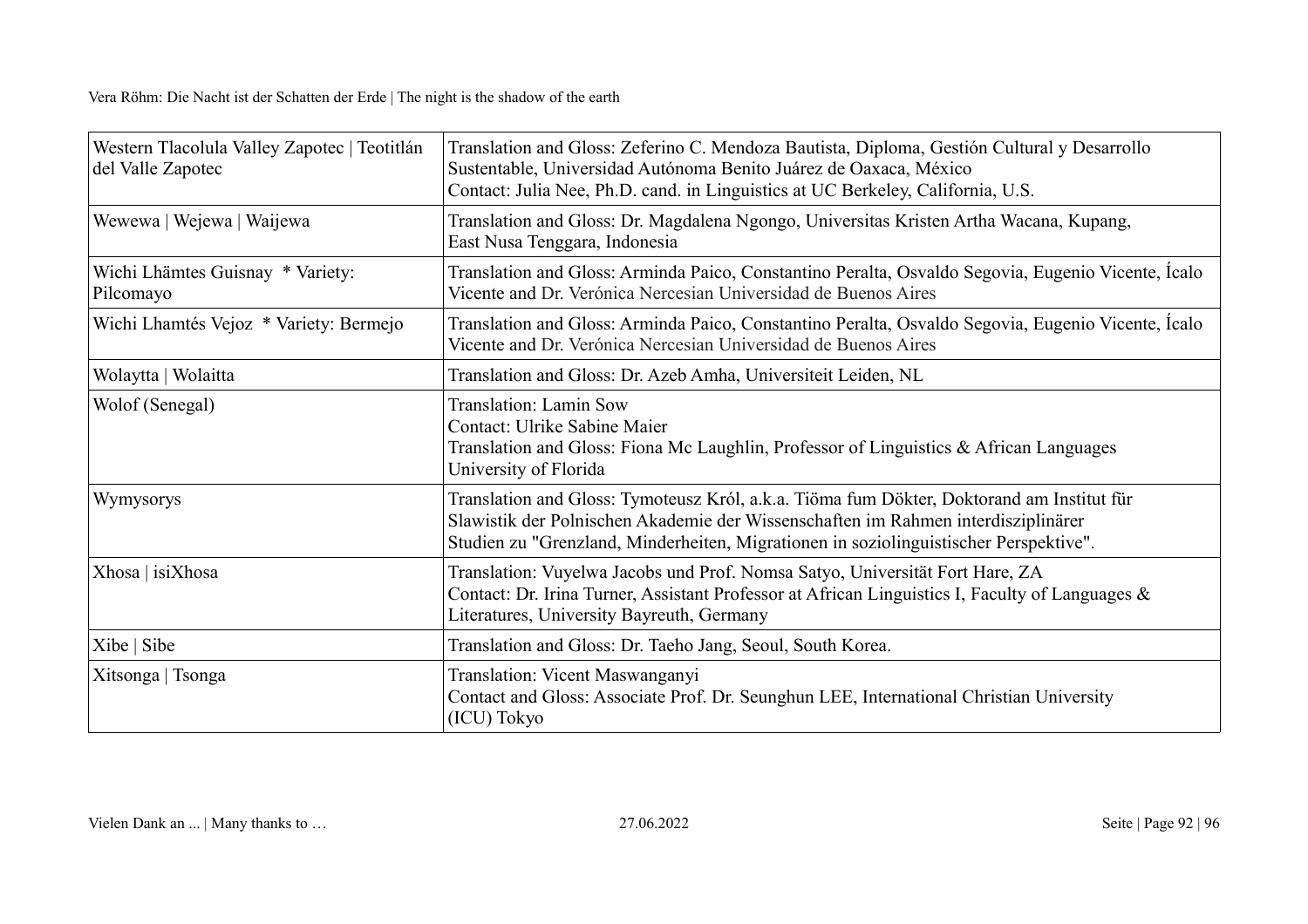| Yaathe   Yatê                                               | Translation: Fábia Fulni-ô und Januacele da Costa<br>Contact: Professor Dr. Miguel Oliveira, Jr., Faculty of Languages (FALE), Universidade Federal de<br>Alagoas, Brazil                                                                                                   |
|-------------------------------------------------------------|-----------------------------------------------------------------------------------------------------------------------------------------------------------------------------------------------------------------------------------------------------------------------------|
| Yaeyama * Variety: Ishigaki * Subvariety:<br>Miyara Yaeyama | Translation and Gloss: Madoka Hammine, PhD, Associate Professor, Meio University, Nago,<br>Okinawa, Japan<br>Contact: Miho Zlazli, MA, SOAS, London, U.K.                                                                                                                   |
| Yagán   Yahgan                                              | Translation: Abuela Cristina Calderón († 16.02.2022)<br>Gloss: Yoram Meroz<br>Contact: Cristina Zárraga (Enkelin), Oliver Vogel                                                                                                                                             |
| Yakkha                                                      | Translation and Gloss: Institution Kirat Yakkha Chumma, UK<br>Contact: Dr. Diana Schackow                                                                                                                                                                                   |
| Yami   Tao                                                  | Translation and Gloss: Hui-Huan Ann Chang, Ph.D., Yami research team at Chung Cheng<br>University, Minxiong, Taiwan<br>Approval: Ms. Maa-Neu Dong, chief Yami consultant in the Yami research team                                                                          |
| Yao   Chiyao                                                | Translation: Dr. Julius Taji, University of Dar es Salaam, Tansania<br>Contact: Prof. Dr. Lutz Marten, SOAS London, U.K.                                                                                                                                                    |
| Yapese                                                      | Translation: Heinz Hengstler<br>Contact: Harald Gorges via Prof. Dr. Lothar Käser                                                                                                                                                                                           |
| Yaqui                                                       | Translation: Crescencio Buitimea Valenzuela, Profesor de la lengua<br>Traducción: Anabela Carlón Flores, Loma de Bácum, Sonora, Mexico<br>Contact: Profesora Zarina Estrada Fernández, Depto. de Letras y Lingüística, Universidad de Sonora,<br>Hermosillo, Sonora, México |
| Yasa   Iyasa                                                | Translation and Gloss: Sammy Mbipite Tchele, MA in Linguistics, Cameroon<br>Contact: Dr. Anna Belew, Outreach Coordinator, Endangered Languages Project, Adjunct Assistant<br>Professor, University of Hawai'i                                                              |
| Yemba                                                       | Translation and Gloss: Dr. Eliane Sonkoue Meli Epse Kamdem, Universität Bayreuth, D                                                                                                                                                                                         |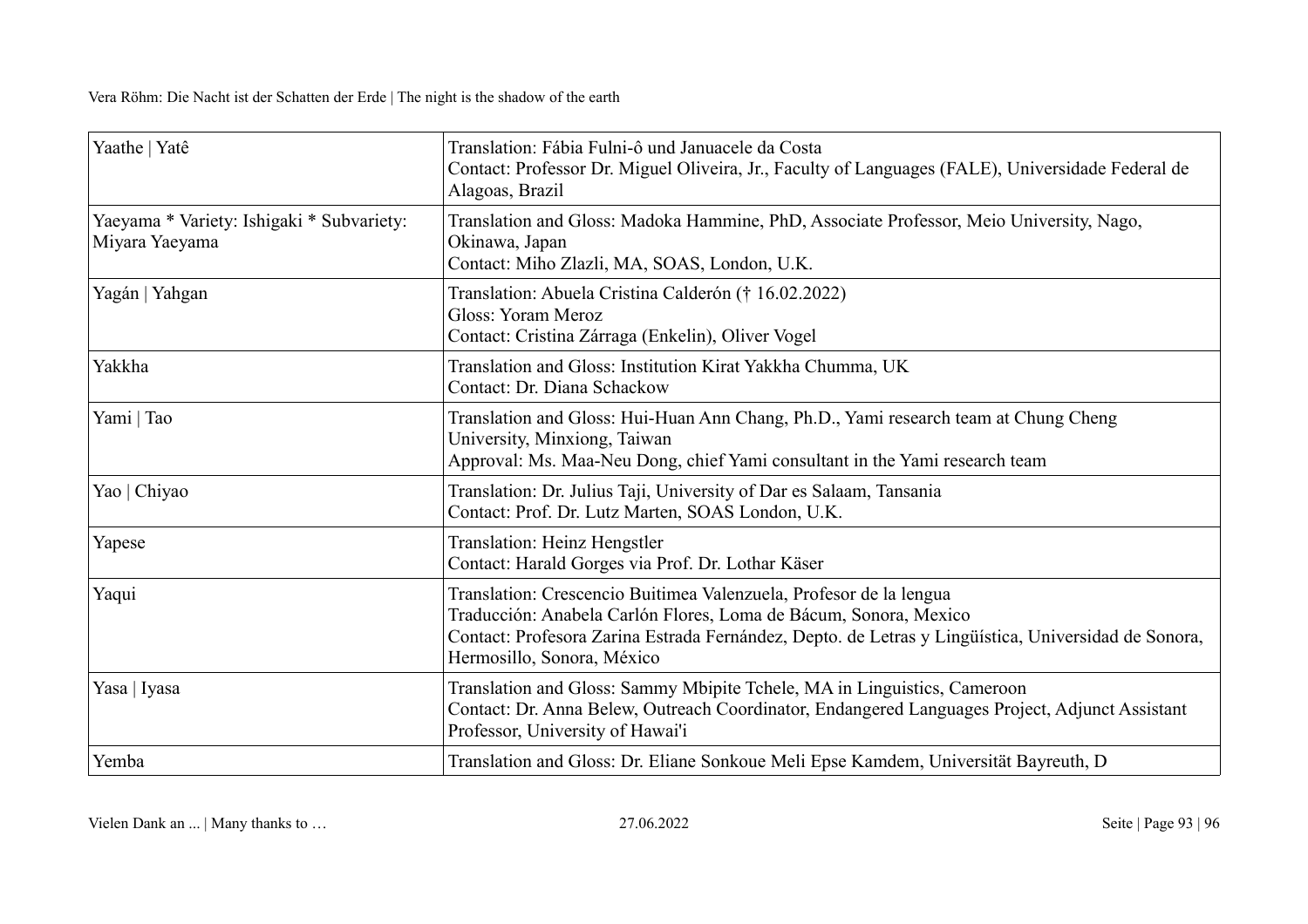| Yeyi   Shiyeyi                            | Translation and Gloss: Lydia Nyati-Saleshando, PhD, Professor of Education, University of Botswana,<br>Gaborone, Botswana<br>Contact: Associate Professor Kemmonye C. Monaka, Department of English, University of Botswana,<br>Gaborone, Botswana             |
|-------------------------------------------|----------------------------------------------------------------------------------------------------------------------------------------------------------------------------------------------------------------------------------------------------------------|
| Yilan Creole (Japanese-based)             | Translation: Yosiko<br>Contact and Gloss: Yuehchen Chien, Associate Prof., Ph.D., National Dong Hwa University,<br>Taiwan, Hualien, Shoufeng                                                                                                                   |
| Yimas                                     | Translation and Gloss: Prof. William A. Foley, Ph.D., Columbia University, New York, NY, U.S.                                                                                                                                                                  |
| Yine   Piro                               | Translation: Shweylu Remigio Zapata Cesáreo<br>Contact and Gloss: Toni Pedrós Caballero, PhD candidate, Uni Leiden, NL                                                                                                                                         |
| Yom                                       | Translation, Gloss and Audio: Pastor Issifou Korogo, Djougou, Benin (SIM International, Union des<br>Eglises Evangéliques du Bénin - UEEB)<br>Contact: Dr. Ines Fiedler, Humboldt-Universität zu Berlin, D                                                     |
| Yongning Na                               | Translation and Gloss: Alexis Michaud, Langues et Civilisations à Tradition Orale (LACITO), CNRS,<br>Paris, France                                                                                                                                             |
| Yoruba                                    | Translation: Dr. Tola Osunnuga, SOAS University of London<br>Translation, Gloss and Audio: Joseph Atoyebi, Ph.D., Associate Professor, Faculty of Arts, Business &<br>Science, University College of the North, The Pas, Manitoba, Canada                      |
| Yucuna                                    | Translation: Gertrudis Matapí<br>Contact and Gloss: Magdalena Lemus Serrano, PhD student, Université Lyon 2<br>via Prof. Dr. Sandra Schlumpf-Thurnherr, University of Basel, The Switzerland                                                                   |
| Yue Chinese * Variety: Standard Cantonese | Translation and Gloss: Dr. Hilário de Sousa, Centre de recherches linguistiques sur l'Asie orientale<br>(CRLAO), EHESS, Paris, France<br>Audio: Dr. Hilário de Sousa, Centre de recherches linguistiques sur l'Asie orientale (CRLAO),<br>EHESS, Paris, France |
| Yukatec Maya   Mayathan                   | Translation and Gloss: Prof. em. Dr. Christian Lehmann, Erfurt                                                                                                                                                                                                 |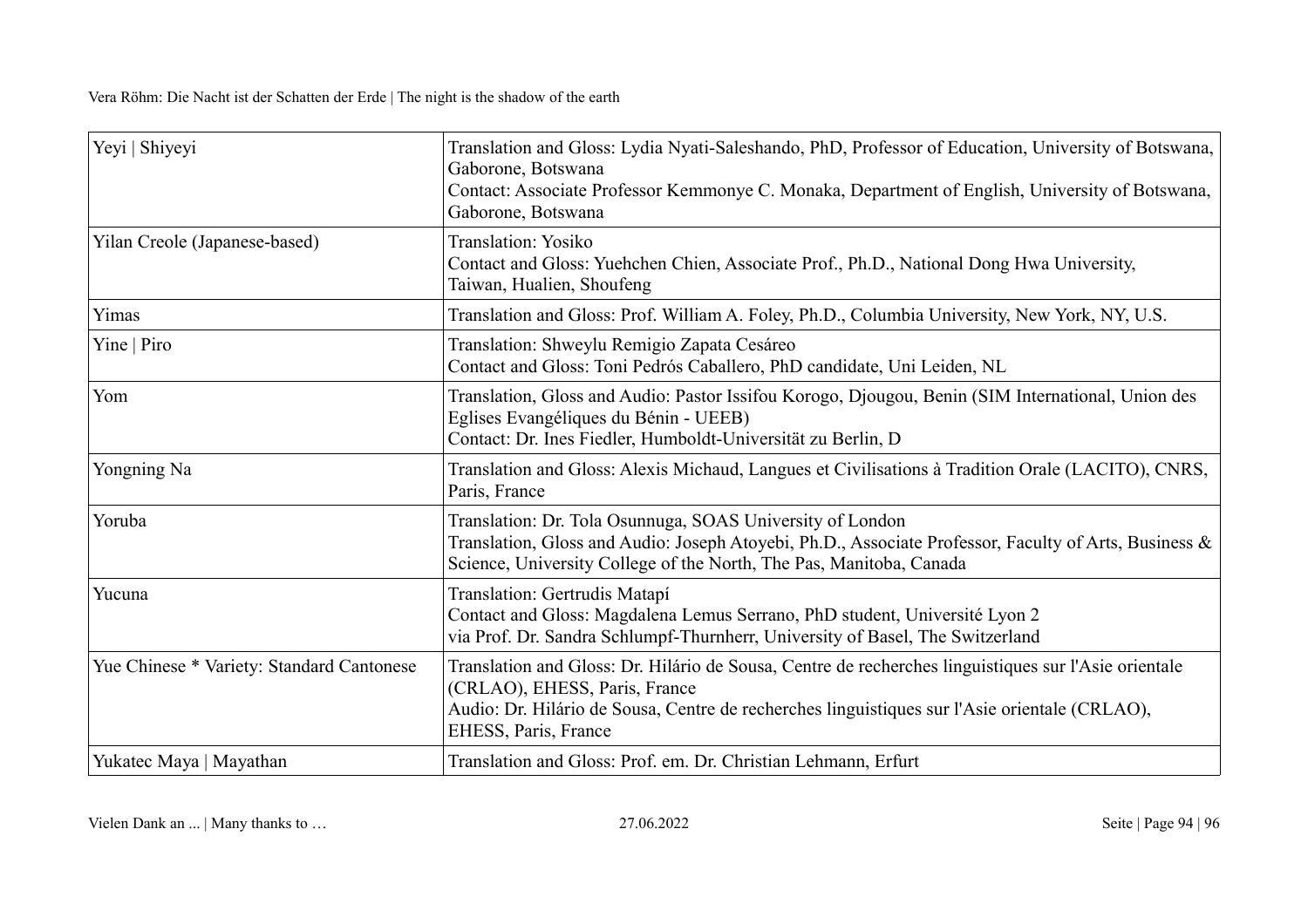| Yukuben                         | Translation and Gloss: Mag. Dr. Tamara Prischnegg, Universität Wien                                                                                                                                                                                                                                                                                                                                                                                       |
|---------------------------------|-----------------------------------------------------------------------------------------------------------------------------------------------------------------------------------------------------------------------------------------------------------------------------------------------------------------------------------------------------------------------------------------------------------------------------------------------------------|
| Yuracaré                        | Translation: Jeremías Ballivián Torrico und Dr. Sonja Gipper, Uni Köln, Gesellschaft für bedrohte<br>Sprachen (GbS)<br>Gloss: Dr. Sonja Gipper<br>Audio: Jeremías Ballivián Torrico                                                                                                                                                                                                                                                                       |
| Zaghawa   Beria * Variety: Wagi | Translation and Gloss: Elsadig Omda Ibrahim Elnur, Master of Arts (MA)<br>Lecturer at the University of Khartoum, Sudan, PhD student at the Institute of General<br>Linguistics, University of Cologne.                                                                                                                                                                                                                                                   |
| Zarma                           | Translation and Gloss: Dr. Sandra Bornand, CNRS, laboratoire LLACAN (Langage,<br>Langues et Cultures d'Afrique), Paris-Villejuif                                                                                                                                                                                                                                                                                                                          |
| Zaza   Zazaki                   | Translation: Hayriye Tekin<br><b>Contact: Ismael Sevim</b><br>Translation: Hiwa Asadpour<br>Translation: Dr. Ögr. Ü. Ilyas Arslan, Eastern Languages and Literature, Zaza language and Literature<br>Munzur University, Tunceli (Türkei)<br>Audio: Tolga Keser<br>Audio: Yeşim Burulday<br>Audio: Zehra Şimdi<br>Contact: Dr. Ögr. Ü. Ilyas Arslan, Eastern Languages and Literature, Zaza language and Literature<br>Munzur University, Tunceli (Türkei) |
| Zenaga                          | Translation: Dr. habil. Catherine Taine-Cheikh, Directrice de recherche émérite, CNRS,<br>Paris                                                                                                                                                                                                                                                                                                                                                           |
| Zialo   Ziolo                   | Translation and Gloss: Prof. Dr. Kirill Babaev, Deputy Director, Institute of Far Oriental Studies,<br>Russian Academy of Sciences, Moscow, Russia                                                                                                                                                                                                                                                                                                        |